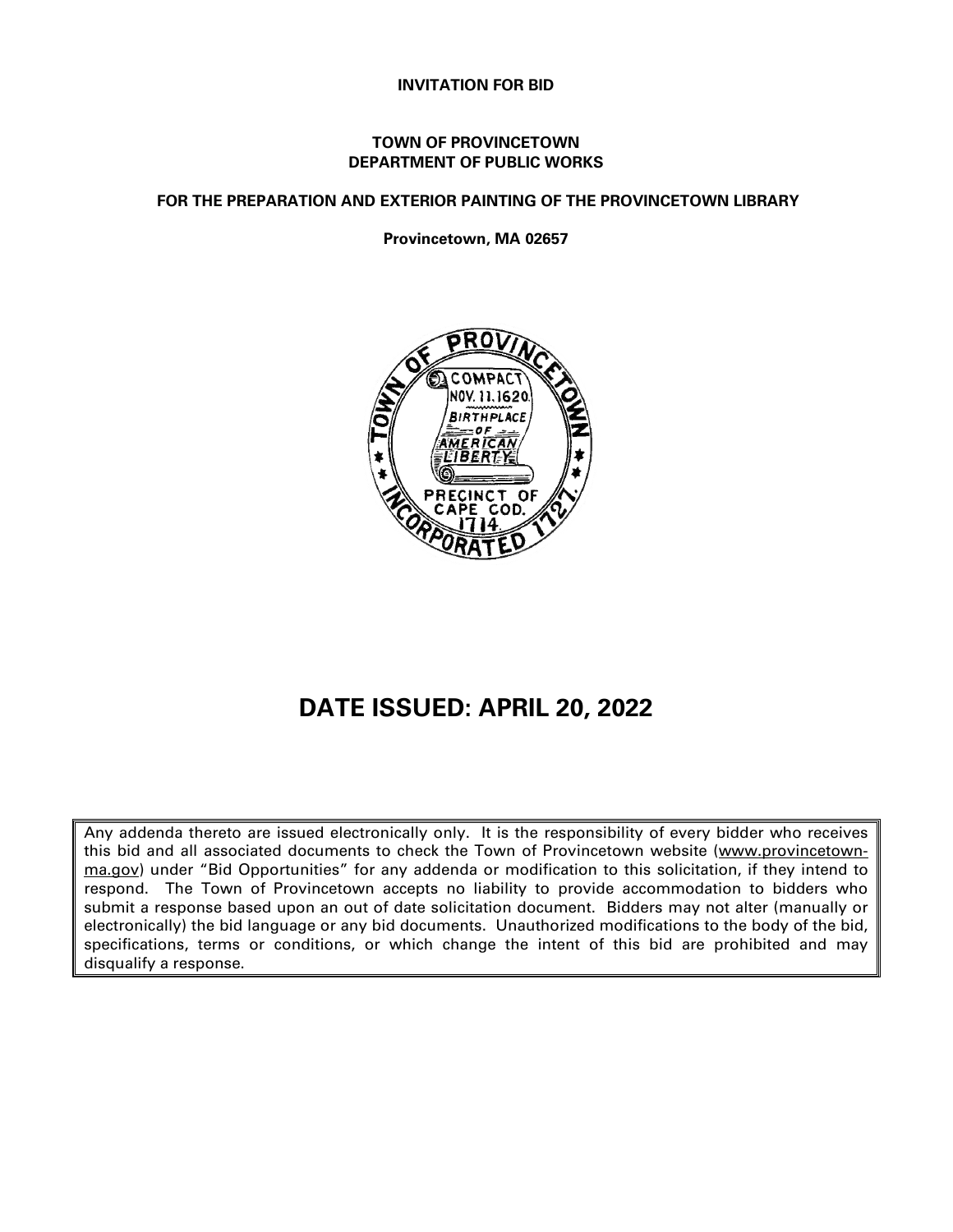| <b>TABLE OF CONTENTS</b> |                                                                      |                |  |  |
|--------------------------|----------------------------------------------------------------------|----------------|--|--|
| <b>SECTION</b>           | <b>TITLE</b>                                                         | Page           |  |  |
|                          | <b>Table of Contents</b>                                             | $\overline{2}$ |  |  |
|                          | Invitation to Bid                                                    | 3              |  |  |
| 2                        | Instructions to Bidders                                              | 5              |  |  |
| 3                        | <b>General Conditions</b>                                            | 10             |  |  |
| 4                        | <b>Special Conditions</b>                                            | 16             |  |  |
| 5                        | Proposal Submittal (SEE THIS SECTION FOR BID SUBMITTAL REQUIREMENTS) | 18             |  |  |
|                          | Bid form for the Preparation and Painting of the Library             | 19             |  |  |
|                          | <b>Certificate of Non-Collusion</b>                                  | 20             |  |  |
|                          | <b>State Tax Certification Clause</b>                                | 20             |  |  |
|                          | <b>OSHA Requirements and Certification</b>                           | 21             |  |  |
|                          | <b>Reference Sheet</b>                                               | 23             |  |  |
| 6                        | Minority and Women Owned Business Participation Requirements         | 24             |  |  |
|                          | <b>Wage Rates</b>                                                    | 25             |  |  |
| 8                        | Acceptance of Bid                                                    | 27             |  |  |
| 9                        | Application & Certification for Payment                              | 28             |  |  |
| 10                       | Certificate of Tax Exemption                                         | 29             |  |  |
| 11                       | Change Order                                                         | 30             |  |  |
| 12                       | Notice to Proceed                                                    | 31             |  |  |

**SPECIFICATIONS**<br>EXHIBIT A Spe Specifications for the Preparation and Painting of the Town Library 32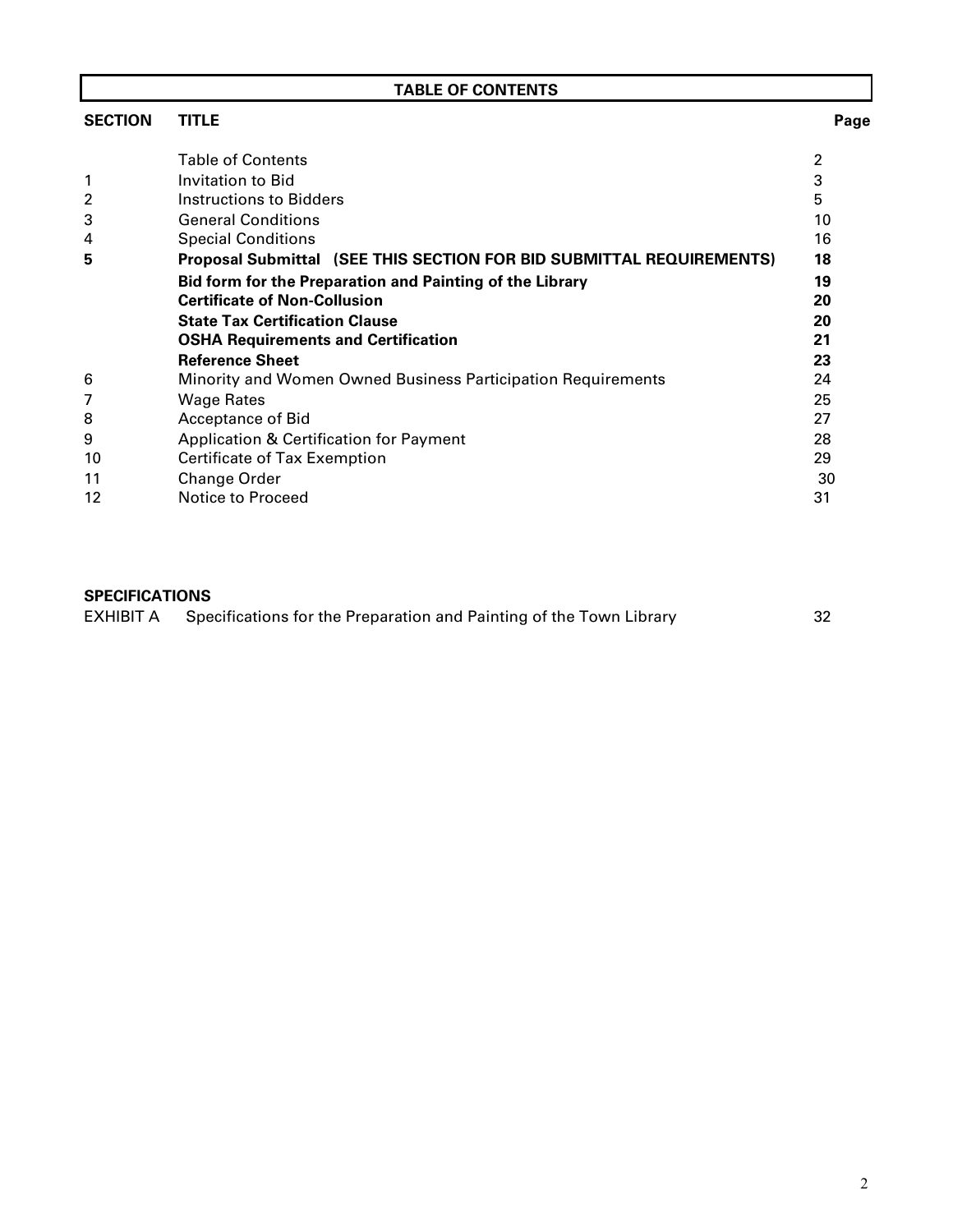### **SECTION 1 TOWN OF PROVINCETOWN INVITATION FOR BID**

The Town Manager/Chief Procurement Officer of the Town of Provincetown, on behalf of the Department of Public Works, is requesting bids for the following:

### **THE PREPARATION AND PAINTING OF THE EXTERIOR OF THE PROVINCETOWN LIBRARY**

Sealed bids will be received at the Town of Provincetown, Town Hall, Attn: Alex Morse, Town Manager/Chief Procurement Officer, Town of Provincetown, 260 Commercial Street, Provincetown, MA 02657 until **3:00 p.m. on May 5, 2022** at which time they will be opened and read publicly in the Town Hall Caucus Room.

The work to be performed under this contract includes, but is not limited to, the washing, scraping, repair of rotted materials, and painting of the exterior building envelope as outlined in Exhibit A General Specifications and the specifications, available on the Town of Provincetown website www.provincetownma.gov under "Bid Opportunities". Copies may also be obtained provided, at the DPW Office in the Veterans Memorial Community Center.

**A Pre-bid Meeting will be held at project site, 356 Commercial Street, Provincetown, MA on April 28, 2022 at 2:00 pm.** All questions regarding the project or bid documents should be submitted through Elisabeth Verde, Executive Assistant to the Town Manager, at [everde@provincetown-ma.gov](mailto:everde@provincetown-ma.gov)

Bids shall be in a sealed envelope bearing the words **"Bid for the Preparation and Exterior Painting of the Provincetown Library".** The public bid opening will be held at the Town of Provincetown, Town Hall, Caucus Hall, 260 Commercial Street, Provincetown, MA **on May 5, 2022 at 3:00 pm**. To receive consideration, proposals shall be submitted no later than the above date and time for the opening.

The successful bidder will be required to furnish:

A Payment Bond in the amount of fifty percent (50%) of the contract amount (For contract bids \$25,000 - \$150,000).

A Payment Bond and a Performance Bond each in the amount of one hundred percent (100%) of the contract amount (For contract bids exceeding \$150,000).

To receive consideration, proposals shall be submitted on the appropriate forms no later than the above date and time schedule for the opening. Proposals greater than or equal to \$50,000.00 must be accompanied by a bid security in the amount of **five percent (5%) of the bid price** in the form of a bid bond or certified, treasurer's or cashier's check issued by a responsible bank or trust company.If, upon acceptance of the bid, a Bidder fails to enter a Contract with the Town of Provincetown, the bid security shall be forfeited to and become the property of the Town.

All bids for this project are subject to the provisions of Massachusetts General Laws, Chapter 30, §39M as amended and Massachusetts General Laws, Chapter 149, §26 - §27b inclusive and S44A - S441 inclusive. Attention is directed to the minimum wage rates dated April 19, 2022 to be paid on the work as determined by the Commissioner of Labor and Workforce Development.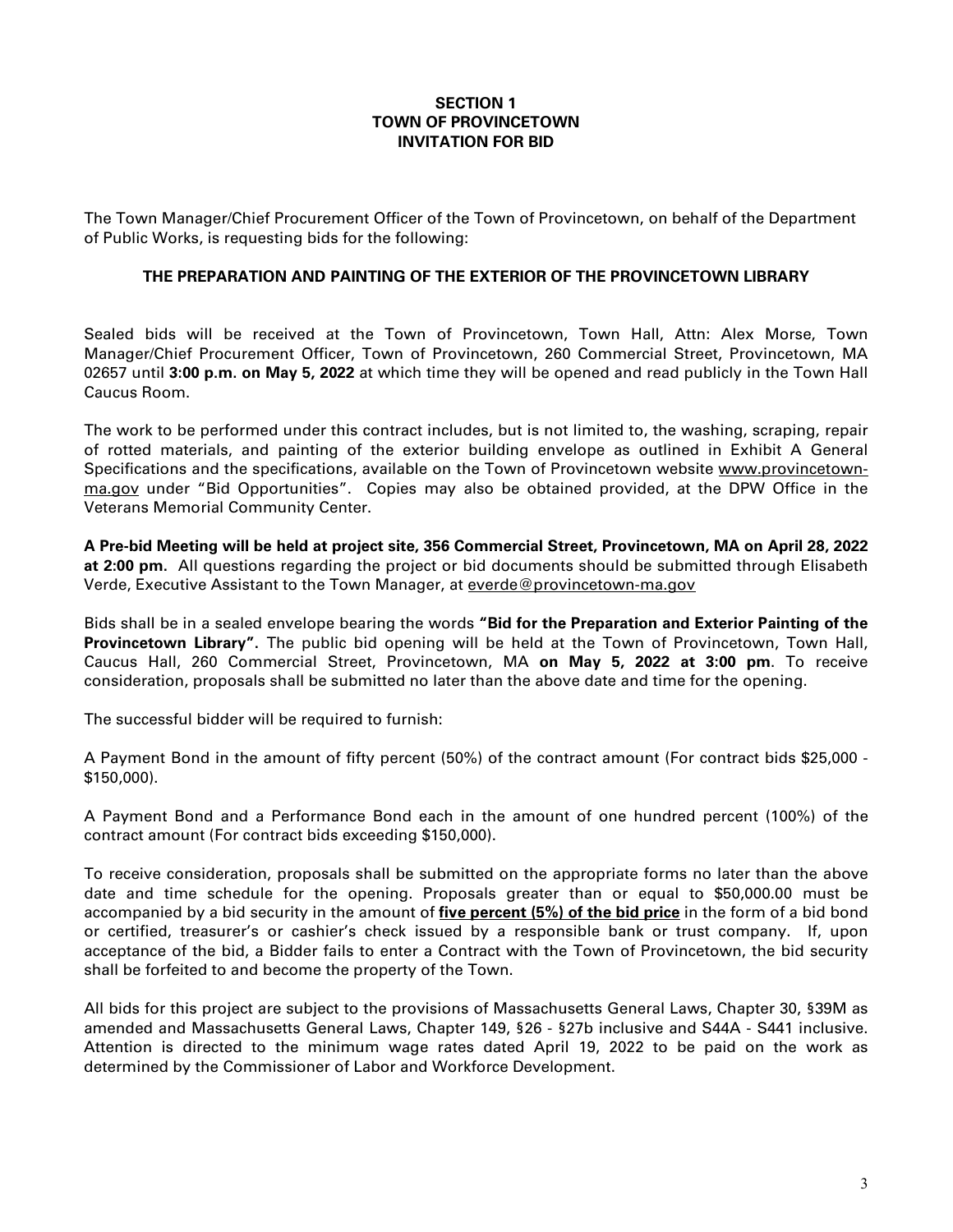Full compliance with Federal, State and Municipal Wage Laws is required for all work done for the Town of Provincetown. Minimum Wage Rates as determined by the Commissioner of Department of Labor and Industries under the provision of the Massachusetts General Laws, Chapter 149, §26 to §27D, as amended, apply to this project.

All bidders shall be required to provide Certification of Occupational Safety and Health Administration (OSHA) Training in accordance with Massachusetts General Law 30: §39S, as amended by Chapter 306 of the Acts of 2004, effective July 1, 2006.

Bidders are not to include in their Bid Proposal sales and compensating use taxes on materials and supplies purchased for this project. All materials used are tax exempt.

A weekly certified payroll submittal shall be required of the successful bidder in accordance with MGL C149, §27B. No payments will be made by the Town until all payroll information necessary for the Town to determine compliance with prevailing wage law requirements for the time period of the payment request have been submitted. The Contractor shall not discriminate with regard to the personnel employed on this project on the basis of race, color, creed, national origin, gender, sexual preference, handicap or age.

The Town of Provincetown reserves the right to reject any or all proposals or to accept any proposal that appears to be in the best interest of the Town.

END OF SECTION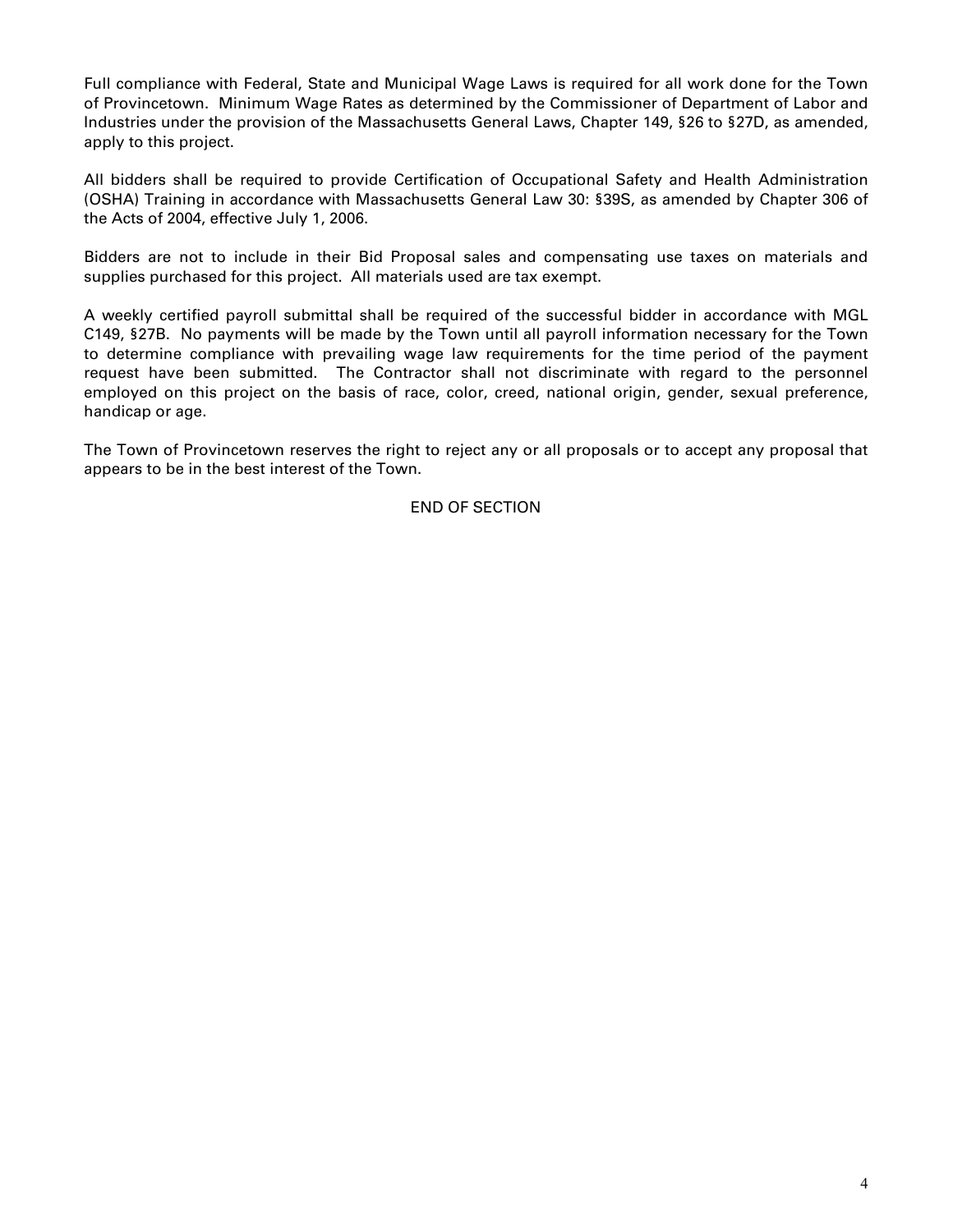### **INSTRUCTIONS TO BIDDERS**

### **1. SECURING DOCUMENTS**

- A. The Notice to Bidders, Instructions to Bidders, General Conditions, Special Conditions, Contract Agreement, Performance Bonds, Labor and Materials Payment Bonds, Labor Rates, Itemized Proposal, and Application and Certification for Payment and all other documents in these Project Specifications and Drawings referenced in the Agreement, as well as any addenda issued prior to receipt of bids, compose the Contract Documents.
- B. Copies of these bid documents and all applicable attachments are available on the Town of Provincetown website at [www.provincetown-ma.gov](http://www.provincetown-ma.gov/) under "Bid Opportunities". All questions regarding this invitation should be addressed to Elisabeth Verde, Executive Assistant to the Town Manager, at [everde@provincetown-ma.gov.](mailto:everde@provincetown-ma.gov)

### **2. BID FORMS**

- A. All bids must be submitted on the forms bound herein. All blank spaces in the proposal form shall be properly completed in ink and all erasures and corrections initialed by the contractor.
- B. All bids must be submitted to the address stated in the invitation to bid in a sealed envelope marked **"Bid for the Preparation and Exterior Painting of the Provincetown Library".** It is the responsibility of the bidder to ensure that bids are delivered to the specified location prior to the time and date designated.
- C. The Town may consider informal any bid not prepared and submitted in accordance with the provisions hereof and may waive any informalities or reject any and all bids, except as limited under the General Laws, Chapters 30 and 149, applicable sections, as amended to date.
- D. Any bid received after the time and date designated will not be considered.

### **3. BID SECURITY**

- A. Bid Security in the amount of **FIVE PERCENT (5%) of the bid dollars** (this includes all alternates if any, included in this bid) shall accompany each bid submittal if the project bid is greater than or equal to \$50,000.00. At the option of the Bidder, the security may be a bid bond issued by a surety authorized to do business in the Commonwealth, certified check, or treasurer's or cashier's check issued by a responsible bank or trust company, payable to the Town of Provincetown. Personal checks and cash will not be accepted.
- B. The bid security shall secure the execution of the Contract and the furnishing of a performance and payment bond by a successful bidder.
- C. Should any bidder to whom an award is made fail to enter into a contract within fifteen (15) days, Saturdays, Sundays, and legal holidays excluded, after notice of award has been mailed to him or fail within such time to furnish Performance and Payment Bonds as required, the amount so received from such bidder through their bond, certified check, treasurer's or cashier's check as bid deposit shall become the property of the Town of Provincetown, as liquidated damages; provided that the amount of the bid deposit which becomes the property of the Town of Provincetown shall not, in any event, exceed the difference between their bid price and the bid price of the next lowest responsible and eligible bidder; and that provided further that in the case of death, disability, bona fide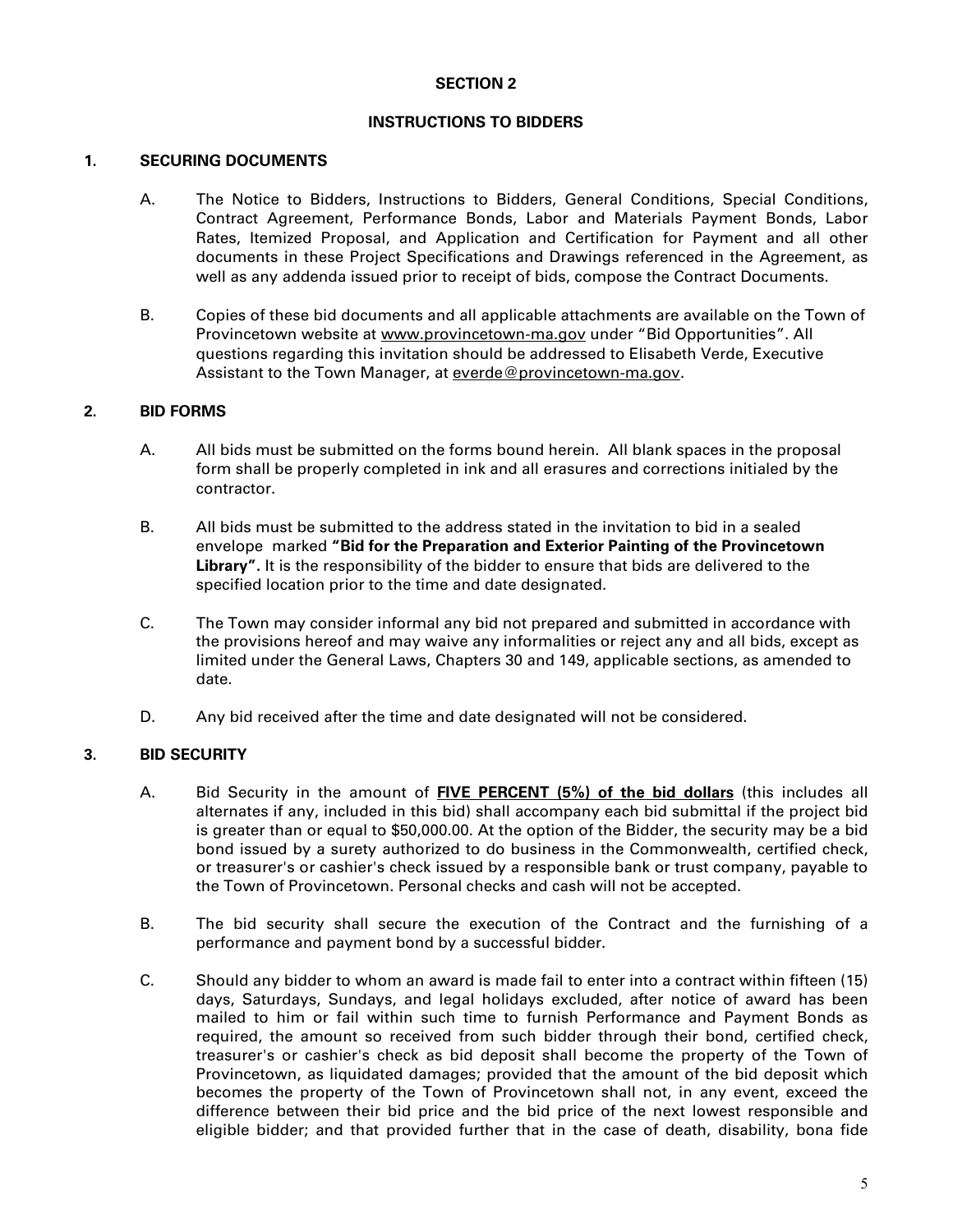clerical or mechanical error of a substantial nature, or other unforeseen circumstances affecting the bidder, their deposit shall be returned to them.

D. Bid deposits of the three lowest responsible and eligible bidders will be held by the Awarding Authority during the time stipulated for the execution of the contracts and the submission of the performance bonds, and may be disposed of in such a manner as will accomplish the purpose for which they are submitted. After expiration of such period, bid guarantees not disposed, or the amounts thereof, will be returned within five (5) days, Saturdays, Sundays and legal holidays excluded.

### **4**. **DEFINITIONS**

- A. All definitions set forth in the General Conditions are applicable to all bidding documents, which include the Advertisement, Instructions to Bidders, Addenda issued prior to receipt of general bids.
- B. Addenda are written or graphic instruments issued prior to the execution of the contract which modify or interpret the bidding documents, including drawings and specifications, by additions, deletions, clarifications or corrections. Addenda will become part of the Contract Documents upon execution of the Agreement.

### **5. BIDDER'S REPRESENTATION**

- A. Each bidder, in submitting their proposal, represents that they have read and understood the bidding documents.
- B. Each bidder represents that they have visited the site, familiarized themselves with the local conditions under which the work is to be performed, compared the site with the drawings and specifications, satisfied themselves of the conditions of delivery, handling and storage of materials, and all other matters that may be incidental to the work, including subsurface conditions before submitting their proposal.
- C. Each bidder represents that their bid is based upon the materials and equipment described in the bidding documents, including any addenda issued thereto.
- D. Submission of a proposal will be considered as evidence of the bidder's representation. No allowance will subsequently be made to the successful bidder by reason of any error or omission on his part, due to his neglect in complying with the requirements of this article, except with respect to conflicts with the General Laws.

### **6. EXAMINATION OF BIDDING DOCUMENTS**

Each bidder shall examine the bidding documents carefully and, not later than seven (7) days prior to the date for receipt of bids, shall make a written request to the Purchasing Agent for interpretation or correction of any ambiguity, inconsistency or error therein which they may discover. Any interpretation or correction will be issued as an addendum by the Purchasing Agent. Only interpretations or correction by addendum shall be binding. No bidder shall rely upon any interpretation or correction given by any other method.

### **7. REJECTION OF PROPOSALS**

The bidder acknowledges the right of the Town of Provincetown to reject any or all bids and to waive any informality or irregularity in any bid received. In addition, the bidder recognizes the right of the Town of Provincetown to reject a bid if the bidder fails to furnish any required bid security, or fails to submit the data required by the bidding documents, or if the bid is in any way incomplete or irregular.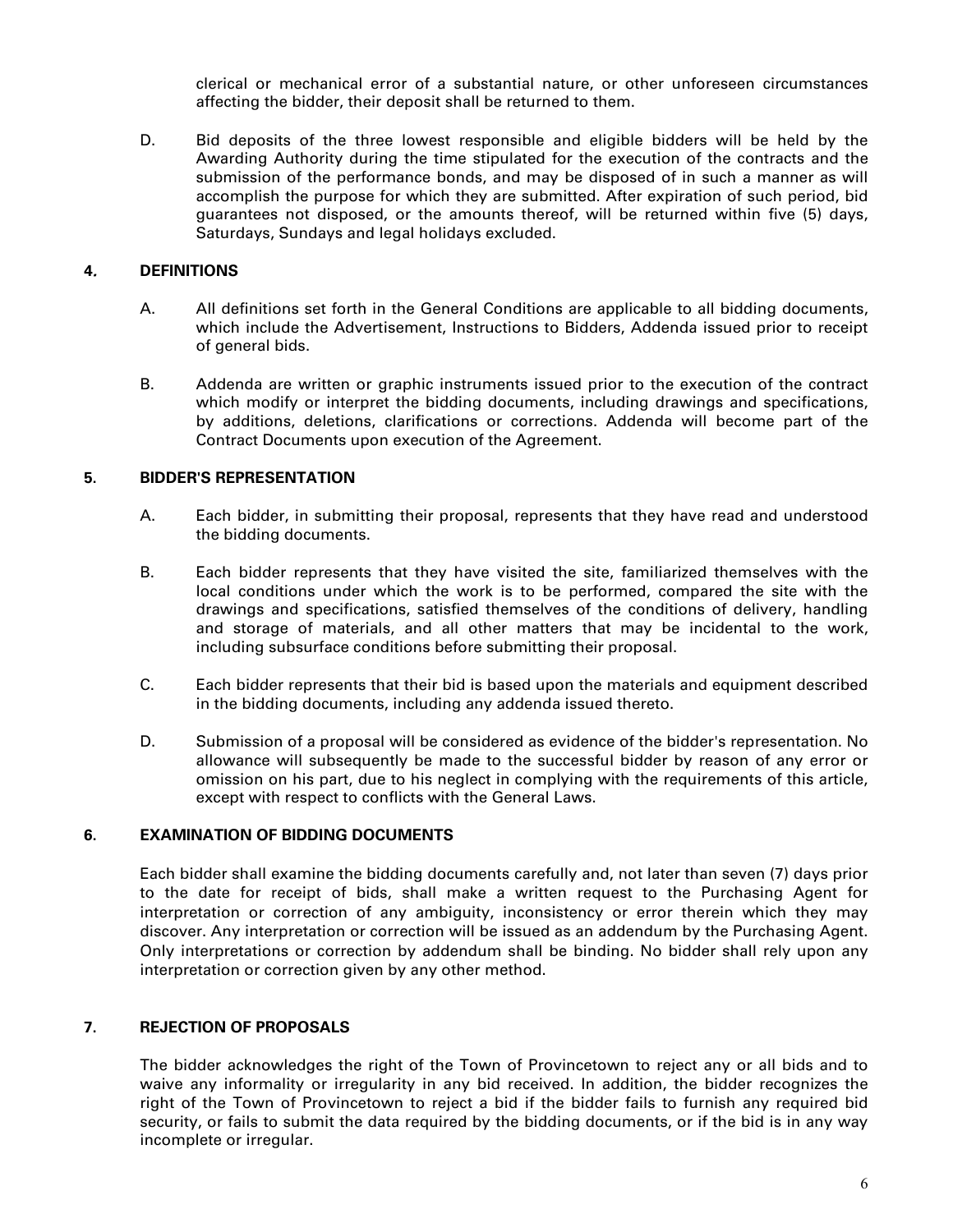### **8. QUALIFICATIONS OF BIDDER**

- A. Any bidder, if requested, shall submit a financial statement, experience records, and an equipment schedule, on forms to be provided by the Town of Provincetown. Financial statements shall reflect true financial conditions of bidder within three months prior to date of bid opening and shall be validated by a Certified Public Accountant.
- B. A bidder, in order to be eligible for the contract, must be able to show their financial ability to carry on the work until the project is complete and accepted by the Town of Provincetown.

### **9. PAYMENT & PERFORMANCE BOND REQUIREMENTS**

- A. Within **fifteen (15)** days after the date of Notice of Award of Contract, Saturdays, Sundays and legal holidays excluded, the bidder to whom the award is made shall furnish:
	- $\triangleright$  An executed contract based on the project specifications with adequate area for required signatures, and a schedule for the completion of the project.
	- $\triangleright$  A fifty percent (50%) bid price payment bond for bids 0f \$50,000 \$150,000.
	- $\triangleright$  A one hundred percent (100%) bid price payment bond and performance bond for bids exceeding \$150,000.

 To guarantee the faithful performance of all terms, covenants and conditions of the same. The bonds are to be issued by an acceptable bonding company qualified to do business under the laws of the Commonwealth of Massachusetts and satisfactory to the Town of Provincetown.

B. The performance bond shall guarantee the satisfactory completion of the project and that the contractor will make good any faults or defects in their work which may develop during the period of said guarantee as a result of improper or defective workmanship, material or apparatus. The full performance bond shall remain in effect until final payment is received by the Contractor.

The payment bond shall guarantee that the contractor shall pay in full all persons, firms or corporations who furnish labor or material or both labor and materials for, or on account of the work included herein. Payment bonds will be in effect until such time as the contractor furnishes proof that payment in full has been made for all materials used on the contract work. The bonds shall be paid for by the contractor. The Town of Provincetown shall have the right to demand proof that parties signing the bonds are duly authorized to do so.

- C. Every such bond shall have a power of attorney attached thereto, authorizing the Town of Provincetown to enter judgment thereon in any court in the United States of America or elsewhere against the obligors therein named for the amount therein named and shall be conditioned for the honest and faithful compliance with all provisions of the bidder or bidders.
- D. Separate Performance Bond and Payment Bond forms shall be provided with Notice of Acceptance.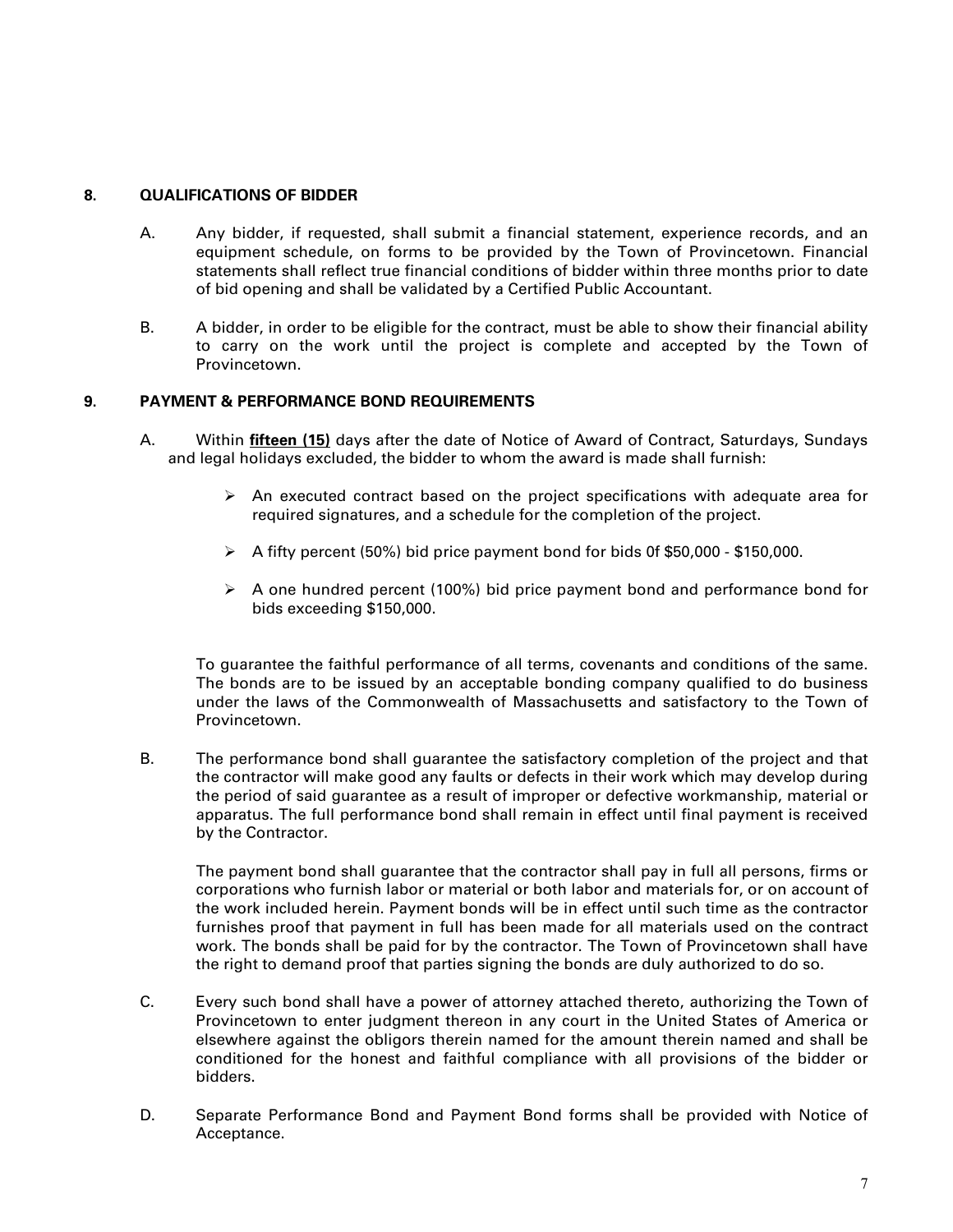### **10. SUBSTITUTIONS**

- A. The bid shall be based on using the materials or products as specified and provided. Where several materials are specified by name for one use, any of those so specified may be supplied.
- B. Whenever the specified products or class of materials is specified exclusively by trade name, by manufacturer's name or by catalog reference, only such items shall be used, unless the Town's written approval for substitution is secured.

### **11. WORK TIME LIMITS**

A. Contractor shall furnish a proposed work schedule, in writing, with their bid. A final work schedule shall be submitted at the time of delivery of the properly executed contract and contract bonds to the Awarding Authority, allowing for completion of the contract work prior to the date specified below and appearing on the Contract Form.

Thereupon the Town of Provincetown will review the completed documents and proposed schedule, ask for revisions or corrections, or issue a "NOTICE TO PROCEED" indicating its agreement with final contract terms.

C. The Contractor shall complete the project by July 3rd 2022. The work may begin immediately upon receipt of Notice to Proceed. Unless otherwise agreed with the Town of Provincetown.

### **12. TAX EXEMPTION**

 The project is exempt from payment of Massachusetts sales tax to the extent permitted by MGL c.64H, Subsection 6F. Exemption Certificate 04-6001274 shall be used in lieu thereof.

### **13. ACCEPTANCE OF PROPOSALS**

Within thirty (30) days after the opening of the proposals the Town of Provincetown will act upon them. The acceptance of a proposal will be a Notice of Acceptance in writing signed by a duly authorized representative of the Town of Provincetown. No other act of the Town of Provincetown shall constitute the acceptance of a proposal. The acceptance of the proposal shall bind the successful bidder to the contract. The rights and obligations provided for in the contract shall become effective and binding upon the parties only upon its formal execution.

### **14**. **TIME FOR EXECUTING CONTRACT AND PROVIDED CONTRACT BOND**

A. Any contractor whose proposal shall be accepted will be required to execute the contract and furnish contract bonds within fifteen (15) days, Saturdays, Sundays and legal holidays excluded after the notice that the contract has been awarded to them.

### **15. PAYMENT OF EMPLOYEES**

A. For work done in the Town of Provincetown, the payment for employees of the contractor and any or all sub-contractors and suppliers shall comply with the wage scale current at the commencement of construction, as published by the Department of Labor and Industries, under provisions of the Massachusetts General Laws. The contractor and each of his sub-contractors and suppliers shall pay each of their employees engaged in work on the project under the contract in full, less deductions made mandatory by law, and not less often than once a week. All forms required by local authorities, the Commonwealth of Massachusetts, and the United States Government, shall be properly submitted. No payments will be made on any application for payment until all required payroll and Affirmative Action/Equal Opportunity information for the period covered by the application has been submitted to the Town.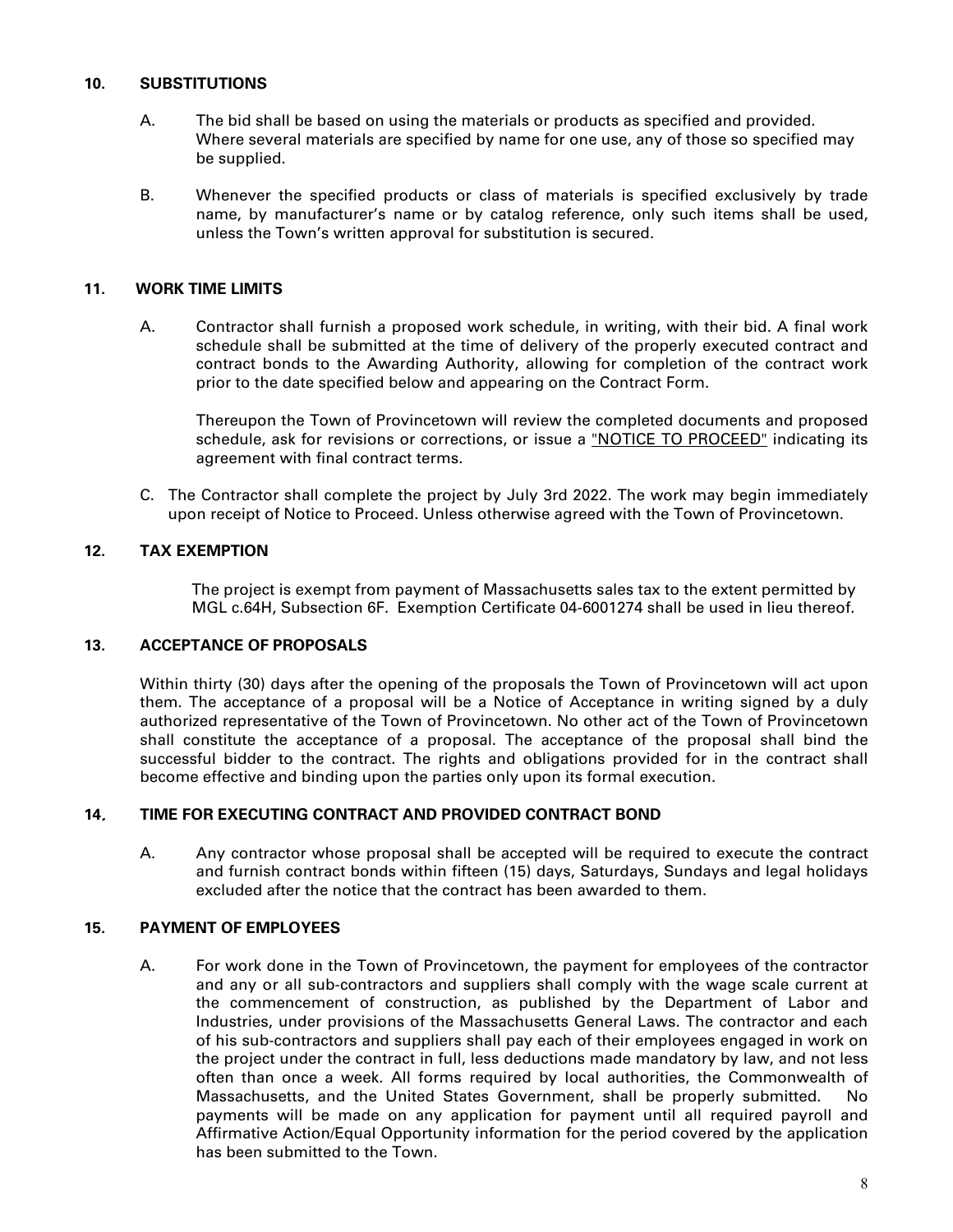B. A copy of applicable wage rate schedules is attached and forms part of the contract documents.

### **16. WITHDRAWAL OF PROPOSALS**

- A. At any time prior to the scheduled closing time for receipt of proposals, any bidder may withdraw his proposal, either personally or by telegraphic or written request. If withdrawal is made personally, proper receipt shall be given therefor.
- B. After the scheduled time for receipt of proposals and before award of contract, no bidder will be permitted to withdraw his proposal unless said award is delayed for a period exceeding thirty (30) days. Negligence on the part of the bidder in preparing his bid confers no rights for the withdrawal of the proposal after it has been opened.

END OF SECTION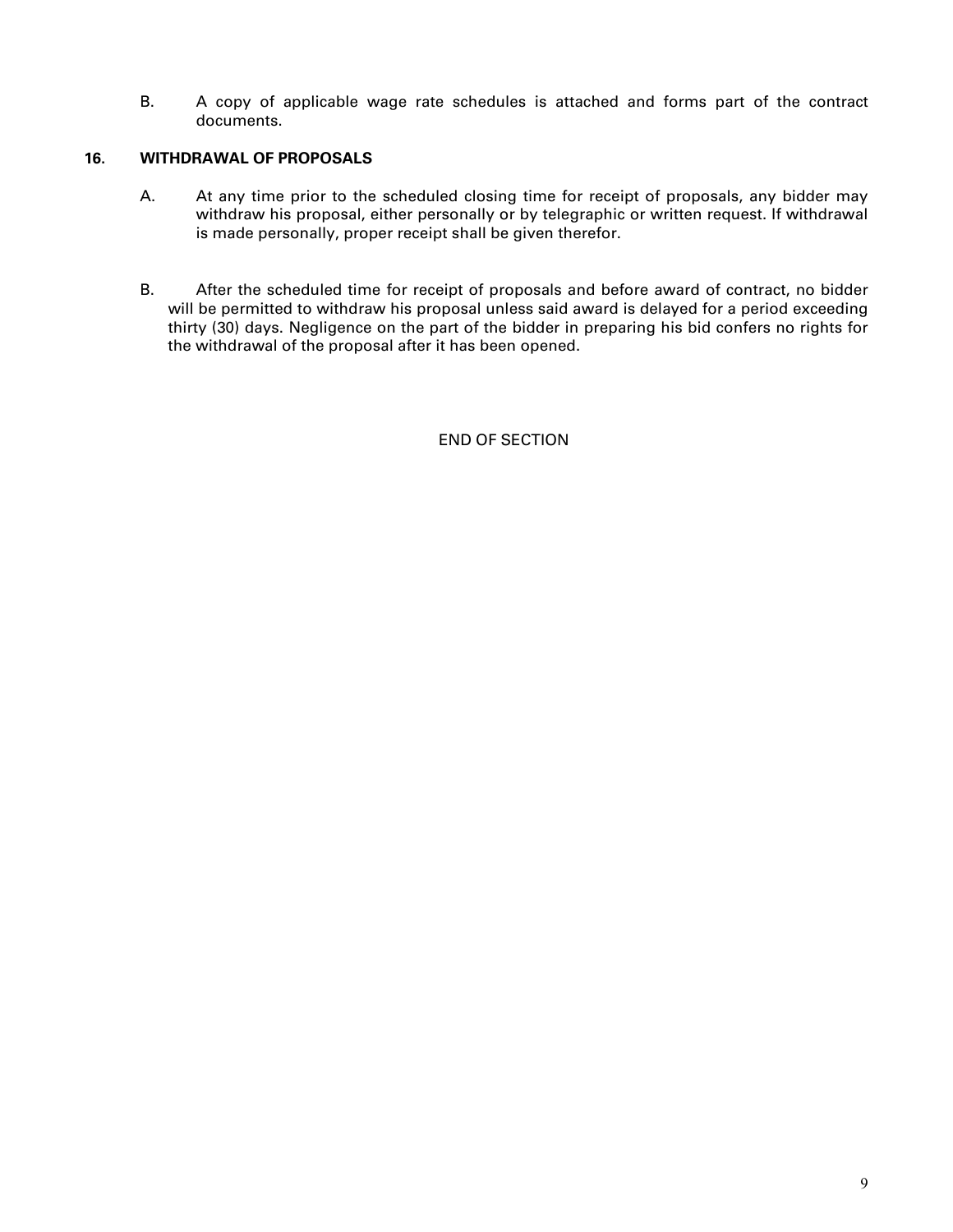### **GENERAL CONDITIONS**

### **1. CONTRACT DOCUMENTS**

- A. The Contract Documents consist of the Agreement, the General Conditions, Special and other Conditions, the Drawings and / or Specifications, all Addenda issued prior to the execution of this Agreement, all Amendments, Change Orders, and written interpretations of the Contract Documents issued by the Town. These form the Contract. What is required by any one document shall be as binding as if required by all documents. The intention of the Contract Documents is to include all labor, materials, equipment, and other items necessary for the proper execution and completion of the Work and the terms and conditions of payment thereof, and also to include all work which may be reasonably inferable from the Contract Documents as being necessary to produce the intended results.
- B. The Contract Documents shall be signed by the Town of Provincetown and the Contractor. By executing the Contract, the Contractor represents that he has visited the site and familiarized himself with the local conditions under which the Work is to be performed.
- C. The term Work as used in the Contract Documents includes all labor necessary to produce the construction required by the Contract Documents, and all permits, materials and equipment incorporated or to be incorporated in such construction.

### **2**. **TOWN OF PROVINCETOWN**

- A. The Town of Provincetown will provide general administration of the Contract.
- B. The Town of Provincetown shall at all times have access to the Work wherever it is in preparation and progress.
- C. The Town of Provincetown will make periodic visits to the site to become generally familiar with the progress and quality of the Work in accordance with the Contract Documents. On the basis of on-site observations by the Town of Provincetown, they will endeavor to guard against defects and deficiencies in the Work of the Contractor. The Town of Provincetown will not be required to make exhaustive or continuous on-site inspections to check the quality or quantity of the Work. The Town of Provincetown will not be responsible for construction means, methods, techniques, sequences or procedures, or for safety precautions and programs in connection with the Work, and they will not be responsible for the Contractor's failure to carry out the Work in accordance with Contract Documents.
- D. Based on such observations and the Contractor's Application for Payment, the Town of Provincetown will determine the amounts owed to the Contractor and will issue Certificates for Payment in accordance with Paragraph 8.
- E. The Town of Provincetown will be, in the first instance, the interpreter of the requirements of the Contract Documents.
- F. The Town of Provincetown will have authority to reject Work that does not conform to the Contract Documents.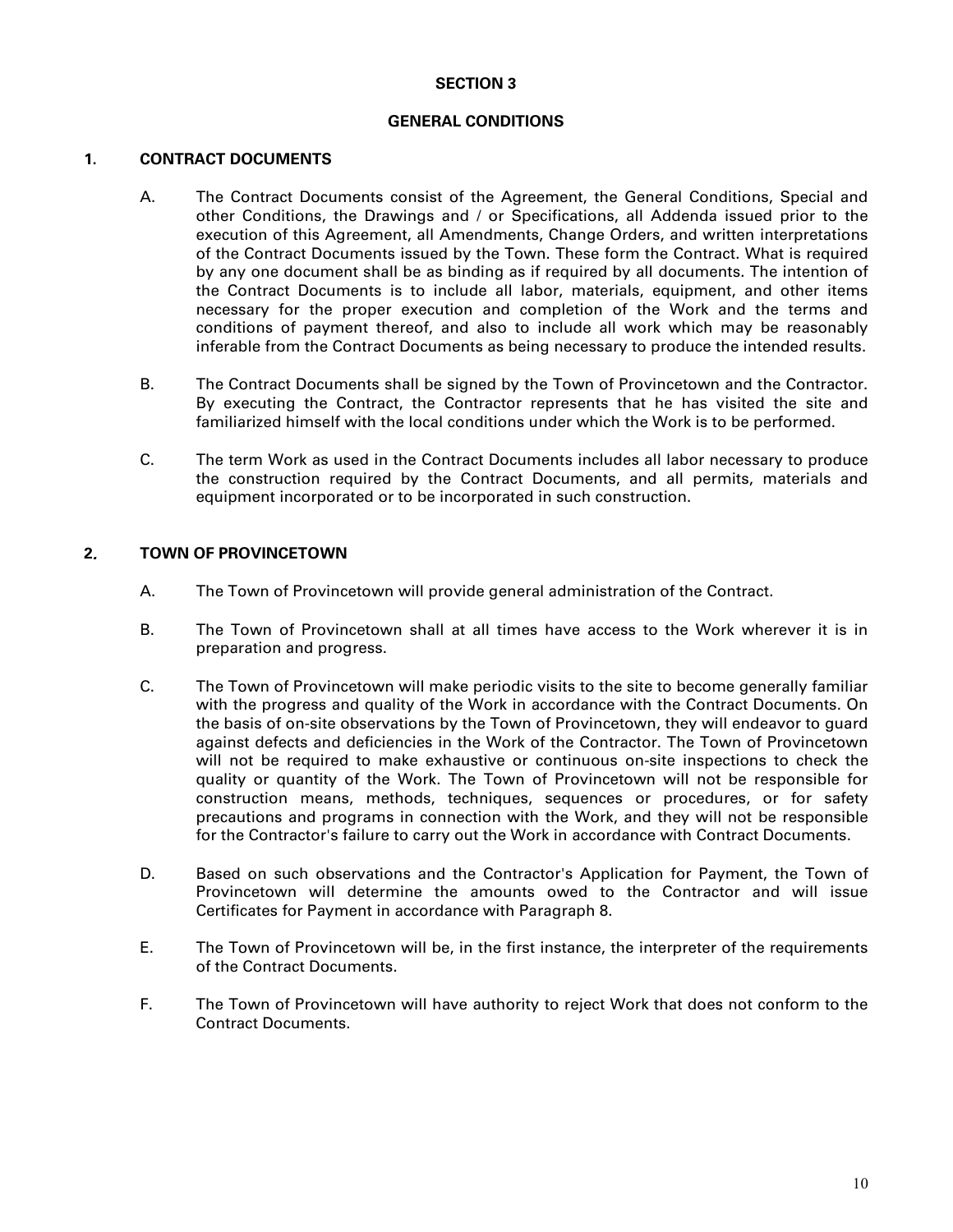### G. **Anti-discrimination Policy**

It is the policy of the Town of Provincetown to uphold the human rights of all persons in Provincetown and the free exercise and enjoyment of any and all rights and privileges secured by the Constitution, Law, Bylaws and Regulations of the United States, the Commonwealth of Massachusetts, and the Town of Provincetown. As such, actions that may deny or tend to deny or intend to deny to an individual equal access or opportunity in matters of housing, employment, education, municipal services, contracts, purchasing or public accommodations on the basis of age, ancestry, color, disability, family status, gender identity or expression, military status, marital status, national origin, race, religion, sex or sexual orientation, are hereby prohibited. No lease or contract for services or public works and public building construction contracts shall be entered into by any Town authority without an anti-discrimination certification signed by the contractor as follows:

The contractor hereby certifies that the Contractor will not discriminate against any employee or applicant for employment on the basis of age, ancestry, color, disability, family status, gender identity or expression, military status, marital status, national origin, race, religion, sex or sexual orientation. The contractor has taken and will continue to take affirmative action to ensure that applicants are employed, and that employees are treated during employment without regard to age, ancestry, color, disability, family status, gender identity or expression, military status, marital status, national origin, race, religion, sex or sexual orientation. Such action shall include, but not be limited to the following: employment, upgrading, demotion or transfer; recruitment or recruitment advertising; layoff or termination; rate of pay or other forms of compensation; and selection for training, including apprenticeship. The contractor agrees to post in conspicuous places, available to employees and applicants for employment, notices to be provided setting forth the provisions of this nondiscrimination.

### **3. CONTRACTOR**

- A. The Contractor shall perform, supervise, and direct the Work, using their best skill and attention. The Contractor shall be solely responsible for all construction and installation means, methods, techniques, sequences and procedures and for coordinating all portions of the Work under the Contract.
- B. Unless otherwise specifically noted, the Contractor shall provide and pay for all labor, materials, equipment, tools, construction equipment and machinery, water, heat, utilities, transportation, and other facilities and services necessary for the proper execution and completion of the Work.
- C. The Contractor warrants to the Town of Provincetown that all materials and equipment incorporated in the work will be new unless otherwise specified, and that all work will be of good quality, free from faults and defects and in conformance with the Contract Documents. All work not so conforming to these standards may be considered defective.
- D. The Contractor shall give all notices and comply with all laws, ordinances, rules, regulations, orders of any public authority bearing on the performance of Work, and shall notify the Town of Provincetown if the Drawings and / or Specifications are at variance therewith.
- E. The Contractor shall be responsible for the acts and omissions of all their employees and all Subcontractors, their agents and employees and all other persons performing any of the Work under a contract with the Contractor.
- F. The Contractor shall submit all samples and shop drawings as required and as directed for approval of the Town of Provincetown for conformance with the design concept and with the information given in the Contract Documents. The Work shall be in accordance with approved samples and shop drawings. Shop drawings must be received by the Project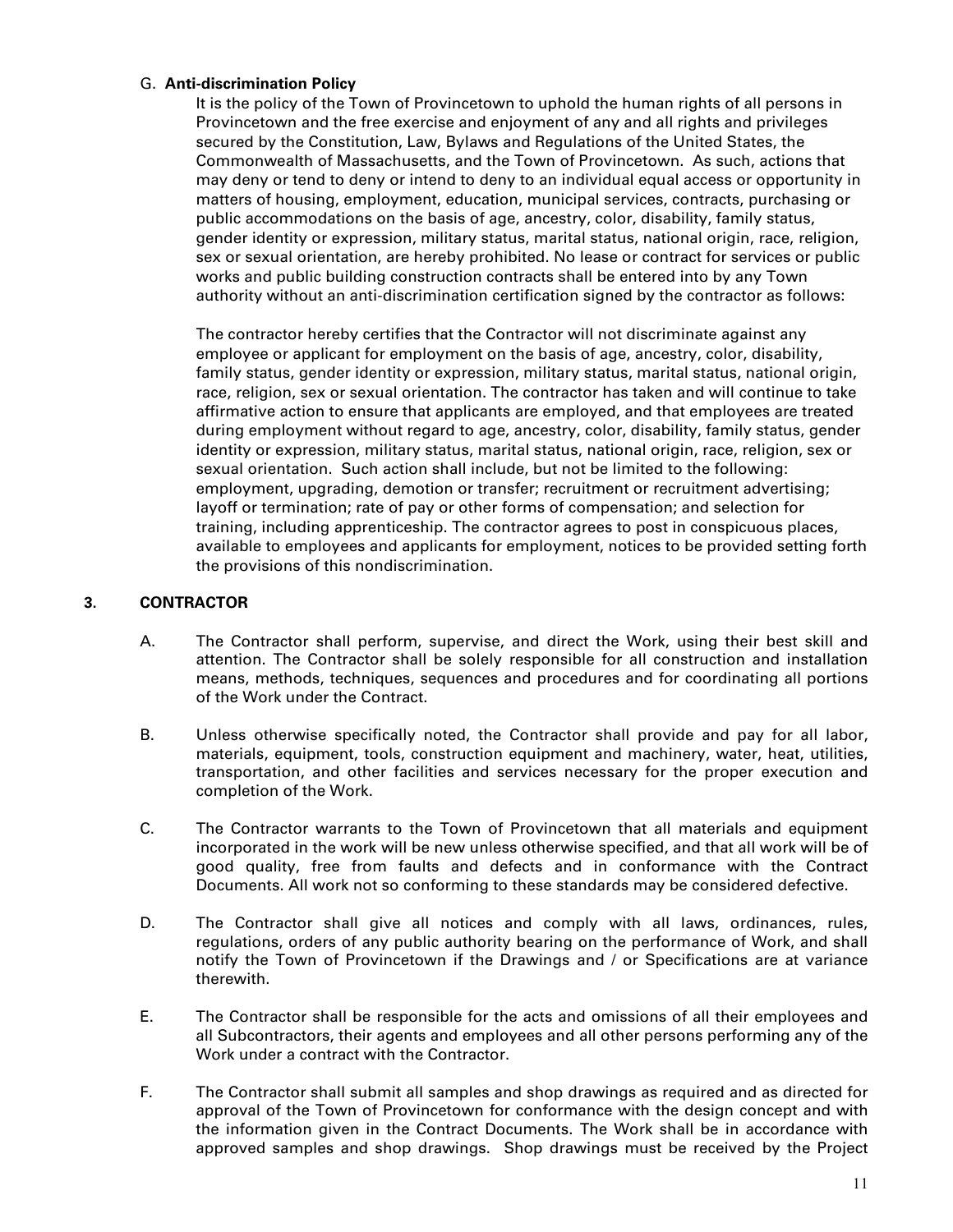Manager at least four (4) days before Contractor needs them returned with approval. When Contractor needs plant material approved on site or at a nursery, Contractor must give Owner's Project Manager at least four (4) days notice to allow for sufficient time for Owner's Project Manager to approve the material.

- G. The Contractor shall keep the premises free from accumulation of waste materials or rubbish caused by their operations and shall provide temporary sanitary restroom facilities for their employees. At the completion of the Work they shall remove all their waste materials and rubbish from and about the Project as well as their tools, construction equipment, machinery and surplus materials. At the end of each workday, the Contractor will be responsible to secure the work area in a manner satisfactory to the Owner's Project Manager.
- H. The contractor shall indemnify and hold harmless the Town of Provincetown and their agents and employees from and against all claims, damages, losses and expenses including attorneys' fees arising out of or resulting from the performance of the Work, caused in whole or in part by any negligent act or omission of the Contractor, any Subcontractor, anyone directly or indirectly employed by any of them or anyone for whose acts of any of them may be liable, regardless of whether or not it is caused in part by a party indemnified hereunder. In any and all claims against the Town of Provincetown or any of their agents or employees by any employee of the Contractor, any Subcontractor, anyone directly or indirectly employed by any of them or anyone whose acts of them may be liable, the indemnification obligation under this paragraph shall not be limited in any way by any limitation on the amount or type of damages, compensation or benefits payable by or for Contractor of any Subcontractor under Workmen's Compensation acts, disability benefits acts or other employee benefits acts.
- I. The Contractor shall take field measurements and verify field conditions and shall carefully compare such field measurements and conditions and other information known to the Contractor with the Contract Documents before commencing activities. Errors, inconsistencies or omissions discovered shall be reported to the Town of Provincetown at once.
- J. The Contractor shall secure and pay for the building permit and other permits and governmental fees, licenses and inspections necessary for proper execution and completion of the Work which are customarily secured after execution of the Contract and which are legally required when bids are received or negotiations concluded. Town permit fees shall be waived.
- K. The Contractor shall assure that all workers performing work under this contract have obtained certification for Occupational Safety and Health Administration (OSHA) training in accordance with Massachusetts General Law 30, Section 39S, as amended by Chapter 306 of the Acts of 2004, effective July 1, 2006.

### **4. SUBCONTRACTS**

- A. A Subcontractor is a person who has a direct contract with the Contractor to perform any of the work at the site.
- B. Unless otherwise specified in the Contract Documents or in the Instructions to Bidders, the Contractor, as soon as practicable after the award of the Contract, shall furnish to the Town of Provincetown in writing, a list of the names of Subcontractors proposed for the principal portions of the Work. The Contractor shall not employ any Subcontractor to whom the Town of Provincetown may have a reasonable objection. Contracts between the Contractor and the Subcontractor shall be in accordance with the terms of this Agreement and shall include the General Conditions of this Agreement insofar as applicable.

### **5. SEPARATE CONTRACTS**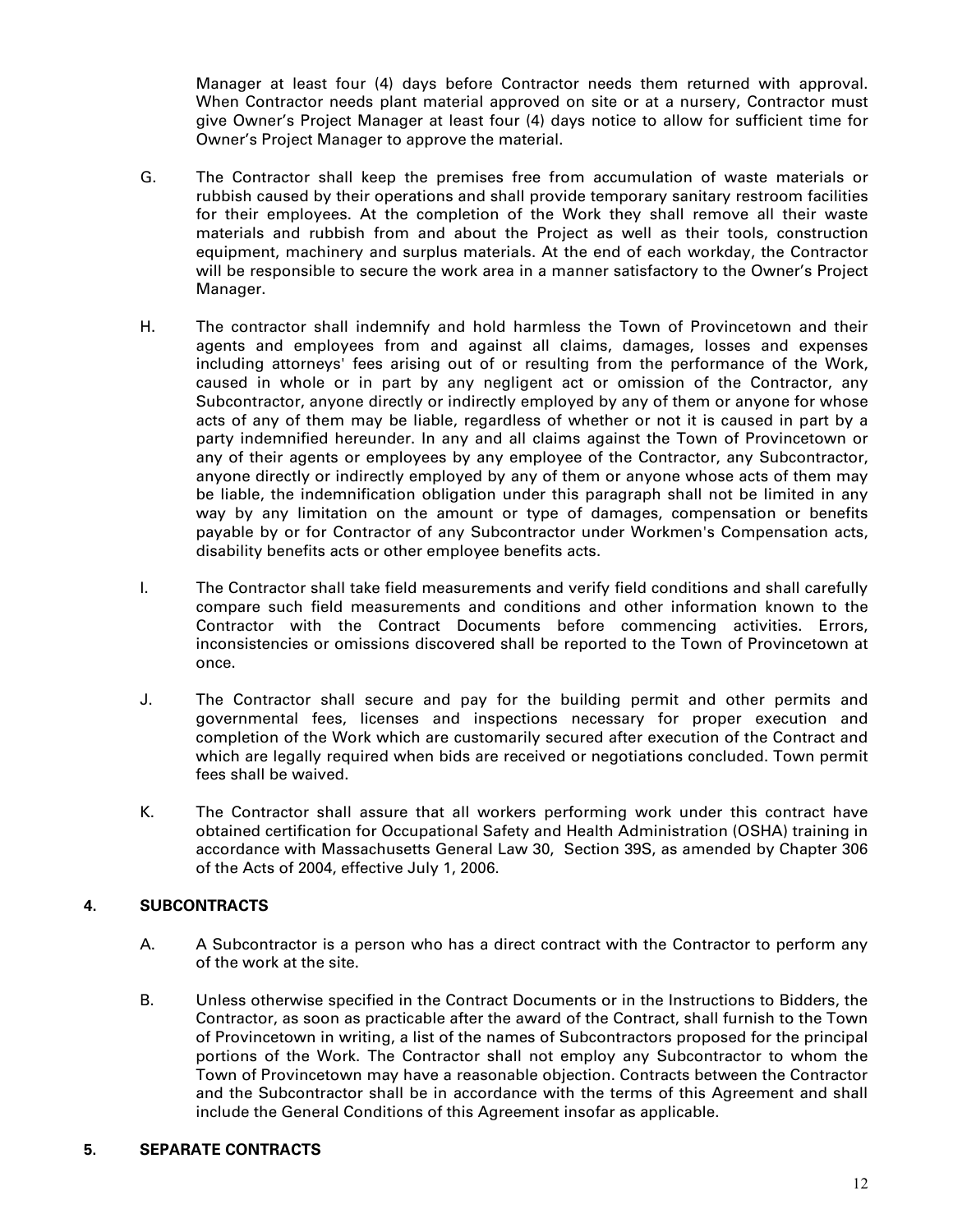The Town of Provincetown has the right to let other contracts in connection with the Work and the Contractor shall properly cooperate with any such other contractors.

### **6. TIME**

- A. All time limits stated in the Contract Documents are of the essence of the Contract.
- B. If the Contractor is delayed at any time in the progress of the Work by changes ordered in the Work, by labor disputes, fire, unavoidable casualties, or other Acts of God beyond the Contractor's control, then the Contract Time shall be extended by Change Order for such reasonable time as the Town of Provincetown may determine.

### **7. PAYMENTS**

- A. Payments shall be made as provided under Special Conditions, Section 4.0.
- B. Payments may be withheld on account of 1) defective work not remedied, 2) claims filed, 3) failure of the Contractor to make payments properly to the Subcontractors or for labor, materials, or equipment, 4) damage to another contractor, 5) nonsubmission of required payroll and workforce documents, or 6) unsatisfactory prosecution of the Work by the Contractor.
- C. Final payments shall not be due until the Contractor has delivered to the Town of Provincetown a complete release of all liens arising out of this Contract or receipts in full covering all labor, materials and equipment for which a lien could be filed, or a bond satisfactory to the Town of Provincetown indemnifying him against any lien.
- D. The making of final payments shall constitute a waiver of all claims by the Town of Provincetown except those arising from 1) unsettled liens, 2) faulty or defective Work appearing after Substantial Completion, 3) failure of the Work to comply with the requirements of the Contract Documents, or 4) terms of any special guarantee required by the Contract Documents. The acceptance of final payment shall constitute a waiver of all claims by the Contractor except those previously made in writing and still unsettled.

### **8. PROTECTION OF PERSONS AND PROPERTY**

The Contractor shall be responsible for initiating, maintaining, and supervising all safety precautions and programs in connection with the Work. They shall take all reasonable precautions for the safety of, and shall provide all reasonable protection to prevent damage, injury or loss to 1) all employees on the Work and other persons who may be affected thereby 2) all the Work and all the materials and equipment to be incorporated therein, and 3) other property at the site or adjacent thereto. He shall comply with all applicable laws, ordinances, rules, regulations and orders of any public authority having jurisdiction for the safety of persons or property or to protect them from damage, injury or loss.

All damage or loss to any property caused in whole or in part by the Contractor, any Subcontractor or anyone directly or indirectly employed by any of them, or by anyone for whose acts any of them may be liable, shall be remedied by the Contractor, except damage or loss attributable to faulty Drawings or Specifications or to the acts or omissions of the Town of Provincetown or anyone employed by either of them or for whose acts either of them may be liable but which are not attributable to the fault or negligence of the Contractor.

### **9. CONTRACTOR'S LIABILITY INSURANCE**

The Contractor shall purchase and maintain such insurance as will protect them from claims under workmen's compensation acts and other employee benefit acts, for claims for damages because of bodily injury, including death, and from claims for damages to property which may arise out of or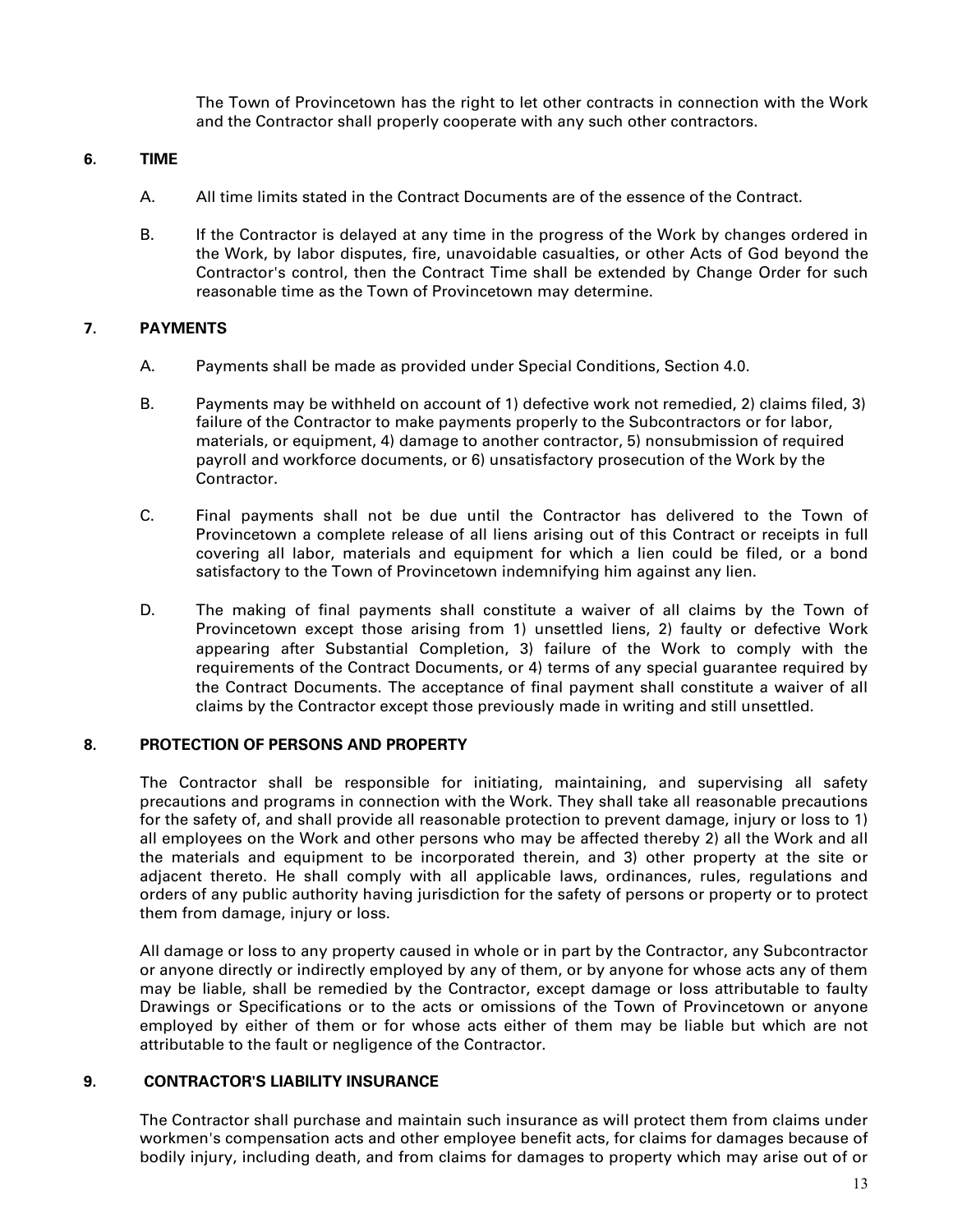result from the Contractor's operations under this Contract, whether such operations be by themselves or by any Subcontractor or anyone directly or indirectly employed by any of them. This insurance shall be written for not less than any limits of liability specified as part of this Contract, or required by law, whichever is greater, and shall include contractual liability insurance as applicable to the Contractor's obligations under Paragraph 4-3. Certification of such insurance shall be filed with the Town of Provincetown, to the attention of Elisabeth Verde, Executive Assistant to the Town Manager, at [everde@provincetown-ma.gov,](mailto:everde@provincetown-ma.gov) 260 Commercial Street, Provincetown, MA 02657.

### **10. TOWN OF PROVINCETOWN'S LIABILITY INSURANCE**

The Town of Provincetown shall be responsible for purchasing and maintaining their own liability insurance and, at their option, may maintain such insurance as will protect them against claims which may arise from operations under this Contract.

### **11. CHANGES IN THE WORK**

- A. The Town of Provincetown without invalidating the Contract may order Changes in the Work Consisting of additions, deletions, or modifications, the Contract Sum and the Contract Time being adjusted accordingly. All such changes in the Work shall be authorized by written Change Order signed by the Town of Provincetown or their duly authorized agent.
- B. The Contract Sum and the Contract Time may be changed only by Change Order.
- C. The cost or credit to the Town of Provincetown from a Change in the Work shall be determined by mutual agreement.

### **12. CORRECTION OF WORK**

The Contractor shall correct any Work that fails to conform to the requirements of the Contract Documents where such failure to conform appears during the progress of the Work, and shall remedy any defects due to faulty materials, equipment or workmanship which appear within a period of one year from the Date of Substantial Completion of the Contract or within such longer period of time as may be prescribed by law or by the terms of any applicable special guarantee required by the Contract Document. The provisions of this Paragraph apply to Work done by subcontractors as well as to Work done by direct employees of the Contractor.

### **13. NON-DISCRIMINATION**

All unions, vendors, and contractors which the Town of Provincetown deals with are notified that the Town of Provincetown is an equal employment opportunity employer and that the Town of Provincetown requires the utilization of employees, and referral of potential employees without regard to race, color, national origin, gender, sexual orientation, disability, or age. All entities with contractual agreements with the Town of Provincetown are informed of the Town of Provincetown's policy and are required to initiate a program of non-discrimination.

### **14. WAGE RATES**

Full compliance with applicable Federal, State and Municipal Wage Laws is required on all work done for the Town of Provincetown. Prevailing Wage Rates sheets issued for this specific project for the Town of Provincetown attached hereto and dated **\_\_\_\_\_\_\_\_\_\_\_\_\_** applies to this requirement.

### **15. AFFIRMATIVE ACTION PROGRAM**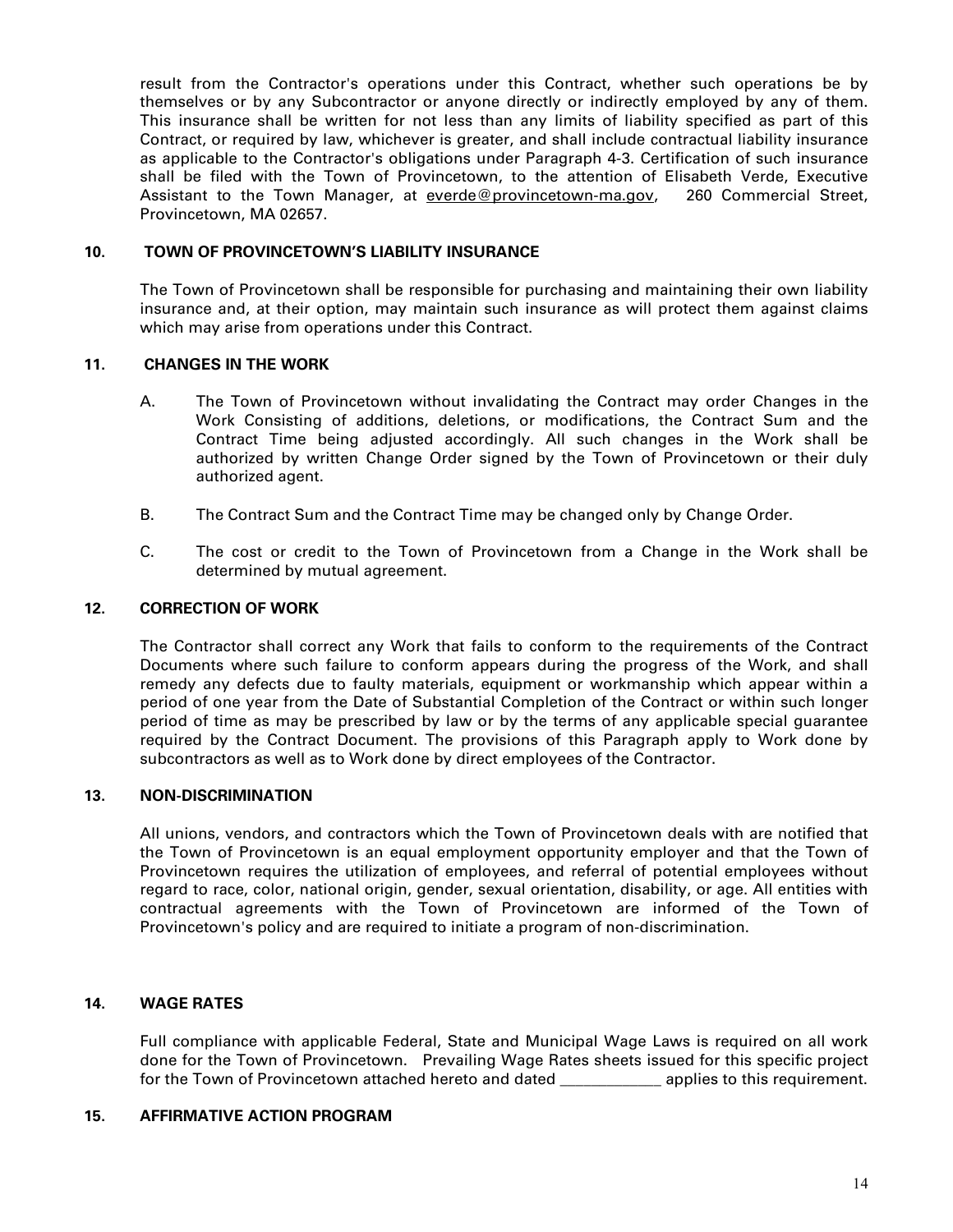The Town of Provincetown will require contractors and subcontractors involved in local municipal projects to abide by the Affirmative Action guidelines attached, which form a part of this contract, if applicable based on dollar threshold.

### **16. TERMINATION OF CONTRACT**

Should the Contactor fail to fulfill in a timely and satisfactory manner its obligations under this agreement, or if the Contractor shall violate any of the covenants, conditions, or stipulations of this agreement, which failure or violation shall continue for seven (7) business days after written notice of such failure or violation is received by the Contractor, then the Owner shall thereupon have the right to terminate this agreement by giving written notice to the Contractor of such termination and specifying the effective date thereof, at least seven (7) days before the effective date of such termination.

### END OF SECTION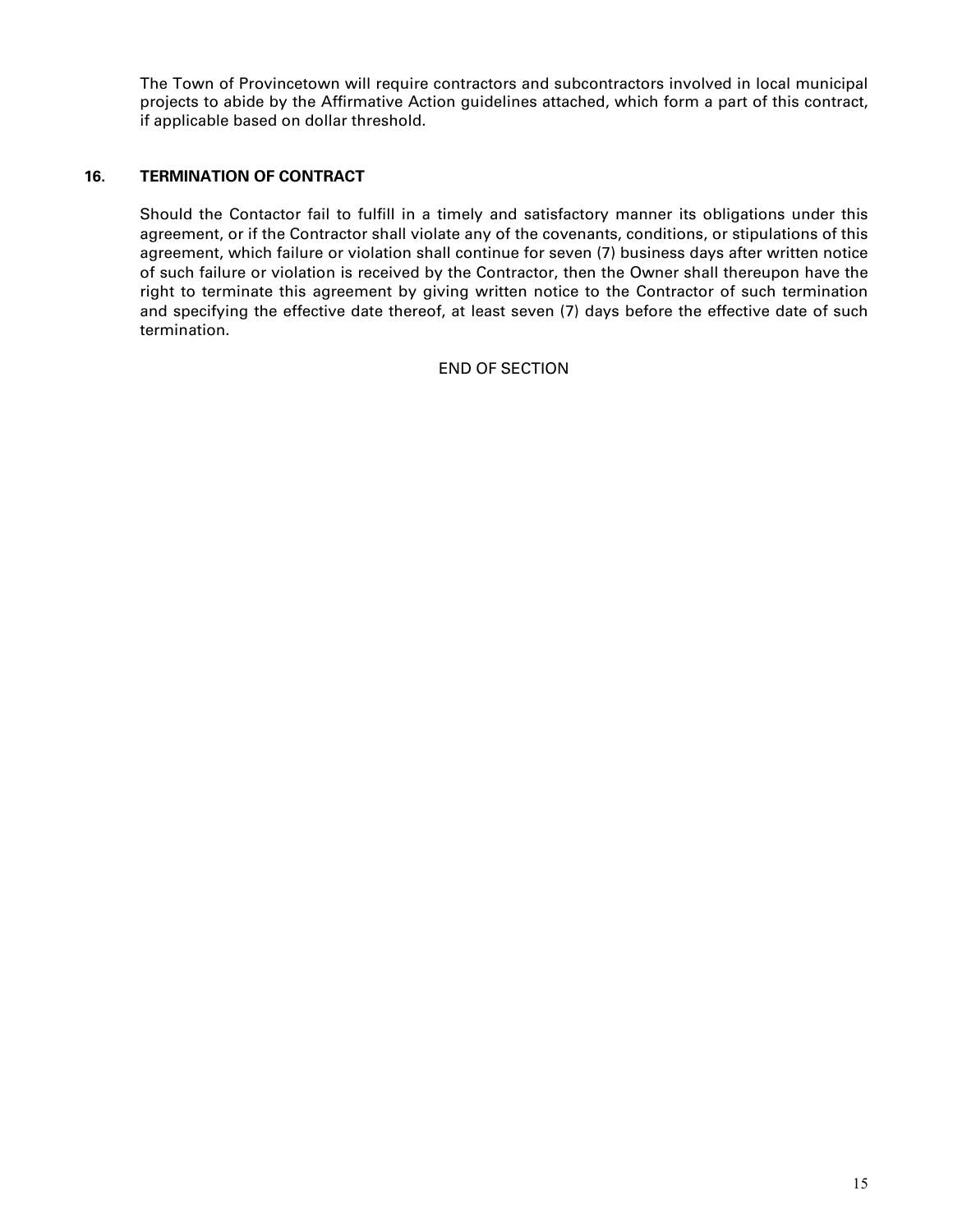### **SPECIAL CONDITIONS**

### **1. MEASUREMENT AND PAYMENT**

### **A. Method of Payment to Contractor**

- 1. This project has been designated as a Three Payment Project. 30% of the contract value will be paid upon the Contractor's mobilization and materials purchase, 30% at the mid-point of the project, and the final 40% at the project completion. The amount shall be billed by Contractor's Invoice.
- 2. When the Contractor and the Owner's Representative agree that the project is substantially complete as defined in M.G.L. Chapter 30, Section 39G, the Contractor shall submit to the Town of Provincetown on the Application and Certification for Payment form found in Section 9, their request for the project final payment.
- 3. Within five (5) working days from the receipt of the Contractor's request for payment, the Owner's Representative, if necessary, shall provide the Contractor's Representative a list of project items to be completed or corrected to bring the project to completion.
- 4. The Town of Provincetown shall make reasonable effort to pay the amount requested in the Contractor's request for payment less five percent (5%) as a retainage for incomplete or defective items within thirty (30) calendar days from receipt of said request.
- 5. The acceptance by the Contractor of the final payment, including the retainage of five percent (5%), shall operate as a release to the Town of all claims and all liabilities to the Contractor for all work done or materials furnished in connection with the Contract, not including replacements of plant material if applicable or defects in work that arise over the stated labor and / or materials warranty period. Final payment shall be as provided in G.L. 30, Section 39G.
- 6. The payment to the Contractor of said final payment does not, however, release them or their sureties from any obligation under this Contract.

### **B. Town's Right to Withhold Payments**

- 1. The Town of Provincetown may withhold from the Contractor so much of any approved payment due them as may, in the judgment of the Town, be necessary:
	- A. To assure payments of just claims then due and unpaid of any persons supplying labor or materials for the work:
	- B. To protect the Town from loss due to defective work not remedied; or
	- C. To protect the Town from loss due to injury to persons or damage to the work or property of other contractors, subcontractors or others, caused by acts or neglect of the Contractor or their sub-contractors.
- 2. The Town shall have the right as agent for the Contractor to apply any such amounts so withheld in such manner as the Town may deem proper to satisfy such claims or to secure such protection.
- workforce
- 3. No payments shall be made to the Contractor by the Town until all payroll and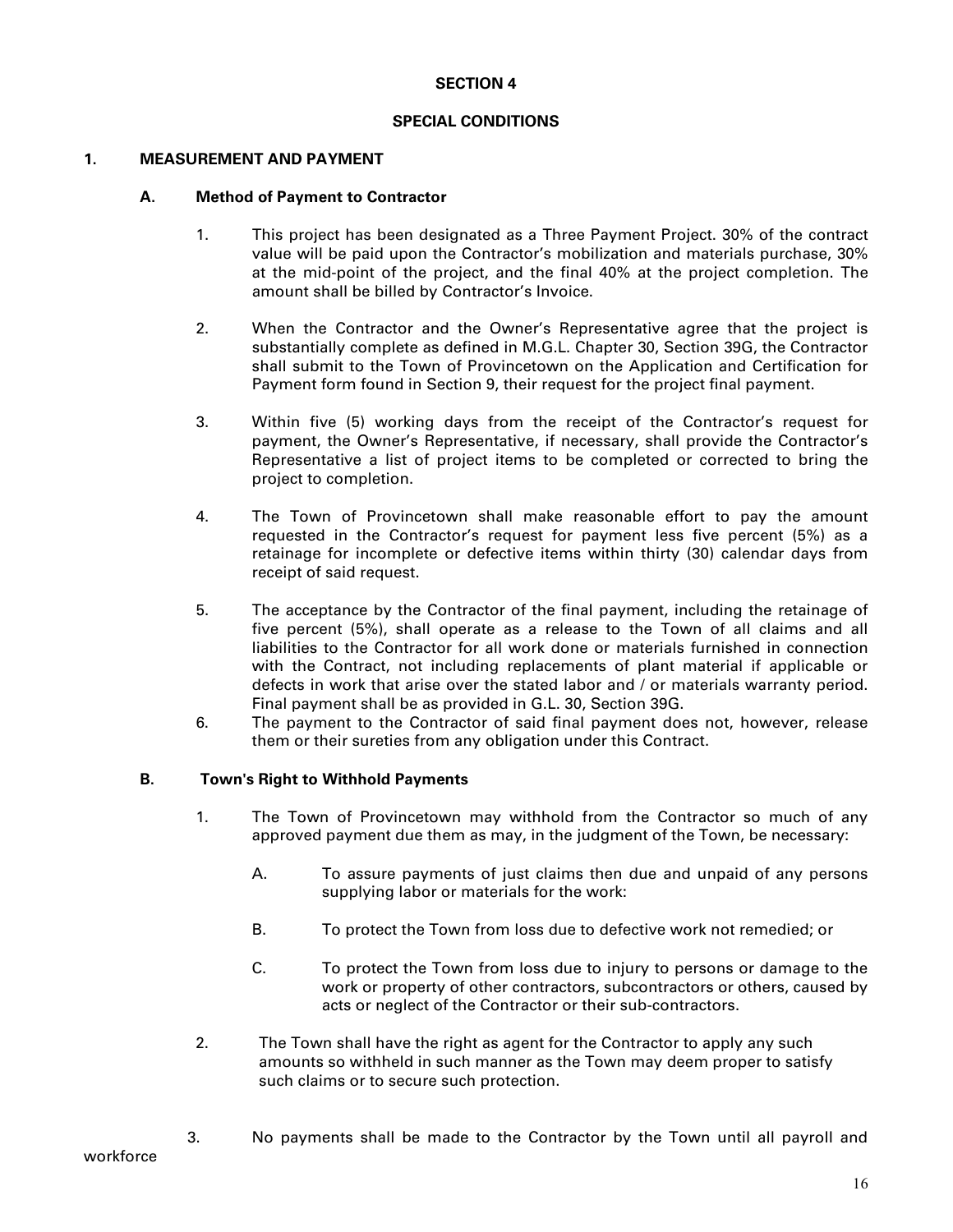### **2. PARTIAL AWARD**

**A**. The Town of Provincetown reserves the right to increase all or part of the Contract item stated in the specification or to reduce the amount of work under same by written agreement with the lowest eligible bidder.

### **3. INSURANCE**

**Indemnification -** Contractor will indemnify and hold harmless the Town of Provincetown and its employees against any and all claims for damages on account of bodily injury, including death, property damage, personal injury, and advertising injury by any act or omission due to negligence of the Contractor, subcontracts, its agents, or employees to any property of or under the control of the Town of Provincetown during the term or any extension of the resultant agreement, and in case of any action or actions or other legal proceedings shall be brought or instituted against the Town of Provincetown on account of any such claims, Contractor shall indemnify and hold harmless the Town of Provincetown. However, should the claim be due to the negligence of the Town of Provincetown and/or its employees, Contractor shall be held harmless.

**General Insurance** - The Contractor shall, before commencing performance of the contract, be responsible for providing and maintaining insurance coverage in force for the life of the contract of the kind and in adequate amounts to secure all of the obligations under the contract and with insurance companies acceptable to the Town of Provincetown. All such insurance carried should not be less than the kinds and amounts designated herein, and the Contractor agrees that the stipulation herein of the kinds and limits of coverage shall in no way limit the liability of the Contractor to any such kinds and amounts of insurance coverage. Under all insurance coverage, required or not required by the Town, the Contractor shall indemnify, and hold harmless the Town of Provincetown, its elected or duly appointed offices, directors and employees against any claim based upon negligent, accidental or intentional acts or omissions of the contractor, its employees or its agents in providing its services to employees of the municipality or their dependants pursuant to the agreement.

With the exception of Professional Services Liability for architects, designers and engineers, and Worker's Compensation, the Town of Provincetown and its employees must be named as an additional insured and a certificate of insurance will be provided indicating such for each of the insurance policies or surety bonds obtained pursuant to the requirements established by the issuance of the contract. Upon execution of the contract the Contractor will provide copies of certificates of insurance to the Town of Provincetown, attention Elisabeth Verde, Executive Assistant to the Town Manager, at [everde@provincetown-ma.gov.](mailto:everde@provincetown-ma.gov)

Failure to provide and continue in force such insurance as aforesaid may be deemed a material breach of this contract, and may constitute sufficient grounds for immediate termination of the same. All insurance maintained as provided for in the above shall be taken out and maintained at the sole expense of the Contractor. Annually, at time of vendor's policy renewal, updated insurance certificates shall be sent to the Town of Provincetown.

No cancellations of such insurance, whether by the insurer or by the insured party shall be valid unless written notice thereof is given by the parties proposing cancellation to the other party and to the Town of Provincetown at least thirty (30) days prior to the intended effective date thereof, which date shall be expressed in said notice, and which shall be sent out by registered mail, return receipt requested. These provisions shall apply to the legal representatives, trustees in bankruptcy, receiver, assignee, and/or the successor in interest of the Contractor.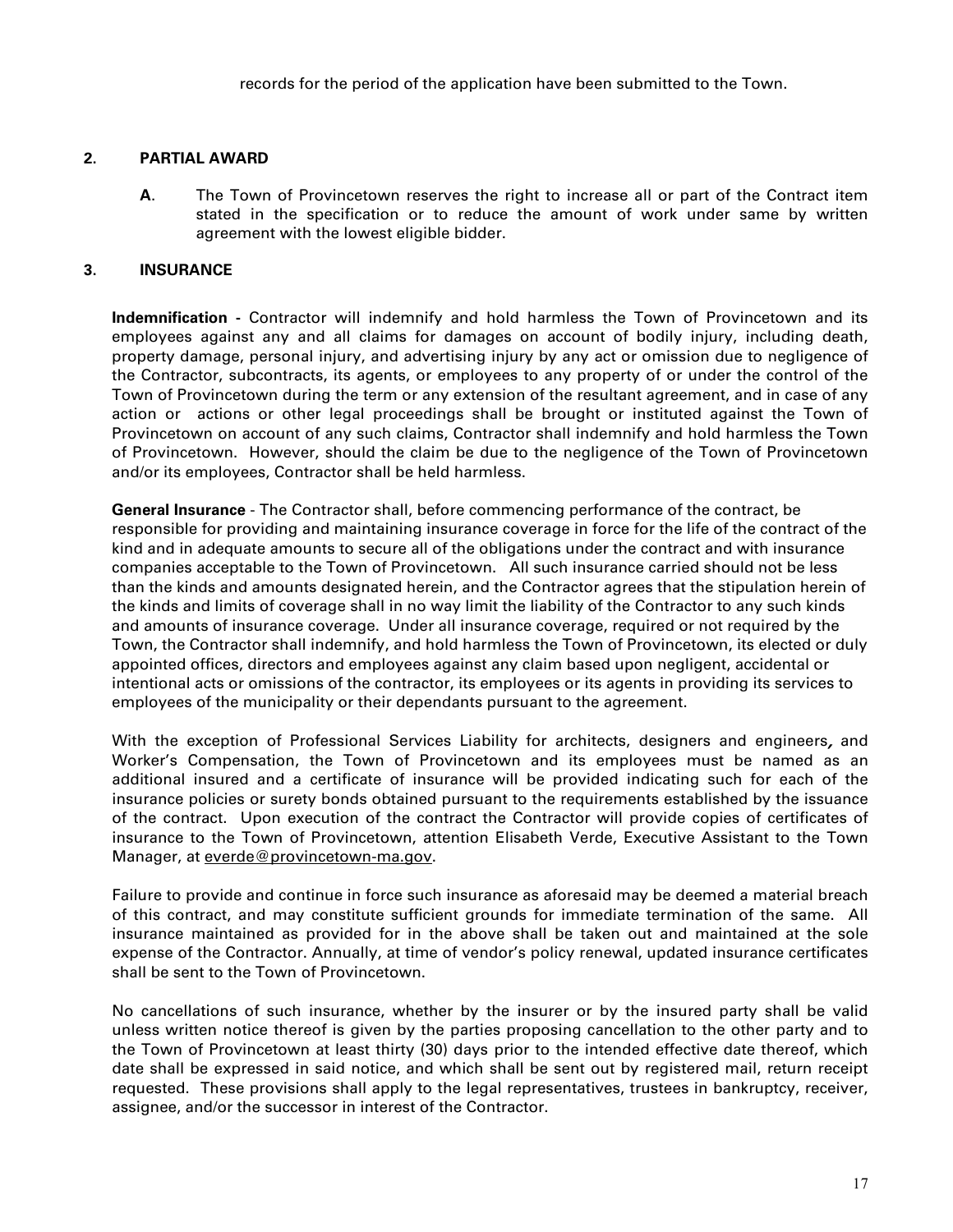All insurance coverage shall be placed with such company as may be acceptable to the Town of Provincetown and shall constitute a material part of the contract documents.

### **Comprehensive General Liability Insurance**

The Contractor shall carry Commercial General Liability Insurance with an each occurrence limit of liability no less than One Million Dollars (\$1,000,000.00) and a general aggregate limit of liability no less than Two Million Dollars (\$2,000,000.00); and a Products/Completed Operations (as may be required) Aggregate limit no less that Two Million Dollars (\$2,000,000.00) for all injury and damages to or destruction of property during the policy period.

### **Automobile Liability and Property Damage Insurance**

The Contractor shall carry business Automobile Liability Insurance covering all owned vehicles with a combined single limit no less than One Million Dollars (\$1,000,000.00) to cover all damage caused by contracted employees of the awarded Contractor. Level of insurance must adequately cover the liability exposure of project site and is subject to Town of Provincetown's approval.

### **Workers' Compensation Insurance**

The Contractor shall carry Workers' Compensation Insurance as required by Massachusetts General Law, c. 152, and Section 25, with a minimum limit of Employer's Liability as per Massachusetts General Law requirements.

### **Excess Liability Insurance**

The Contractor shall carry excess liability insurance of not less than One Million Dollars (\$1,000,000.00) covering over general liability, automobile, and worker's compensation insurance.

### **Other Liability (as may be necessary)**

The Town of Provincetown reserves the right to request proof of other insurance coverage depending upon the job for which the Contractor is hired.

The aforementioned insurance coverages shall remain in full force and effect throughout the period of the contract. Similar insurance coverage shall be provided by or in behalf of any subcontractor to cover their operations with the same minimum limits as required of the Contractor. Contractor's insurance shall be primary insurance to all insurance carried by Owner.

END OF SECTION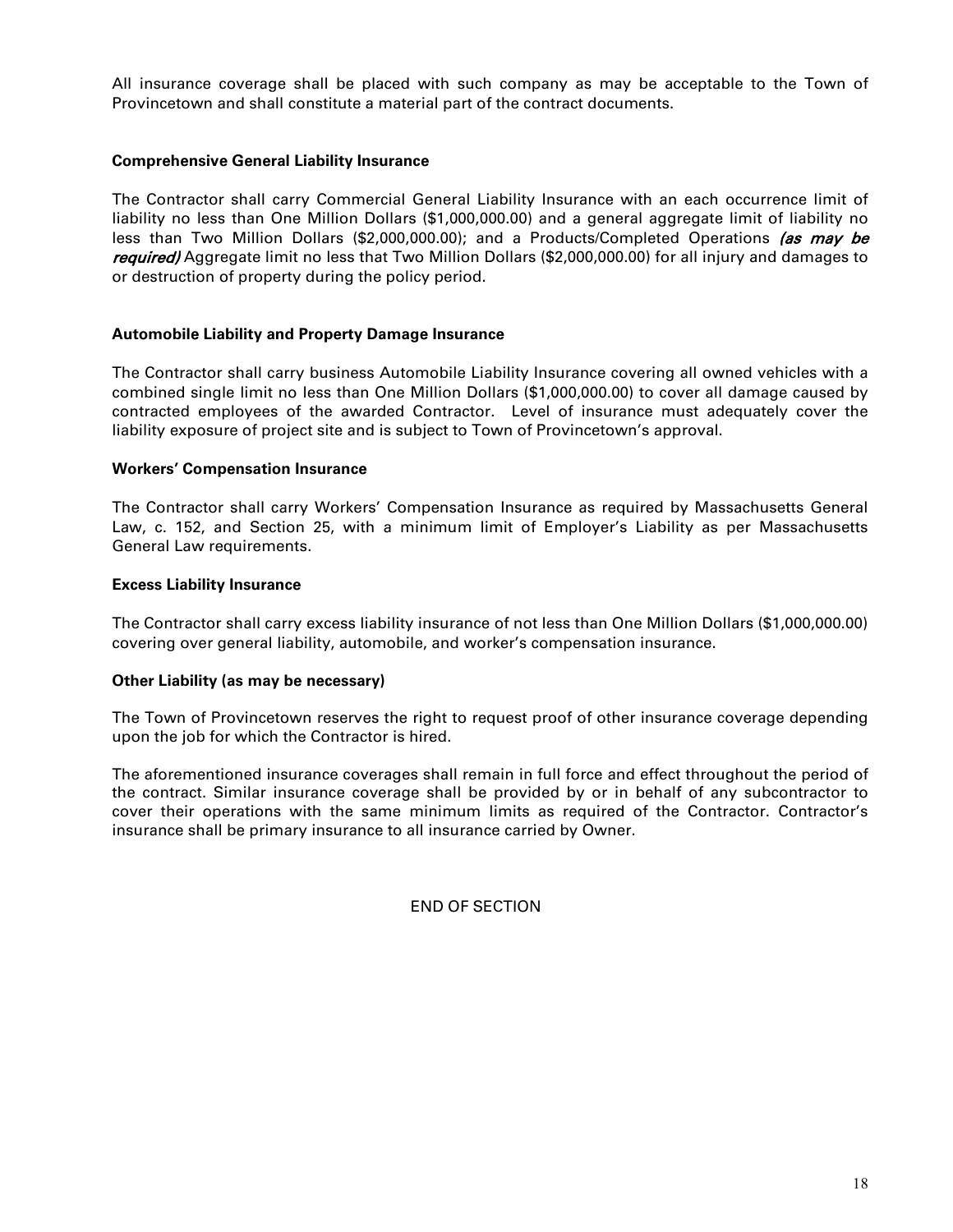### **PROPOSAL SUBMITTAL REQUIREMENTS**

**The following pages in Section 5 must be filled out in their entirety by the Bidder and submitted with the bid. Additionally a 5% bid deposit is required with the bid submittal for bids over \$50,000 in the form of a bid bond, bank or certified check payable to the Town of Provincetown.**

| <b>Bid Submittal Form</b>             | Page 19 |
|---------------------------------------|---------|
| Certificate of Non Collusion          | Page 20 |
| <b>State Tax Certification Clause</b> | Page 20 |
| <b>OSHA Certification</b>             | Page 22 |
| <b>Reference Sheet</b>                | Page 23 |

**\*\*\*\*\*\*\*\*\*\*\*\*\*\*\*\*\*\*\*\*\*\*\*\*\*\*\*\*\*\*\*\*\*\*\*\*\*\*\*\*\*\*\*\*\*\*\*\*\*\*\*\*\*\*\*\*\*\*\*\*\*\*\*\*\*\*\*\*\*\*\*\*\*\*\*\*\*\*\*\*\*\*\*\*\*\*\*\*\*\* \*\*\*\*\*\*\*\*\*\*\*\*\*\*\*\*\*\*\*\*\*\*\*\*\*\*\*\*\*\*\*\*\*\*\*\*\*\*\*\*\***

**Note:** 

- **50% Payment Bond required with the signed contract over \$50,000 \$150,000.**
- **100% Payment and Performance Bonds required with the signed contract over \$150,000.**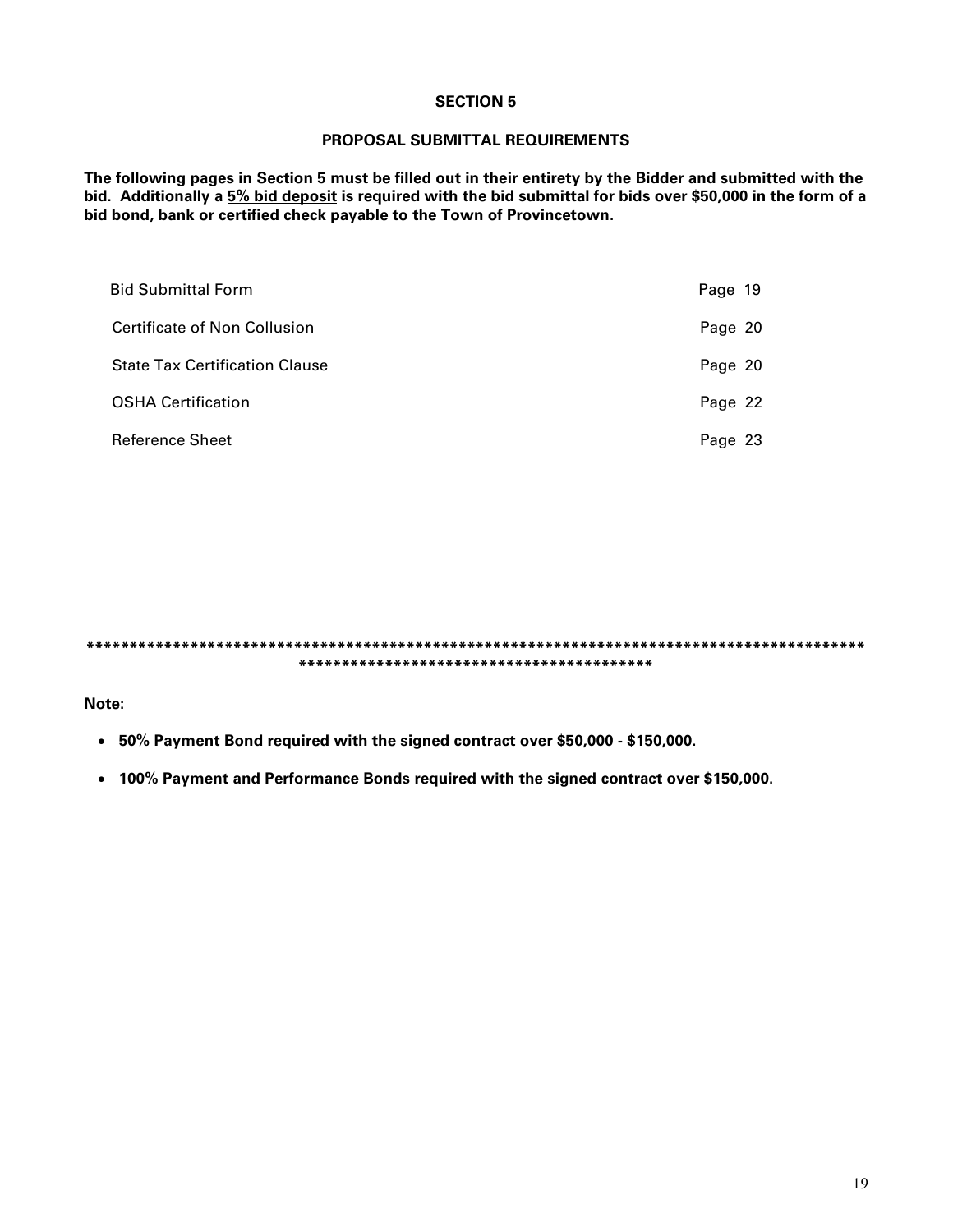### **TOWN OF PROVINCETOWN**

# **PREPARATION AND EXTERIOR PAINTING OF THE PROVINCETOWN LIBRARY**

**NOTICE TO BIDDERS: All submitted bids shall be based on the presence of lead-based paint.**

### **1. FOR THE PREPARATION AND EXTERIOR PAINTING OF THE PROVINCETOWN LIBRARY**

|                    |                                                                   |  | (\$                                                                               |                 |  |  |
|--------------------|-------------------------------------------------------------------|--|-----------------------------------------------------------------------------------|-----------------|--|--|
| 2.                 | <b>MARK UP ON MATERIALS TO REPLACE ROTTED OR DAMAGED WOODWORK</b> |  |                                                                                   |                 |  |  |
|                    |                                                                   |  |                                                                                   | $%$ )           |  |  |
| 3.                 |                                                                   |  | <b>MARK UP ON POSTED LABOR RATES FOR THE REPAIR OF ROTTED OR DAMAGED WOODWORK</b> |                 |  |  |
|                    |                                                                   |  |                                                                                   | $\frac{\%}{\%}$ |  |  |
|                    |                                                                   |  |                                                                                   |                 |  |  |
|                    |                                                                   |  |                                                                                   |                 |  |  |
|                    |                                                                   |  |                                                                                   |                 |  |  |
|                    |                                                                   |  |                                                                                   |                 |  |  |
|                    |                                                                   |  | <u> 2000 - Jan James James Barnett, amerikansk politik (</u>                      |                 |  |  |
|                    | (Signature)                                                       |  | (Print Name & Title of Person Signing Bid)                                        |                 |  |  |
| (Business Address) |                                                                   |  |                                                                                   |                 |  |  |
| (City and State)   |                                                                   |  | ,我们也不会有什么。""我们的人,我们也不会有什么?""我们的人,我们也不会有什么?""我们的人,我们也不会有什么?""我们的人,我们也不会有什么?""我们的人  |                 |  |  |
|                    |                                                                   |  |                                                                                   |                 |  |  |
|                    |                                                                   |  |                                                                                   |                 |  |  |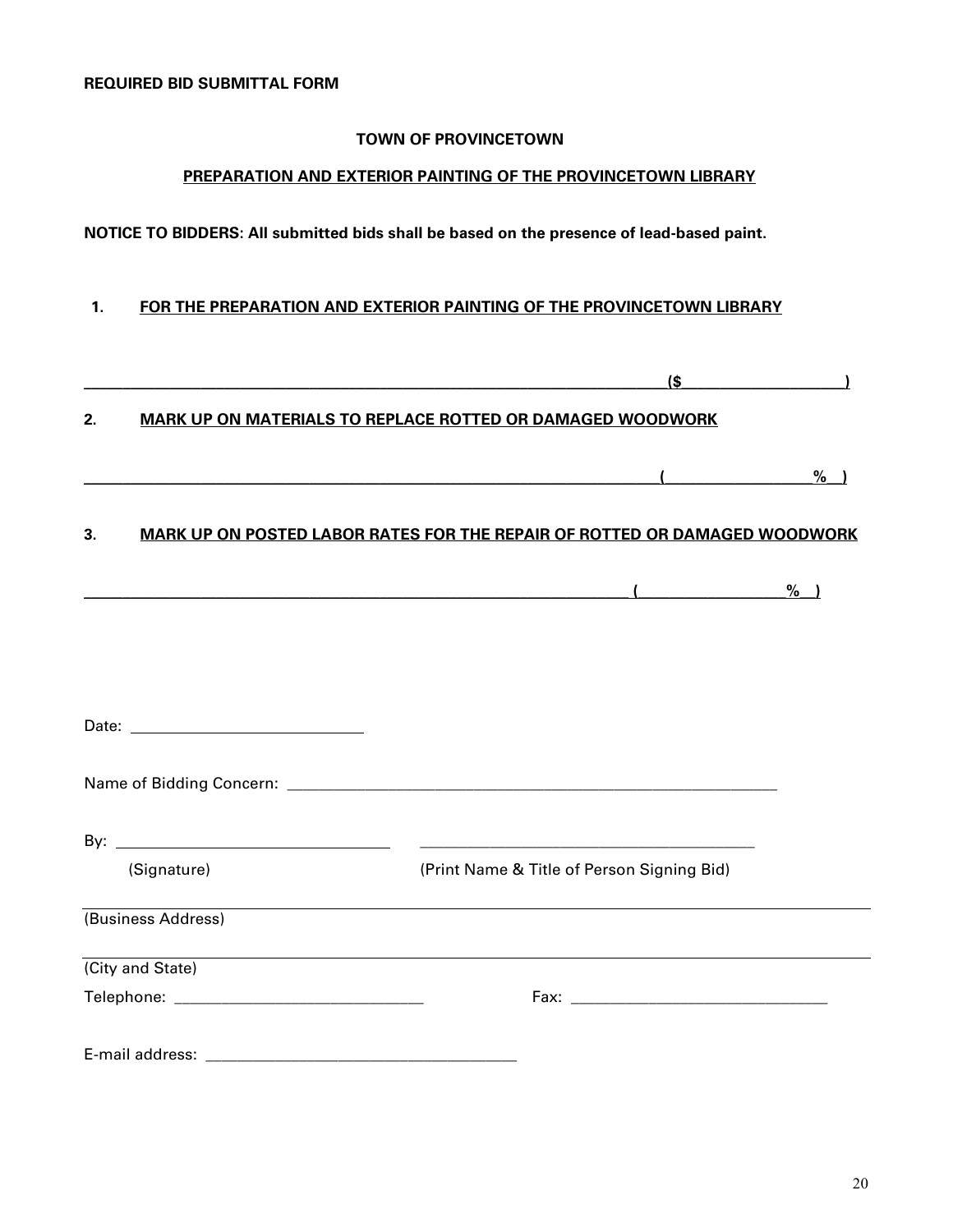### **TOWN OF PROVINCETOWN**

### **CERTIFICATE OF NON-COLLUSION**

 The undersigned certifies under penalties of perjury that this proposal has been made and submitted in good faith and without collusion or fraud with any other person. As used in this certification the word "person" shall mean any natural person, business, partnership, corporation, union, committee, club or other organization, entity, or group of individuals.

|                                                   | SIGNATURE                       |  |  |  |
|---------------------------------------------------|---------------------------------|--|--|--|
|                                                   |                                 |  |  |  |
| <u> 1989 - Johann Barn, mars et al. (b. 1989)</u> | TITLE ________________________  |  |  |  |
|                                                   | DATE __________________________ |  |  |  |
|                                                   |                                 |  |  |  |

### **STATE TAX CERTIFICATION CLAUSE**

I certify under the penalties of perjury that I, to my best knowledge and belief, have filed all State Tax returns and paid all State Taxes under law.

By: \_\_\_\_\_\_\_\_\_\_\_\_\_\_\_\_\_\_\_\_\_\_\_\_\_\_\_\_\_\_\_\_\_\_\_\_\_\_\_\_\_\_\_\_\_\_\_\_\_\_\_\_\_\_\_\_\_\_\_\_\_\_\_

Corporate Officer ( Title )

\_\_\_\_\_\_\_\_\_\_\_\_\_\_\_\_\_\_\_\_\_\_\_\_\_\_\_\_\_\_\_\_\_\_\_\_\_\_ Federal ID Number / SS Number

\* Approval of a contract or other agreement will not be granted unless this certification clause, is signed,

**\*\***Your Social Security Number will be furnished to the Massachusetts Department of Revenue to determine whether you have met tax filing or tax payment obligations. Providers who fail to correct their non-filing or delinquency **will not have a contract or agreement issued, reviewed, or extended**. This request is made under the authority of Mass. G.L. 62C, §.49A.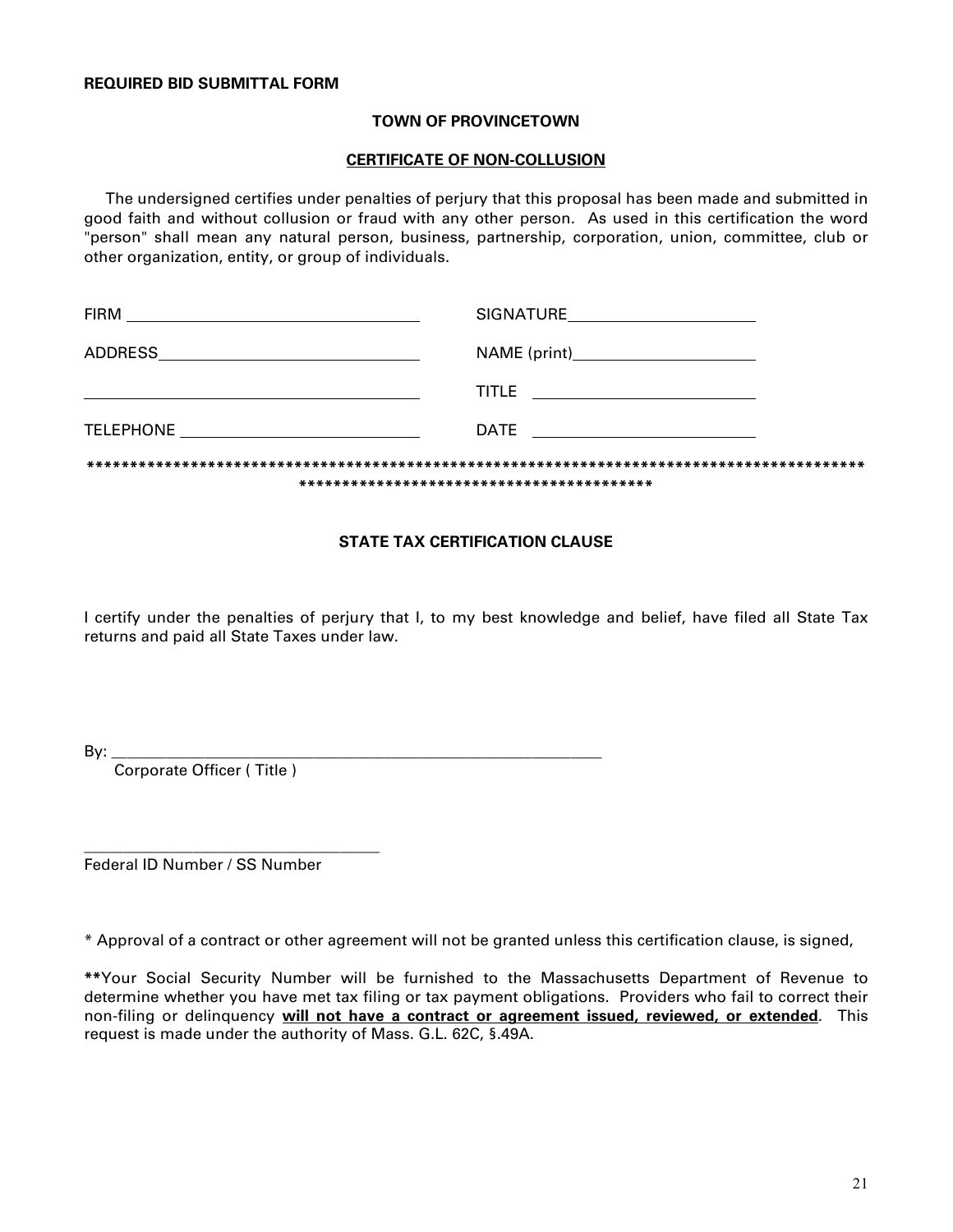### **Town of Provincetown Procedures**

OSHA Training Certification of Contractors

As of July 1, 2006, the Town of Provincetown will comply with the amended MGL chapter 30 section 39s "**Contracts for Construction: Requirements**" as follows.

The Town of Provincetown in all bids and contracts that fall under the application of this law, as amended, will require bidders and/or contractors to comply with the requirements of certifying that they and their employees have complied with M.G.L. chapter 30 section 39S. This law requires successful completion of a 10 hour OSHA safety training course prior to working on the Town's worksite or in the work subject to the bid or contract.

The Town will reject any bids that do not include proper certification submitted with the bids at the posted time for bid opening, however, the town may, at its sole discretion, allow up to two (2) working days for the contractor to submit the required certification. In those cases where contracts are offered without using the sealed bid process, the same certification will be due upon contract signing.

It is expected that the contractor, by signing the certification form provided with the bid is fully meeting the language of the law, as amended, and that they are accepting the responsibilities to comply with the law for the full term of the work.

The statute indicates that with the first certified payroll submitted to the Town, documentation must be provided that each employee on the payroll documents submitted to the Town has successfully completed the OSHA training.

Any employee whose name does not appear on the first certified payroll must submit certification with the first payroll they do appear on. Failure to provide full documentation may result in a delay in payment to the vendor as the packet submitted for payment would be determined to be incomplete.

Any employee found on a worksite subject to this section without documentation of successful completion of a course in construction safety and health approved by the United States Occupational Safety and Health Administration that is at least 10 hours in duration shall be subject to immediate removal.

This certification requirement will go into effect for any bids received or contracts awarded after July 1, 2006 in accordance with M.G.L. 30 39S as amended by Chapter 306 of the Acts of 2004.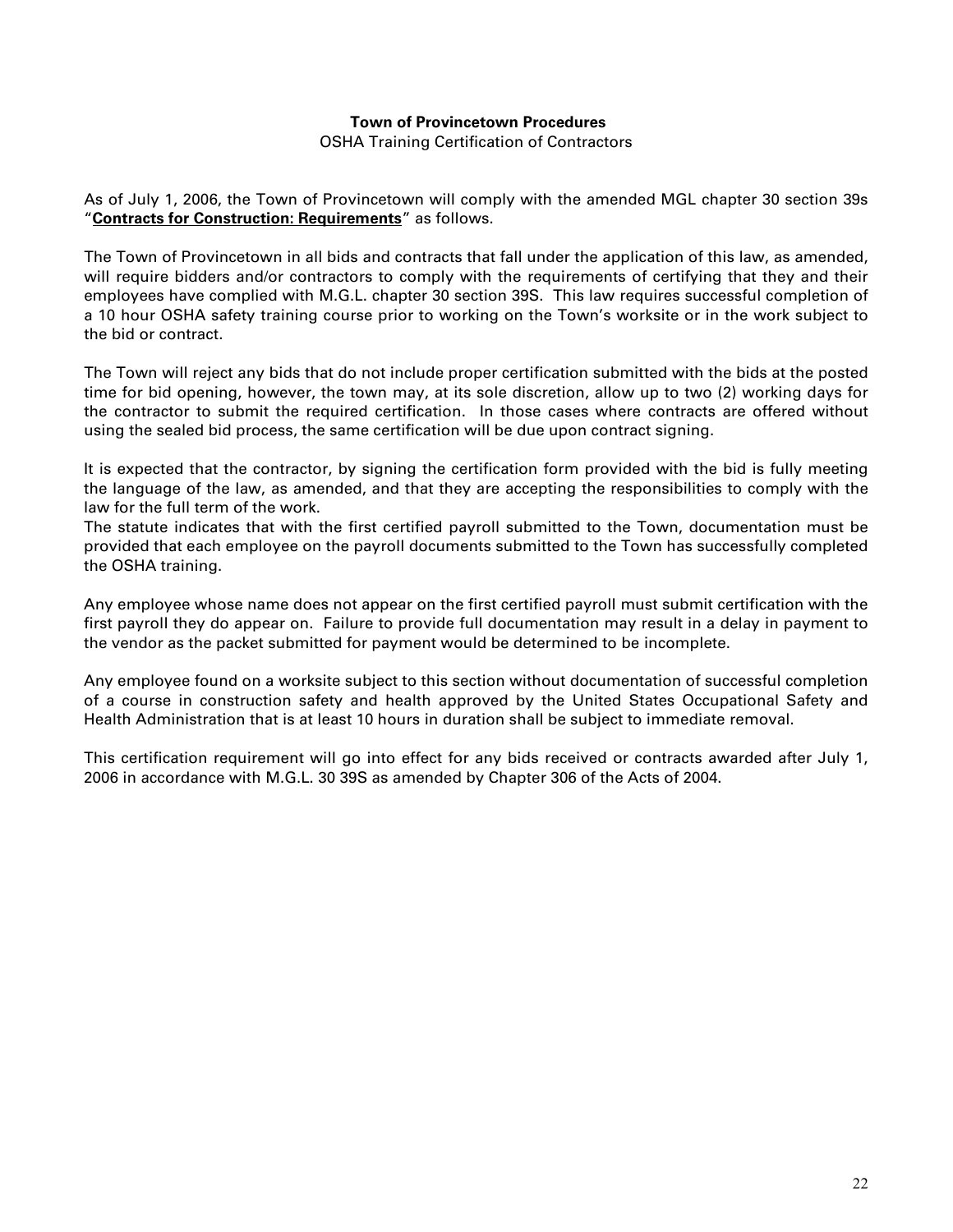### **REQUIRED BID SUBMITTAL FORM**

### **CERTIFICATION OCCUPATIONAL SAFETY AND HEALTH ADMINISTRATION (OSHA) TRAINING**

In accordance with Massachusetts General Law 30: Section 39S, as amended by Chapter 306 of the Acts of 2004, effective 7/1/06, for all contracts for the construction, reconstruction, alteration, remodeling or repair of any public work or the construction, reconstruction, installation, demolition, maintenance or repair of any public building estimated to cost more than \$10,000, the Contractor hereby certifies to the following:

(a) (1) that he is able to furnish labor that can work in harmony with all other elements of labor employed or to be employed in the work; (2) that all employees to be employed at the worksite will have successfully completed a course in construction safety and health approved by the United States Occupational Safety and Health Administration that is at least 10 hours in duration at the time the employee begins work and who shall furnish documentation of successful completion of said course with the first certified payroll report for each employee; and (3) that all employees to be employed in the work subject to this bid have successfully completed a course in construction safety and health approved by the United States Occupational Safety and Health Administration that is at least 10 hours in duration.

(b) Any employee found on a worksite subject to this section without documentation of successful completion of a course in construction safety and health approved by the United States Occupational Safety and Health Administration that is at least 10 hours in duration shall be subject to immediate removal.

(c) The attorney general, or his designee, shall have the power to enforce this section including the power to institute and prosecute proceedings in the superior court to restrain the award of contracts and the performance of contracts in all cases where, after investigation of the facts, he has made a finding that the award or performance has resulted in violation, directly or indirectly, of subsection (b), and he shall not be required to pay to the clerk of the court an entry fee in connection with the institution of the proceeding.

The undersigned hereby certifies under the penalties of perjury to the above: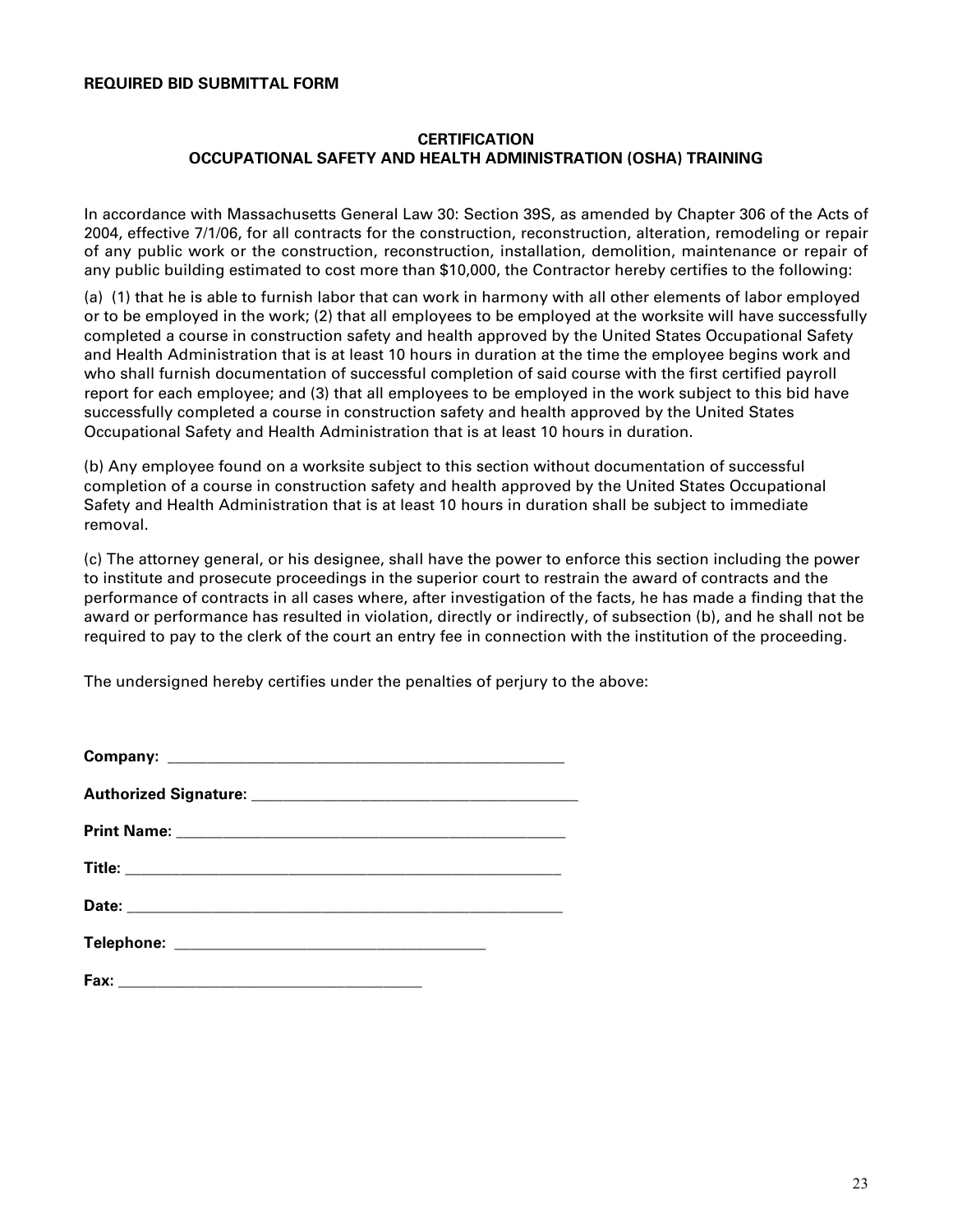### **REQUIRED BID SUBMITTAL FORM**

REFERENCES BIDDER NAME: \_\_\_\_\_\_\_\_\_\_\_\_\_\_\_\_\_\_\_\_\_\_\_\_\_\_

Bidders must provide a list of at least 3 references to which similar projects have been completed, along with a name of a contact person and phone numbers (**municipal and historic preferred**).

| Project Date: ___________________ |
|-----------------------------------|
|                                   |
|                                   |
|                                   |
|                                   |
|                                   |
|                                   |
|                                   |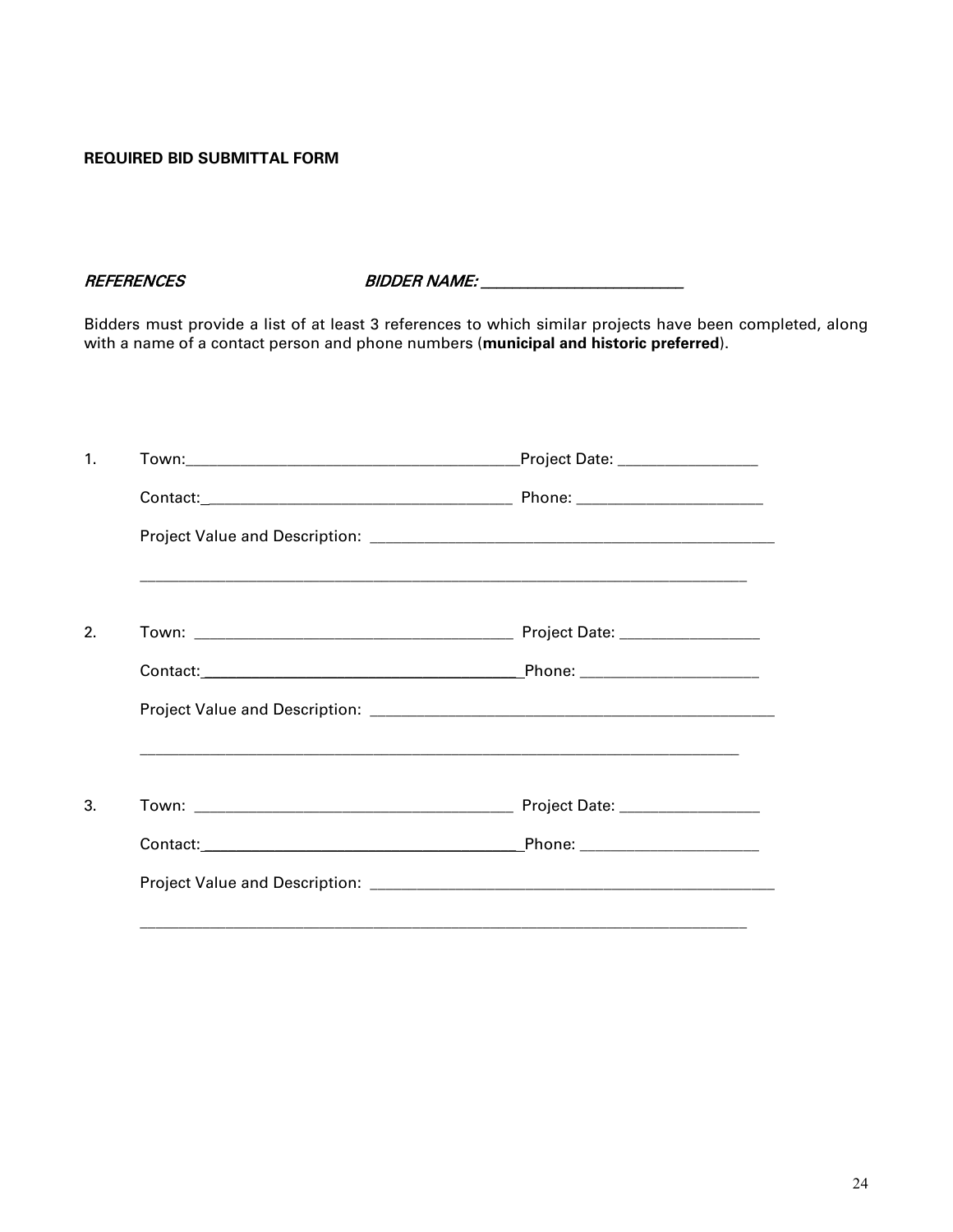**Section 6**

### **MINORITY / WOMEN BUSINESS PARTICIPATION REQUIREMENTS**

### **(Not applicable to this project)**

END OF SECTION

.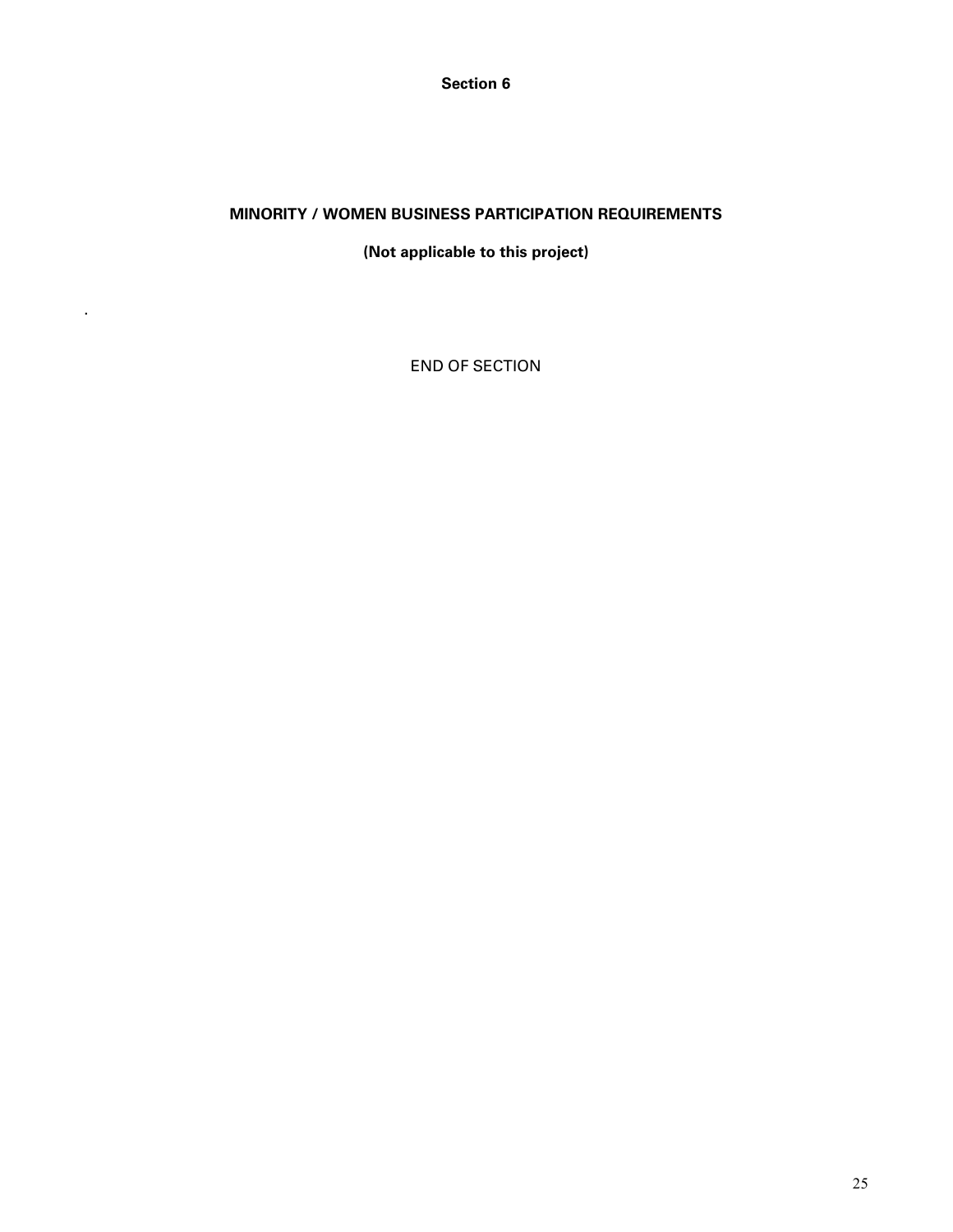### **PREVAILING WAGE RATES**

**Prevailing wages apply to this project.**

**NOTE : The attached wage schedule from the Massachusetts Department of Labor is hereby made part of this Invitation for Bid and any Contract that may be issued as a result.**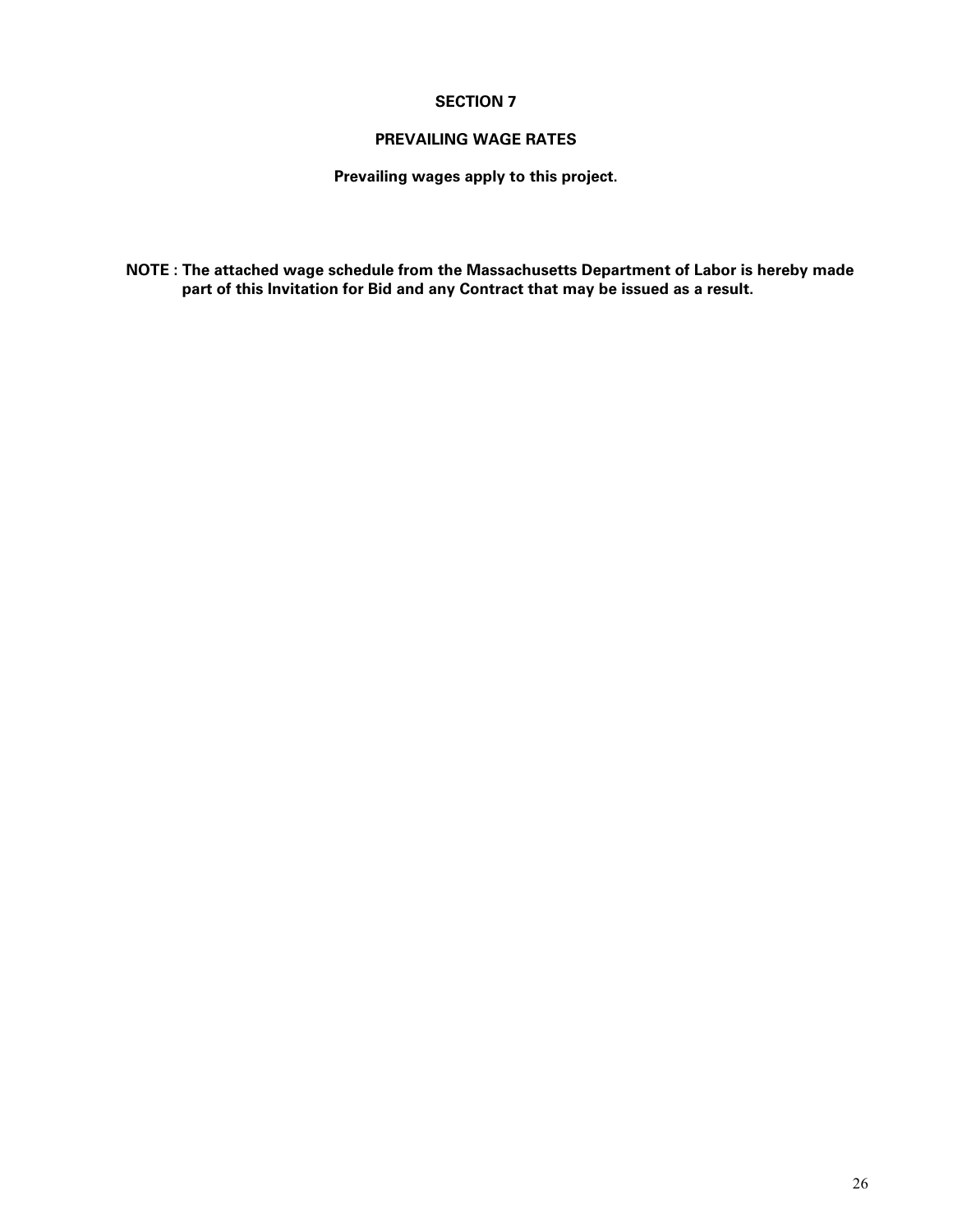### **WEEKLY PAYROLL RECORDS REPORT & STATEMENT OF COMPLIANCE**

In accordance with Massachusetts General Law Chapter 149, § 27B, a true and accurate record must be kept of all persons employed on the public works project for which the enclosed rates have been provided. Every contractor or subcontractor is required to keep these records and preserve them for a period of three years from the date of completion of the contract.

In addition, every contractor and subcontractor is required to submit a copy of their weekly payroll records to the awarding authority. For every week in which an apprentice is employed, a photocopy of the apprentices' identification card must be attached to the payroll report. This is required to be done on a weekly basis. Once collected, the awarding authority is also required to preserve those records for three years.

In addition, each such contractor, subcontractor or public body shall furnish to the awarding authority directly, within fifteen days after completion of its portion of the work a statement executed by the contractor, subcontractor or public body who supervises the payment of wages, in the following form:

| STATEMENT OF COMPLIANCE                                                                                                                                                                                                                                                              |      |
|--------------------------------------------------------------------------------------------------------------------------------------------------------------------------------------------------------------------------------------------------------------------------------------|------|
|                                                                                                                                                                                                                                                                                      | 2022 |
|                                                                                                                                                                                                                                                                                      |      |
| (Name of Signatory Party) (Title)                                                                                                                                                                                                                                                    |      |
| do hereby state:                                                                                                                                                                                                                                                                     |      |
| That I pay or supervise payment of the persons employed by                                                                                                                                                                                                                           |      |
|                                                                                                                                                                                                                                                                                      |      |
| (Contractor, subcontractor, or public body)<br>(Building or Project)                                                                                                                                                                                                                 |      |
| and that all mechanics and apprentices, teamsters, chauffeurs and laborers employed on said<br>project have been paid in accordance with wages determined under the provisions of sections<br>twenty-six and twenty-seven of chapter one hundred and forty-nine of the General Laws. |      |
|                                                                                                                                                                                                                                                                                      |      |
|                                                                                                                                                                                                                                                                                      |      |
| DEPARTMENT OF OCCUPATIONAL SAFETY, 100 CAMBRIDGE ST., 11 <sup>TH</sup> FLOOR BOSTON, MA 02202                                                                                                                                                                                        |      |

Note: OSHA certifications must be submitted with the certified payrolls for all workers during the first week they work on a project.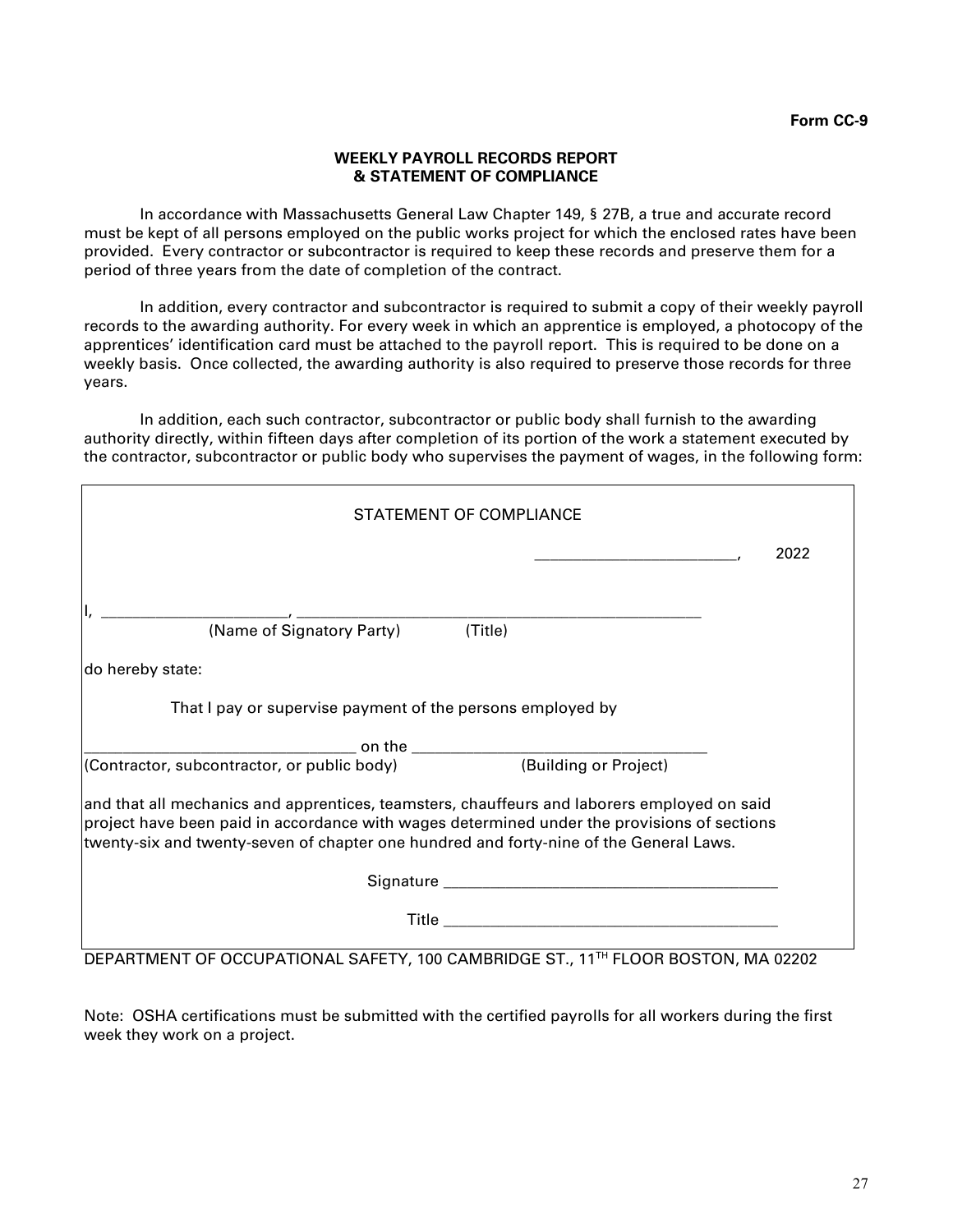### **ACCEPTANCE OF BID**

### **TOWN OF PROVINCETOWN**

\_\_\_\_\_\_\_\_\_\_\_\_\_\_\_\_\_\_\_\_\_\_\_, 2022

is herewith notified that their bid for:

### **The Preparation and Exterior Painting of the Provincetown Library**

\_\_\_\_\_\_\_\_\_\_\_\_\_\_\_\_\_\_\_\_\_\_\_\_\_\_\_\_\_\_\_\_\_\_\_\_\_\_\_\_\_\_\_\_\_\_\_\_\_\_\_\_\_\_\_\_\_\_\_\_\_\_\_\_\_\_\_\_\_\_\_\_\_\_\_\_\_\_\_\_\_\_\_\_\_\_\_\_\_\_\_

in the amount of \$\_\_\_\_\_\_\_\_\_\_\_\_\_\_\_\_\_\_\_\_\_\_\_\_ submitted on \_\_\_\_\_\_\_\_\_\_\_\_\_\_\_\_\_\_\_\_\_\_\_\_\_\_\_

Written Amount :

Please submit the required Payment and Performance Bonds as Required in Section 2, Paragraph 9, in the Instructions to Bidders.

Alex Morse, Town Manager

\_\_\_\_\_\_\_\_\_\_\_\_\_\_\_\_\_\_\_\_\_\_\_\_\_\_\_\_\_\_\_\_\_\_\_

Financial Director verifies that funds are available for this project:

Katherine Carey, Finance Director

\_\_\_\_\_\_\_\_\_\_\_\_\_\_\_\_\_\_\_\_\_\_\_\_\_\_\_\_\_\_\_\_\_\_\_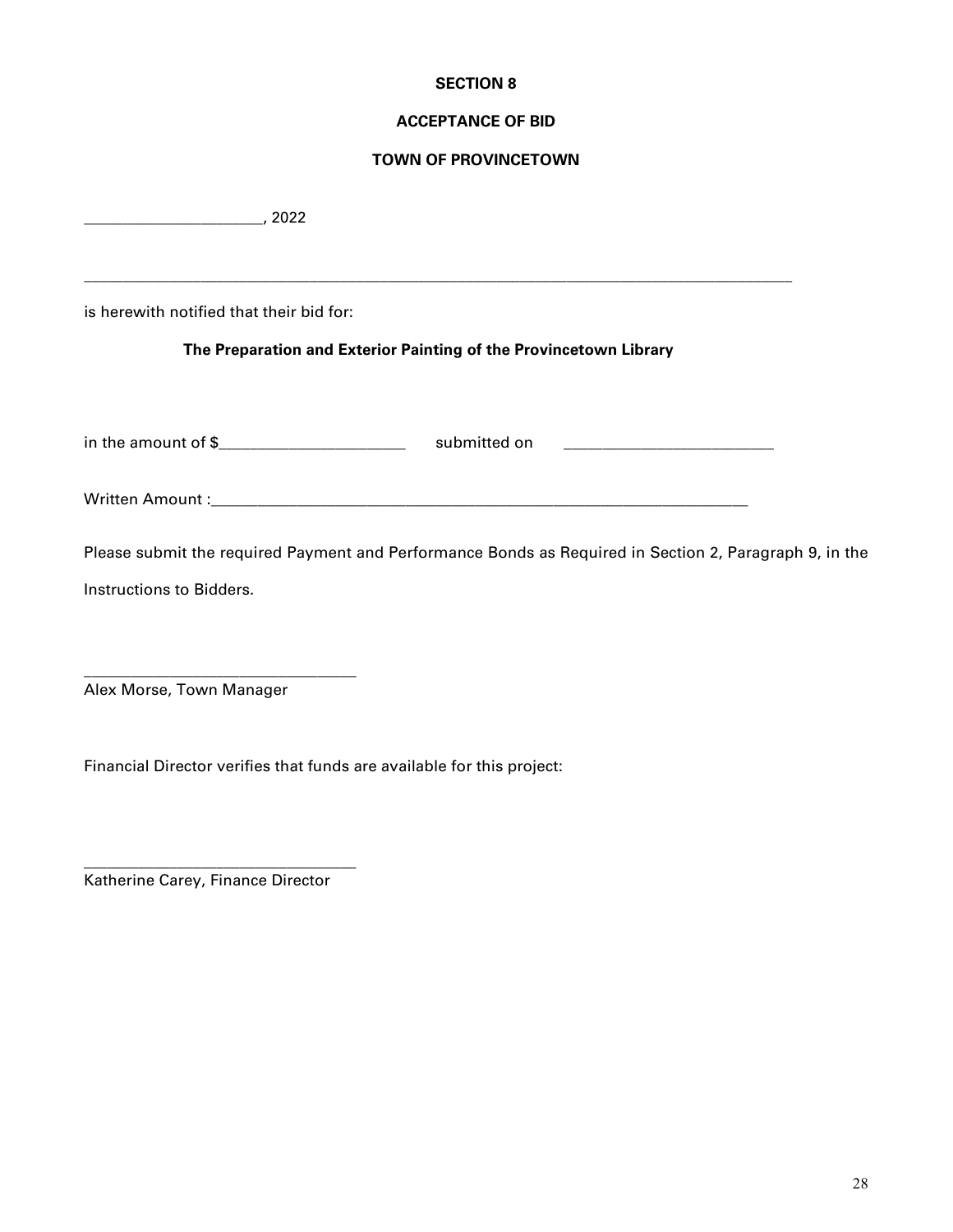### **APPLICATION & CERTIFICATION FOR FINAL PAYMENT**

CONTRACT # \_\_\_\_\_\_\_\_\_\_\_\_\_\_\_\_

TITLE: **The Preparation and Exterior Painting of the Provincetown Library**

\_\_\_\_\_\_\_\_\_\_\_\_\_\_\_\_\_\_\_\_\_\_\_\_\_\_\_\_\_\_\_\_\_\_\_\_\_\_\_\_\_\_\_\_\_\_\_\_\_\_\_\_\_\_\_\_\_\_\_\_\_\_\_\_\_\_\_\_\_\_\_\_\_\_\_\_\_\_\_\_

### CONTRACTOR:

TO: Town of Provincetown, Department of Public Works 260 Commercial Street Provincetown, MA 02657

Application Date \_\_\_\_\_\_\_\_\_\_\_\_\_\_\_\_\_\_

Date of Substantial Completion

NOTE: In order to receive the FINAL 40% project payment, this form shall be delivered to the Town of Provincetown in accordance with the Special Conditions Section 4 Measurement and Payment(1)(A)(2) . Amounts not so applied for shall carry over to the next scheduled billing period. **CHANGE ORDER SUMMARY**

# Number Date TOTALS

| ORIGINAL CONTRACT SUM              |    |
|------------------------------------|----|
| Net Change by Change Order         |    |
| <b>Contract Sum to Date</b>        |    |
| Retainage                          | \$ |
| <b>Total Earned Less Retainage</b> |    |
| <b>Current Payment Due</b>         |    |

The undersigned certifies that the work covered by this application has been completed in accordance with the Contract Documents, that all amounts have been paid by them for Work and Materials for which previous Certificates for Payments have been issued and payments received from the Town of Provincetown, that all Contractor and Sub-contractor payroll data for the time period covered by this application has been submitted to the Town and that the current payment shown herein is now due

By:

| _____ |
|-------|
|-------|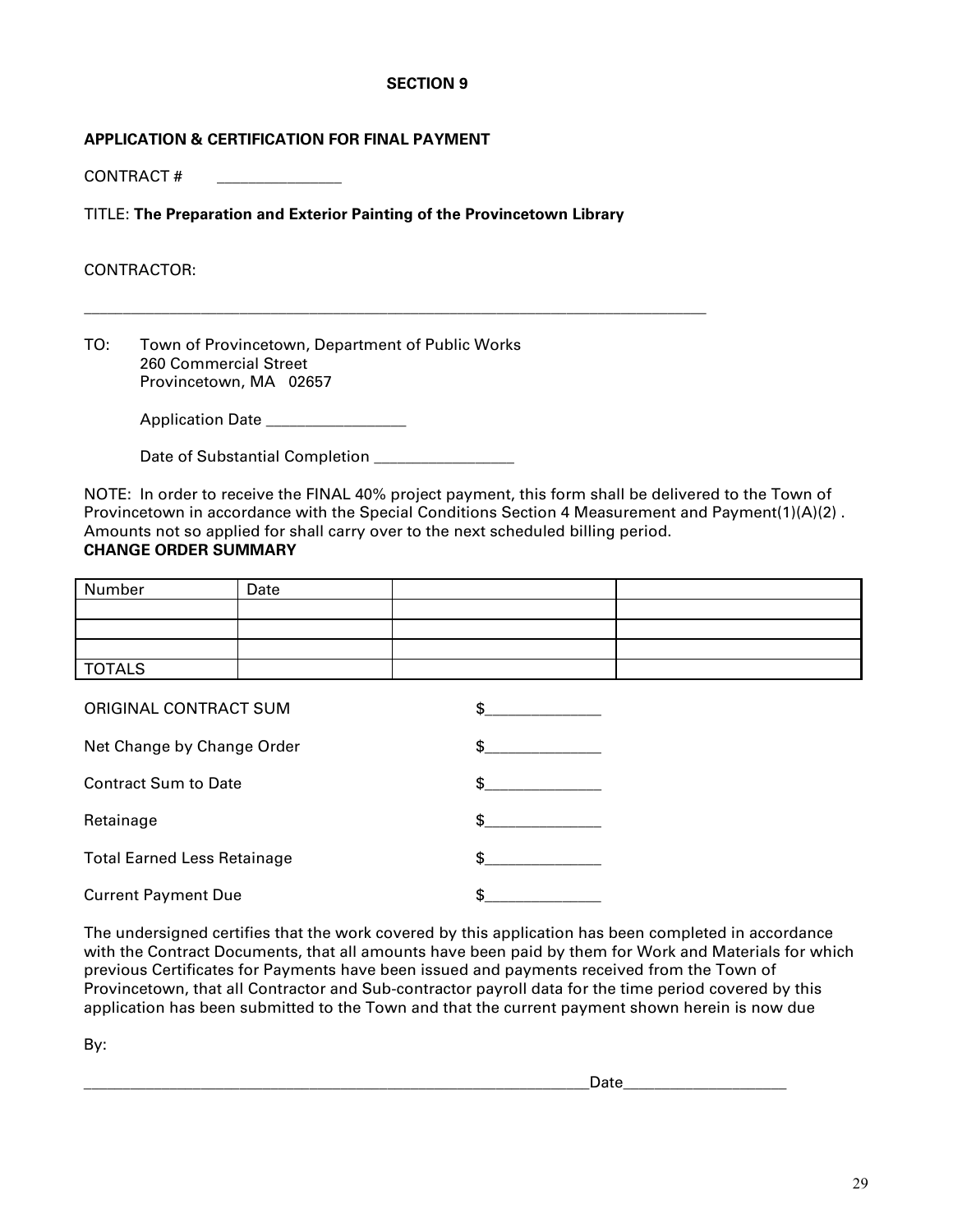### **TAX EXEMPTION NUMBER**

TOWN OF PROVINCETOWN

260 COMMERCIAL STREET 02657

(508) 487-7000

Date: \_\_\_\_\_\_\_\_\_\_\_\_\_\_\_\_\_\_\_\_\_

Project: The Preparation and Exterior Painting of the Provincetown Library

TO WHOM IT MAY CONCERN:

This is to certify that whenever \_\_\_\_\_\_\_\_\_\_\_\_\_\_\_\_\_\_\_\_\_\_\_\_\_\_\_\_\_\_\_\_\_\_\_\_\_\_\_\_\_\_\_\_\_\_\_\_\_\_\_\_\_\_\_\_\_\_\_\_\_\_\_\_\_

purchases materials and/or supplies for the project listed above awarded by bid for the Town of Provincetown, they shall be tax exempt.

 $\_$ 

\_\_\_\_\_\_\_\_\_\_\_\_\_\_\_\_\_\_\_\_\_\_\_\_\_\_\_\_\_\_\_\_\_\_\_\_\_\_\_\_\_\_\_\_\_\_\_\_\_\_\_\_\_\_\_\_\_\_\_\_\_\_\_\_\_\_\_\_\_\_\_\_\_\_\_\_\_\_\_\_\_\_\_\_\_\_\_\_\_\_\_

\_\_\_\_\_\_\_\_\_\_\_\_\_\_\_\_\_\_\_\_\_\_\_\_\_\_\_\_\_\_\_\_\_\_\_\_\_\_\_\_\_\_\_\_\_\_\_\_\_\_\_\_\_\_\_\_\_\_\_\_\_\_\_\_\_\_\_\_\_\_\_\_\_\_\_\_\_\_\_\_\_\_\_\_\_\_\_\_\_\_\_

Our Tax-Exempt number is: **04-6001274**.

 Richard Waldo, DPW Director Town of Provincetown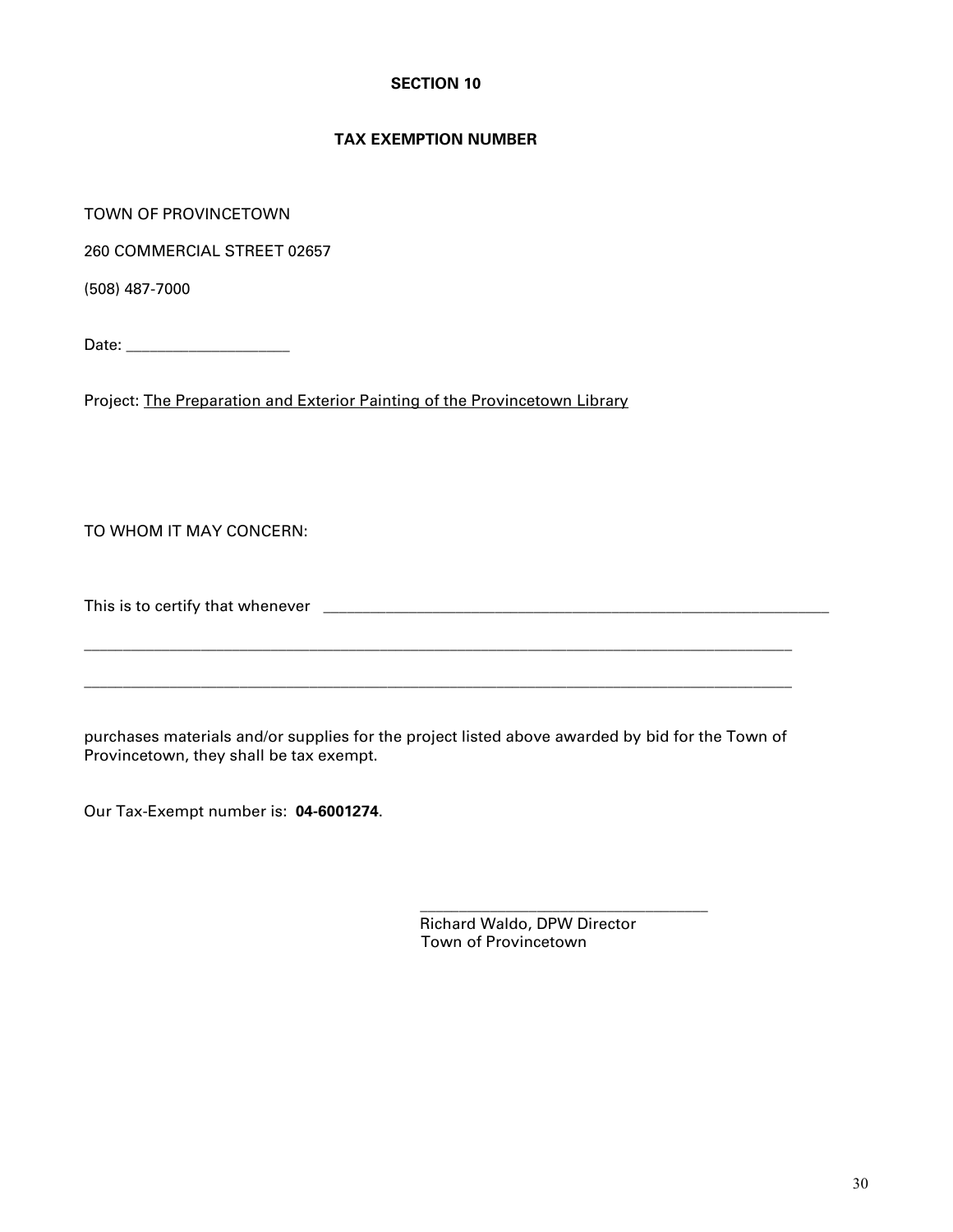### **TOWN OF PROVINCETOWN CHANGE ORDER**

|                    | CHANGE ORDER NO. ____________________________ | DATE: ______________________                                                                                                                                                                                                                                                                                        |  |
|--------------------|-----------------------------------------------|---------------------------------------------------------------------------------------------------------------------------------------------------------------------------------------------------------------------------------------------------------------------------------------------------------------------|--|
|                    |                                               |                                                                                                                                                                                                                                                                                                                     |  |
|                    |                                               | CONTRACT TITLE: The Preparation and Exterior Painting of the Provincetown Library                                                                                                                                                                                                                                   |  |
| CONTRACTOR'S NAME: |                                               | <u> 2000 - Jan Bernard Bernard, mengang bermula pada 1980 - Perang Bernard Bernard Bernard Bernard Bernard Bernard</u>                                                                                                                                                                                              |  |
|                    |                                               |                                                                                                                                                                                                                                                                                                                     |  |
|                    | PREVIOUS CONTRACT AMOUNT                      | $\frac{1}{2}$ $\frac{1}{2}$ $\frac{1}{2}$ $\frac{1}{2}$ $\frac{1}{2}$ $\frac{1}{2}$ $\frac{1}{2}$ $\frac{1}{2}$ $\frac{1}{2}$ $\frac{1}{2}$ $\frac{1}{2}$ $\frac{1}{2}$ $\frac{1}{2}$ $\frac{1}{2}$ $\frac{1}{2}$ $\frac{1}{2}$ $\frac{1}{2}$ $\frac{1}{2}$ $\frac{1}{2}$ $\frac{1}{2}$ $\frac{1}{2}$ $\frac{1}{2}$ |  |
|                    | AMOUNT OF THIS ORDER<br>(decrease) (increase) | $\frac{1}{2}$                                                                                                                                                                                                                                                                                                       |  |
|                    | REVISED CONTRACT AMOUNT                       | $\frac{1}{2}$                                                                                                                                                                                                                                                                                                       |  |
|                    |                                               | An (increase) (decrease) (no change) of ______________ days in the contract is hereby authorized.                                                                                                                                                                                                                   |  |

This order covers the contract modification hereunder described:

The work covered by this order shall be performed under the same terms and conditions as included on the

original construction contract.

| Change Approved:                                        |                                  |  |  |
|---------------------------------------------------------|----------------------------------|--|--|
| Contractor                                              | Date: __________________________ |  |  |
|                                                         |                                  |  |  |
| <b>TOWN OF PROVINCETOWN</b>                             |                                  |  |  |
| Alex Morse, Town Manager                                |                                  |  |  |
| Katherine Carey, Finance Director                       |                                  |  |  |
| Verifies that funds are available for this Change Order |                                  |  |  |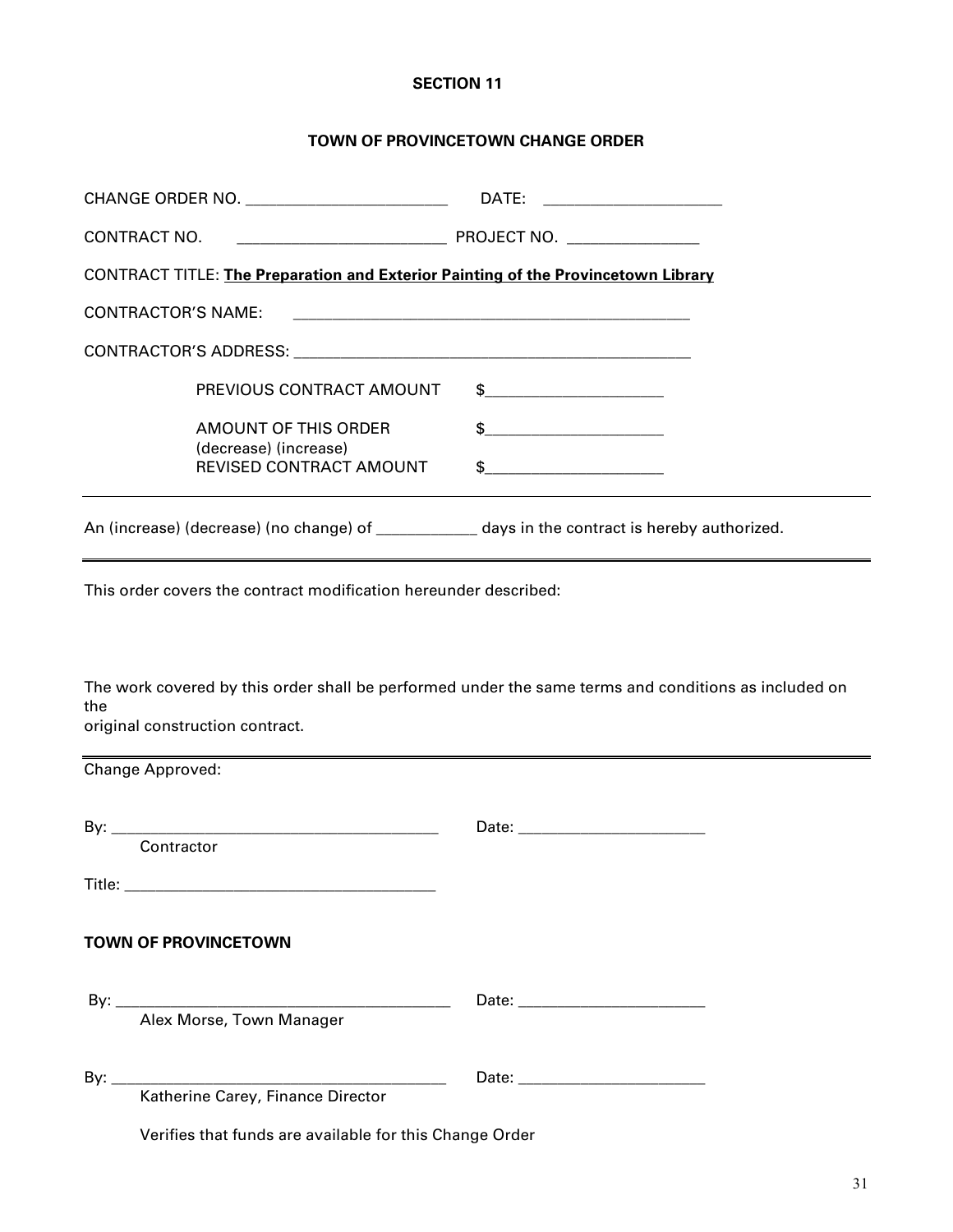### **TOWN OF PROVINCETOWN**

### **NOTICE TO PROCEED**

### **SUBJECT**: **The Preparation and Exterior Painting of the Provincetown Library**

To:

- 1. You are hereby given formal NOTICE TO PROCEED in accordance with the provisions of the subject contract.
- 2. It is requested that acknowledgment of this NOTICE be indicated by endorsement hereon, and that the original be returned to this office. The duplicate should be retained in your office files.

Richard Waldo Director, Department of Public Works

 $\frac{1}{2}$  ,  $\frac{1}{2}$  ,  $\frac{1}{2}$  ,  $\frac{1}{2}$  ,  $\frac{1}{2}$  ,  $\frac{1}{2}$  ,  $\frac{1}{2}$  ,  $\frac{1}{2}$  ,  $\frac{1}{2}$  ,  $\frac{1}{2}$  ,  $\frac{1}{2}$  ,  $\frac{1}{2}$  ,  $\frac{1}{2}$  ,  $\frac{1}{2}$  ,  $\frac{1}{2}$  ,  $\frac{1}{2}$  ,  $\frac{1}{2}$  ,  $\frac{1}{2}$  ,  $\frac{1$ 

### **FIRST ENDORSEMENT**

TO: Town of Provincetown Department of Public Works Attn: Braden Witt, Facility Manager 260 Commercial Street Provincetown, MA 02657

Receipt is hereby acknowledged of the above **NOTICE TO PROCEED** for this contract;

**\_\_\_\_\_\_\_\_\_\_\_\_\_\_\_\_\_\_\_\_\_\_\_\_\_\_\_\_\_\_\_\_\_\_\_\_\_\_\_\_\_\_\_\_\_\_\_\_\_\_\_\_\_\_\_\_\_\_\_\_\_\_\_\_\_\_\_\_\_\_\_\_\_\_\_\_\_\_\_\_\_\_**

By: \_\_\_\_\_\_\_\_\_\_\_\_\_\_\_\_\_\_\_\_\_\_\_\_\_\_\_\_\_\_\_\_\_\_\_\_\_

Firm: \_\_\_\_\_\_\_\_\_\_\_\_\_\_\_\_\_\_\_\_\_\_\_\_\_\_\_\_\_\_\_\_\_\_\_\_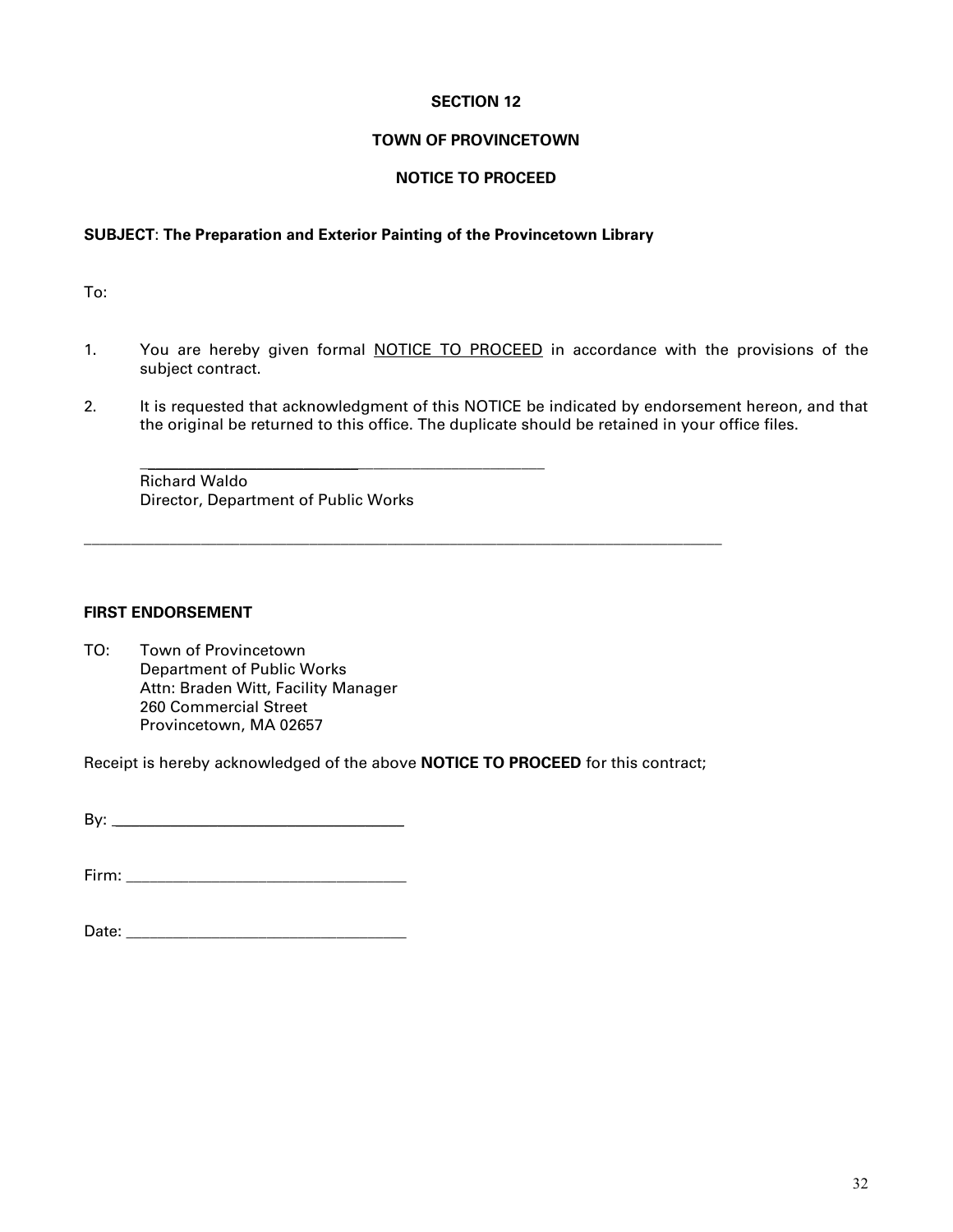TOWN OF PROVINCETOWN DEPARTMENT OF PUBLIC WORKS

**EXHIBIT A – SPECIFICATIONS**

 **For the Preparation and Exterior Painting of the Provincetown Library**

**NOTICE TO BIDDERS: All bids submitted shall be based on the presence of lead-based paint.**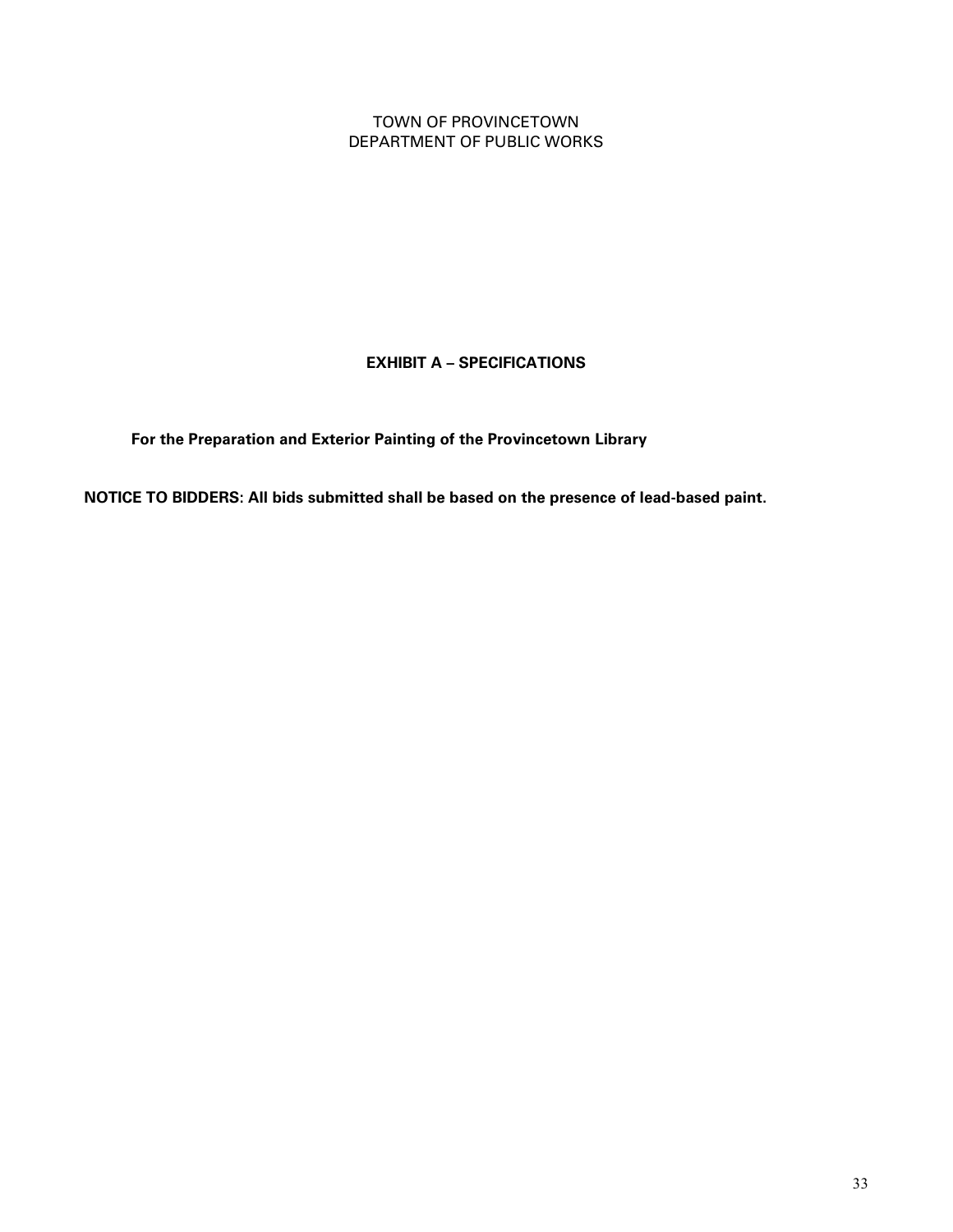### **EXHIBIT A**

### 1. PREPARATION

a) All areas to be painted at the Library shall be washed with a solution that will effectively clean the surfaces to be painted. It shall be applied with a low-pressure power wash or hand washed where required.

- b) All exterior window frames, sashes, and sills shall be hand washed to avoid intrusion of water into the interior of the building.
- c) All areas subject to drips and spills shall be protected with drop cloths.

d) As needed, surfaces shall be scraped of - loose and peeling paint, sanded, and the edges feathered to allow for a smooth finish.

- e) Glossy surfaces will be sanded to assure the proper adhesion of the finish.
- f) Cracks found in the wood surfaces shall be filled with sealant to lock out moisture.
- g) All bare wood and all metal surfaces shall be primed.
- h) All deteriorated glazing compound around the windows shall be replaced.

i) Repairs to missing, rotted, or damaged woodwork will be performed prior to the application of the finish coat. Work will be performed on a time and materials basis. See wood repair.

### 2. WOOD REPAIR

- a.) Wood consolidation and patching products (i.e. wood consolidate "Liquid Wood" and structural adhesive putty "Wood Epoxy") as manufactured by Abatron, Inc. or equal shall be used for areas suitable for Epoxy Wood Consolidation and Patching.
- b.) Wood trim areas that are deemed to be beyond "Consolidation and Patching" shall be repaired by means of a Wood Dutchman repair or by the installation of new wood trim.
- c.) Wood replacement areas shall match existing profiles and dimensions. Nominal sized lumber shall not be substituted for full sized lumber.
- d.) Wood Dutchman repair: Provide first-growth Eastern White Pine or, if unavailable, South American Mahogany. Lumber shall be new, free of stains and mildew, and kiln dried to a moisture content of not more than 12%.
- e.) New Wood Trim: South American Mahogany, farm harvested FEQ (First European Quality) or better. Lumber shall be new, free of stains and mildew, and kiln dried to a moisture content of not more than 12%. New wood trim shall be back primed prior to installation.
- f.) Plywood for use in exposed trim applications: MDO Group 1 Exterior B-B, 3/4" thick.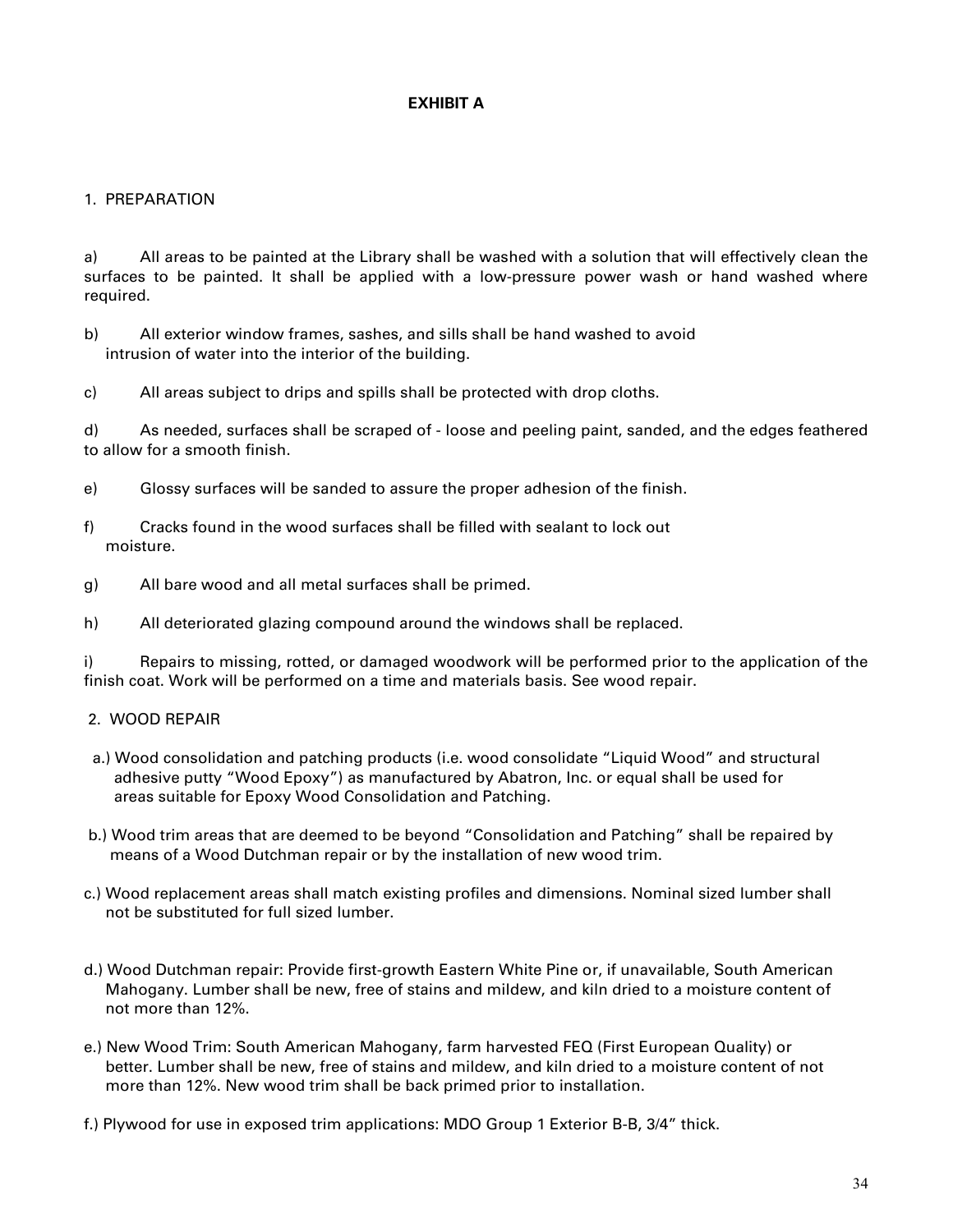- g.) Wood Siding: Western Red Cedar Plain Bevel Siding, Grade A Clear and better. Siding shall be attached using small head, stainless steel nails. Drive nails flush, but do not let the nail head crush the wood.
- h.) Sealant: Sikaflex-15M 1-component, low modulus, high performance polyurethane-based non-sag elastomeric sealant.
- i.) Fasteners: All the fasteners used on exterior trim repair / replacement shall be hot dipped galvanized steel. Where practical, the exterior trim shall be fastened from the protected side. If fastening from the exposed side, countersink fasteners and fill holes prior to finish coating.

### 3. COATING MATERIALS

- a.) Coating products shall be as per the attached Sherwin-Williams material schedule. Note: Coating products of equal quality may be submitted and are subject to the owner's approval.
- b.) Exterior Color SW 2446 Edelweiss See the attached Sherwin Williams Material Guide
- c.) All surfaces; metal, wood decking, clapboard siding, and wood trim shall be coated as per the included Paint Schedule / Specification.
- d.) Wood primer shall be applied at 2.2 mils dft.
- e.) Metal primer shall be applied at 1.3 mils dft.
- f.) All finish coats (wood and metal) shall be applied at 2.8 mils dft. (each coat).
- g.) Do not apply paint materials when the temperature of the surfaces to be painted and the surrounding air temperatures are below 50 degrees F, unless otherwise permitted by the paint manufacturers printed instructions.
- h.) Do not apply paint materials in snow, rain, fog, or mist, or when the relative humidity exceeds 85% or to damp or wet surfaces.
- i.) Test all wood to be painted with a moisture meter and do not apply paint to wood with a moisture content greater than 12%.

j.) The "Side Structure" will be primed and painted per the materials guide Bare CMU Structure. With any repairs to be reviewed with Town of Provincetown at time of work.

### 5. PROTECTION OF PERSONS AND PROPERTY

- a.) It shall be the Contractor's responsibility to stage their work to accommodate public and employee access and egress to and from the building always. Notice of the closure of entrances and/or exits to accommodate working conditions shall be given to the town Facility Manager and Library manager twenty-four (24) hours in advance of the closure to allow for proper staff notification. Signage to alert and direct the staff and public shall be supplied and properly posted by the Contractor.
- b.) The Contractor shall be responsible for the protection of vehicles and properties that may be within the proximity of overspray due to the application of the coating system and shall provide protection as required to prevent damage from occurring.
- c.) The Contractor shall make provisions to minimize odors associated with the coating application process.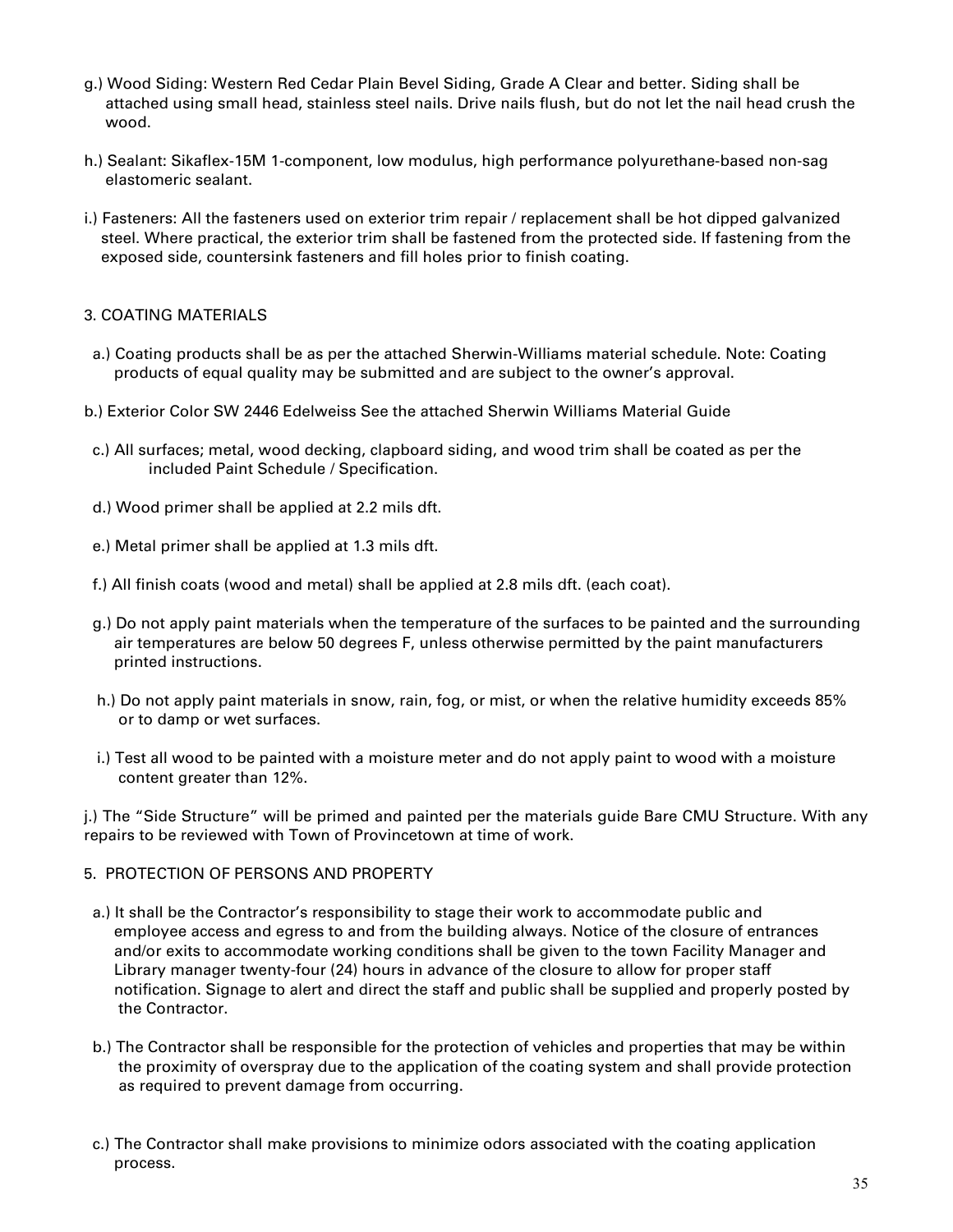- d.) The Contractor is responsible to repair any and all damage to town property (i.e. lawn areas, brick sidewalks, landscape features) caused by the use of lift equipment, scaffolding, vehicles, etc. used in the performance of the project.
- e.) All areas that are subject to drips and spills shall be adequately protected with drop cloths. Any spills that occur shall be contained and immediately cleaned up.
- f.) The public restrooms on the First floor of the Library may be used by the project personnel, These restrooms should be accessed via the side entrance. This use will be suspended if abused. The restrooms shall at no time be used for the cleaning of the Contractor's tools or equipment.
- g.) The Contractor shall provide proper containers for all their associated waste materials. The work site shall be inspected at the end of each workday and any project waste shall be picked up, deposited in said containers, and the containers removed from the site. All waste material shall be secured to prevent being blown around the town's property or onto adjacent properties.
- h.) The project work area shall be left in a safe and clean manner at the end of each workday providing for safe pedestrian travel. The Contractor shall provide an emergency contact number to the Owners Representative to be used in the event of a problem within the work area that requires their attention during non-work hours. The Contractor shall have two (2) hours to respond to the worksite from the time they are notified. Failure to respond shall deem the Contractor liable for all expenses incurred by the Town to secure the work area. These amounts shall be deducted from the Contractor's final payment.

### 6. WARRANTY

 a.) The Contractor shall furnish a two (2) year labor and material warranty. In the event of paint failure the Contractor shall supply the labor and materials to remedy the condition without cost to the town.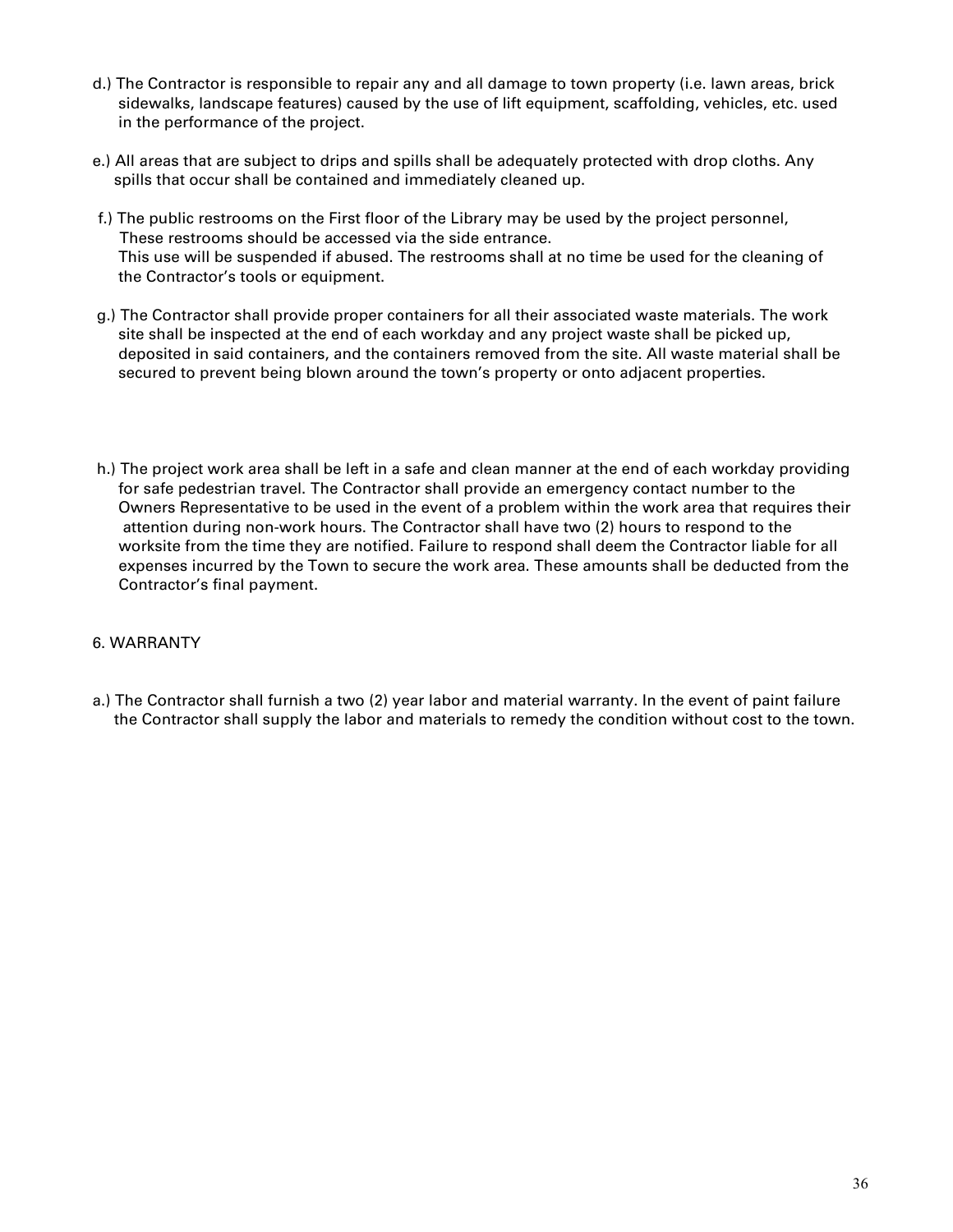

KARYN E. POLITO Lt. Governor

### **THE COMMONWEALTH OF MASSACHUSETTS DEPARTMENT OF LABOR STANDARDS EXECUTIVE OFFICE OF LABOR AND WORKFORCE DEVELOPMENT**

### **Prevailing Wage Rates**

**As determined by the Director under the provisions of the**  CHARLES D. BAKER ROSALIN ACOSTA Governor<br>**Massachusetts General Laws, Chapter 149, Sections 26 to 27H** 

MICHAEL FLANAGAN Director

| <b>Awarding Authority:</b>  | Town Of Provincetown                                                                                                                                                               |
|-----------------------------|------------------------------------------------------------------------------------------------------------------------------------------------------------------------------------|
| <b>Contract Number:</b>     | PROVINCETOWN<br>City/Town:                                                                                                                                                         |
| <b>Description of Work:</b> | The work to be performed under this contract includes, but is not limited to, the washing, scraping, repair of rotted<br>materials, and painting of the exterior building envelope |
| <b>Job Location:</b>        | 356 commercial st                                                                                                                                                                  |

Information about Prevailing Wage Schedules for Awarding Authorities and Contractors

• This wage schedule applies only to the specific project referenced at the top of this page and uniquely identified by the "Wage Request Number" on all pages of this schedule.

• An Awarding Authority must request an updated wage schedule from the Department of Labor Standards ("DLS") if it has not opened bids or selected a contractor within 90 days of the date of issuance of the wage schedule. For CM AT RISK projects (bid pursuant to G.L. c.149A), the earlier of: (a) the execution date of the GMP Amendment, or (b) the bid for the first construction scope of work must be within 90-days of the wage schedule issuance date.

• The wage schedule shall be incorporated in any advertisement or call for bids for the project as required by M.G.L. c. 149, § 27. The wage schedule shall be made a part of the contract awarded for the project. The wage schedule must be posted in a conspicuous place at the work site for the life of the project in accordance with M.G.L. c. 149 § 27. The wages listed on the wage schedule must be paid to employees performing construction work on the project whether they are employed by the prime contractor, a filed sub-bidder, or any sub-contractor.

• All apprentices working on the project are required to be registered with the Massachusetts Department of Labor Standards, Division of Apprentice Standards (DLS/DAS). Apprentice must keep his/her apprentice identification card on his/her person during all work hours on the project. An apprentice registered with DAS may be paid the lower apprentice wage rate at the applicable step as provided on the prevailing wage schedule. **Any apprentice not registered with DLS/DAS regardless of whether or not they are registered with any other federal, state, local, or private agency must be paid the journeyworker's rate for the trade.**

• The wage rates will remain in effect for the duration of the project, except in the case of multi-year public construction projects. For construction projects lasting longer than one year, awarding authorities must request an updated wage schedule. Awarding authorities are required to request these updates no later than two weeks before the anniversary of the date the contract was executed by the awarding authority and the general contractor. For multi-year CM AT RISK projects, awarding authority must request an annual update no later than two weeks before the anniversary date, determined as the earlier of: (a) the execution date of the GMP Amendment, or (b) the execution date of the first amendment to permit procurement of construction services. Contractors are required to obtain the wage schedules from awarding authorities, and to pay no less than these rates to covered workers. The annual update requirement is not applicable to 27F "rental of equipment" contracts.

• Every contractor or subcontractor which performs construction work on the project is required to submit weekly payroll reports and a Statement of Compliance directly to the awarding authority by mail or email and keep them on file for three years. Each weekly payroll report must contain: the employee's name, address, occupational classification, hours worked, and wages paid. Do not submit weekly payroll reports to DLS. A sample of a payroll reporting form may be obtained at http://www.mass.gov/dols/pw.

• Contractors with questions about the wage rates or classifications included on the wage schedule have an affirmative obligation to inquire with DLS at (617) 626-6953.

• Employees not receiving the prevailing wage rate set forth on the wage schedule may report the violation to the Fair Labor Division of the office of the Attorney General at (617) 727-3465.

• Failure of a contractor or subcontractor to pay the prevailing wage rates listed on the wage schedule to all employees who perform construction work on the project is a violation of the law and subjects the contractor or subcontractor to civil and criminal penalties.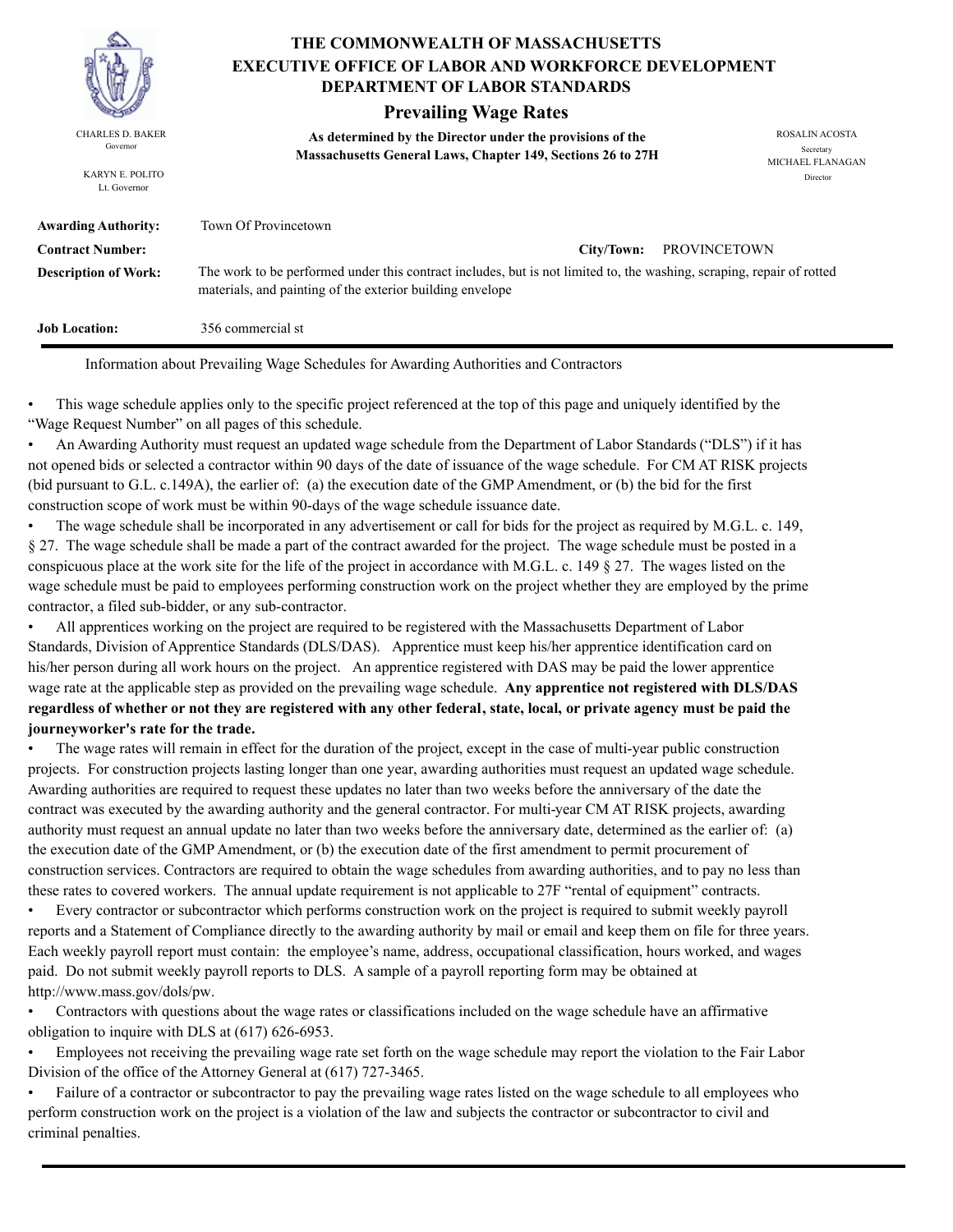| Classification                                                                      | <b>Effective Date</b> | <b>Base Wage</b> | Health  | <b>Pension</b> | Supplemental<br>Unemployment | <b>Total Rate</b> |
|-------------------------------------------------------------------------------------|-----------------------|------------------|---------|----------------|------------------------------|-------------------|
| <b>Construction</b>                                                                 |                       |                  |         |                |                              |                   |
| (2 AXLE) DRIVER - EQUIPMENT<br>TEAMSTERS JOINT COUNCIL NO. 10 ZONE B                | 12/01/2021            | \$35.95          | \$13.41 | \$16.01        | \$0.00                       | \$65.37           |
| (3 AXLE) DRIVER - EQUIPMENT<br>TEAMSTERS JOINT COUNCIL NO. 10 ZONE B                | 12/01/2021            | \$36.02          | \$13.41 | \$16.01        | \$0.00                       | \$65.44           |
| (4 & 5 AXLE) DRIVER - EQUIPMENT<br>TEAMSTERS JOINT COUNCIL NO. 10 ZONE B            | 12/01/2021            | \$36.14          | \$13.41 | \$16.01        | \$0.00                       | \$65.56           |
| ADS/SUBMERSIBLE PILOT<br>PILE DRIVER LOCAL 56 (ZONE 2)                              | 08/01/2020            | \$103.05         | \$9.40  | \$23.12        | \$0.00                       | \$135.57          |
| For apprentice rates see "Apprentice- PILE DRIVER"                                  |                       |                  |         |                |                              |                   |
| AIR TRACK OPERATOR<br><b>LABORERS - ZONE 2</b>                                      | 12/01/2021            | \$36.16          | \$9.10  | \$16.64        | \$0.00                       | \$61.90           |
|                                                                                     | 06/01/2022            | \$37.06          | \$9.10  | \$16.64        | \$0.00                       | \$62.80           |
|                                                                                     | 12/01/2022            | \$37.91          | \$9.10  | \$16.64        | \$0.00                       | \$63.65           |
|                                                                                     | 06/01/2023            | \$38.81          | \$9.10  | \$16.64        | \$0.00                       | \$64.55           |
|                                                                                     | 12/01/2023            | \$39.71          | \$9.10  | \$16.64        | \$0.00                       | \$65.45           |
| For apprentice rates see "Apprentice-LABORER"                                       |                       |                  |         |                |                              |                   |
| AIR TRACK OPERATOR (HEAVY & HIGHWAY)<br>LABORERS - ZONE 2 (HEAVY & HIGHWAY)         | 12/01/2021            | \$36.16          | \$9.10  | \$16.64        | \$0.00                       | \$61.90           |
| For apprentice rates see "Apprentice-LABORER (Heavy and Highway)                    |                       |                  |         |                |                              |                   |
| ASBESTOS REMOVER - PIPE / MECH. EQUIPT.<br>HEAT & FROST INSULATORS LOCAL 6 (BOSTON) | 12/01/2020            | \$38.10          | \$12.80 | \$9.45         | \$0.00                       | \$60.35           |
| <b>ASPHALT RAKER</b>                                                                | 12/01/2021            | \$35.66          | \$9.10  | \$16.64        | \$0.00                       | \$61.40           |
| <b>LABORERS - ZONE 2</b>                                                            | 06/01/2022            | \$36.56          | \$9.10  | \$16.64        | \$0.00                       | \$62.30           |
|                                                                                     | 12/01/2022            | \$37.41          | \$9.10  | \$16.64        | \$0.00                       | \$63.15           |
|                                                                                     | 06/01/2023            | \$38.31          | \$9.10  | \$16.64        | \$0.00                       | \$64.05           |
| For apprentice rates see "Apprentice- LABORER"                                      | 12/01/2023            | \$39.21          | \$9.10  | \$16.64        | \$0.00                       | \$64.95           |
| ASPHALT RAKER (HEAVY & HIGHWAY)<br>LABORERS - ZONE 2 (HEAVY & HIGHWAY)              | 12/01/2021            | \$35.66          | \$9.10  | \$16.64        | \$0.00                       | \$61.40           |
| For apprentice rates see "Apprentice-LABORER (Heavy and Highway)                    |                       |                  |         |                |                              |                   |
| ASPHALT/CONCRETE/CRUSHER PLANT-ON SITE<br>OPERATING ENGINEERS LOCAL 4               | 12/01/2021            | \$51.38          | \$14.00 | \$16.05        | \$0.00                       | \$81.43           |
| For apprentice rates see "Apprentice- OPERATING ENGINEERS"                          |                       |                  |         |                |                              |                   |
| <b>BACKHOE/FRONT-END LOADER</b><br>OPERATING ENGINEERS LOCAL 4                      | 12/01/2021            | \$51.38          | \$14.00 | \$16.05        | \$0.00                       | \$81.43           |
| For apprentice rates see "Apprentice- OPERATING ENGINEERS"                          |                       |                  |         |                |                              |                   |
| BARCO-TYPE JUMPING TAMPER                                                           | 12/01/2021            | \$35.66          | \$9.10  | \$16.64        | \$0.00                       | \$61.40           |
| LABORERS - ZONE 2                                                                   | 06/01/2022            | \$36.56          | \$9.10  | \$16.64        | \$0.00                       | \$62.30           |
|                                                                                     | 12/01/2022            | \$37.41          | \$9.10  | \$16.64        | \$0.00                       | \$63.15           |
|                                                                                     | 06/01/2023            | \$38.31          | \$9.10  | \$16.64        | \$0.00                       | \$64.05           |
|                                                                                     | 12/01/2023            | \$39.21          | \$9.10  | \$16.64        | \$0.00                       | \$64.95           |
| For apprentice rates see "Apprentice-LABORER"                                       |                       |                  |         |                |                              |                   |
| <b>BLOCK PAVER, RAMMER / CURB SETTER</b><br><b>LABORERS - ZONE 2</b>                | 12/01/2021            | \$36.16          | \$9.10  | \$16.64        | \$0.00                       | \$61.90           |
|                                                                                     | 06/01/2022            | \$37.06          | \$9.10  | \$16.64        | \$0.00                       | \$62.80           |
|                                                                                     | 12/01/2022            | \$37.91          | \$9.10  | \$16.64        | \$0.00                       | \$63.65           |
|                                                                                     | 06/01/2023            | \$38.81          | \$9.10  | \$16.64        | \$0.00                       | \$64.55           |
|                                                                                     | 12/01/2023            | \$39.71          | \$9.10  | \$16.64        | \$0.00                       | \$65.45           |
| For apprentice rates see "Apprentice- LABORER"                                      |                       |                  |         |                |                              |                   |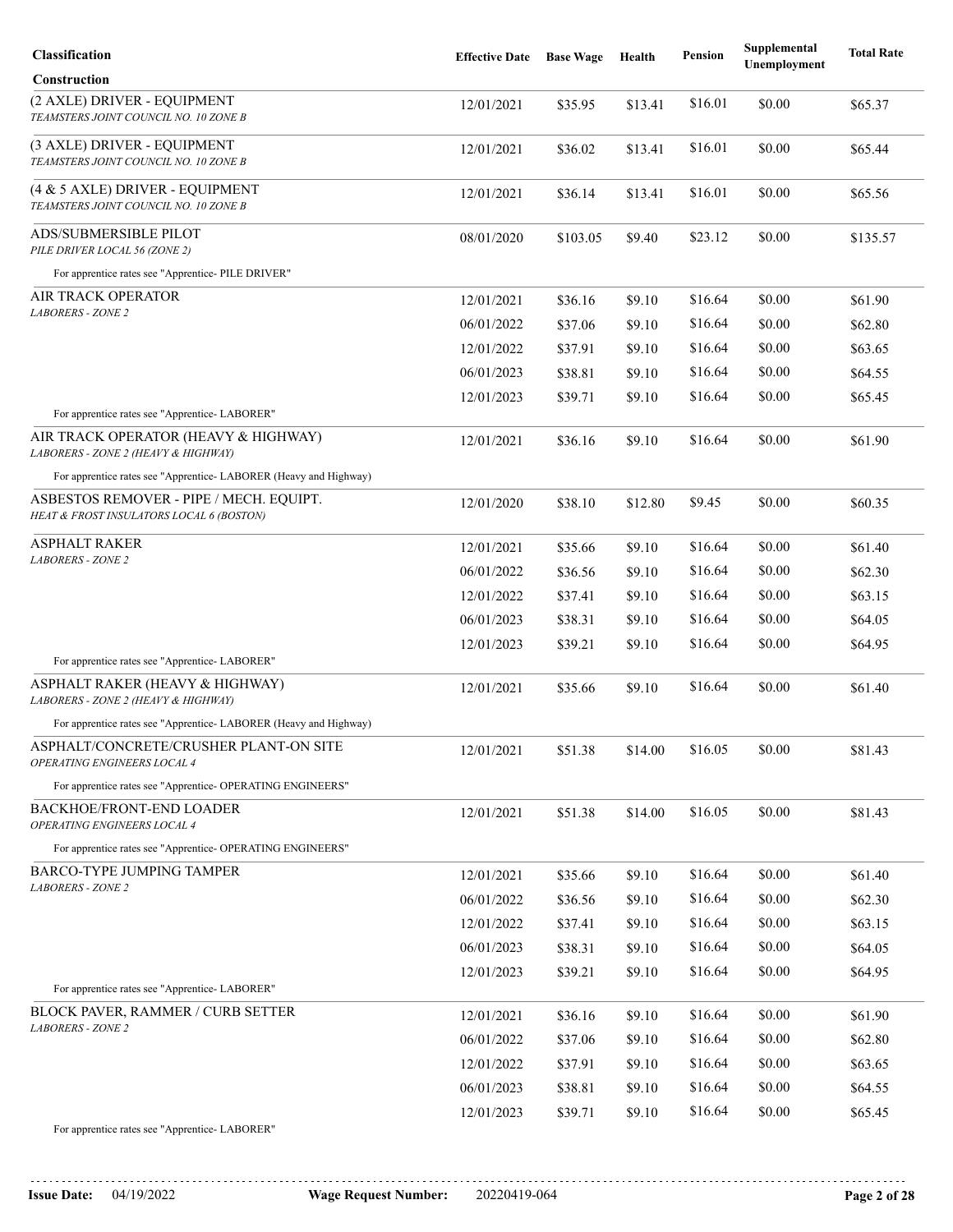| <b>Classification</b>                                                                                   | <b>Effective Date</b> | <b>Base Wage</b> | Health | Pension | Supplemental<br>Unemployment | <b>Total Rate</b> |
|---------------------------------------------------------------------------------------------------------|-----------------------|------------------|--------|---------|------------------------------|-------------------|
| BLOCK PAVER, RAMMER / CURB SETTER (HEAVY &<br>HIGHWAY)                                                  | 12/01/2021            | \$36.16          | \$9.10 | \$16.64 | \$0.00                       | \$61.90           |
| LABORERS - ZONE 2 (HEAVY & HIGHWAY)<br>For apprentice rates see "Apprentice-LABORER (Heavy and Highway) |                       |                  |        |         |                              |                   |
| <b>BOILER MAKER</b><br><i>BOILERMAKERS LOCAL 29</i>                                                     | 01/01/2020            | \$46.10          | \$7.07 | \$17.98 | \$0.00                       | \$71.15           |

| Step                    | <b>Effective Date -</b><br>percent | 01/01/2020                                    | Apprentice Base Wage Health |         | Pension | Supplemental<br>Unemployment | <b>Total Rate</b> |
|-------------------------|------------------------------------|-----------------------------------------------|-----------------------------|---------|---------|------------------------------|-------------------|
| 1                       | 65                                 |                                               | \$29.97                     | \$7.07  | \$11.69 | \$0.00                       | \$48.73           |
| $\overline{\mathbf{c}}$ | 65                                 |                                               | \$29.97                     | \$7.07  | \$11.69 | \$0.00                       | \$48.73           |
| 3                       | 70                                 |                                               | \$32.27                     | \$7.07  | \$12.59 | \$0.00                       | \$51.93           |
| 4                       | 75                                 |                                               | \$34.58                     | \$7.07  | \$13.49 | \$0.00                       | \$55.14           |
| 5                       | 80                                 |                                               | \$36.88                     | \$7.07  | \$14.38 | \$0.00                       | \$58.33           |
| 6                       | 85                                 |                                               | \$39.19                     | \$7.07  | \$15.29 | \$0.00                       | \$61.55           |
| 7                       | 90                                 |                                               | \$41.49                     | \$7.07  | \$16.18 | \$0.00                       | \$64.74           |
| 8                       | 95                                 |                                               | \$43.80                     | \$7.07  | \$17.09 | \$0.00                       | \$67.96           |
| Notes:                  |                                    |                                               |                             |         |         |                              |                   |
|                         |                                    | <b>Apprentice to Journeyworker Ratio:1:4</b>  |                             |         |         |                              |                   |
| WATERPROOFING)          |                                    | BRICK/STONE/ARTIFICIAL MASONRY (INCL. MASONRY | 02/01/2022                  | \$57.15 | \$11.39 | \$22.34                      | \$0.00<br>\$90.88 |

| Apprentice - | BRICK/PLASTER/CEMENT MASON - Local 3 New Bedford |  |
|--------------|--------------------------------------------------|--|
|--------------|--------------------------------------------------|--|

|                                                                    |                | <b>Effective Date -</b>                       | 02/01/2022                                                 |                             |         |         | Supplemental |        |                   |
|--------------------------------------------------------------------|----------------|-----------------------------------------------|------------------------------------------------------------|-----------------------------|---------|---------|--------------|--------|-------------------|
|                                                                    | <b>Step</b>    | percent                                       |                                                            | Apprentice Base Wage Health |         | Pension | Unemployment |        | <b>Total Rate</b> |
|                                                                    | 1              | 50                                            |                                                            | \$28.58                     | \$11.39 | \$22.34 | \$0.00       |        | \$62.31           |
|                                                                    | $\overline{2}$ | 60                                            |                                                            | \$34.29                     | \$11.39 | \$22.34 | \$0.00       |        | \$68.02           |
|                                                                    | 3              | 70                                            |                                                            | \$40.01                     | \$11.39 | \$22.34 | \$0.00       |        | \$73.74           |
|                                                                    | $\overline{4}$ | 80                                            |                                                            | \$45.72                     | \$11.39 | \$22.34 | \$0.00       |        | \$79.45           |
|                                                                    | 5              | 90                                            |                                                            | \$51.44                     | \$11.39 | \$22.34 | \$0.00       |        | \$85.17           |
|                                                                    | Notes:         |                                               |                                                            |                             |         |         |              |        |                   |
|                                                                    |                |                                               |                                                            |                             |         |         |              |        |                   |
|                                                                    |                |                                               | <b>Apprentice to Journeyworker Ratio:1:5</b>               |                             |         |         |              |        |                   |
| BULLDOZER/GRADER/SCRAPER<br>OPERATING ENGINEERS LOCAL 4            |                |                                               |                                                            | 12/01/2021                  | \$50.83 | \$14.00 | \$16.05      | \$0.00 | \$80.88           |
|                                                                    |                |                                               | For apprentice rates see "Apprentice- OPERATING ENGINEERS" |                             |         |         |              |        |                   |
| LABORERS - FOUNDATION AND MARINE                                   |                |                                               | CAISSON & UNDERPINNING BOTTOM MAN                          | 12/01/2021                  | \$42.33 | \$9.10  | \$17.72      | \$0.00 | \$69.15           |
|                                                                    |                | For apprentice rates see "Apprentice-LABORER" |                                                            |                             |         |         |              |        |                   |
| CAISSON & UNDERPINNING LABORER<br>LABORERS - FOUNDATION AND MARINE |                |                                               |                                                            | 12/01/2021                  | \$41.18 | \$9.10  | \$17.72      | \$0.00 | \$68.00           |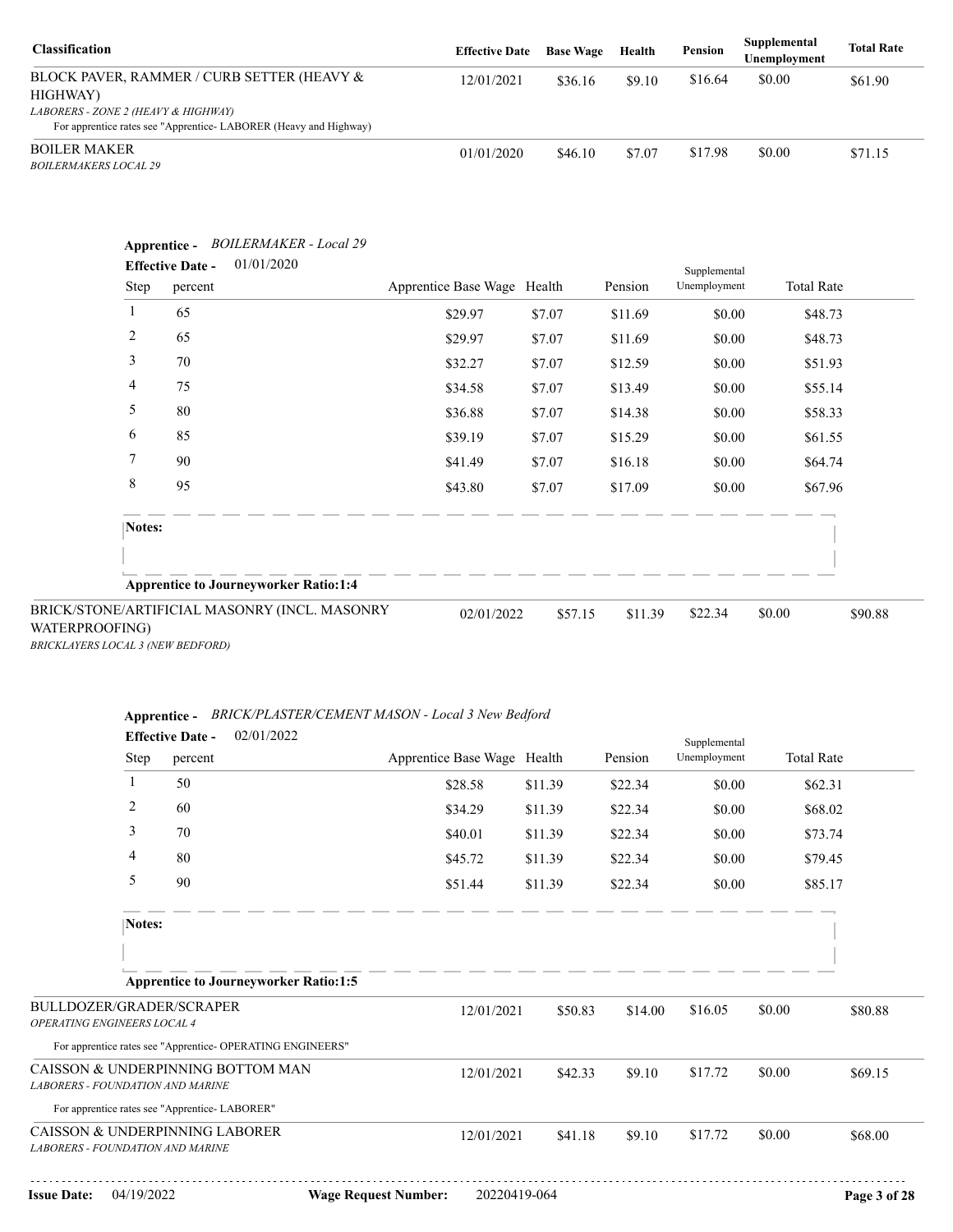| <b>Classification</b>                                                     | <b>Effective Date</b> | <b>Base Wage</b> | Health | Pension | Supplemental<br>Unemployment | <b>Total Rate</b> |
|---------------------------------------------------------------------------|-----------------------|------------------|--------|---------|------------------------------|-------------------|
| For apprentice rates see "Apprentice-LABORER"                             |                       |                  |        |         |                              |                   |
| CAISSON & UNDERPINNING TOP MAN<br><b>LABORERS - FOUNDATION AND MARINE</b> | 12/01/2021            | \$41.18          | \$9.10 | \$17.72 | \$0.00                       | \$68.00           |
| For apprentice rates see "Apprentice-LABORER"                             |                       |                  |        |         |                              |                   |
| <b>CARBIDE CORE DRILL OPERATOR</b>                                        | 12/01/2021            | \$35.66          | \$9.10 | \$16.64 | \$0.00                       | \$61.40           |
| <b>LABORERS - ZONE 2</b>                                                  | 06/01/2022            | \$36.56          | \$9.10 | \$16.64 | \$0.00                       | \$62.30           |
|                                                                           | 12/01/2022            | \$37.41          | \$9.10 | \$16.64 | \$0.00                       | \$63.15           |
|                                                                           | 06/01/2023            | \$38.31          | \$9.10 | \$16.64 | \$0.00                       | \$64.05           |
| For apprentice rates see "Apprentice-LABORER"                             | 12/01/2023            | \$39.21          | \$9.10 | \$16.64 | \$0.00                       | \$64.95           |
|                                                                           |                       |                  |        |         |                              |                   |
| <b>CARPENTER</b>                                                          | 03/01/2022            | \$44.53          | \$8.68 | \$19.97 | \$0.00                       | \$73.18           |
| CARPENTERS - ZONE 2 (Eastern Massachusetts)                               | 09/01/2022            | \$45.18          | \$8.68 | \$19.97 | \$0.00                       | \$73.83           |
|                                                                           | 03/01/2023            | \$45.78          | \$8.68 | \$19.97 | \$0.00                       | \$74.43           |

### **Apprentice -** *CARPENTER - Zone 2 Eastern MA*

|             | 03/01/2022<br><b>Effective Date -</b> |                             |        |         | Supplemental |                   |
|-------------|---------------------------------------|-----------------------------|--------|---------|--------------|-------------------|
| <b>Step</b> | percent                               | Apprentice Base Wage Health |        | Pension | Unemployment | <b>Total Rate</b> |
|             | 50                                    | \$22.27                     | \$8.68 | \$1.73  | \$0.00       | \$32.68           |
| 2           | 60                                    | \$26.72                     | \$8.68 | \$1.73  | \$0.00       | \$37.13           |
| 3           | 70                                    | \$31.17                     | \$8.68 | \$14.78 | \$0.00       | \$54.63           |
| 4           | 75                                    | \$33.40                     | \$8.68 | \$14.78 | \$0.00       | \$56.86           |
| 5           | 80                                    | \$35.62                     | \$8.68 | \$16.51 | \$0.00       | \$60.81           |
| 6           | 80                                    | \$35.62                     | \$8.68 | \$16.51 | \$0.00       | \$60.81           |
| $\tau$      | 90                                    | \$40.08                     | \$8.68 | \$18.24 | \$0.00       | \$67.00           |
| 8           | 90                                    | \$40.08                     | \$8.68 | \$18.24 | \$0.00       | \$67.00           |

|                                | <b>Effective Date -</b> | 09/01/2022                                                                                                  |                             |         |         | Supplemental |                   |         |
|--------------------------------|-------------------------|-------------------------------------------------------------------------------------------------------------|-----------------------------|---------|---------|--------------|-------------------|---------|
| <b>Step</b>                    | percent                 |                                                                                                             | Apprentice Base Wage Health |         | Pension | Unemployment | <b>Total Rate</b> |         |
|                                | 50                      |                                                                                                             | \$22.59                     | \$8.68  | \$1.73  | \$0.00       |                   | \$33.00 |
| 2                              | 60                      |                                                                                                             | \$27.11                     | \$8.68  | \$1.73  | \$0.00       |                   | \$37.52 |
| 3                              | 70                      |                                                                                                             | \$31.63                     | \$8.68  | \$14.78 | \$0.00       |                   | \$55.09 |
| 4                              | 75                      |                                                                                                             | \$33.89                     | \$8.68  | \$14.78 | \$0.00       |                   | \$57.35 |
| 5                              | 80                      |                                                                                                             | \$36.14                     | \$8.68  | \$16.51 | \$0.00       |                   | \$61.33 |
| 6                              | 80                      |                                                                                                             | \$36.14                     | \$8.68  | \$16.51 | \$0.00       |                   | \$61.33 |
| 7                              | 90                      |                                                                                                             | \$40.66                     | \$8.68  | \$18.24 | \$0.00       |                   | \$67.58 |
| 8                              | 90                      |                                                                                                             | \$40.66                     | \$8.68  | \$18.24 | \$0.00       |                   | \$67.58 |
| Notes:                         |                         |                                                                                                             |                             |         |         |              |                   |         |
|                                |                         | % Indentured After 10/1/17; 45/45/55/55/70/70/80/80<br>Step 1&2 \$30.45/3&4 \$36.57/5&6 \$56.36/7&8 \$62.54 |                             |         |         |              |                   |         |
|                                |                         | <b>Apprentice to Journeyworker Ratio:1:5</b>                                                                |                             |         |         |              |                   |         |
| <b>CARPENTER WOOD FRAME</b>    |                         |                                                                                                             | 04/01/2022                  | \$23.66 | \$7.21  | \$4.80       | \$0.00            | \$35.67 |
| CARPENTERS-ZONE 3 (Wood Frame) |                         |                                                                                                             | 04/01/2023                  | \$24.16 | \$7.21  | \$4.80       | \$0.00            | \$36.17 |

All Aspects of New Wood Frame Work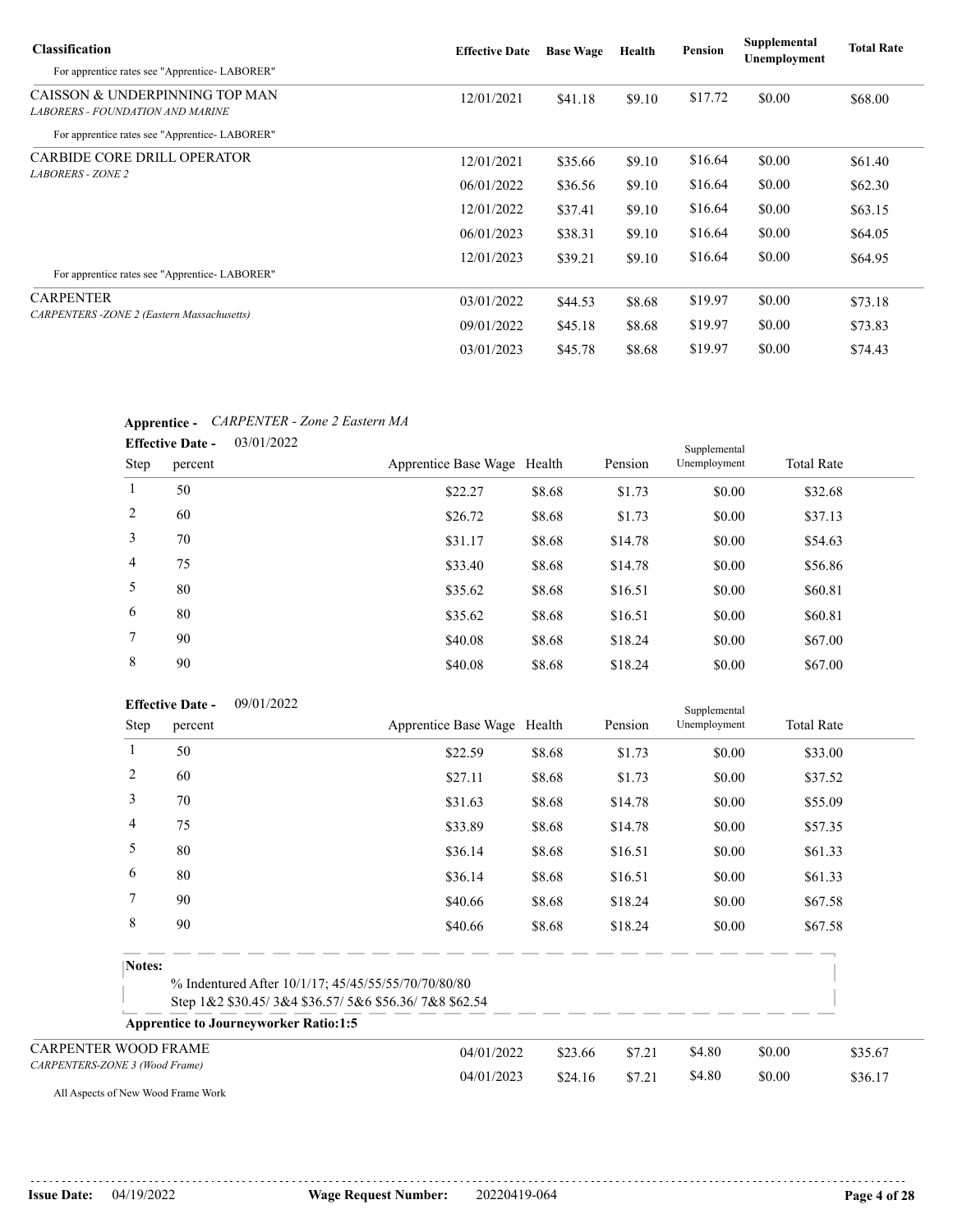|                | 04/01/2022<br><b>Effective Date -</b> |                             |        |         | Supplemental |                   |
|----------------|---------------------------------------|-----------------------------|--------|---------|--------------|-------------------|
| Step           | percent                               | Apprentice Base Wage Health |        | Pension | Unemployment | <b>Total Rate</b> |
| $\mathbf{1}$   | 60                                    | \$14.20                     | \$7.21 | \$0.00  | \$0.00       | \$21.41           |
| 2              | 60                                    | \$14.20                     | \$7.21 | \$0.00  | \$0.00       | \$21.41           |
| 3              | 65                                    | \$15.38                     | \$7.21 | \$0.00  | \$0.00       | \$22.59           |
| $\overline{4}$ | 70                                    | \$16.56                     | \$7.21 | \$0.00  | \$0.00       | \$23.77           |
| 5              | 75                                    | \$17.75                     | \$7.21 | \$3.80  | \$0.00       | \$28.76           |
| 6              | 80                                    | \$18.93                     | \$7.21 | \$3.80  | \$0.00       | \$29.94           |
| 7              | 85                                    | \$20.11                     | \$7.21 | \$3.80  | \$0.00       | \$31.12           |
| 8              | 90                                    | \$21.29                     | \$7.21 | \$3.80  | \$0.00       | \$32.30           |

# **Apprentice -** *CARPENTER (Wood Frame) - Zone 3*

### 04/01/2023 **Effective Date -**

|                                                                              | <b>E</b> ELIECTIVE DATE -<br>04/01/2023      |                                                      |         |         | Supplemental |                   |         |
|------------------------------------------------------------------------------|----------------------------------------------|------------------------------------------------------|---------|---------|--------------|-------------------|---------|
| Step                                                                         | percent                                      | Apprentice Base Wage Health                          |         | Pension | Unemployment | <b>Total Rate</b> |         |
|                                                                              | 60                                           | \$14.50                                              | \$7.21  | \$0.00  | \$0.00       | \$21.71           |         |
| 2                                                                            | 60                                           | \$14.50                                              | \$7.21  | \$0.00  | \$0.00       | \$21.71           |         |
| 3                                                                            | 65                                           | \$15.70                                              | \$7.21  | \$0.00  | \$0.00       | \$22.91           |         |
| 4                                                                            | 70                                           | \$16.91                                              | \$7.21  | \$0.00  | \$0.00       | \$24.12           |         |
| 5                                                                            | 75                                           | \$18.12                                              | \$7.21  | \$3.80  | \$0.00       | \$29.13           |         |
| 6                                                                            | 80                                           | \$19.33                                              | \$7.21  | \$3.80  | \$0.00       | \$30.34           |         |
| 7                                                                            | 85                                           | \$20.54                                              | \$7.21  | \$3.80  | \$0.00       | \$31.55           |         |
| 8                                                                            | 90                                           | \$21.74                                              | \$7.21  | \$3.80  | \$0.00       | \$32.75           |         |
| Notes:                                                                       |                                              |                                                      |         |         |              |                   |         |
|                                                                              |                                              | % Indentured After 10/1/17; 45/45/55/55/70/70/80/80  |         |         |              |                   |         |
|                                                                              |                                              | Step 1&2 \$17.86/3&4 \$20.22/5&6 \$27.57/7&8 \$29.94 |         |         |              |                   |         |
|                                                                              | <b>Apprentice to Journeyworker Ratio:1:5</b> |                                                      |         |         |              |                   |         |
| <b>CEMENT MASONRY/PLASTERING</b><br><b>BRICKLAYERS LOCAL 3 (NEW BEDFORD)</b> |                                              | 01/01/2020                                           | \$49.07 | \$12.75 | \$22.41      | \$0.62            | \$84.85 |

### **Apprentice -** *CEMENT MASONRY/PLASTERING - Eastern Mass (New Bedford)* 01/01/2020

|             | <b>Effective Date -</b> | 01/01/2020 |                             |         |         | Supplemental |                   |
|-------------|-------------------------|------------|-----------------------------|---------|---------|--------------|-------------------|
| <b>Step</b> | percent                 |            | Apprentice Base Wage Health |         | Pension | Unemployment | <b>Total Rate</b> |
|             | 50                      |            | \$24.54                     | \$12.75 | \$15.41 | \$0.00       | \$52.70           |
| 2           | 60                      |            | \$29.44                     | \$12.75 | \$17.41 | \$0.62       | \$60.22           |
| 3           | 65                      |            | \$31.90                     | \$12.75 | \$18.41 | \$0.62       | \$63.68           |
| 4           | 70                      |            | \$34.35                     | \$12.75 | \$19.41 | \$0.62       | \$67.13           |
| 5           | 75                      |            | \$36.80                     | \$12.75 | \$20.41 | \$0.62       | \$70.58           |
| 6           | 80                      |            | \$39.26                     | \$12.75 | \$21.41 | \$0.62       | \$74.04           |
|             | 90                      |            | \$44.16                     | \$12.75 | \$22.41 | \$0.62       | \$79.94           |
|             |                         |            |                             |         |         |              |                   |

### **Notes:**

Steps 3,4 are 500 hrs. All other steps are 1,000 hrs.

**Apprentice to Journeyworker Ratio:1:3**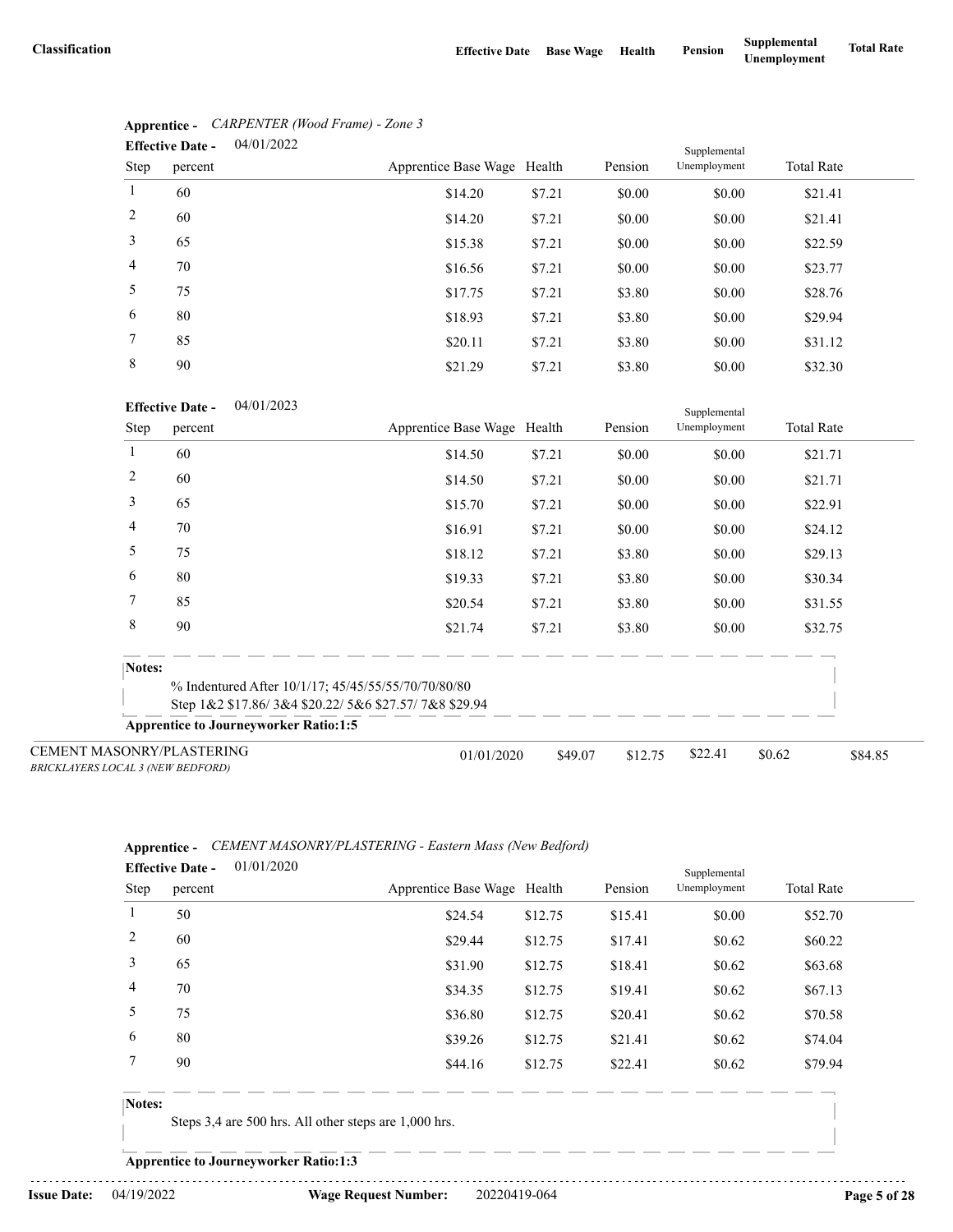| <b>Classification</b>                                                      | <b>Effective Date</b> | <b>Base Wage</b> | Health  | Pension | Supplemental<br>Unemployment | <b>Total Rate</b> |
|----------------------------------------------------------------------------|-----------------------|------------------|---------|---------|------------------------------|-------------------|
| <b>CHAIN SAW OPERATOR</b>                                                  | 12/01/2021            | \$35.66          | \$9.10  | \$16.64 | \$0.00                       | \$61.40           |
| <b>LABORERS - ZONE 2</b>                                                   | 06/01/2022            | \$36.56          | \$9.10  | \$16.64 | \$0.00                       | \$62.30           |
|                                                                            | 12/01/2022            | \$37.41          | \$9.10  | \$16.64 | \$0.00                       | \$63.15           |
|                                                                            | 06/01/2023            | \$38.31          | \$9.10  | \$16.64 | \$0.00                       | \$64.05           |
|                                                                            | 12/01/2023            | \$39.21          | \$9.10  | \$16.64 | \$0.00                       | \$64.95           |
| For apprentice rates see "Apprentice-LABORER"                              |                       |                  |         |         |                              |                   |
| CLAM SHELLS/SLURRY BUCKETS/HEADING MACHINES<br>OPERATING ENGINEERS LOCAL 4 | 12/01/2021            | \$52.38          | \$14.00 | \$16.05 | \$0.00                       | \$82.43           |
| For apprentice rates see "Apprentice- OPERATING ENGINEERS"                 |                       |                  |         |         |                              |                   |
| <b>COMPRESSOR OPERATOR</b>                                                 | 12/01/2021            | \$33.69          | \$14.00 | \$16.05 | \$0.00                       | \$63.74           |
| OPERATING ENGINEERS LOCAL 4                                                |                       |                  |         |         |                              |                   |
| For apprentice rates see "Apprentice- OPERATING ENGINEERS"                 |                       |                  |         |         |                              |                   |
| DELEADER (BRIDGE)                                                          | 01/01/2022            | \$53.66          | \$8.65  | \$23.05 | \$0.00                       | \$85.36           |
| PAINTERS LOCAL 35 - ZONE 2                                                 | 07/01/2022            | \$54.86          | \$8.65  | \$23.05 | \$0.00                       | \$86.56           |
|                                                                            | 01/01/2023            | \$56.06          | \$8.65  | \$23.05 | \$0.00                       | \$87.76           |
|                                                                            | 07/01/2023            | \$57.26          | \$8.65  | \$23.05 | \$0.00                       | \$88.96           |
|                                                                            | 01/01/2024            | \$58.46          | \$8.65  | \$23.05 | \$0.00                       | \$90.16           |
|                                                                            | 07/01/2024            | \$59.66          | \$8.65  | \$23.05 | \$0.00                       | \$91.36           |
|                                                                            | 01/01/2025            | \$60.86          | \$8.65  | \$23.05 | \$0.00                       | \$92.56           |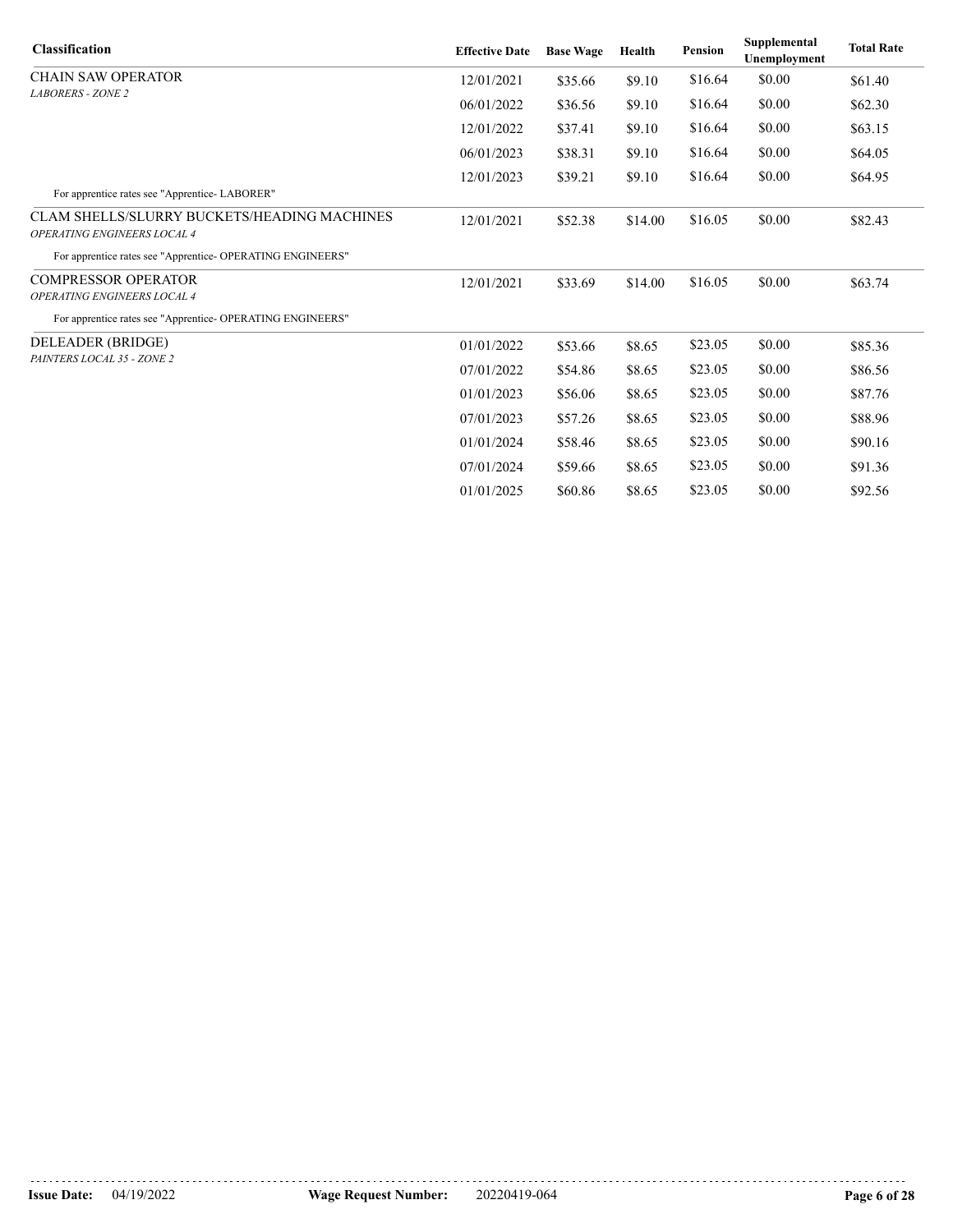|                | 01/01/2022<br><b>Effective Date -</b> |                             |        |         | Supplemental |                   |
|----------------|---------------------------------------|-----------------------------|--------|---------|--------------|-------------------|
| Step           | percent                               | Apprentice Base Wage Health |        | Pension | Unemployment | <b>Total Rate</b> |
| 1              | 50                                    | \$26.83                     | \$8.65 | \$0.00  | \$0.00       | \$35.48           |
| 2              | 55                                    | \$29.51                     | \$8.65 | \$6.27  | \$0.00       | \$44.43           |
| 3              | 60                                    | \$32.20                     | \$8.65 | \$6.84  | \$0.00       | \$47.69           |
| $\overline{4}$ | 65                                    | \$34.88                     | \$8.65 | \$7.41  | \$0.00       | \$50.94           |
| 5              | 70                                    | \$37.56                     | \$8.65 | \$19.63 | \$0.00       | \$65.84           |
| 6              | 75                                    | \$40.25                     | \$8.65 | \$20.20 | \$0.00       | \$69.10           |
| $\tau$         | 80                                    | \$42.93                     | \$8.65 | \$20.77 | \$0.00       | \$72.35           |
| 8              | 90                                    | \$48.29                     | \$8.65 | \$21.91 | \$0.00       | \$78.85           |

# **Apprentice -** *PAINTER Local 35 - BRIDGES/TANKS*

### 07/01/2022 **Effective Date -**

|      | <b>Effective Date -</b> | 0//01/2022 |                             |        |         | Supplemental |                   |
|------|-------------------------|------------|-----------------------------|--------|---------|--------------|-------------------|
| Step | percent                 |            | Apprentice Base Wage Health |        | Pension | Unemployment | <b>Total Rate</b> |
|      | 50                      |            | \$27.43                     | \$8.65 | \$0.00  | \$0.00       | \$36.08           |
| 2    | 55                      |            | \$30.17                     | \$8.65 | \$6.27  | \$0.00       | \$45.09           |
| 3    | 60                      |            | \$32.92                     | \$8.65 | \$6.84  | \$0.00       | \$48.41           |
| 4    | 65                      |            | \$35.66                     | \$8.65 | \$7.41  | \$0.00       | \$51.72           |
| 5    | 70                      |            | \$38.40                     | \$8.65 | \$19.63 | \$0.00       | \$66.68           |
| 6    | 75                      |            | \$41.15                     | \$8.65 | \$20.20 | \$0.00       | \$70.00           |
| 7    | 80                      |            | \$43.89                     | \$8.65 | \$20.77 | \$0.00       | \$73.31           |
| 8    | 90                      |            | \$49.37                     | \$8.65 | \$21.91 | \$0.00       | \$79.93           |

Steps are 750 hrs.

### **Apprentice to Journeyworker Ratio:1:1**

| <b>DEMO: ADZEMAN</b>                                  | 12/01/2021 | \$41.33 | \$9.10 | \$17.57 | \$0.00 | \$68.00 |
|-------------------------------------------------------|------------|---------|--------|---------|--------|---------|
| <b>LABORERS - ZONE 2</b>                              | 06/01/2022 | \$42.33 | \$9.10 | \$17.57 | \$0.00 | \$69.00 |
|                                                       | 12/01/2022 | \$43.33 | \$9.10 | \$17.57 | \$0.00 | \$70.00 |
|                                                       | 06/01/2023 | \$44.33 | \$9.10 | \$17.57 | \$0.00 | \$71.00 |
|                                                       | 12/01/2023 | \$45.58 | \$9.10 | \$17.57 | \$0.00 | \$72.25 |
| For apprentice rates see "Apprentice-LABORER"         |            |         |        |         |        |         |
| DEMO: BACKHOE/LOADER/HAMMER OPERATOR                  | 12/01/2021 | \$42.33 | \$9.10 | \$17.57 | \$0.00 | \$69.00 |
| <b>LABORERS - ZONE 2</b>                              | 06/01/2022 | \$43.33 | \$9.10 | \$17.57 | \$0.00 | \$70.00 |
|                                                       | 12/01/2022 | \$44.33 | \$9.10 | \$17.57 | \$0.00 | \$71.00 |
|                                                       | 06/01/2023 | \$45.33 | \$9.10 | \$17.57 | \$0.00 | \$72.00 |
|                                                       | 12/01/2023 | \$46.58 | \$9.10 | \$17.57 | \$0.00 | \$73.25 |
| For apprentice rates see "Apprentice- LABORER"        |            |         |        |         |        |         |
| <b>DEMO: BURNERS</b>                                  | 12/01/2021 | \$42.08 | \$9.10 | \$17.57 | \$0.00 | \$68.75 |
| <b>LABORERS - ZONE 2</b>                              | 06/01/2022 | \$43.08 | \$9.10 | \$17.57 | \$0.00 | \$69.75 |
|                                                       | 12/01/2022 | \$44.08 | \$9.10 | \$17.57 | \$0.00 | \$70.75 |
|                                                       | 06/01/2023 | \$45.08 | \$9.10 | \$17.57 | \$0.00 | \$71.75 |
|                                                       | 12/01/2023 | \$46.33 | \$9.10 | \$17.57 | \$0.00 | \$73.00 |
| $E_{21}$ conception rates and $\mu$ American LADODED! |            |         |        |         |        |         |

For apprentice rates see "Apprentice- LABORER"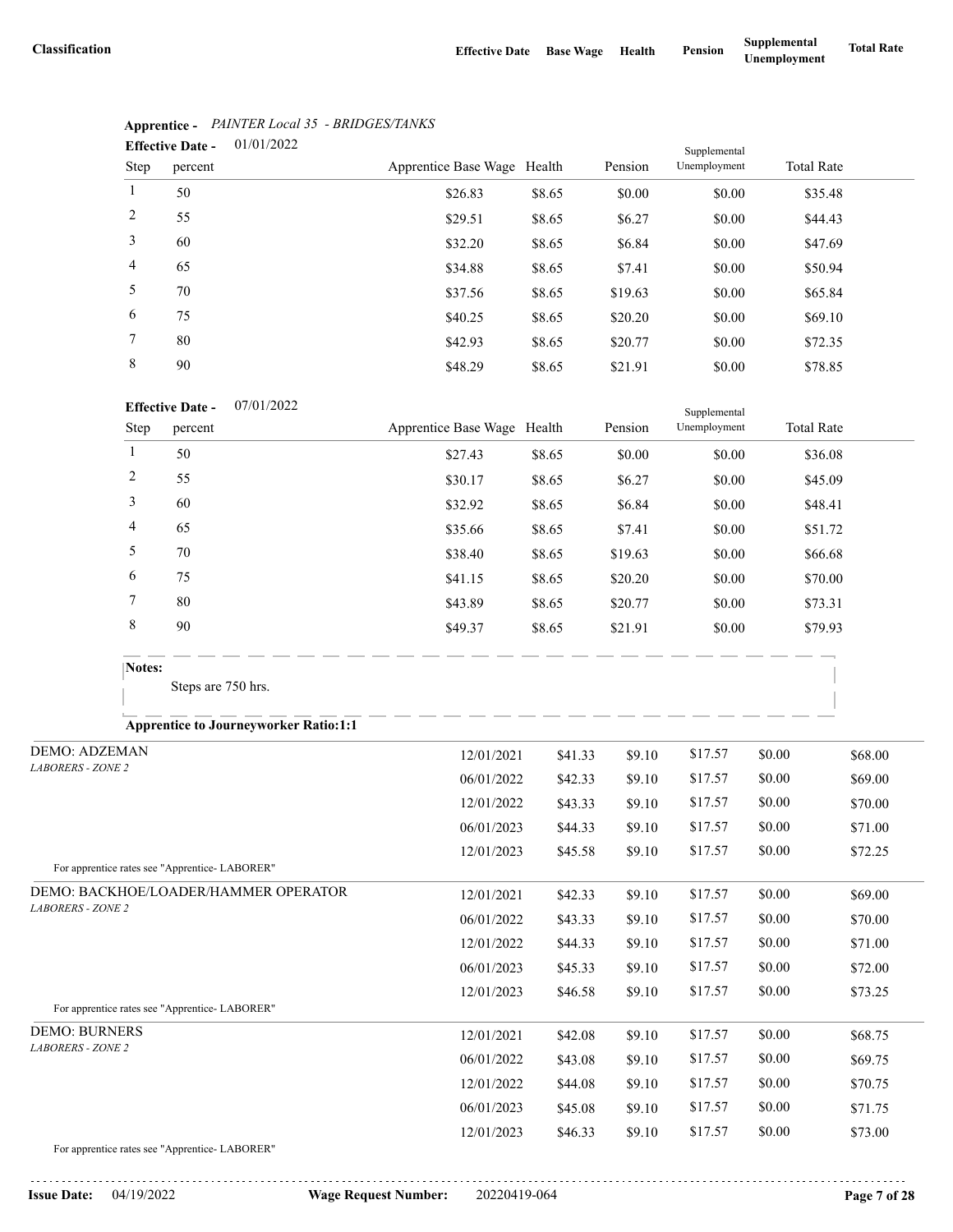| Classification                                                    | <b>Effective Date</b> | <b>Base Wage</b> | Health  | Pension | Supplemental<br>Unemployment | <b>Total Rate</b> |
|-------------------------------------------------------------------|-----------------------|------------------|---------|---------|------------------------------|-------------------|
| DEMO: CONCRETE CUTTER/SAWYER                                      | 12/01/2021            | \$42.33          | \$9.10  | \$17.57 | \$0.00                       | \$69.00           |
| <b>LABORERS - ZONE 2</b>                                          | 06/01/2022            | \$43.33          | \$9.10  | \$17.57 | \$0.00                       | \$70.00           |
|                                                                   | 12/01/2022            | \$44.33          | \$9.10  | \$17.57 | \$0.00                       | \$71.00           |
|                                                                   | 06/01/2023            | \$45.33          | \$9.10  | \$17.57 | \$0.00                       | \$72.00           |
|                                                                   | 12/01/2023            | \$46.58          | \$9.10  | \$17.57 | \$0.00                       | \$73.25           |
| For apprentice rates see "Apprentice- LABORER"                    |                       |                  |         |         |                              |                   |
| DEMO: JACKHAMMER OPERATOR<br><b>LABORERS - ZONE 2</b>             | 12/01/2021            | \$42.08          | \$9.10  | \$17.57 | \$0.00                       | \$68.75           |
|                                                                   | 06/01/2022            | \$43.08          | \$9.10  | \$17.57 | \$0.00                       | \$69.75           |
|                                                                   | 12/01/2022            | \$44.08          | \$9.10  | \$17.57 | \$0.00                       | \$70.75           |
|                                                                   | 06/01/2023            | \$45.08          | \$9.10  | \$17.57 | \$0.00                       | \$71.75           |
|                                                                   | 12/01/2023            | \$46.33          | \$9.10  | \$17.57 | \$0.00                       | \$73.00           |
| For apprentice rates see "Apprentice- LABORER"                    |                       |                  |         |         |                              |                   |
| DEMO: WRECKING LABORER<br><b>LABORERS - ZONE 2</b>                | 12/01/2021            | \$41.33          | \$9.10  | \$17.57 | \$0.00                       | \$68.00           |
|                                                                   | 06/01/2022            | \$42.33          | \$9.10  | \$17.57 | \$0.00                       | \$69.00           |
|                                                                   | 12/01/2022            | \$43.33          | \$9.10  | \$17.57 | \$0.00                       | \$70.00           |
|                                                                   | 06/01/2023            | \$44.33          | \$9.10  | \$17.57 | \$0.00                       | \$71.00           |
|                                                                   | 12/01/2023            | \$45.58          | \$9.10  | \$17.57 | \$0.00                       | \$72.25           |
| For apprentice rates see "Apprentice-LABORER"                     |                       |                  |         |         |                              |                   |
| DIRECTIONAL DRILL MACHINE OPERATOR<br>OPERATING ENGINEERS LOCAL 4 | 12/01/2021            | \$50.83          | \$14.00 | \$16.05 | \$0.00                       | \$80.88           |
| For apprentice rates see "Apprentice- OPERATING ENGINEERS"        |                       |                  |         |         |                              |                   |
| DIVER<br>PILE DRIVER LOCAL 56 (ZONE 2)                            | 08/01/2020            | \$68.70          | \$9.40  | \$23.12 | \$0.00                       | \$101.22          |
| For apprentice rates see "Apprentice- PILE DRIVER"                |                       |                  |         |         |                              |                   |
| <b>DIVER TENDER</b><br>PILE DRIVER LOCAL 56 (ZONE 2)              | 08/01/2020            | \$49.07          | \$9.40  | \$23.12 | \$0.00                       | \$81.59           |
| For apprentice rates see "Apprentice- PILE DRIVER"                |                       |                  |         |         |                              |                   |
| DIVER TENDER (EFFLUENT)<br>PILE DRIVER LOCAL 56 (ZONE 2)          | 08/01/2020            | \$73.60          | \$9.40  | \$23.12 | \$0.00                       | \$106.12          |
| For apprentice rates see "Apprentice- PILE DRIVER"                |                       |                  |         |         |                              |                   |
| DIVER/SLURRY (EFFLUENT)<br>PILE DRIVER LOCAL 56 (ZONE 2)          | 08/01/2020            | \$103.05         | \$9.40  | \$23.12 | \$0.00                       | \$135.57          |
| For apprentice rates see "Apprentice- PILE DRIVER"                |                       |                  |         |         |                              |                   |
| DRAWBRIDGE OPERATOR (Construction)<br>DRAWBRIDGE - SEIU LOCAL 888 | 07/01/2020            | \$26.77          | \$6.67  | \$3.93  | \$0.16                       | \$37.53           |
| <b>ELECTRICIAN</b>                                                | 03/01/2022            | \$44.89          | \$11.25 | \$15.51 | \$0.00                       | \$71.65           |
| ELECTRICIANS LOCAL 223                                            | 09/01/2022            | \$46.35          | \$11.50 | \$16.18 | \$0.00                       | \$74.03           |
|                                                                   | 09/01/2023            | \$47.87          | \$11.75 | \$16.86 | \$0.00                       | \$76.48           |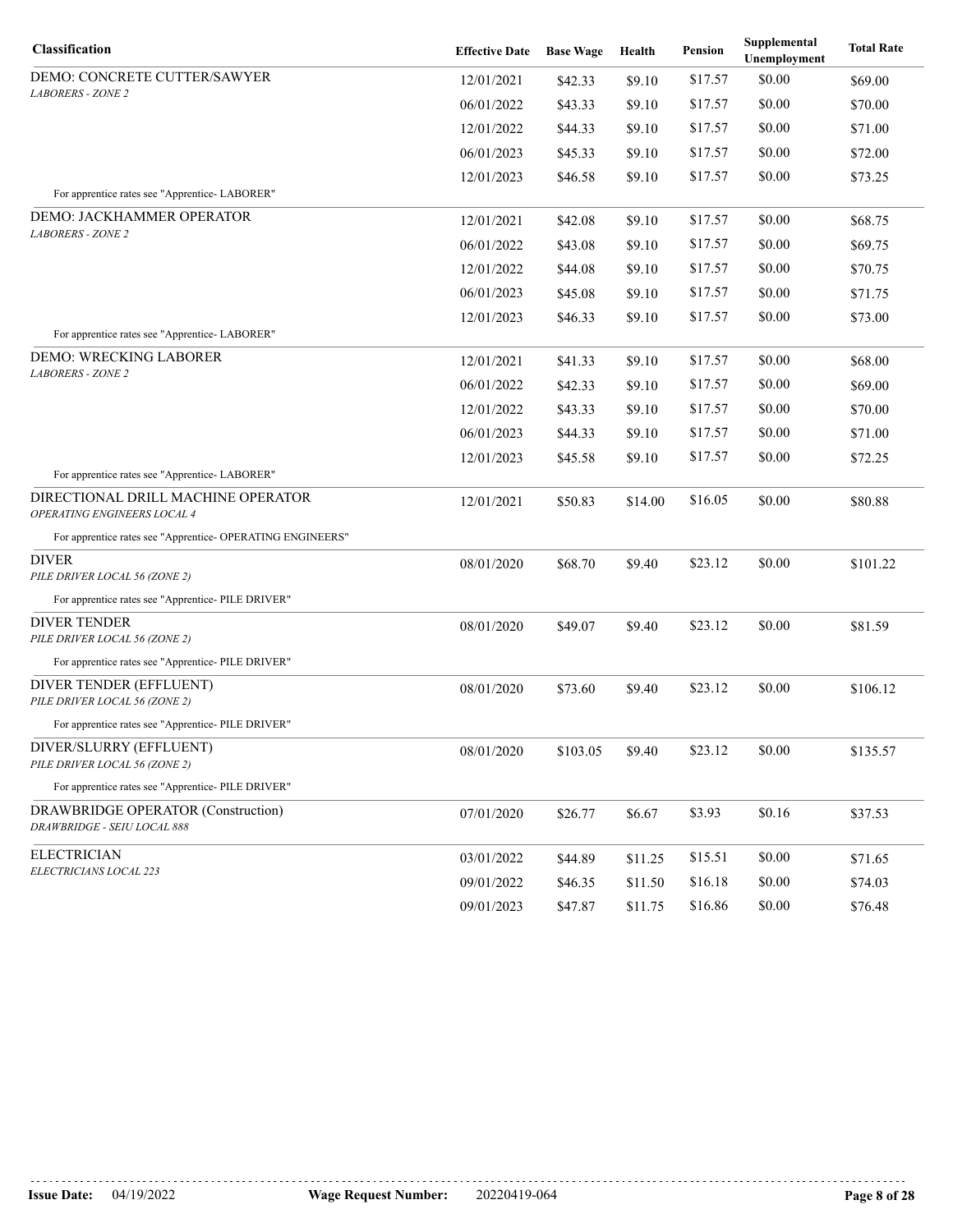|                | <b>Effective Date -</b> | 03/01/2022 |                             |         |         | Supplemental |                   |  |
|----------------|-------------------------|------------|-----------------------------|---------|---------|--------------|-------------------|--|
| Step           | percent                 |            | Apprentice Base Wage Health |         | Pension | Unemployment | <b>Total Rate</b> |  |
|                | 40                      |            | \$17.96                     | \$11.25 | \$0.54  | \$0.00       | \$29.75           |  |
| 2              | 45                      |            | \$20.20                     | \$11.25 | \$0.61  | \$0.00       | \$32.06           |  |
| 3              | 50                      |            | \$22.45                     | \$11.25 | \$0.67  | \$0.00       | \$34.37           |  |
| $\overline{4}$ | 55                      |            | \$24.69                     | \$11.25 | \$6.93  | \$0.00       | \$42.87           |  |
| 5              | 60                      |            | \$26.93                     | \$11.25 | \$7.42  | \$0.00       | \$45.60           |  |
| 6              | 65                      |            | \$29.18                     | \$11.25 | \$7.88  | \$0.00       | \$48.31           |  |
| 7              | 70                      |            | \$31.42                     | \$11.25 | \$8.41  | \$0.00       | \$51.08           |  |
| 8              | 75                      |            | \$33.67                     | \$11.25 | \$8.91  | \$0.00       | \$53.83           |  |

# **Apprentice -** *ELECTRICIAN - Local 223*

### 09/01/2022 **Effective Date -**

|                                                              | <b>Effective Date -</b><br>09/01/2022           |                             |         |         | Supplemental |                    |
|--------------------------------------------------------------|-------------------------------------------------|-----------------------------|---------|---------|--------------|--------------------|
| Step                                                         | percent                                         | Apprentice Base Wage Health |         | Pension | Unemployment | <b>Total Rate</b>  |
|                                                              | 40                                              | \$18.54                     | \$11.50 | \$0.56  | \$0.00       | \$30.60            |
| 2                                                            | 45                                              | \$20.86                     | \$11.50 | \$0.63  | \$0.00       | \$32.99            |
| 3                                                            | 50                                              | \$23.18                     | \$11.50 | \$0.70  | \$0.00       | \$35.38            |
| 4                                                            | 55                                              | \$25.49                     | \$11.50 | \$7.35  | \$0.00       | \$44.34            |
| 5                                                            | 60                                              | \$27.81                     | \$11.50 | \$7.86  | \$0.00       | \$47.17            |
| 6                                                            | 65                                              | \$30.13                     | \$11.50 | \$8.37  | \$0.00       | \$50.00            |
| 7                                                            | 70                                              | \$32.45                     | \$11.50 | \$8.89  | \$0.00       | \$52.84            |
| 8                                                            | 75                                              | \$34.76                     | \$11.50 | \$9.40  | \$0.00       | \$55.66            |
| Notes:                                                       |                                                 |                             |         |         |              |                    |
|                                                              |                                                 |                             |         |         |              |                    |
|                                                              | <b>Apprentice to Journeyworker Ratio:2:3***</b> |                             |         |         |              |                    |
| <b>ELEVATOR CONSTRUCTOR</b><br>ELEVATOR CONSTRUCTORS LOCAL 4 |                                                 | 01/01/2022                  | \$65.62 | \$16.03 | \$20.21      | \$0.00<br>\$101.86 |

### **Apprentice -** *ELEVATOR CONSTRUCTOR - Local 4*

|                               | 01/01/2022<br><b>Effective Date -</b>        |                             |         |         | Supplemental |                   |         |
|-------------------------------|----------------------------------------------|-----------------------------|---------|---------|--------------|-------------------|---------|
| Step                          | percent                                      | Apprentice Base Wage Health |         | Pension | Unemployment | <b>Total Rate</b> |         |
| 1                             | 50                                           | \$32.81                     | \$16.03 | \$0.00  | \$0.00       | \$48.84           |         |
| 2                             | 55                                           | \$36.09                     | \$16.03 | \$20.21 | \$0.00       | \$72.33           |         |
| 3                             | 65                                           | \$42.65                     | \$16.03 | \$20.21 | \$0.00       | \$78.89           |         |
| 4                             | 70                                           | \$45.93                     | \$16.03 | \$20.21 | \$0.00       | \$82.17           |         |
| 5                             | 80                                           | \$52.50                     | \$16.03 | \$20.21 | \$0.00       | \$88.74           |         |
| Notes:                        |                                              |                             |         |         |              |                   |         |
|                               | Steps 1-2 are 6 mos.; Steps 3-5 are 1 year   |                             |         |         |              |                   |         |
|                               | <b>Apprentice to Journeyworker Ratio:1:1</b> |                             |         |         |              |                   |         |
| ELEVATOR CONSTRUCTORS LOCAL 4 | ELEVATOR CONSTRUCTOR HELPER                  | 01/01/2022                  | \$45.93 | \$16.03 | \$20.21      | \$0.00            | \$82.17 |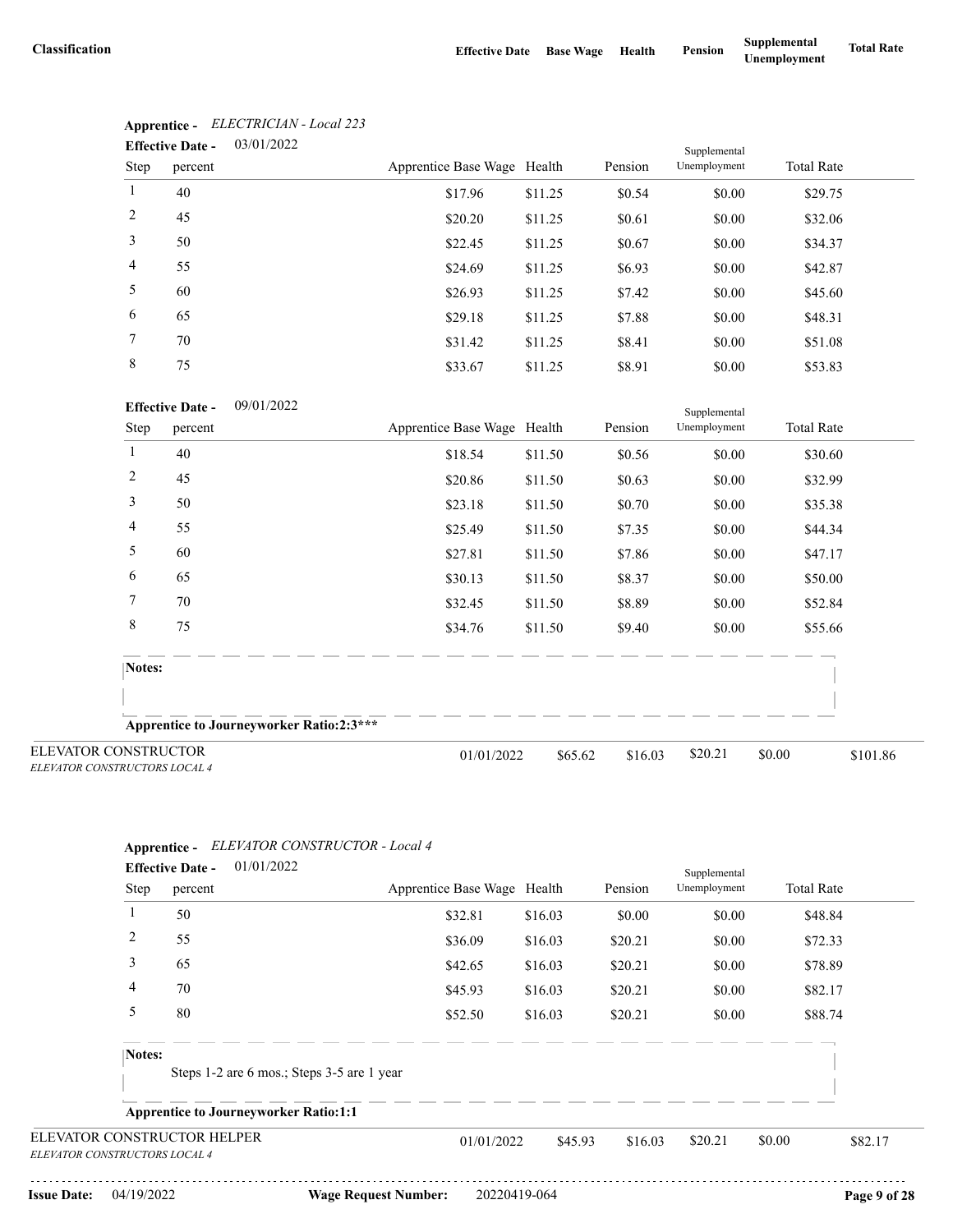| <b>Classification</b>                                                               | <b>Effective Date</b> | <b>Base Wage</b> | Health  | <b>Pension</b> | Supplemental<br>Unemployment | <b>Total Rate</b> |
|-------------------------------------------------------------------------------------|-----------------------|------------------|---------|----------------|------------------------------|-------------------|
| For apprentice rates see "Apprentice - ELEVATOR CONSTRUCTOR"                        |                       |                  |         |                |                              |                   |
| FENCE & GUARD RAIL ERECTOR (HEAVY & HIGHWAY)<br>LABORERS - ZONE 2 (HEAVY & HIGHWAY) | 12/01/2021            | \$35.66          | \$9.10  | \$16.64        | \$0.00                       | \$61.40           |
| For apprentice rates see "Apprentice-LABORER (Heavy and Highway)                    |                       |                  |         |                |                              |                   |
| FIELD ENG.INST.PERSON-BLDG, SITE, HVY/HWY<br>OPERATING ENGINEERS LOCAL 4            | 11/01/2021            | \$46.53          | \$13.75 | \$15.80        | \$0.00                       | \$76.08           |
|                                                                                     | 05/01/2022            | \$47.86          | \$13.75 | \$15.80        | \$0.00                       | \$77.41           |
| For apprentice rates see "Apprentice- OPERATING ENGINEERS"                          |                       |                  |         |                |                              |                   |
| FIELD ENG.PARTY CHIEF-BLDG, SITE, HVY/HWY<br>OPERATING ENGINEERS LOCAL 4            | 11/01/2021            | \$48.06          | \$13.75 | \$15.80        | \$0.00                       | \$77.61           |
|                                                                                     | 05/01/2022            | \$49.22          | \$13.75 | \$15.80        | \$0.00                       | \$78.77           |
| For apprentice rates see "Apprentice- OPERATING ENGINEERS"                          |                       |                  |         |                |                              |                   |
| FIELD ENG.ROD PERSON-BLDG, SITE, HVY/HWY<br>OPERATING ENGINEERS LOCAL 4             | 11/01/2021            | \$23.16          | \$13.75 | \$15.80        | \$0.00                       | \$52.71           |
|                                                                                     | 05/01/2022            | \$23.83          | \$13.75 | \$15.80        | \$0.00                       | \$53.38           |
| For apprentice rates see "Apprentice- OPERATING ENGINEERS"                          |                       |                  |         |                |                              |                   |
| <b>FIRE ALARM INSTALLER</b><br>ELECTRICIANS LOCAL 223                               | 09/01/2020            | \$43.66          | \$10.90 | \$14.66        | \$0.00                       | \$69.22           |
| For apprentice rates see "Apprentice- ELECTRICIAN"                                  |                       |                  |         |                |                              |                   |
|                                                                                     |                       |                  |         |                |                              |                   |
| FIRE ALARM REPAIR / MAINTENANCE<br>/ COMMISSIONINGELECTRICIANS                      | 09/01/2020            | \$36.86          | \$10.90 | \$12.45        | \$0.00                       | \$60.21           |
| LOCAL 223                                                                           |                       |                  |         |                |                              |                   |
| For apprentice rates see "Apprentice- TELECOMMUNICATIONS TECHNICIAN"                |                       |                  |         |                |                              |                   |
| FIREMAN (ASST. ENGINEER)                                                            | 12/01/2021            | \$41.76          | \$14.00 | \$16.05        | \$0.00                       | \$71.81           |
| OPERATING ENGINEERS LOCAL 4                                                         |                       |                  |         |                |                              |                   |
| For apprentice rates see "Apprentice- OPERATING ENGINEERS"                          |                       |                  |         |                |                              |                   |
| FLAGGER & SIGNALER (HEAVY & HIGHWAY)<br>LABORERS - ZONE 2 (HEAVY & HIGHWAY)         | 12/01/2021            | \$24.50          | \$9.10  | \$16.64        | \$0.00                       | \$50.24           |
| For apprentice rates see "Apprentice-LABORER (Heavy and Highway)                    |                       |                  |         |                |                              |                   |
| <b>FLOORCOVERER</b><br><i>FLOORCOVERERS LOCAL 2168 ZONE II</i>                      | 03/01/2022            | \$47.62          | \$8.68  | \$20.27        | \$0.00                       | \$76.57           |

# **Apprentice -** *FLOORCOVERER - Local 2168 Zone II*

|                                                                        | <b>Effective Date -</b>   | 03/01/2022                                                 |                             |         |         | Supplemental |        |                   |               |
|------------------------------------------------------------------------|---------------------------|------------------------------------------------------------|-----------------------------|---------|---------|--------------|--------|-------------------|---------------|
|                                                                        | Step<br>percent           |                                                            | Apprentice Base Wage Health |         | Pension | Unemployment |        | <b>Total Rate</b> |               |
| -1                                                                     | 50                        |                                                            | \$23.81                     | \$8.68  | \$1.79  | \$0.00       |        | \$34.28           |               |
| 2                                                                      | 55                        |                                                            | \$26.19                     | \$8.68  | \$1.79  | \$0.00       |        | \$36.66           |               |
| 3                                                                      | 60                        |                                                            | \$28.57                     | \$8.68  | \$14.90 | \$0.00       |        | \$52.15           |               |
| 4                                                                      | 65                        |                                                            | \$30.95                     | \$8.68  | \$14.90 | \$0.00       |        | \$54.53           |               |
|                                                                        | 5<br>70                   |                                                            | \$33.33                     | \$8.68  | \$16.69 | \$0.00       |        | \$58.70           |               |
| 6                                                                      | 75                        |                                                            | \$35.72                     | \$8.68  | \$16.69 | \$0.00       |        | \$61.09           |               |
| 7                                                                      | 80                        |                                                            | \$38.10                     | \$8.68  | \$18.48 | \$0.00       |        | \$65.26           |               |
| 8                                                                      | 85                        |                                                            | \$40.48                     | \$8.68  | \$18.48 | \$0.00       |        | \$67.64           |               |
|                                                                        | Notes: Steps are 750 hrs. |                                                            |                             |         |         |              |        |                   |               |
|                                                                        |                           | % After 10/1/17; 45/45/55/55/70/70/80/80 (1500hr Steps)    |                             |         |         |              |        |                   |               |
|                                                                        |                           | Step 1&2 \$31.90/3&4 \$38.39/5&6 \$58.70/7&8 \$65.26       |                             |         |         |              |        |                   |               |
|                                                                        |                           | <b>Apprentice to Journeyworker Ratio:1:1</b>               |                             |         |         |              |        |                   |               |
| <b>FORK LIFT/CHERRY PICKER</b><br>OPERATING ENGINEERS LOCAL 4          |                           |                                                            | 12/01/2021                  | \$51.38 | \$14.00 | \$16.05      | \$0.00 |                   | \$81.43       |
|                                                                        |                           | For apprentice rates see "Apprentice- OPERATING ENGINEERS" |                             |         |         |              |        |                   |               |
| <b>GENERATOR/LIGHTING PLANT/HEATERS</b><br>OPERATING ENGINEERS LOCAL 4 |                           |                                                            | 12/01/2021                  | \$33.69 | \$14.00 | \$16.05      | \$0.00 |                   | \$63.74       |
| <b>Issue Date:</b>                                                     | 04/19/2022                | <b>Wage Request Number:</b>                                | 20220419-064                |         |         |              |        |                   | Page 10 of 28 |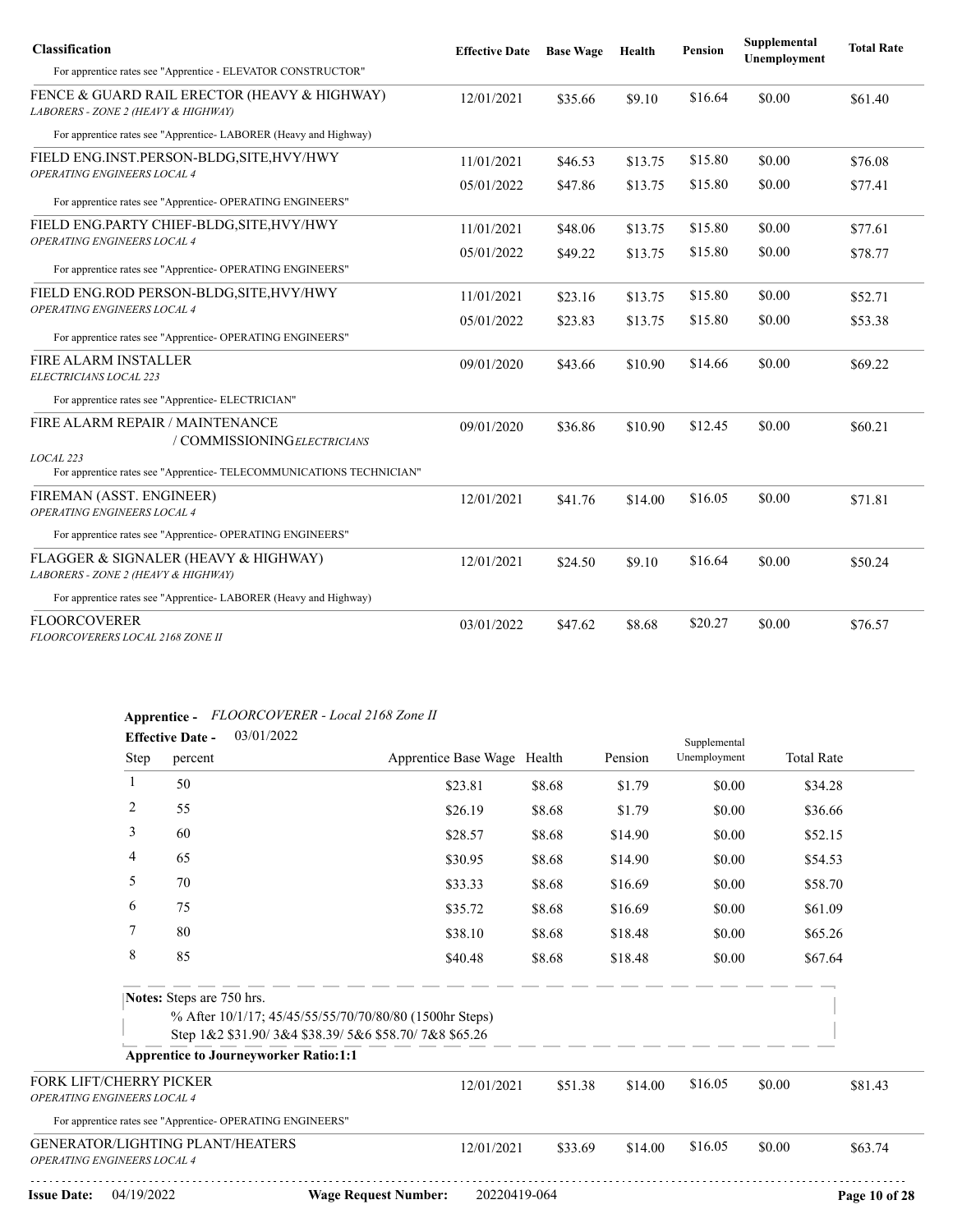| <b>Classification</b><br>For apprentice rates see "Apprentice- OPERATING ENGINEERS" | <b>Effective Date</b> | <b>Base Wage</b> | Health  | Pension | Supplemental<br>Unemplovment | <b>Total Rate</b> |
|-------------------------------------------------------------------------------------|-----------------------|------------------|---------|---------|------------------------------|-------------------|
| <b>GLAZIER (GLASS PLANK/AIR BARRIER/INTERIOR</b><br>SYSTEMS)                        | 06/01/2020            | \$39.18          | \$10.80 | \$10.45 | \$0.00                       | \$60.43           |

*GLAZIERS LOCAL 1333*

|                                    | GLAZIER - Local 1333<br>Apprentice -<br>06/01/2020<br><b>Effective Date -</b> |                             |         |         |                              |                   |         |
|------------------------------------|-------------------------------------------------------------------------------|-----------------------------|---------|---------|------------------------------|-------------------|---------|
| Step                               | percent                                                                       | Apprentice Base Wage Health |         | Pension | Supplemental<br>Unemployment | <b>Total Rate</b> |         |
| 1                                  | 50                                                                            | \$19.59                     | \$10.80 | \$1.80  | \$0.00                       | \$32.19           |         |
| $\overline{2}$                     | 56                                                                            | \$22.04                     | \$10.80 | \$1.80  | \$0.00                       | \$34.64           |         |
| 3                                  | 63                                                                            | \$24.49                     | \$10.80 | \$2.45  | \$0.00                       | \$37.74           |         |
| 4                                  | 69                                                                            | \$26.94                     | \$10.80 | \$2.45  | \$0.00                       | \$40.19           |         |
| 5                                  | 75                                                                            | \$29.39                     | \$10.80 | \$3.15  | \$0.00                       | \$43.34           |         |
| 6                                  | 81                                                                            | \$31.83                     | \$10.80 | \$3.15  | \$0.00                       | \$45.78           |         |
| 7                                  | 88                                                                            | \$34.28                     | \$10.80 | \$10.45 | \$0.00                       | \$55.53           |         |
| 8                                  | 94                                                                            | \$36.73                     | \$10.80 | \$10.45 | \$0.00                       | \$57.98           |         |
| Notes:                             |                                                                               |                             |         |         |                              |                   |         |
|                                    | <b>Apprentice to Journeyworker Ratio:1:3</b>                                  |                             |         |         |                              |                   |         |
| <b>OPERATING ENGINEERS LOCAL 4</b> | HOISTING ENGINEER/CRANES/GRADALLS                                             | 12/01/2021                  | \$51.38 | \$14.00 | \$16.05                      | \$0.00            | \$81.43 |

### **Apprentice -** *OPERATING ENGINEERS - Local 4*

|                                                      |             | <b>Effective Date -</b> | 12/01/2021                                                |                             |         |         | Supplemental |        |                   |
|------------------------------------------------------|-------------|-------------------------|-----------------------------------------------------------|-----------------------------|---------|---------|--------------|--------|-------------------|
|                                                      | Step        | percent                 |                                                           | Apprentice Base Wage Health |         | Pension | Unemployment |        | <b>Total Rate</b> |
| 1                                                    |             | 55                      |                                                           | \$28.26                     | \$14.00 | \$0.00  | \$0.00       |        | \$42.26           |
|                                                      | 2           | 60                      |                                                           | \$30.83                     | \$14.00 | \$16.05 | \$0.00       |        | \$60.88           |
|                                                      | 3           | 65                      |                                                           | \$33.40                     | \$14.00 | \$16.05 | \$0.00       |        | \$63.45           |
|                                                      | 4           | 70                      |                                                           | \$35.97                     | \$14.00 | \$16.05 | \$0.00       |        | \$66.02           |
|                                                      | 5           | 75                      |                                                           | \$38.54                     | \$14.00 | \$16.05 | \$0.00       |        | \$68.59           |
|                                                      | 6           | 80                      |                                                           | \$41.10                     | \$14.00 | \$16.05 | \$0.00       |        | \$71.15           |
| 7                                                    |             | 85                      |                                                           | \$43.67                     | \$14.00 | \$16.05 | \$0.00       |        | \$73.72           |
|                                                      | $\,$ 8 $\,$ | 90                      |                                                           | \$46.24                     | \$14.00 | \$16.05 | \$0.00       |        | \$76.29           |
|                                                      | Notes:      |                         |                                                           |                             |         |         |              |        |                   |
|                                                      |             |                         | <b>Apprentice to Journeyworker Ratio:1:6</b>              |                             |         |         |              |        |                   |
| HVAC (DUCTWORK)                                      |             |                         |                                                           | 04/01/2022                  | \$38.91 | \$13.65 | \$17.15      | \$2.09 | \$71.80           |
| SHEETMETAL WORKERS LOCAL 17 - B                      |             |                         |                                                           |                             |         |         |              |        |                   |
|                                                      |             |                         | For apprentice rates see "Apprentice- SHEET METAL WORKER" |                             |         |         |              |        |                   |
| HVAC (ELECTRICAL CONTROLS)<br>ELECTRICIANS LOCAL 223 |             |                         |                                                           | 09/01/2020                  | \$43.66 | \$10.90 | \$14.66      | \$0.00 | \$69.22           |
| For apprentice rates see "Apprentice- ELECTRICIAN"   |             |                         |                                                           |                             |         |         |              |        |                   |
|                                                      |             |                         |                                                           |                             |         |         |              |        |                   |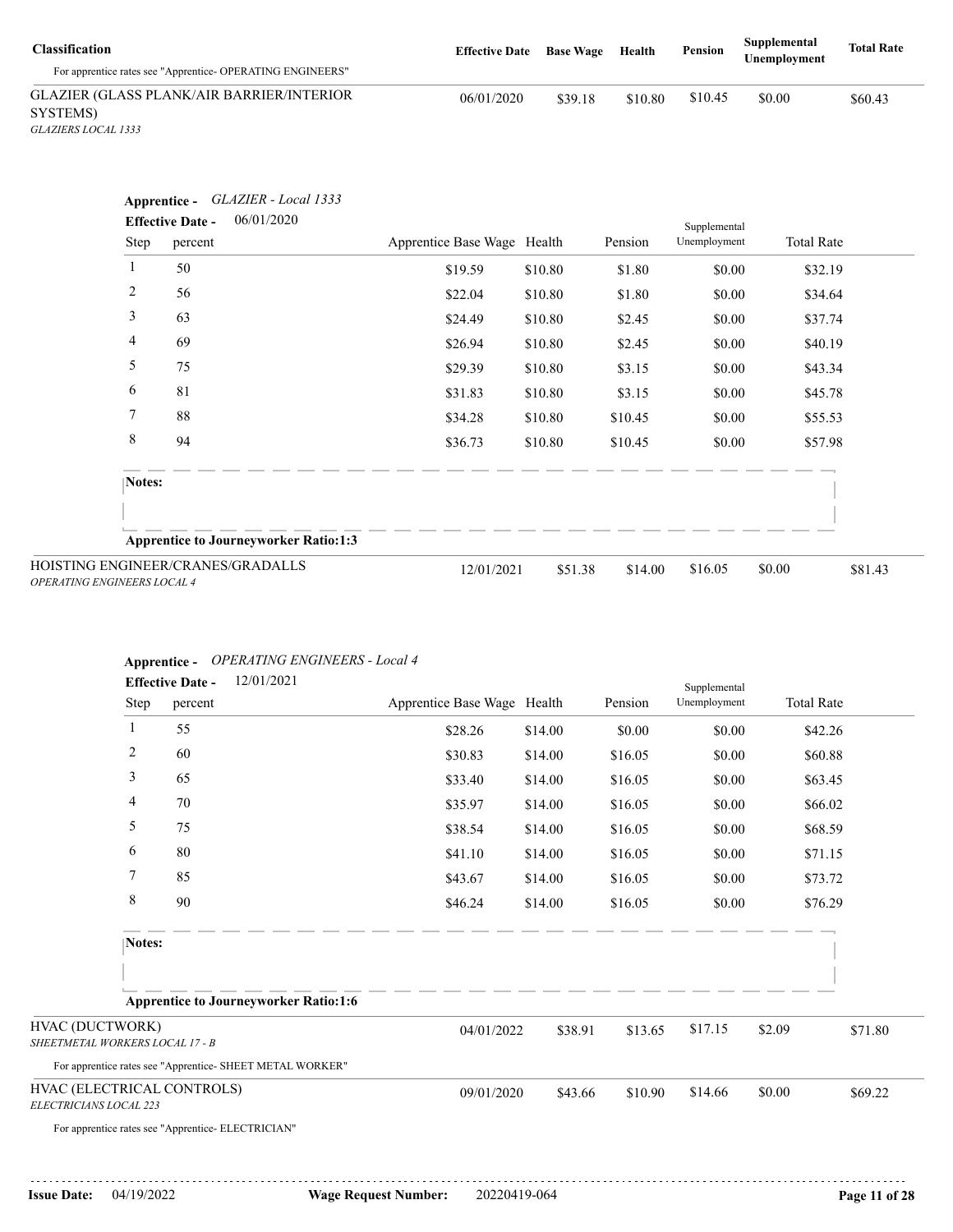| <b>Classification</b>                                                     | <b>Effective Date</b> | <b>Base Wage</b> | Health  | <b>Pension</b> | Supplemental<br>Unemployment                                          | <b>Total Rate</b> |
|---------------------------------------------------------------------------|-----------------------|------------------|---------|----------------|-----------------------------------------------------------------------|-------------------|
| HVAC (TESTING AND BALANCING - AIR)<br>SHEETMETAL WORKERS LOCAL 17 - B     | 04/01/2022            | \$38.91          | \$13.65 | \$17.15        | \$2.09                                                                | \$71.80           |
| For apprentice rates see "Apprentice- SHEET METAL WORKER"                 |                       |                  |         |                |                                                                       |                   |
| HVAC (TESTING AND BALANCING - WATER)<br>PLUMBERS & PIPEFITTERS LOCAL 51   | 08/30/2021            | \$46.49          | \$10.15 | \$19.95        | \$0.00                                                                | \$76.59           |
| For apprentice rates see "Apprentice-PIPEFITTER" or "PLUMBER/PIPEFITTER"  |                       |                  |         |                |                                                                       |                   |
| <b>HVAC MECHANIC</b><br>PLUMBERS & PIPEFITTERS LOCAL 51                   | 08/30/2021            | \$46.49          | \$10.15 | \$19.95        | \$0.00                                                                | \$76.59           |
| For apprentice rates see "Apprentice-PIPEFITTER" or "PLUMBER/PIPEFITTER"  |                       |                  |         |                |                                                                       |                   |
| <b>HYDRAULIC DRILLS</b>                                                   | 12/01/2021            | \$36.16          | \$9.10  | \$16.64        | \$0.00                                                                | \$61.90           |
| <b>LABORERS - ZONE 2</b>                                                  | 06/01/2022            | \$37.06          | \$9.10  | \$16.64        | \$0.00<br>\$0.00<br>\$16.64<br>\$16.64<br>\$0.00<br>\$0.00<br>\$16.64 | \$62.80           |
|                                                                           | 12/01/2022            | \$37.91          | \$9.10  |                |                                                                       | \$63.65           |
|                                                                           | 06/01/2023            | \$38.81          | \$9.10  |                |                                                                       | \$64.55           |
| For apprentice rates see "Apprentice-LABORER"                             | 12/01/2023            | \$39.71          | \$9.10  |                |                                                                       | \$65.45           |
| HYDRAULIC DRILLS (HEAVY & HIGHWAY)<br>LABORERS - ZONE 2 (HEAVY & HIGHWAY) | 12/01/2021            | \$36.16          | \$9.10  | \$16.64        | \$0.00                                                                | \$61.90           |
| For apprentice rates see "Apprentice- LABORER (Heavy and Highway)         |                       |                  |         |                |                                                                       |                   |
| <b>INSULATOR (PIPES &amp; TANKS)</b>                                      | 09/01/2021            | \$51.40          | \$13.80 | \$17.14        | \$0.00                                                                | \$82.34           |
| HEAT & FROST INSULATORS LOCAL 6 (BOSTON)                                  | 09/01/2022            | \$53.85          | \$13.80 | \$17.14        | \$0.00                                                                | \$84.79           |

**Apprentice -** *ASBESTOS INSULATOR (Pipes & Tanks) - Local 6 Boston*

|      | <b>Effective Date -</b> | 09/01/2021 |                             |         |         | Supplemental |                   |  |
|------|-------------------------|------------|-----------------------------|---------|---------|--------------|-------------------|--|
| Step | percent                 |            | Apprentice Base Wage Health |         | Pension | Unemployment | <b>Total Rate</b> |  |
|      | 50                      |            | \$25.70                     | \$13.80 | \$12.42 | \$0.00       | \$51.92           |  |
| ∠    | 60                      |            | \$30.84                     | \$13.80 | \$13.36 | \$0.00       | \$58.00           |  |
|      | 70                      |            | \$35.98                     | \$13.80 | \$14.31 | \$0.00       | \$64.09           |  |
| 4    | 80                      |            | \$41.12                     | \$13.80 | \$15.25 | \$0.00       | \$70.17           |  |

|                                                         | 09/01/2022<br><b>Effective Date -</b>        |                             |         |         | Supplemental |                   |         |
|---------------------------------------------------------|----------------------------------------------|-----------------------------|---------|---------|--------------|-------------------|---------|
| Step                                                    | percent                                      | Apprentice Base Wage Health |         | Pension | Unemployment | <b>Total Rate</b> |         |
|                                                         | 50                                           | \$26.93                     | \$13.80 | \$12.42 | \$0.00       | \$53.15           |         |
| 2                                                       | 60                                           | \$32.31                     | \$13.80 | \$13.36 | \$0.00       | \$59.47           |         |
| 3                                                       | 70                                           | \$37.70                     | \$13.80 | \$14.31 | \$0.00       | \$65.81           |         |
| 4                                                       | 80                                           | \$43.08                     | \$13.80 | \$15.25 | \$0.00       | \$72.13           |         |
| Notes:                                                  | Steps are 1 year                             |                             |         |         |              |                   |         |
|                                                         | <b>Apprentice to Journeyworker Ratio:1:4</b> |                             |         |         |              |                   |         |
| <b>IRONWORKER/WELDER</b><br><b>IRONWORKERS LOCAL 37</b> |                                              | 03/16/2021                  | \$42.46 | \$7.70  | \$17.10      | \$0.00            | \$67.26 |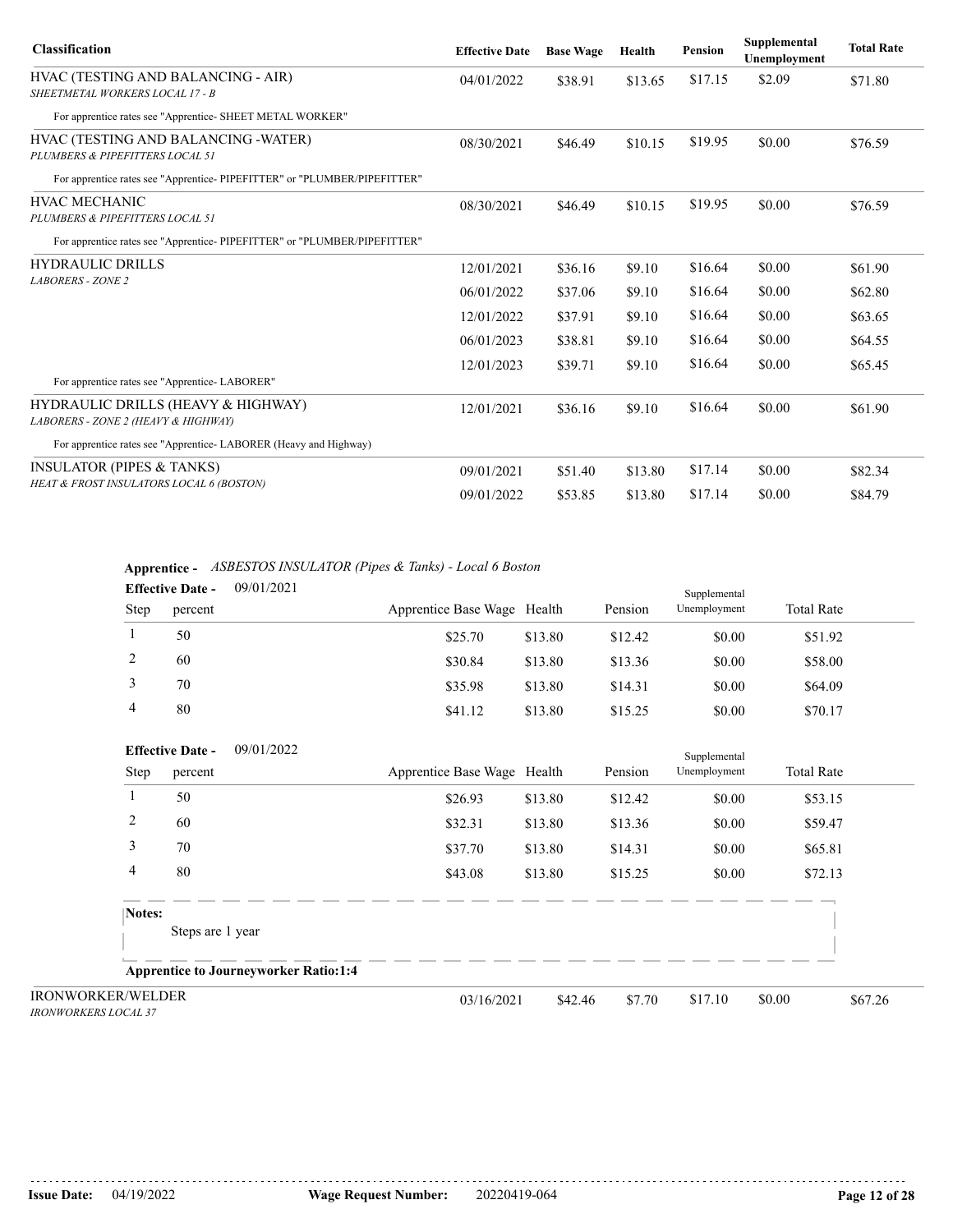|                                               |              | <b>Effective Date -</b> | 03/16/2021                                   |                             |         |         | Supplemental |        |                   |
|-----------------------------------------------|--------------|-------------------------|----------------------------------------------|-----------------------------|---------|---------|--------------|--------|-------------------|
|                                               | Step         | percent                 |                                              | Apprentice Base Wage Health |         | Pension | Unemployment |        | <b>Total Rate</b> |
|                                               | $\mathbf{1}$ | 70                      |                                              | \$29.72                     | \$7.70  | \$17.10 | \$0.00       |        | \$54.52           |
|                                               | 2            | 75                      |                                              | \$31.85                     | \$7.70  | \$17.10 | \$0.00       |        | \$56.65           |
|                                               | 3            | 80                      |                                              | \$33.97                     | \$7.70  | \$17.10 | \$0.00       |        | \$58.77           |
|                                               | 4            | 85                      |                                              | \$36.09                     | \$7.70  | \$17.10 | \$0.00       |        | \$60.89           |
|                                               | 5            | 90                      |                                              | \$38.21                     | \$7.70  | \$17.10 | \$0.00       |        | \$63.01           |
|                                               | 6            | 95                      |                                              | \$40.34                     | \$7.70  | \$17.10 | \$0.00       |        | \$65.14           |
|                                               | Notes:       |                         |                                              |                             |         |         |              |        |                   |
|                                               |              |                         |                                              |                             |         |         |              |        |                   |
|                                               |              |                         | <b>Apprentice to Journeyworker Ratio:1:4</b> |                             |         |         |              |        |                   |
|                                               |              |                         | JACKHAMMER & PAVING BREAKER OPERATOR         | 12/01/2021                  | \$35.66 | \$9.10  | \$16.64      | \$0.00 | \$61.40           |
| LABORERS - ZONE 2                             |              |                         |                                              | 06/01/2022                  | \$36.56 | \$9.10  | \$16.64      | \$0.00 | \$62.30           |
|                                               |              |                         |                                              | 12/01/2022                  | \$37.41 | \$9.10  | \$16.64      | \$0.00 | \$63.15           |
|                                               |              |                         |                                              | 06/01/2023                  | \$38.31 | \$9.10  | \$16.64      | \$0.00 | \$64.05           |
|                                               |              |                         |                                              | 12/01/2023                  | \$39.21 | \$9.10  | \$16.64      | \$0.00 | \$64.95           |
| For apprentice rates see "Apprentice-LABORER" |              |                         |                                              |                             |         |         |              |        |                   |
| <b>LABORER</b>                                |              |                         |                                              | 12/01/2021                  | \$35.41 | \$9.10  | \$16.64      | \$0.00 | \$61.15           |
| LABORERS - ZONE 2                             |              |                         |                                              | 06/01/2022                  | \$36.31 | \$9.10  | \$16.64      | \$0.00 | \$62.05           |
|                                               |              |                         |                                              | 12/01/2022                  | \$37.16 | \$9.10  | \$16.64      | \$0.00 | \$62.90           |
|                                               |              |                         |                                              | 06/01/2023                  | \$38.06 | \$9.10  | \$16.64      | \$0.00 | \$63.80           |
|                                               |              |                         |                                              | 12/01/2023                  | \$38.96 | \$9.10  | \$16.64      | \$0.00 | \$64.70           |

| Apprentice -          | <b>IRONWORKER</b> - Local 37 |
|-----------------------|------------------------------|
| <b>Effective Date</b> | 03/16/2021                   |

| <b>Apprentice -</b> | LABORER - Zone 2 |
|---------------------|------------------|
|---------------------|------------------|

|      | <b>Effective Date -</b> | 12/01/2021 |                             |        |         | Supplemental |                   |  |
|------|-------------------------|------------|-----------------------------|--------|---------|--------------|-------------------|--|
| Step | percent                 |            | Apprentice Base Wage Health |        | Pension | Unemployment | <b>Total Rate</b> |  |
|      | 60                      |            | \$21.25                     | \$9.10 | \$16.64 | \$0.00       | \$46.99           |  |
|      | 70                      |            | \$24.79                     | \$9.10 | \$16.64 | \$0.00       | \$50.53           |  |
|      | 80                      |            | \$28.33                     | \$9.10 | \$16.64 | \$0.00       | \$54.07           |  |
|      | 90                      |            | \$31.87                     | \$9.10 | \$16.64 | \$0.00       | \$57.61           |  |

|             | <b>Effective Date -</b> | 06/01/2022                                   |                             |        |         | Supplemental |                   |
|-------------|-------------------------|----------------------------------------------|-----------------------------|--------|---------|--------------|-------------------|
| <b>Step</b> | percent                 |                                              | Apprentice Base Wage Health |        | Pension | Unemployment | <b>Total Rate</b> |
|             | 60                      |                                              | \$21.79                     | \$9.10 | \$16.64 | \$0.00       | \$47.53           |
| 2           | 70                      |                                              | \$25.42                     | \$9.10 | \$16.64 | \$0.00       | \$51.16           |
| 3           | 80                      |                                              | \$29.05                     | \$9.10 | \$16.64 | \$0.00       | \$54.79           |
| 4           | 90                      |                                              | \$32.68                     | \$9.10 | \$16.64 | \$0.00       | \$58.42           |
| Notes:      |                         |                                              |                             |        |         |              |                   |
|             |                         |                                              |                             |        |         |              |                   |
|             |                         | <b>Apprentice to Journeyworker Ratio:1:5</b> |                             |        |         |              |                   |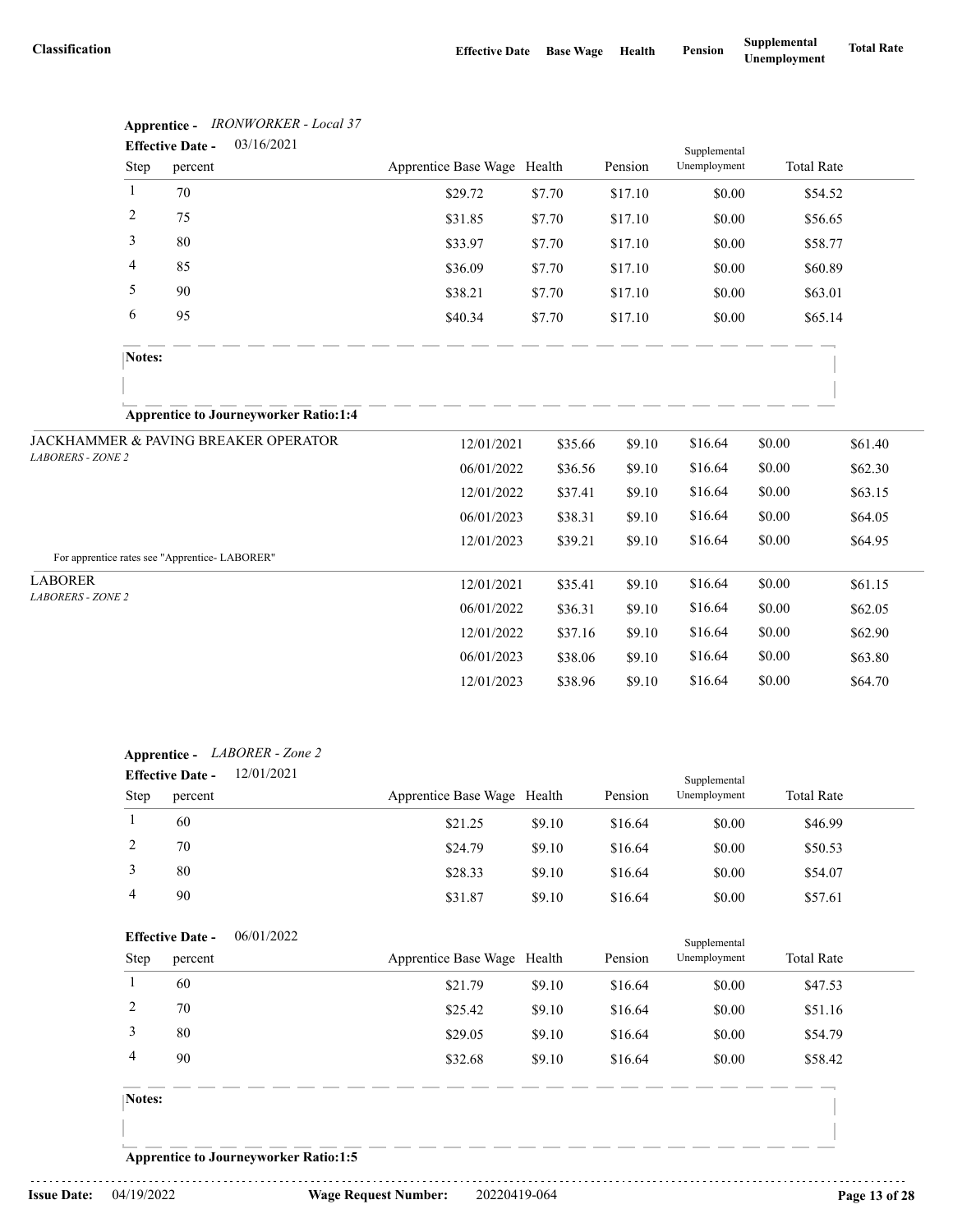| <b>Classification</b>               | <b>Effective Date</b> Base Wage |         | Health | Pension | Supplemental<br>Unemplovment | <b>Total Rate</b> |
|-------------------------------------|---------------------------------|---------|--------|---------|------------------------------|-------------------|
| LABORER (HEAVY & HIGHWAY)           | 12/01/2021                      | \$35.41 | \$9.10 | \$16.64 | \$0.00                       | \$61.15           |
| LABORERS - ZONE 2 (HEAVY & HIGHWAY) |                                 |         |        |         |                              |                   |

|                                                                                  |                                                | Apprentice - LABORER (Heavy & Highway) - Zone 2                  |                             |         |         |                              |                   |               |
|----------------------------------------------------------------------------------|------------------------------------------------|------------------------------------------------------------------|-----------------------------|---------|---------|------------------------------|-------------------|---------------|
|                                                                                  | <b>Effective Date -</b><br>Step<br>percent     | 12/01/2021                                                       | Apprentice Base Wage Health |         | Pension | Supplemental<br>Unemployment | <b>Total Rate</b> |               |
|                                                                                  | $\mathbf{1}$<br>60                             |                                                                  |                             |         |         |                              |                   |               |
|                                                                                  | 2<br>70                                        |                                                                  | \$21.25                     | \$9.10  | \$16.64 | \$0.00                       | \$46.99           |               |
|                                                                                  | 3<br>80                                        |                                                                  | \$24.79                     | \$9.10  | \$16.64 | \$0.00                       | \$50.53           |               |
|                                                                                  | 4                                              |                                                                  | \$28.33                     | \$9.10  | \$16.64 | \$0.00                       | \$54.07           |               |
|                                                                                  | 90                                             |                                                                  | \$31.87                     | \$9.10  | \$16.64 | \$0.00                       | \$57.61           |               |
|                                                                                  | Notes:                                         |                                                                  |                             |         |         |                              |                   |               |
|                                                                                  |                                                |                                                                  |                             |         |         |                              |                   |               |
|                                                                                  |                                                | <b>Apprentice to Journeyworker Ratio:1:5</b>                     |                             |         |         |                              |                   |               |
|                                                                                  | LABORER: CARPENTER TENDER                      |                                                                  | 12/01/2021                  | \$35.41 | \$9.10  | \$16.64                      | \$0.00            | \$61.15       |
| LABORERS - ZONE 2                                                                |                                                |                                                                  | 06/01/2022                  | \$36.31 | \$9.10  | \$16.64                      | \$0.00            | \$62.05       |
|                                                                                  |                                                |                                                                  | 12/01/2022                  | \$37.16 | \$9.10  | \$16.64                      | \$0.00            | \$62.90       |
|                                                                                  |                                                |                                                                  | 06/01/2023                  | \$38.06 | \$9.10  | \$16.64                      | \$0.00            | \$63.80       |
|                                                                                  |                                                |                                                                  | 12/01/2023                  | \$38.96 | \$9.10  | \$16.64                      | \$0.00            | \$64.70       |
| For apprentice rates see "Apprentice-LABORER"<br>LABORER: CEMENT FINISHER TENDER |                                                | 12/01/2021                                                       | \$35.41                     | \$9.10  | \$16.64 | \$0.00                       | \$61.15           |               |
| LABORERS - ZONE 2                                                                |                                                |                                                                  | 06/01/2022                  | \$36.31 | \$9.10  | \$16.64                      | \$0.00            | \$62.05       |
|                                                                                  |                                                |                                                                  | 12/01/2022                  | \$37.16 | \$9.10  | \$16.64                      | \$0.00            | \$62.90       |
|                                                                                  |                                                |                                                                  | 06/01/2023                  | \$38.06 | \$9.10  | \$16.64                      | \$0.00            | \$63.80       |
|                                                                                  |                                                |                                                                  | 12/01/2023                  | \$38.96 | \$9.10  | \$16.64                      | \$0.00            | \$64.70       |
|                                                                                  | For apprentice rates see "Apprentice-LABORER"  |                                                                  |                             |         |         |                              |                   |               |
| <b>LABORERS - ZONE 2</b>                                                         |                                                | LABORER: HAZARDOUS WASTE/ASBESTOS REMOVER                        | 12/01/2021                  | \$35.50 | \$9.10  | \$16.70                      | \$0.00            | \$61.30       |
|                                                                                  |                                                |                                                                  | 06/01/2022                  | \$36.40 | \$9.10  | \$16.70                      | \$0.00            | \$62.20       |
|                                                                                  |                                                |                                                                  | 12/01/2022                  | \$37.25 | \$9.10  | \$16.70                      | \$0.00            | \$63.05       |
|                                                                                  |                                                |                                                                  | 06/01/2023                  | \$38.15 | \$9.10  | \$16.70                      | \$0.00            | \$63.95       |
|                                                                                  | For apprentice rates see "Apprentice-LABORER"  |                                                                  | 12/01/2023                  | \$39.05 | \$9.10  | \$16.70                      | \$0.00            | \$64.85       |
|                                                                                  | <b>LABORER: MASON TENDER</b>                   |                                                                  | 12/01/2021                  | \$35.66 | \$9.10  | \$16.64                      | \$0.00            | \$61.40       |
| LABORERS - ZONE 2                                                                |                                                |                                                                  | 06/01/2022                  | \$36.56 | \$9.10  | \$16.64                      | \$0.00            | \$62.30       |
|                                                                                  |                                                |                                                                  | 12/01/2022                  | \$37.41 | \$9.10  | \$16.64                      | \$0.00            | \$63.15       |
|                                                                                  |                                                |                                                                  | 06/01/2023                  | \$38.31 | \$9.10  | \$16.64                      | \$0.00            | \$64.05       |
|                                                                                  |                                                |                                                                  | 12/01/2023                  | \$39.21 | \$9.10  | \$16.64                      | \$0.00            | \$64.95       |
|                                                                                  | For apprentice rates see "Apprentice- LABORER" |                                                                  |                             |         |         |                              |                   |               |
|                                                                                  | LABORERS - ZONE 2 (HEAVY & HIGHWAY)            | LABORER: MASON TENDER (HEAVY & HIGHWAY)                          | 12/01/2021                  | \$35.66 | \$9.10  | \$16.64                      | \$0.00            | \$61.40       |
|                                                                                  |                                                | For apprentice rates see "Apprentice-LABORER (Heavy and Highway) |                             |         |         |                              |                   |               |
|                                                                                  | LABORER: MULTI-TRADE TENDER                    |                                                                  | 12/01/2021                  | \$35.41 | \$9.10  | \$16.64                      | \$0.00            | \$61.15       |
| LABORERS - ZONE 2                                                                |                                                |                                                                  | 06/01/2022                  | \$36.31 | \$9.10  | \$16.64                      | \$0.00            | \$62.05       |
|                                                                                  |                                                |                                                                  | 12/01/2022                  | \$37.16 | \$9.10  | \$16.64                      | \$0.00            | \$62.90       |
|                                                                                  |                                                |                                                                  | 06/01/2023                  | \$38.06 | \$9.10  | \$16.64                      | \$0.00            | \$63.80       |
|                                                                                  |                                                |                                                                  | 12/01/2023                  | \$38.96 | \$9.10  | \$16.64                      | \$0.00            | \$64.70       |
| <b>Issue Date:</b>                                                               | 04/19/2022                                     | <b>Wage Request Number:</b>                                      | 20220419-064                |         |         |                              |                   | Page 14 of 28 |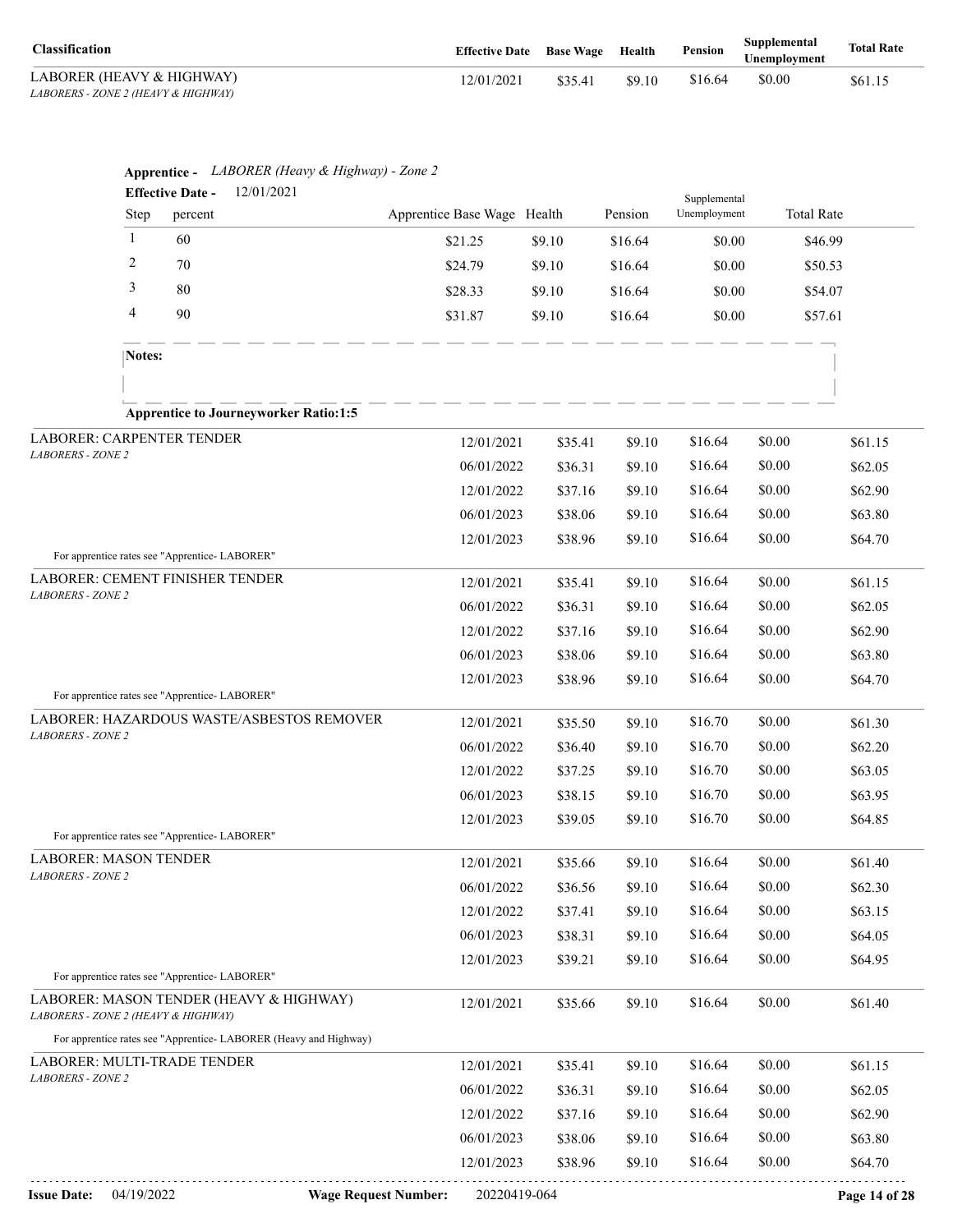| <b>Classification</b>                                                                                                                                                                                                                                     | <b>Effective Date</b> | <b>Base Wage</b> | Health  | <b>Pension</b> | Supplemental<br>Unemployment | <b>Total Rate</b> |
|-----------------------------------------------------------------------------------------------------------------------------------------------------------------------------------------------------------------------------------------------------------|-----------------------|------------------|---------|----------------|------------------------------|-------------------|
| For apprentice rates see "Apprentice-LABORER"                                                                                                                                                                                                             |                       |                  |         |                |                              |                   |
| <b>LABORER: TREE REMOVER</b>                                                                                                                                                                                                                              | 12/01/2021            | \$35.41          | \$9.10  | \$16.64        | \$0.00                       | \$61.15           |
| <b>LABORERS - ZONE 2</b>                                                                                                                                                                                                                                  | 06/01/2022            | \$36.31          | \$9.10  | \$16.64        | \$0.00                       | \$62.05           |
|                                                                                                                                                                                                                                                           | 12/01/2022            | \$37.16          | \$9.10  | \$16.64        | \$0.00                       | \$62.90           |
|                                                                                                                                                                                                                                                           | 06/01/2023            | \$38.06          | \$9.10  | \$16.64        | \$0.00                       | \$63.80           |
|                                                                                                                                                                                                                                                           | 12/01/2023            | \$38.96          | \$9.10  | \$16.64        | \$0.00                       | \$64.70           |
| This classification applies to the removal of standing trees, and the trimming and removal of branches and limbs when related to public works construction or site<br>clearance incidental to construction. For apprentice rates see "Apprentice-LABORER" |                       |                  |         |                |                              |                   |
| <b>LASER BEAM OPERATOR</b>                                                                                                                                                                                                                                | 12/01/2021            | \$35.66          | \$9.10  | \$16.64        | \$0.00                       | \$61.40           |
| <b>LABORERS - ZONE 2</b>                                                                                                                                                                                                                                  | 06/01/2022            | \$36.56          | \$9.10  | \$16.64        | \$0.00                       | \$62.30           |
|                                                                                                                                                                                                                                                           | 12/01/2022            | \$37.41          | \$9.10  | \$16.64        | \$0.00                       | \$63.15           |
|                                                                                                                                                                                                                                                           | 06/01/2023            | \$38.31          | \$9.10  | \$16.64        | \$0.00                       | \$64.05           |
| For apprentice rates see "Apprentice-LABORER"                                                                                                                                                                                                             | 12/01/2023            | \$39.21          | \$9.10  | \$16.64        | \$0.00                       | \$64.95           |
| LASER BEAM OPERATOR (HEAVY & HIGHWAY)<br>LABORERS - ZONE 2 (HEAVY & HIGHWAY)                                                                                                                                                                              | 12/01/2021            | \$35.66          | \$9.10  | \$16.64        | \$0.00                       | \$61.40           |
| For apprentice rates see "Apprentice- LABORER (Heavy and Highway)                                                                                                                                                                                         |                       |                  |         |                |                              |                   |
| <b>MARBLE &amp; TILE FINISHERS</b><br>BRICKLAYERS LOCAL 3 - MARBLE & TILE                                                                                                                                                                                 | 02/01/2022            | \$43.69          | \$11.39 | \$20.37        | \$0.00                       | \$75.45           |

|  | <b>Apprentice -</b> MARBLE & TILE FINISHER - Local 3 Marble & Tile |  |
|--|--------------------------------------------------------------------|--|
|--|--------------------------------------------------------------------|--|

|        | <b>Effective Date -</b> | 02/01/2022                                   |                             |         |         | Supplemental |                   |         |
|--------|-------------------------|----------------------------------------------|-----------------------------|---------|---------|--------------|-------------------|---------|
| Step   | percent                 |                                              | Apprentice Base Wage Health |         | Pension | Unemployment | <b>Total Rate</b> |         |
|        | 50                      |                                              | \$21.85                     | \$11.39 | \$20.37 | \$0.00       | \$53.61           |         |
| 2      | 60                      |                                              | \$26.21                     | \$11.39 | \$20.37 | \$0.00       | \$57.97           |         |
| 3      | 70                      |                                              | \$30.58                     | \$11.39 | \$20.37 | \$0.00       | \$62.34           |         |
| 4      | 80                      |                                              | \$34.95                     | \$11.39 | \$20.37 | \$0.00       | \$66.71           |         |
| 5      | 90                      |                                              | \$39.32                     | \$11.39 | \$20.37 | \$0.00       | \$71.08           |         |
| Notes: |                         |                                              |                             |         |         |              |                   |         |
|        |                         | <b>Apprentice to Journeyworker Ratio:1:3</b> |                             |         |         |              |                   |         |
|        |                         | SONS,TILELAYERS & TERRAZZO MECH              | 02/01/2022                  | \$57.17 | \$11.39 | \$22.31      | \$0.00            | \$90.87 |

MARBLE MAS *BRICKLAYERS LOCAL 3 - MARBLE & TILE*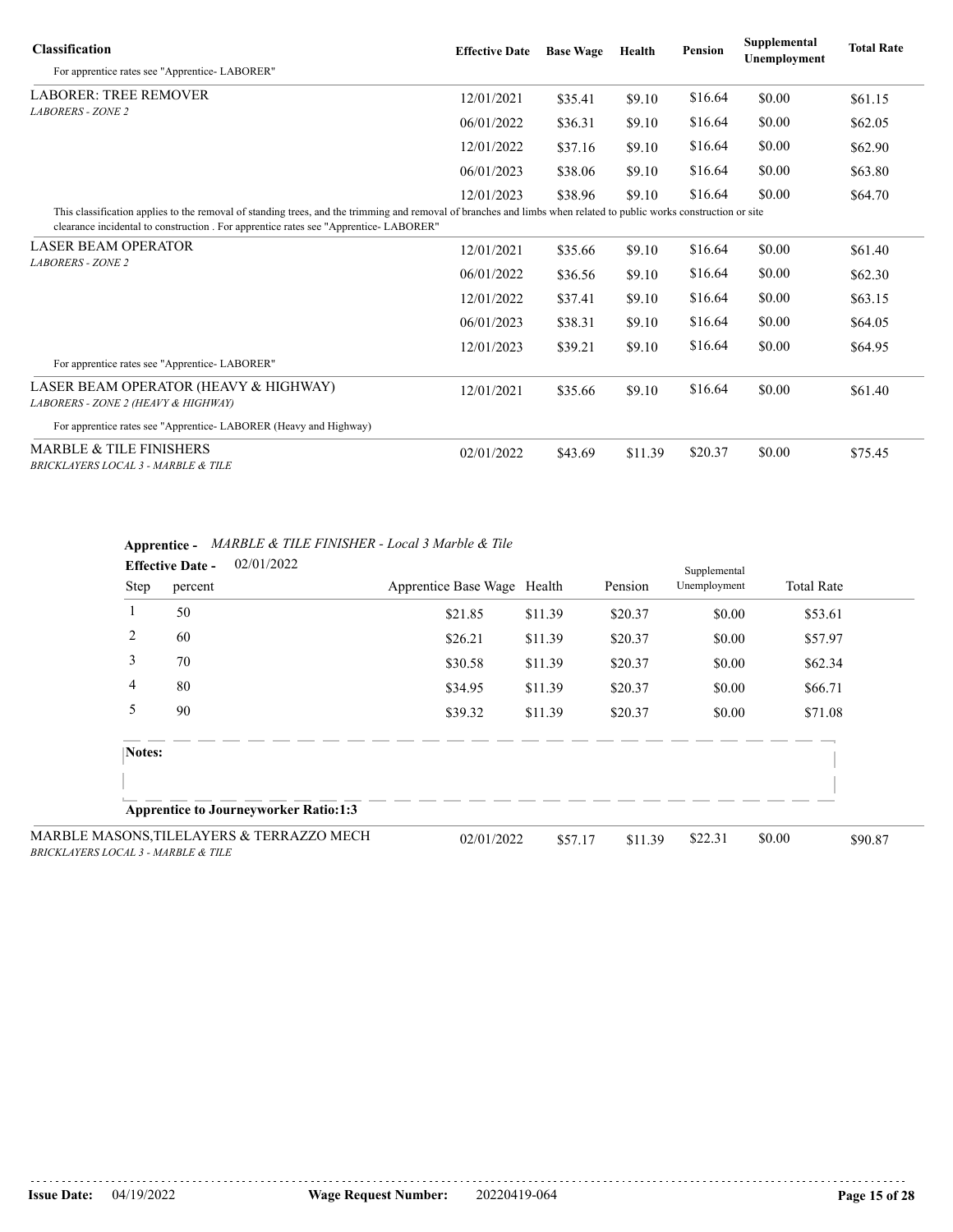|                                    |              | <b>Lifective Date -</b><br><b>UZ/UI/ZUZZ</b>               |                             |         |         | Supplemental |        |                   |
|------------------------------------|--------------|------------------------------------------------------------|-----------------------------|---------|---------|--------------|--------|-------------------|
|                                    | Step         | percent                                                    | Apprentice Base Wage Health |         | Pension | Unemployment |        | <b>Total Rate</b> |
|                                    | $\mathbf{1}$ | 50                                                         | \$28.59                     | \$11.39 | \$22.31 | \$0.00       |        | \$62.29           |
|                                    | 2            | 60                                                         | \$34.30                     | \$11.39 | \$22.31 | \$0.00       |        | \$68.00           |
|                                    | 3            | 70                                                         | \$40.02                     | \$11.39 | \$22.31 | \$0.00       |        | \$73.72           |
|                                    | 4            | 80                                                         | \$45.74                     | \$11.39 | \$22.31 | \$0.00       |        | \$79.44           |
|                                    | 5            | 90                                                         | \$51.45                     | \$11.39 | \$22.31 | \$0.00       |        | \$85.15           |
|                                    | Notes:       |                                                            |                             |         |         |              |        |                   |
|                                    |              |                                                            |                             |         |         |              |        |                   |
|                                    |              | <b>Apprentice to Journeyworker Ratio:1:5</b>               |                             |         |         |              |        |                   |
| <b>OPERATING ENGINEERS LOCAL 4</b> |              | MECH. SWEEPER OPERATOR (ON CONST. SITES)                   | 12/01/2021                  | \$50.83 | \$14.00 | \$16.05      | \$0.00 | \$80.88           |
|                                    |              | For apprentice rates see "Apprentice- OPERATING ENGINEERS" |                             |         |         |              |        |                   |
| <b>MECHANICS MAINTENANCE</b>       |              |                                                            | 12/01/2021                  | \$50.83 | \$14.00 | \$16.05      | \$0.00 | \$80.88           |
| OPERATING ENGINEERS LOCAL 4        |              |                                                            |                             |         |         |              |        |                   |
|                                    |              | For apprentice rates see "Apprentice- OPERATING ENGINEERS" |                             |         |         |              |        |                   |
| MILLWRIGHT (Zone 2)                |              |                                                            | 01/03/2022                  | \$40.67 | \$8.58  | \$21.57      | \$0.00 | \$70.82           |
| MILLWRIGHTS LOCAL 1121 - Zone 2    |              |                                                            | 01/02/2023                  | \$41.92 | \$8.58  | \$21.57      | \$0.00 | \$72.07           |

### **Apprentice -** *MARBLE-TILE-TERRAZZO MECHANIC - Local 3 Marble & Tile* 02/01/2022 **Effective Date -**

### **Apprentice -** *MILLWRIGHT - Local 1121 Zone 2* 01/03/2022

| <b>Effective Date -</b> |         | 01/03/2022 |                             |        |         | Supplemental |                   |  |
|-------------------------|---------|------------|-----------------------------|--------|---------|--------------|-------------------|--|
| <b>Step</b>             | percent |            | Apprentice Base Wage Health |        | Pension | Unemployment | <b>Total Rate</b> |  |
|                         | 55      |            | \$22.37                     | \$8.58 | \$5.72  | \$0.00       | \$36.67           |  |
|                         | 65      |            | \$26.44                     | \$8.58 | \$17.93 | \$0.00       | \$52.95           |  |
|                         | 75      |            | \$30.50                     | \$8.58 | \$18.98 | \$0.00       | \$58.06           |  |
| 4                       | 85      |            | \$34.57                     | \$8.58 | \$20.01 | \$0.00       | \$63.16           |  |

|      | <b>Effective Date -</b> | 01/02/2023 |                             |        |         | Supplemental |                   |
|------|-------------------------|------------|-----------------------------|--------|---------|--------------|-------------------|
| Step | percent                 |            | Apprentice Base Wage Health |        | Pension | Unemployment | <b>Total Rate</b> |
|      | 55                      |            | \$23.06                     | \$8.58 | \$5.72  | \$0.00       | \$37.36           |
|      | 65                      |            | \$27.25                     | \$8.58 | \$17.93 | \$0.00       | \$53.76           |
|      | 75                      |            | \$31.44                     | \$8.58 | \$18.98 | \$0.00       | \$59.00           |
| 4    | 85                      |            | \$35.63                     | \$8.58 | \$20.01 | \$0.00       | \$64.22           |
|      |                         |            |                             |        |         |              |                   |

**Notes:** Step 1&2 Appr. indentured after 1/6/2020 receive no pension,

but do receive annuity. (Step 1 \$5.72, Step 2 \$6.66)

Steps are 2,000 hours

**Apprentice to Journeyworker Ratio:1:4**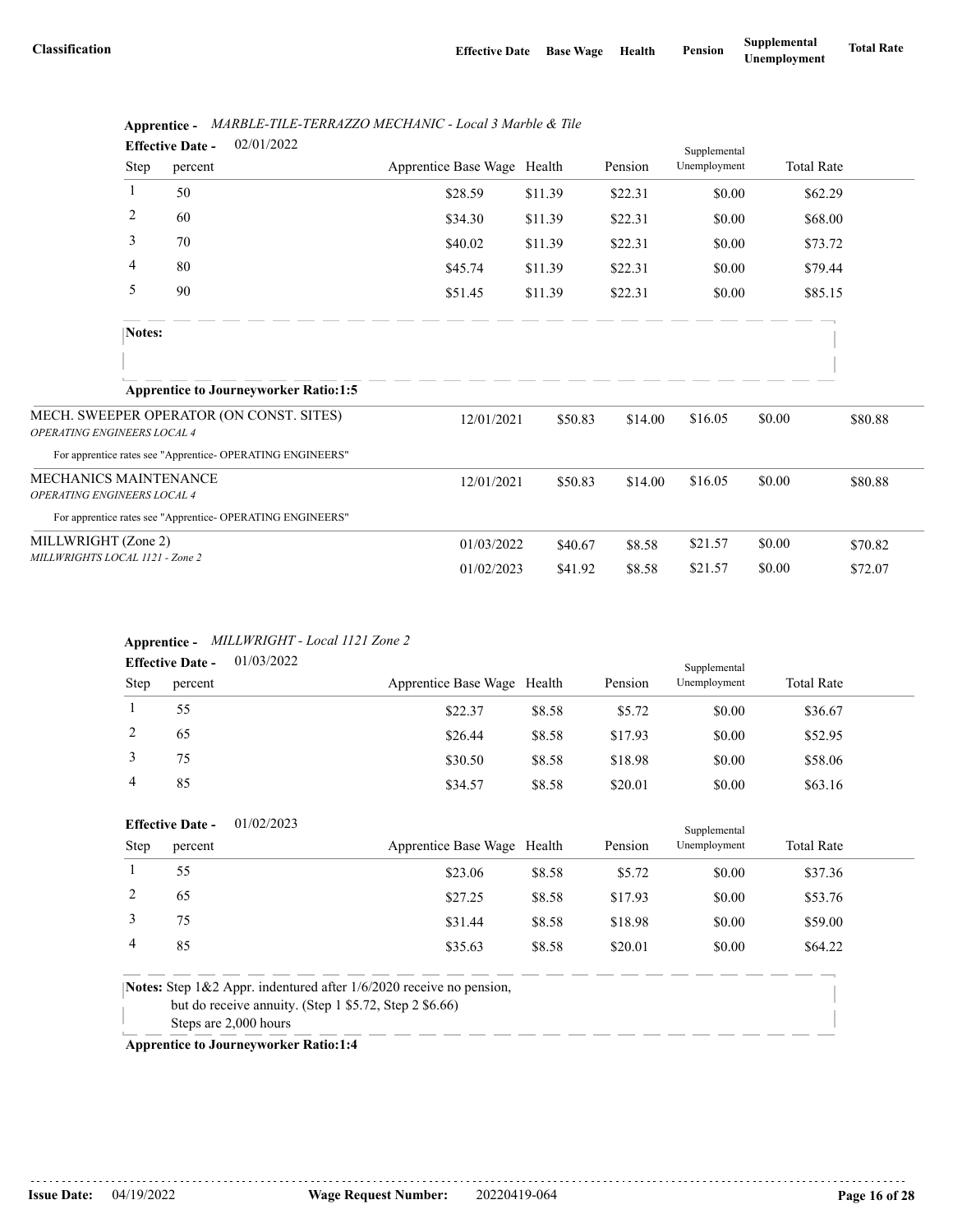| <b>Classification</b>                                                    | <b>Effective Date</b> | <b>Base Wage</b> | Health  | <b>Pension</b> | Supplemental<br><b>Unemployment</b> | <b>Total Rate</b> |
|--------------------------------------------------------------------------|-----------------------|------------------|---------|----------------|-------------------------------------|-------------------|
| MORTAR MIXER                                                             | 12/01/2021            | \$35.66          | \$9.10  | \$16.64        | \$0.00                              | \$61.40           |
| <b>LABORERS - ZONE 2</b>                                                 | 06/01/2022            | \$36.56          | \$9.10  | \$16.64        | \$0.00                              | \$62.30           |
|                                                                          | 12/01/2022            | \$37.41          | \$9.10  | \$16.64        | \$0.00                              | \$63.15           |
|                                                                          | 06/01/2023            | \$38.31          | \$9.10  | \$16.64        | \$0.00                              | \$64.05           |
|                                                                          | 12/01/2023            | \$39.21          | \$9.10  | \$16.64        | \$0.00                              | \$64.95           |
| For apprentice rates see "Apprentice-LABORER"                            |                       |                  |         |                |                                     |                   |
| OILER (OTHER THAN TRUCK CRANES, GRADALLS)<br>OPERATING ENGINEERS LOCAL 4 | 12/01/2021            | \$23.48          | \$14.00 | \$16.05        | \$0.00                              | \$53.53           |
| For apprentice rates see "Apprentice- OPERATING ENGINEERS"               |                       |                  |         |                |                                     |                   |
| OILER (TRUCK CRANES, GRADALLS)<br>OPERATING ENGINEERS LOCAL 4            | 12/01/2021            | \$28.44          | \$14.00 | \$16.05        | \$0.00                              | \$58.49           |
| For apprentice rates see "Apprentice- OPERATING ENGINEERS"               |                       |                  |         |                |                                     |                   |
| OTHER POWER DRIVEN EQUIPMENT - CLASS II<br>OPERATING ENGINEERS LOCAL 4   | 12/01/2021            | \$50.83          | \$14.00 | \$16.05        | \$0.00                              | \$80.88           |
| For apprentice rates see "Apprentice- OPERATING ENGINEERS"               |                       |                  |         |                |                                     |                   |
| PAINTER (BRIDGES/TANKS)                                                  | 01/01/2022            | \$53.66          | \$8.65  | \$23.05        | \$0.00                              | \$85.36           |
| PAINTERS LOCAL 35 - ZONE 2                                               | 07/01/2022            | \$54.86          | \$8.65  | \$23.05        | \$0.00                              | \$86.56           |
|                                                                          | 01/01/2023            | \$56.06          | \$8.65  | \$23.05        | \$0.00                              | \$87.76           |
|                                                                          | 07/01/2023            | \$57.26          | \$8.65  | \$23.05        | \$0.00                              | \$88.96           |
|                                                                          | 01/01/2024            | \$58.46          | \$8.65  | \$23.05        | \$0.00                              | \$90.16           |
|                                                                          | 07/01/2024            | \$59.66          | \$8.65  | \$23.05        | \$0.00                              | \$91.36           |
|                                                                          | 01/01/2025            | \$60.86          | \$8.65  | \$23.05        | \$0.00                              | \$92.56           |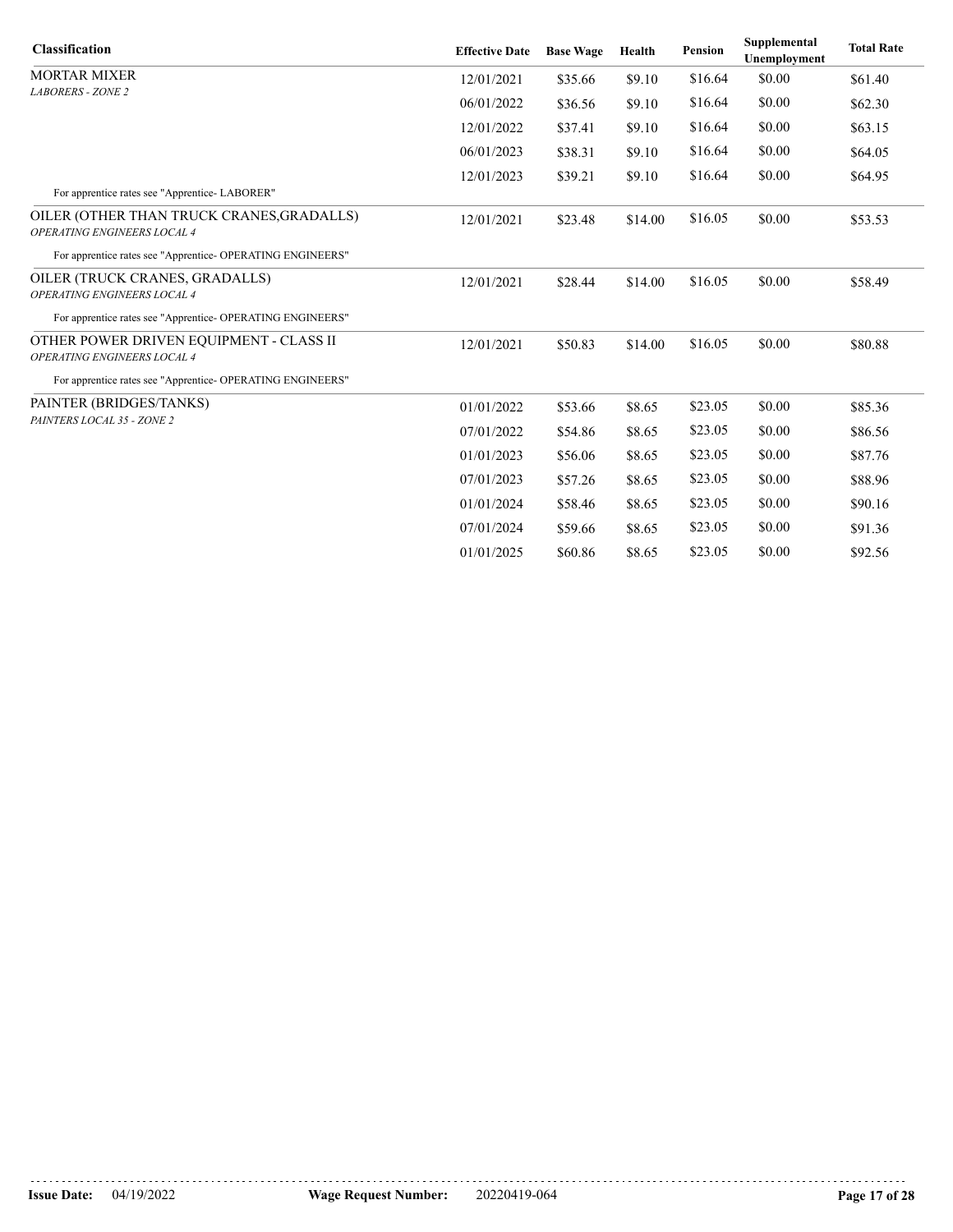| <b>Effective Date -</b> |         | 01/01/2022 |                             |        |         | Supplemental |                   |  |
|-------------------------|---------|------------|-----------------------------|--------|---------|--------------|-------------------|--|
| Step                    | percent |            | Apprentice Base Wage Health |        | Pension | Unemployment | <b>Total Rate</b> |  |
| $\mathbf{1}$            | 50      |            | \$26.83                     | \$8.65 | \$0.00  | \$0.00       | \$35.48           |  |
| 2                       | 55      |            | \$29.51                     | \$8.65 | \$6.27  | \$0.00       | \$44.43           |  |
| 3                       | 60      |            | \$32.20                     | \$8.65 | \$6.84  | \$0.00       | \$47.69           |  |
| $\overline{4}$          | 65      |            | \$34.88                     | \$8.65 | \$7.41  | \$0.00       | \$50.94           |  |
| 5                       | 70      |            | \$37.56                     | \$8.65 | \$19.63 | \$0.00       | \$65.84           |  |
| 6                       | 75      |            | \$40.25                     | \$8.65 | \$20.20 | \$0.00       | \$69.10           |  |
| 7                       | 80      |            | \$42.93                     | \$8.65 | \$20.77 | \$0.00       | \$72.35           |  |
| 8                       | 90      |            | \$48.29                     | \$8.65 | \$21.91 | \$0.00       | \$78.85           |  |

# **Apprentice -** *PAINTER Local 35 - BRIDGES/TANKS*

|                                                          |                | <b>Effective Date -</b><br>07/01/2022                            |                             |         |         |              |         |                   |
|----------------------------------------------------------|----------------|------------------------------------------------------------------|-----------------------------|---------|---------|--------------|---------|-------------------|
|                                                          | Step           | percent                                                          | Apprentice Base Wage Health |         | Pension | Unemployment |         | <b>Total Rate</b> |
|                                                          | $\mathbf{1}$   | 50                                                               | \$27.43                     | \$8.65  | \$0.00  | \$0.00       |         | \$36.08           |
|                                                          | $\overline{c}$ | 55                                                               | \$30.17                     | \$8.65  | \$6.27  | \$0.00       |         | \$45.09           |
|                                                          | 3              | 60                                                               | \$32.92                     | \$8.65  | \$6.84  | \$0.00       |         | \$48.41           |
|                                                          | 4              | 65                                                               | \$35.66                     | \$8.65  | \$7.41  | \$0.00       |         | \$51.72           |
|                                                          | 5              | 70                                                               | \$38.40                     | \$8.65  | \$19.63 | \$0.00       |         | \$66.68           |
|                                                          | 6              | 75                                                               | \$41.15                     | \$8.65  | \$20.20 | \$0.00       |         | \$70.00           |
|                                                          | 7              | 80                                                               | \$43.89                     | \$8.65  | \$20.77 | \$0.00       |         | \$73.31           |
|                                                          | 8              | 90                                                               | \$49.37                     | \$8.65  | \$21.91 | \$0.00       |         | \$79.93           |
|                                                          | Notes:         |                                                                  |                             |         |         |              |         |                   |
|                                                          |                | Steps are 750 hrs.                                               |                             |         |         |              |         |                   |
|                                                          |                | <b>Apprentice to Journeyworker Ratio:1:1</b>                     |                             |         |         |              |         |                   |
|                                                          |                | PAINTER (SPRAY OR SANDBLAST, NEW) *                              | 01/01/2022                  | \$44.56 | \$8.65  | \$23.05      | \$0.00  | \$76.26           |
|                                                          |                | * If 30% or more of surfaces to be painted are new construction, | 07/01/2022                  | \$45.76 | \$8.65  | \$23.05      | \$0.00  | \$77.46           |
| NEW paint rate shall be used. PAINTERS LOCAL 35 - ZONE 2 |                | 01/01/2023                                                       | \$46.96                     | \$8.65  | \$23.05 | \$0.00       | \$78.66 |                   |
|                                                          |                |                                                                  | 07/01/2023                  | \$48.16 | \$8.65  | \$23.05      | \$0.00  | \$79.86           |
|                                                          |                |                                                                  | 01/01/2024                  | \$49.36 | \$8.65  | \$23.05      | \$0.00  | \$81.06           |
|                                                          |                |                                                                  | 07/01/2024                  | \$50.56 | \$8.65  | \$23.05      | \$0.00  | \$82.26           |
|                                                          |                |                                                                  | 01/01/2025                  | \$51.76 | \$8.65  | \$23.05      | \$0.00  | \$83.46           |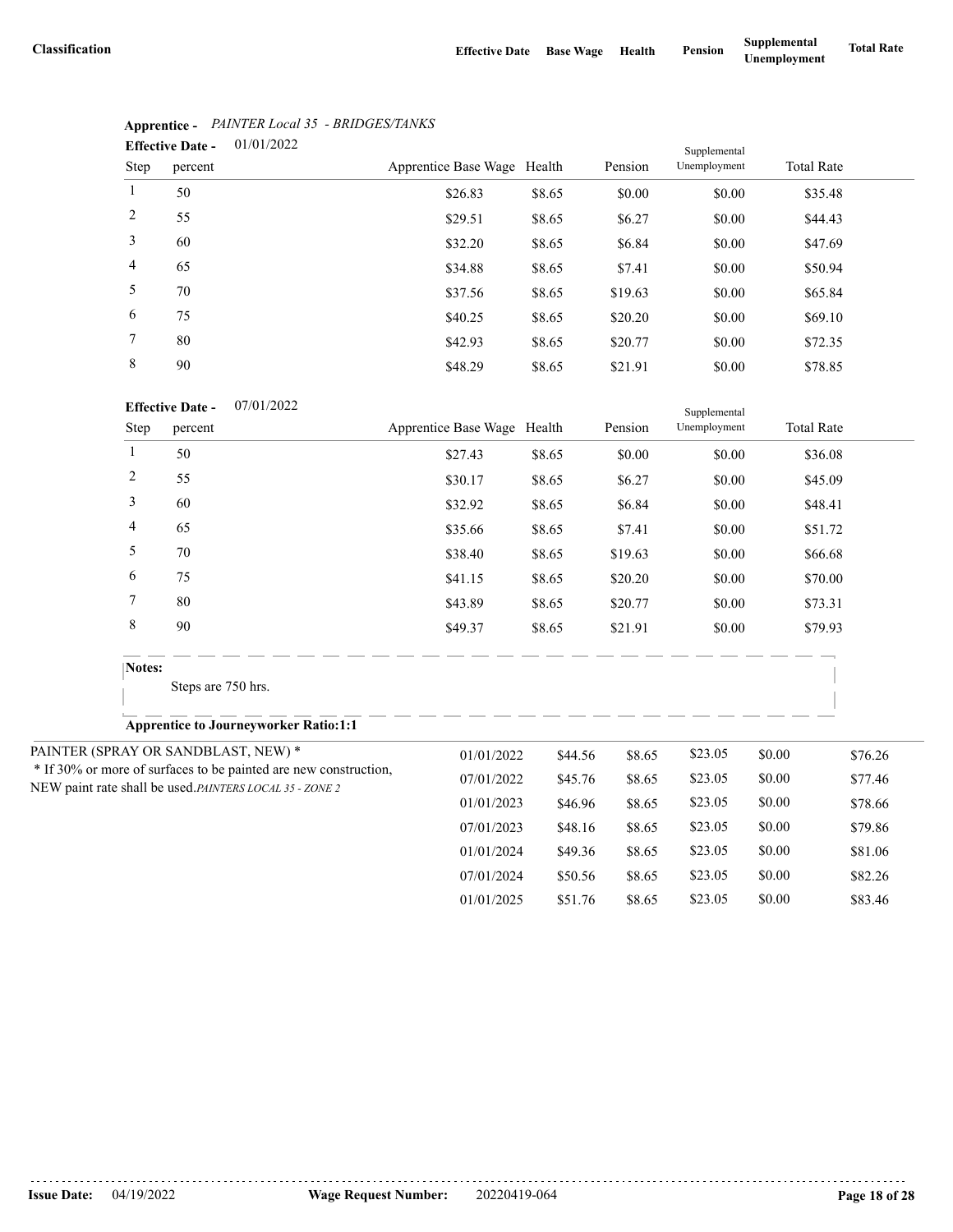07/01/2024 \$48.62 \$8.65 \$23.05 \$0.00 \$80.32 01/01/2025 \$49.82 \$8.65 \$23.05 \$0.00 \$81.52

|                | 01/01/2022<br><b>Effective Date -</b> |                             |        | Supplemental |              |                   |
|----------------|---------------------------------------|-----------------------------|--------|--------------|--------------|-------------------|
| Step           | percent                               | Apprentice Base Wage Health |        | Pension      | Unemployment | <b>Total Rate</b> |
| 1              | 50                                    | \$22.28                     | \$8.65 | \$0.00       | \$0.00       | \$30.93           |
| 2              | 55                                    | \$24.51                     | \$8.65 | \$6.27       | \$0.00       | \$39.43           |
| 3              | 60                                    | \$26.74                     | \$8.65 | \$6.84       | \$0.00       | \$42.23           |
| $\overline{4}$ | 65                                    | \$28.96                     | \$8.65 | \$7.41       | \$0.00       | \$45.02           |
| 5              | 70                                    | \$31.19                     | \$8.65 | \$19.63      | \$0.00       | \$59.47           |
| 6              | 75                                    | \$33.42                     | \$8.65 | \$20.20      | \$0.00       | \$62.27           |
| 7              | 80                                    | \$35.65                     | \$8.65 | \$20.77      | \$0.00       | \$65.07           |
| 8              | 90                                    | \$40.10                     | \$8.65 | \$21.91      | \$0.00       | \$70.66           |

|                | Apprentice - PAINTER Local 35 Zone 2 - Spray/Sandblast - New |
|----------------|--------------------------------------------------------------|
| Effective Date | 01/01/2022                                                   |

### 07/01/2022 **Effective Date -**

|                            | <b>Effective Date -</b><br>07/01/2022        |                             |         |         | Supplemental |        |                   |  |
|----------------------------|----------------------------------------------|-----------------------------|---------|---------|--------------|--------|-------------------|--|
| Step                       | percent                                      | Apprentice Base Wage Health |         | Pension | Unemployment |        | <b>Total Rate</b> |  |
| $\mathbf{1}$               | 50                                           | \$22.88                     | \$8.65  | \$0.00  | \$0.00       |        | \$31.53           |  |
| $\overline{c}$             | 55                                           | \$25.17                     | \$8.65  | \$6.27  | \$0.00       |        | \$40.09           |  |
| 3                          | 60                                           | \$27.46                     | \$8.65  | \$6.84  | \$0.00       |        | \$42.95           |  |
| 4                          | 65                                           | \$29.74                     | \$8.65  | \$7.41  | \$0.00       |        | \$45.80           |  |
| 5                          | 70                                           | \$32.03                     | \$8.65  | \$19.63 | \$0.00       |        | \$60.31           |  |
| 6                          | 75                                           | \$34.32                     | \$8.65  | \$20.20 | \$0.00       |        | \$63.17           |  |
| 7                          | 80                                           | \$36.61                     | \$8.65  | \$20.77 | \$0.00       |        | \$66.03           |  |
| 8                          | 90                                           | \$41.18                     | \$8.65  | \$21.91 | \$0.00       |        | \$71.74           |  |
| Notes:                     |                                              |                             |         |         |              |        |                   |  |
|                            | Steps are 750 hrs.                           |                             |         |         |              |        |                   |  |
|                            | <b>Apprentice to Journeyworker Ratio:1:1</b> |                             |         |         |              |        |                   |  |
|                            | PAINTER (SPRAY OR SANDBLAST, REPAINT)        | 01/01/2022                  | \$42.62 | \$8.65  | \$23.05      | \$0.00 | \$74.32           |  |
| PAINTERS LOCAL 35 - ZONE 2 |                                              | 07/01/2022                  | \$43.82 | \$8.65  | \$23.05      | \$0.00 | \$75.52           |  |
|                            |                                              | 01/01/2023                  | \$45.02 | \$8.65  | \$23.05      | \$0.00 | \$76.72           |  |
|                            |                                              | 07/01/2023                  | \$46.22 | \$8.65  | \$23.05      | \$0.00 | \$77.92           |  |
|                            |                                              | 01/01/2024                  | \$47.42 | \$8.65  | \$23.05      | \$0.00 | \$79.12           |  |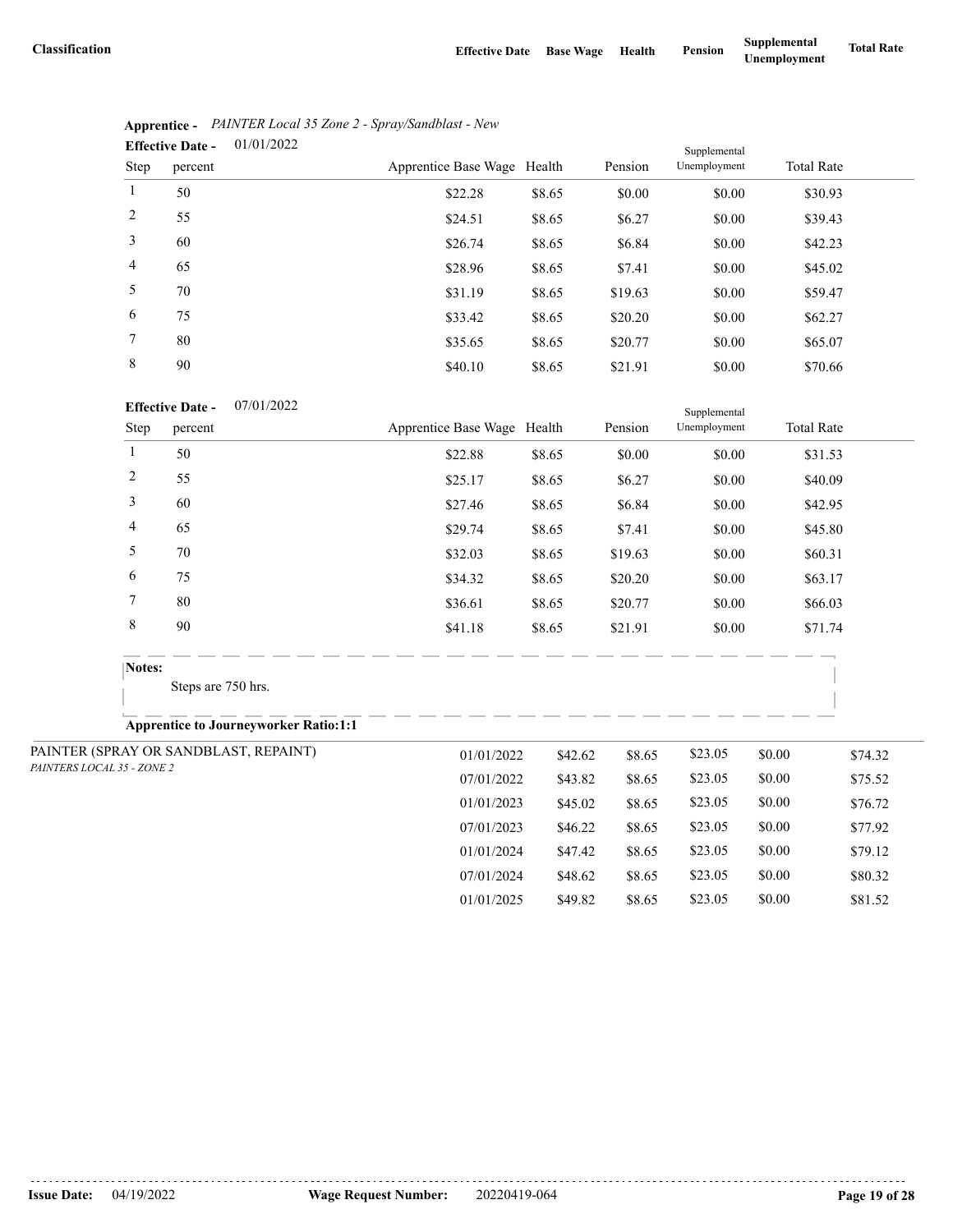|                | 01/01/2022<br><b>Effective Date -</b> |                             |        |         | Supplemental |                   |  |
|----------------|---------------------------------------|-----------------------------|--------|---------|--------------|-------------------|--|
| Step           | percent                               | Apprentice Base Wage Health |        | Pension | Unemployment | <b>Total Rate</b> |  |
| $\mathbf{1}$   | 50                                    | \$21.31                     | \$8.65 | \$0.00  | \$0.00       | \$29.96           |  |
| 2              | 55                                    | \$23.44                     | \$8.65 | \$6.27  | \$0.00       | \$38.36           |  |
| 3              | 60                                    | \$25.57                     | \$8.65 | \$6.84  | \$0.00       | \$41.06           |  |
| $\overline{4}$ | 65                                    | \$27.70                     | \$8.65 | \$7.41  | \$0.00       | \$43.76           |  |
| 5              | 70                                    | \$29.83                     | \$8.65 | \$19.63 | \$0.00       | \$58.11           |  |
| 6              | 75                                    | \$31.97                     | \$8.65 | \$20.20 | \$0.00       | \$60.82           |  |
| 7              | 80                                    | \$34.10                     | \$8.65 | \$20.77 | \$0.00       | \$63.52           |  |
| 8              | 90                                    | \$38.36                     | \$8.65 | \$21.91 | \$0.00       | \$68.92           |  |

|                               | Apprentice - PAINTER Local 35 Zone 2 - Spray/Sandblast - Repaint |
|-------------------------------|------------------------------------------------------------------|
| Effective Date $-$ 01/01/2022 |                                                                  |

07/01/2022 **Effective Date -**

|                                                         | <b>Effective Date -</b><br>07/01/2022                            |                             |         |         | Supplemental |        |                   |
|---------------------------------------------------------|------------------------------------------------------------------|-----------------------------|---------|---------|--------------|--------|-------------------|
| Step                                                    | percent                                                          | Apprentice Base Wage Health |         | Pension | Unemployment |        | <b>Total Rate</b> |
| $\mathbf{1}$                                            | 50                                                               | \$21.91                     | \$8.65  | \$0.00  | \$0.00       |        | \$30.56           |
| $\overline{c}$                                          | 55                                                               | \$24.10                     | \$8.65  | \$6.27  | \$0.00       |        | \$39.02           |
| 3                                                       | 60                                                               | \$26.29                     | \$8.65  | \$6.84  | \$0.00       |        | \$41.78           |
| 4                                                       | 65                                                               | \$28.48                     | \$8.65  | \$7.41  | \$0.00       |        | \$44.54           |
| 5                                                       | 70                                                               | \$30.67                     | \$8.65  | \$19.63 | \$0.00       |        | \$58.95           |
| 6                                                       | 75                                                               | \$32.87                     | \$8.65  | \$20.20 | \$0.00       |        | \$61.72           |
| 7                                                       | 80                                                               | \$35.06                     | \$8.65  | \$20.77 | \$0.00       |        | \$64.48           |
| 8                                                       | 90                                                               | \$39.44                     | \$8.65  | \$21.91 | \$0.00       |        | \$70.00           |
| Notes:                                                  |                                                                  |                             |         |         |              |        |                   |
|                                                         | Steps are 750 hrs.                                               |                             |         |         |              |        |                   |
|                                                         | <b>Apprentice to Journeyworker Ratio:1:1</b>                     |                             |         |         |              |        |                   |
|                                                         | PAINTER / TAPER (BRUSH, NEW) *                                   | 01/01/2022                  | \$43.16 | \$8.65  | \$23.05      | \$0.00 | \$74.86           |
|                                                         | * If 30% or more of surfaces to be painted are new construction, | 07/01/2022                  | \$44.36 | \$8.65  | \$23.05      | \$0.00 | \$76.06           |
| NEW paint rate shall be used.PAINTERS LOCAL 35 - ZONE 2 |                                                                  | 01/01/2023                  | \$45.56 | \$8.65  | \$23.05      | \$0.00 | \$77.26           |
|                                                         |                                                                  | 07/01/2023                  | \$46.76 | \$8.65  | \$23.05      | \$0.00 | \$78.46           |
|                                                         |                                                                  | 01/01/2024                  | \$47.96 | \$8.65  | \$23.05      | \$0.00 | \$79.66           |
|                                                         |                                                                  | 07/01/2024                  | \$49.16 | \$8.65  | \$23.05      | \$0.00 | \$80.86           |
|                                                         |                                                                  | 01/01/2025                  | \$50.36 | \$8.65  | \$23.05      | \$0.00 | \$82.06           |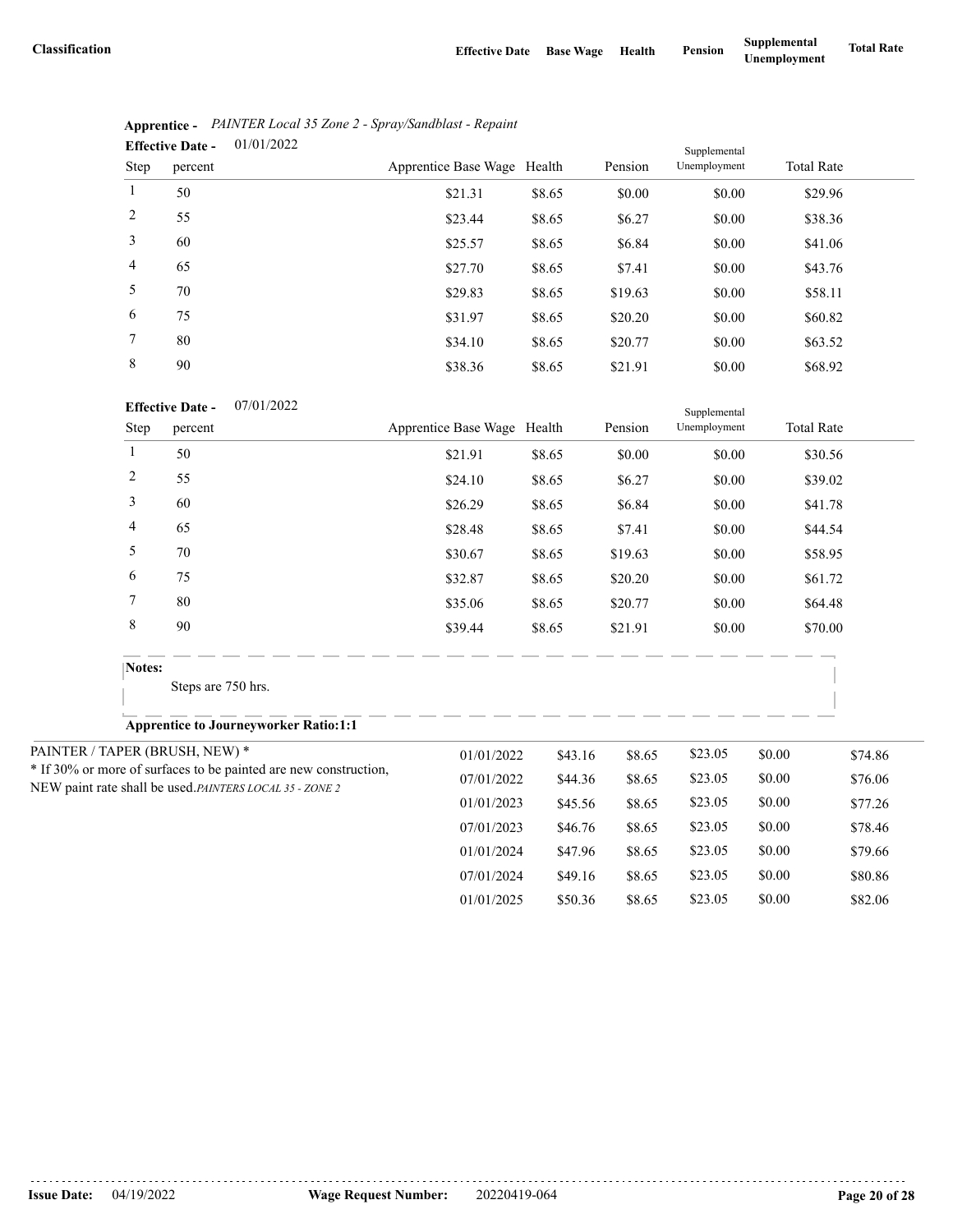07/01/2024 \$47.22 \$8.65 \$23.05 \$0.00 \$78.92 01/01/2025 \$48.42 \$8.65 \$23.05 \$0.00 \$80.12

| 01/01/2022<br><b>Effective Date -</b><br>Supplemental |         |                             |        |         |              |                   |
|-------------------------------------------------------|---------|-----------------------------|--------|---------|--------------|-------------------|
| Step                                                  | percent | Apprentice Base Wage Health |        | Pension | Unemployment | <b>Total Rate</b> |
|                                                       | 50      | \$21.58                     | \$8.65 | \$0.00  | \$0.00       | \$30.23           |
| 2                                                     | 55      | \$23.74                     | \$8.65 | \$6.27  | \$0.00       | \$38.66           |
| 3                                                     | 60      | \$25.90                     | \$8.65 | \$6.84  | \$0.00       | \$41.39           |
| $\overline{4}$                                        | 65      | \$28.05                     | \$8.65 | \$7.41  | \$0.00       | \$44.11           |
| 5                                                     | 70      | \$30.21                     | \$8.65 | \$19.63 | \$0.00       | \$58.49           |
| 6                                                     | 75      | \$32.37                     | \$8.65 | \$20.20 | \$0.00       | \$61.22           |
| 7                                                     | 80      | \$34.53                     | \$8.65 | \$20.77 | \$0.00       | \$63.95           |
| 8                                                     | 90      | \$38.84                     | \$8.65 | \$21.91 | \$0.00       | \$69.40           |

# **Apprentice -** *PAINTER - Local 35 Zone 2 - BRUSH NEW*

### 07/01/2022 **Effective Date -**

|                | <b>Effective Date -</b><br>07/01/2022        |                             |                       |                   | Supplemental |         |                   |
|----------------|----------------------------------------------|-----------------------------|-----------------------|-------------------|--------------|---------|-------------------|
| Step           | percent                                      | Apprentice Base Wage Health |                       | Pension           | Unemployment |         | <b>Total Rate</b> |
| 1              | 50                                           | \$22.18                     | \$8.65                | \$0.00            | \$0.00       |         | \$30.83           |
| $\overline{c}$ | 55                                           | \$24.40                     | \$8.65                | \$6.27            | \$0.00       |         | \$39.32           |
| 3              | 60                                           | \$26.62                     | \$8.65                | \$6.84            | \$0.00       |         | \$42.11           |
| 4              | 65                                           | \$28.83                     | \$8.65                | \$7.41            | \$0.00       |         | \$44.89           |
| 5              | 70                                           | \$31.05                     | \$8.65                | \$19.63           | \$0.00       |         | \$59.33           |
| 6              | 75                                           | \$33.27                     | \$8.65                | \$20.20           | \$0.00       |         | \$62.12           |
| 7              | 80                                           | \$35.49                     | \$8.65                | \$20.77<br>\$0.00 |              | \$64.91 |                   |
| $\,$ 8 $\,$    | 90                                           | \$39.92                     | \$8.65                | \$21.91           | \$0.00       |         | \$70.48           |
|                | Notes:                                       |                             |                       |                   |              |         |                   |
|                | Steps are 750 hrs.                           |                             |                       |                   |              |         |                   |
|                | <b>Apprentice to Journeyworker Ratio:1:1</b> |                             |                       |                   |              |         |                   |
|                | PAINTER / TAPER (BRUSH, REPAINT)             | 01/01/2022                  | \$41.22               | \$8.65            | \$23.05      | \$0.00  | \$72.92           |
|                | PAINTERS LOCAL 35 - ZONE 2                   |                             | 07/01/2022<br>\$42.42 | \$8.65            | \$23.05      | \$0.00  | \$74.12           |
|                |                                              | 01/01/2023                  | \$43.62               | \$8.65            | \$23.05      | \$0.00  | \$75.32           |
|                |                                              | 07/01/2023                  | \$44.82               | \$8.65            | \$23.05      | \$0.00  | \$76.52           |
|                |                                              | 01/01/2024                  | \$46.02               | \$8.65            | \$23.05      | \$0.00  | \$77.72           |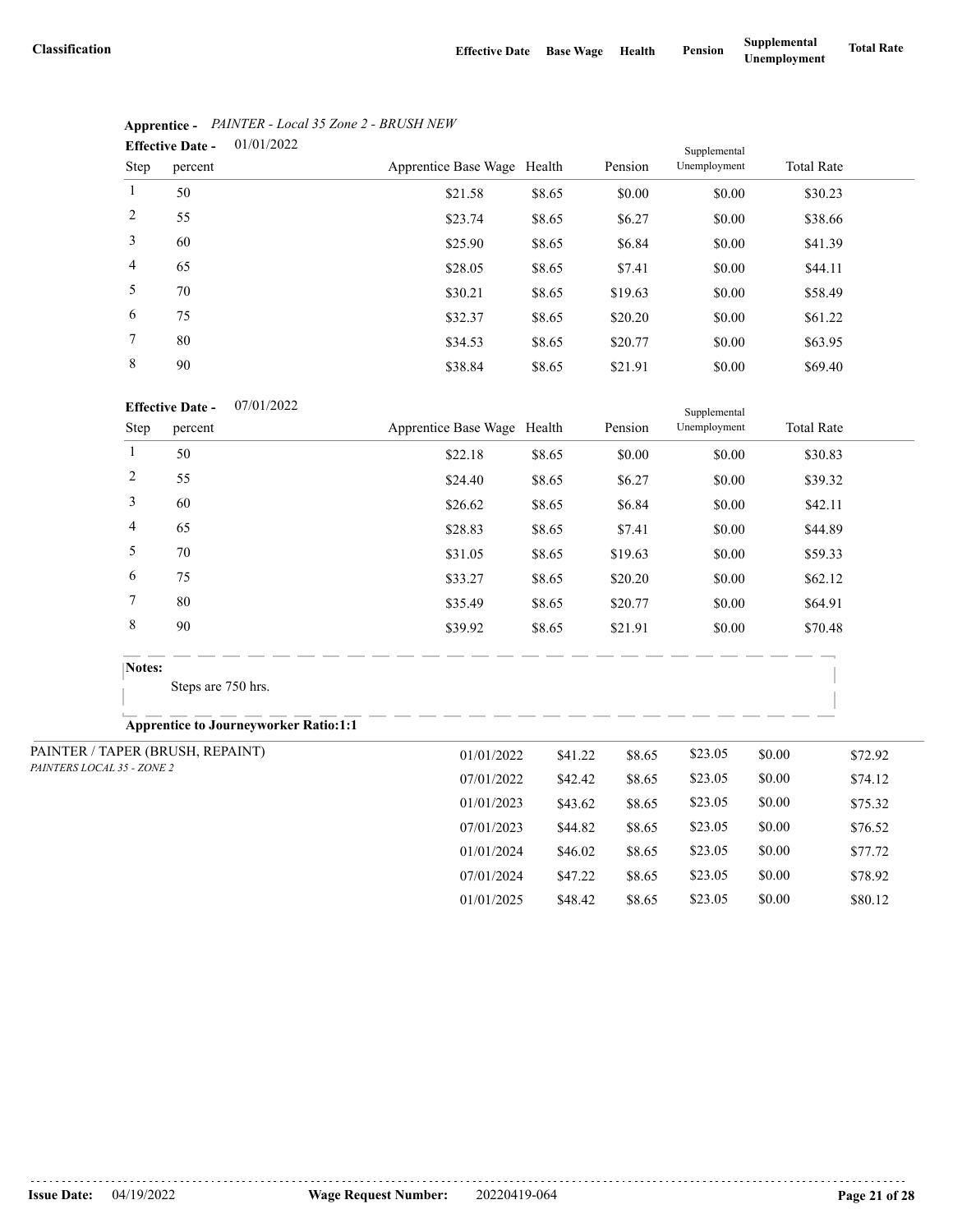Supplemental

|                | 01/01/2022<br><b>Effective Date -</b> |                             |        |         | Supplemental |                   |  |
|----------------|---------------------------------------|-----------------------------|--------|---------|--------------|-------------------|--|
| Step           | percent                               | Apprentice Base Wage Health |        | Pension | Unemployment | <b>Total Rate</b> |  |
| $\mathbf{1}$   | 50                                    | \$20.61                     | \$8.65 | \$0.00  | \$0.00       | \$29.26           |  |
| 2              | 55                                    | \$22.67                     | \$8.65 | \$6.27  | \$0.00       | \$37.59           |  |
| 3              | 60                                    | \$24.73                     | \$8.65 | \$6.84  | \$0.00       | \$40.22           |  |
| $\overline{4}$ | 65                                    | \$26.79                     | \$8.65 | \$7.41  | \$0.00       | \$42.85           |  |
| 5              | 70                                    | \$28.85                     | \$8.65 | \$19.63 | \$0.00       | \$57.13           |  |
| 6              | 75                                    | \$30.92                     | \$8.65 | \$20.20 | \$0.00       | \$59.77           |  |
| 7              | 80                                    | \$32.98                     | \$8.65 | \$20.77 | \$0.00       | \$62.40           |  |
| 8              | 90                                    | \$37.10                     | \$8.65 | \$21.91 | \$0.00       | \$67.66           |  |

# **Apprentice -** *PAINTER Local 35 Zone 2 - BRUSH REPAINT*

| <b>Effective Date -</b> | 07/01/2022 |
|-------------------------|------------|
|                         |            |

|                                                                       | Step<br>percent |                                                                                                   | Apprentice Base Wage Health |         | Pension | Unemployment |        | <b>Total Rate</b> |  |
|-----------------------------------------------------------------------|-----------------|---------------------------------------------------------------------------------------------------|-----------------------------|---------|---------|--------------|--------|-------------------|--|
|                                                                       | 1               | 50                                                                                                | \$21.21                     | \$8.65  | \$0.00  | \$0.00       |        | \$29.86           |  |
|                                                                       | 2               | 55                                                                                                | \$23.33                     | \$8.65  | \$6.27  | \$0.00       |        | \$38.25           |  |
|                                                                       | 3               | 60                                                                                                | \$25.45                     | \$8.65  | \$6.84  | \$0.00       |        | \$40.94           |  |
|                                                                       | 4               | 65                                                                                                | \$27.57                     | \$8.65  | \$7.41  | \$0.00       |        | \$43.63           |  |
|                                                                       | 5               | 70                                                                                                | \$29.69                     | \$8.65  | \$19.63 | \$0.00       |        | \$57.97           |  |
|                                                                       | 6               | 75                                                                                                | \$31.82                     | \$8.65  | \$20.20 | \$0.00       |        | \$60.67           |  |
|                                                                       | 7               | 80                                                                                                | \$33.94                     | \$8.65  | \$20.77 | \$0.00       |        | \$63.36           |  |
|                                                                       | 8               | 90                                                                                                | \$38.18                     | \$8.65  | \$21.91 | \$0.00       |        | \$68.74           |  |
|                                                                       | Notes:          | Steps are 750 hrs.                                                                                |                             |         |         |              |        |                   |  |
|                                                                       |                 | <b>Apprentice to Journeyworker Ratio:1:1</b>                                                      |                             |         |         |              |        |                   |  |
| LABORERS - ZONE 2 (HEAVY & HIGHWAY)                                   |                 | PAINTER TRAFFIC MARKINGS (HEAVY/HIGHWAY)                                                          | 12/01/2021                  | \$35.41 | \$9.10  | \$16.64      | \$0.00 | \$61.15           |  |
|                                                                       |                 | For apprentice rates see "Apprentice-LABORER (Heavy and Highway)                                  |                             |         |         |              |        |                   |  |
| PANEL & PICKUP TRUCKS DRIVER<br>TEAMSTERS JOINT COUNCIL NO. 10 ZONE B |                 |                                                                                                   | 12/01/2021                  | \$35.78 | \$13.41 | \$16.01      | \$0.00 | \$65.20           |  |
| DECK)<br>PILE DRIVER LOCAL 56 (ZONE 2)                                |                 | PIER AND DOCK CONSTRUCTOR (UNDERPINNING AND<br>For apprentice rates see "Apprentice- PILE DRIVER" | 08/01/2020                  | \$46.11 | \$9.40  | \$23.12      | \$0.00 | \$78.63           |  |
| PILE DRIVER<br>PILE DRIVER LOCAL 56 (ZONE 2)                          |                 |                                                                                                   | 08/01/2020                  | \$46.11 | \$9.40  | \$23.12      | \$0.00 | \$78.63           |  |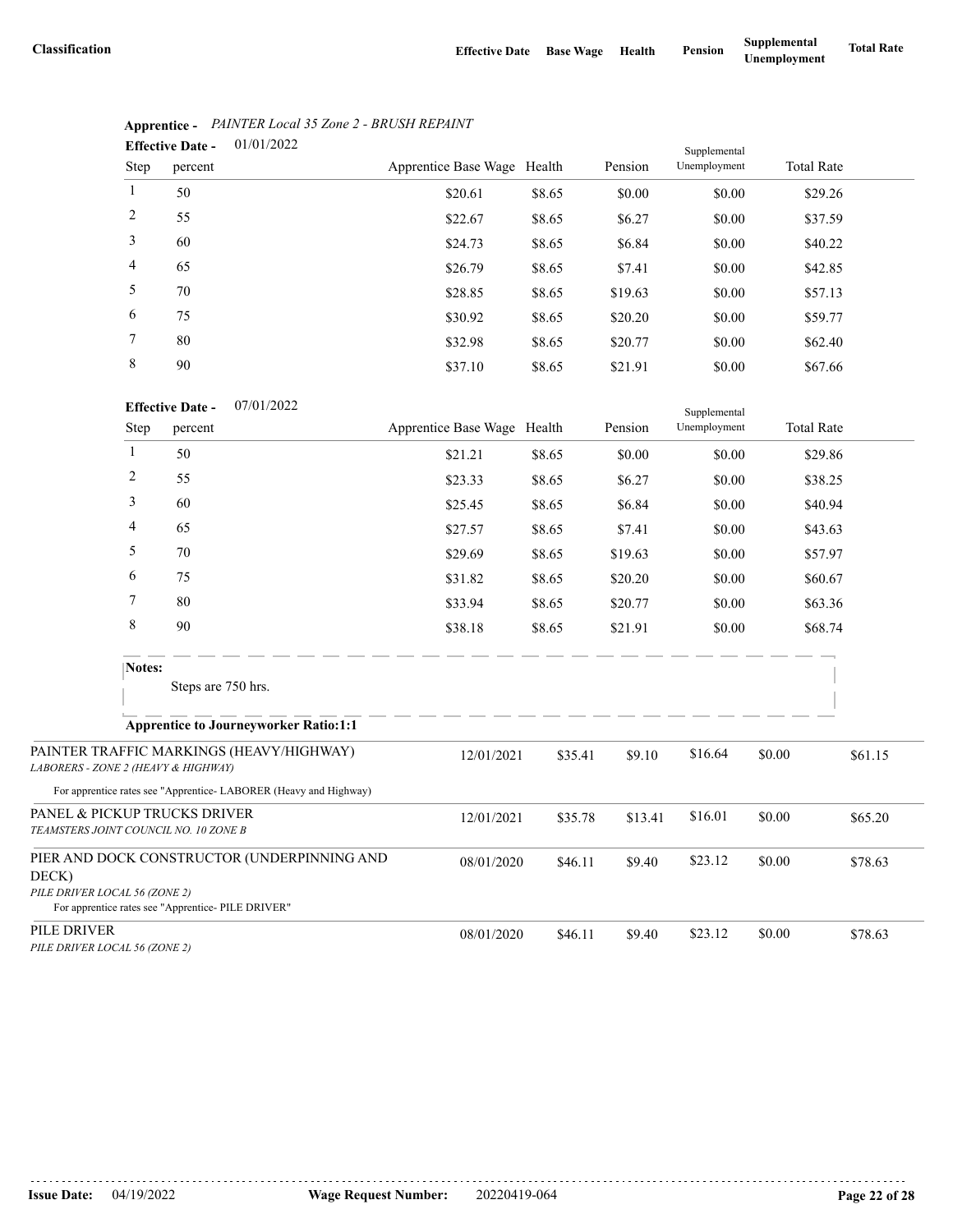|                                                                    |      | Apprentice - PILE DRIVER - Local 56 Zone 2                       |                                                                           |                             |         |         |              |         |                   |
|--------------------------------------------------------------------|------|------------------------------------------------------------------|---------------------------------------------------------------------------|-----------------------------|---------|---------|--------------|---------|-------------------|
|                                                                    |      | 08/01/2020<br><b>Effective Date -</b>                            |                                                                           |                             |         |         | Supplemental |         |                   |
|                                                                    | Step | percent                                                          |                                                                           | Apprentice Base Wage Health |         | Pension | Unemployment |         | <b>Total Rate</b> |
|                                                                    | 1    | $\theta$                                                         |                                                                           | \$0.00                      | \$0.00  | \$0.00  | \$0.00       |         | \$0.00            |
|                                                                    |      | (Same as set in Zone 1)                                          | <b>Notes:</b> Apprentice wages shall be no less than the following Steps; |                             |         |         |              |         |                   |
|                                                                    |      |                                                                  |                                                                           |                             |         |         |              |         |                   |
|                                                                    |      | <b>Apprentice to Journeyworker Ratio:1:5</b>                     |                                                                           |                             |         |         |              |         |                   |
| PIPELAYER                                                          |      |                                                                  | 12/01/2021                                                                | \$35.66                     | \$9.10  | \$16.64 | \$0.00       | \$61.40 |                   |
| <b>LABORERS - ZONE 2</b>                                           |      |                                                                  |                                                                           | 06/01/2022                  | \$36.56 | \$9.10  | \$16.64      | \$0.00  | \$62.30           |
|                                                                    |      |                                                                  |                                                                           | 12/01/2022                  | \$37.41 | \$9.10  | \$16.64      | \$0.00  | \$63.15           |
|                                                                    |      |                                                                  |                                                                           | 06/01/2023                  | \$38.31 | \$9.10  | \$16.64      | \$0.00  | \$64.05           |
|                                                                    |      |                                                                  |                                                                           | 12/01/2023                  | \$39.21 | \$9.10  | \$16.64      | \$0.00  | \$64.95           |
|                                                                    |      | For apprentice rates see "Apprentice-LABORER"                    |                                                                           |                             |         |         |              |         |                   |
| PIPELAYER (HEAVY & HIGHWAY)<br>LABORERS - ZONE 2 (HEAVY & HIGHWAY) |      |                                                                  |                                                                           | 12/01/2021                  | \$35.66 | \$9.10  | \$16.64      | \$0.00  | \$61.40           |
|                                                                    |      | For apprentice rates see "Apprentice-LABORER (Heavy and Highway) |                                                                           |                             |         |         |              |         |                   |
| PLUMBER & PIPEFITTER<br>PLUMBERS & PIPEFITTERS LOCAL 51            |      |                                                                  |                                                                           | 08/30/2021                  | \$46.49 | \$10.15 | \$19.95      | \$0.00  | \$76.59           |

### **Apprentice -** *PLUMBER/PIPEFITTER - Local 51* 08/20/2021

|                                                               | 08/30/2021<br><b>Effective Date -</b><br>Supplemental |                                                                                                            |                             |         |         |         |              |                   |         |
|---------------------------------------------------------------|-------------------------------------------------------|------------------------------------------------------------------------------------------------------------|-----------------------------|---------|---------|---------|--------------|-------------------|---------|
|                                                               | Step                                                  | percent                                                                                                    | Apprentice Base Wage Health |         |         | Pension | Unemployment | <b>Total Rate</b> |         |
|                                                               | 1                                                     | 40                                                                                                         | \$18.60                     | \$10.15 |         | \$2.50  | \$0.00       | \$31.25           |         |
|                                                               | 2                                                     | 50                                                                                                         | \$23.25                     | \$10.15 |         | \$2.50  | \$0.00       | \$35.90           |         |
|                                                               | 3                                                     | 60                                                                                                         | \$27.89                     | \$10.15 |         | \$8.80  | \$0.00       | \$46.84           |         |
|                                                               | 4                                                     | 70                                                                                                         | \$32.54                     | \$10.15 |         | \$14.08 | \$0.00       | \$56.77           |         |
|                                                               | 5                                                     | 80                                                                                                         | \$37.19                     | \$10.15 |         | \$17.60 | \$0.00       | \$64.94           |         |
|                                                               | Notes:                                                |                                                                                                            |                             |         |         |         |              |                   |         |
| Steps 2000hrs. Prior 9/1/05; 40/40/45/50/55/60/65/75/80/85    |                                                       |                                                                                                            |                             |         |         |         |              |                   |         |
|                                                               |                                                       | <b>Apprentice to Journeyworker Ratio:1:3</b>                                                               |                             |         |         |         |              |                   |         |
| PNEUMATIC CONTROLS (TEMP.)<br>PLUMBERS & PIPEFITTERS LOCAL 51 |                                                       |                                                                                                            | 08/30/2021                  |         | \$46.49 | \$10.15 | \$19.95      | \$0.00            | \$76.59 |
|                                                               |                                                       | For apprentice rates see "Apprentice- PIPEFITTER" or "PLUMBER/PIPEFITTER"                                  |                             |         |         |         |              |                   |         |
|                                                               |                                                       | PNEUMATIC DRILL/TOOL OPERATOR                                                                              | 12/01/2021                  |         | \$35.66 | \$9.10  | \$16.64      | \$0.00            | \$61.40 |
| <b>LABORERS - ZONE 2</b>                                      |                                                       |                                                                                                            | 06/01/2022                  |         | \$36.56 | \$9.10  | \$16.64      | \$0.00            | \$62.30 |
|                                                               |                                                       |                                                                                                            | 12/01/2022                  |         | \$37.41 | \$9.10  | \$16.64      | \$0.00            | \$63.15 |
|                                                               |                                                       |                                                                                                            | 06/01/2023                  |         | \$38.31 | \$9.10  | \$16.64      | \$0.00            | \$64.05 |
|                                                               |                                                       | For apprentice rates see "Apprentice-LABORER"                                                              | 12/01/2023                  |         | \$39.21 | \$9.10  | \$16.64      | \$0.00            | \$64.95 |
| HIGHWAY)<br>LABORERS - ZONE 2 (HEAVY & HIGHWAY)               |                                                       | PNEUMATIC DRILL/TOOL OPERATOR (HEAVY &<br>For apprentice rates see "Apprentice-LABORER (Heavy and Highway) | 12/01/2021                  |         | \$35.66 | \$9.10  | \$16.64      | \$0.00            | \$61.40 |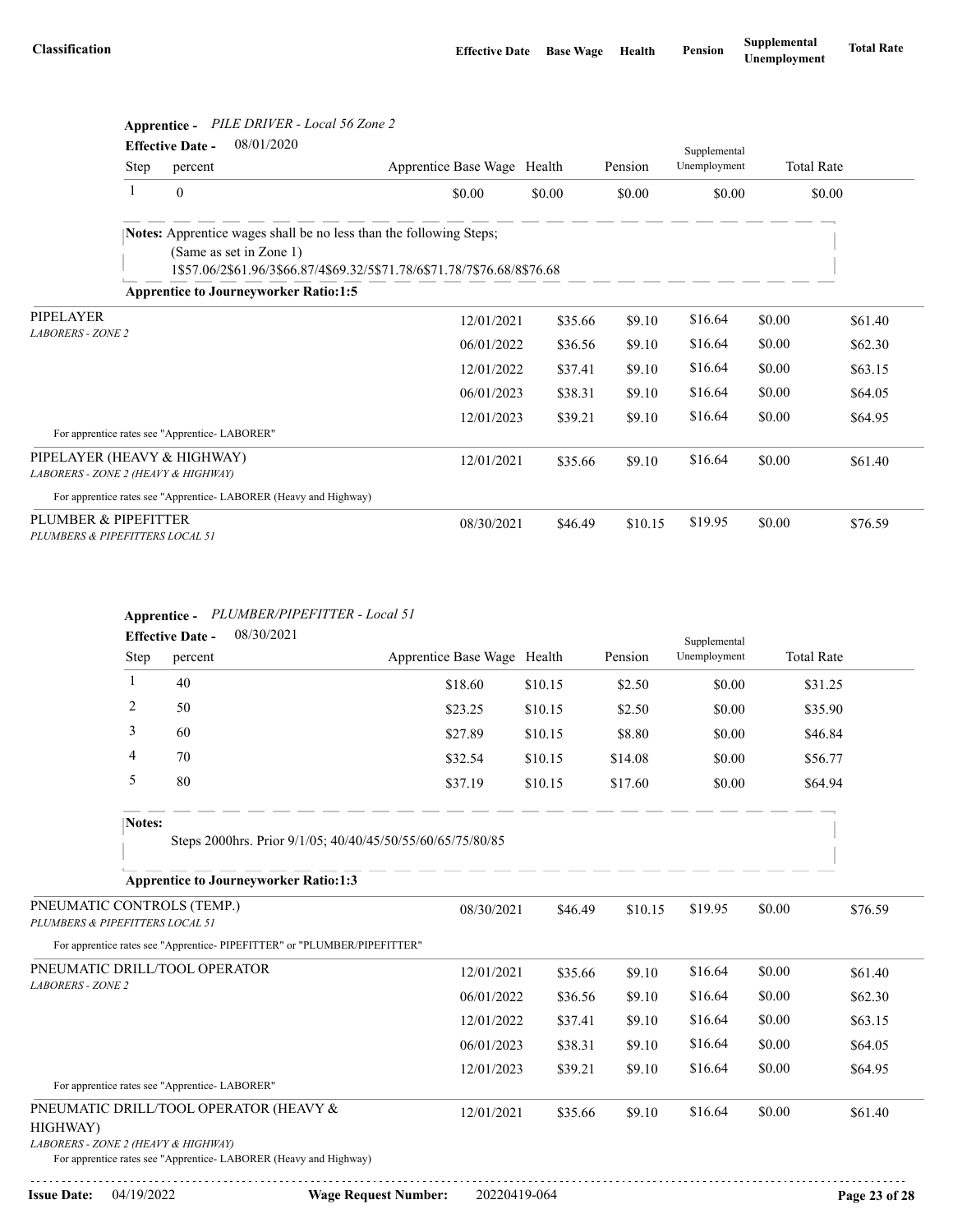| <b>Classification</b>                                                        | <b>Effective Date</b> | <b>Base Wage</b> | Health  | Pension | Supplemental<br>Unemployment | <b>Total Rate</b> |
|------------------------------------------------------------------------------|-----------------------|------------------|---------|---------|------------------------------|-------------------|
| <b>POWDERMAN &amp; BLASTER</b>                                               | 12/01/2021            | \$36.41          | \$9.10  | \$16.64 | \$0.00                       | \$62.15           |
| <b>LABORERS - ZONE 2</b>                                                     | 06/01/2022            | \$37.31          | \$9.10  | \$16.64 | \$0.00                       | \$63.05           |
|                                                                              | 12/01/2022            | \$38.16          | \$9.10  | \$16.64 | \$0.00                       | \$63.90           |
|                                                                              | 06/01/2023            | \$39.06          | \$9.10  | \$16.64 | \$0.00                       | \$64.80           |
|                                                                              | 12/01/2023            | \$39.96          | \$9.10  | \$16.64 | \$0.00                       | \$65.70           |
| For apprentice rates see "Apprentice-LABORER"                                |                       |                  |         |         |                              |                   |
| POWDERMAN & BLASTER (HEAVY & HIGHWAY)<br>LABORERS - ZONE 2 (HEAVY & HIGHWAY) | 12/01/2021            | \$36.41          | \$9.10  | \$16.64 | \$0.00                       | \$62.15           |
| For apprentice rates see "Apprentice-LABORER (Heavy and Highway)             |                       |                  |         |         |                              |                   |
| POWER SHOVEL/DERRICK/TRENCHING MACHINE<br>OPERATING ENGINEERS LOCAL 4        | 12/01/2021            | \$51.38          | \$14.00 | \$16.05 | \$0.00                       | \$81.43           |
| For apprentice rates see "Apprentice- OPERATING ENGINEERS"                   |                       |                  |         |         |                              |                   |
| PUMP OPERATOR (CONCRETE)<br>OPERATING ENGINEERS LOCAL 4                      | 12/01/2021            | \$51.38          | \$14.00 | \$16.05 | \$0.00                       | \$81.43           |
| For apprentice rates see "Apprentice- OPERATING ENGINEERS"                   |                       |                  |         |         |                              |                   |
| PUMP OPERATOR (DEWATERING, OTHER)<br>OPERATING ENGINEERS LOCAL 4             | 12/01/2021            | \$33.69          | \$14.00 | \$16.05 | \$0.00                       | \$63.74           |
| For apprentice rates see "Apprentice- OPERATING ENGINEERS"                   |                       |                  |         |         |                              |                   |
| READY-MIX CONCRETE DRIVER                                                    | 08/01/2021            | \$24.00          | \$12.91 | \$6.90  | \$0.00                       | \$43.81           |
| TEAMSTERS 653 - Southeastern Concrete (Weymouth)                             | 05/01/2022            | \$24.50          | \$12.91 | \$6.90  | \$0.00                       | \$44.31           |
|                                                                              | 08/01/2022            | \$24.50          | \$13.41 | \$6.90  | \$0.00                       | \$44.81           |
|                                                                              | 05/01/2023            | \$25.00          | \$13.41 | \$6.90  | \$0.00                       | \$45.31           |
|                                                                              | 08/01/2023            | \$25.00          | \$13.91 | \$6.90  | \$0.00                       | \$45.81           |
| <b>RECLAIMERS</b><br><b>OPERATING ENGINEERS LOCAL 4</b>                      | 12/01/2021            | \$50.83          | \$14.00 | \$16.05 | \$0.00                       | \$80.88           |
| For apprentice rates see "Apprentice- OPERATING ENGINEERS"                   |                       |                  |         |         |                              |                   |
| RIDE-ON MOTORIZED BUGGY OPERATOR                                             | 12/01/2021            | \$35.66          | \$9.10  | \$16.64 | \$0.00                       | \$61.40           |
| <b>LABORERS - ZONE 2</b>                                                     | 06/01/2022            | \$36.56          | \$9.10  | \$16.64 | \$0.00                       | \$62.30           |
|                                                                              | 12/01/2022            | \$37.41          | \$9.10  | \$16.64 | \$0.00                       | \$63.15           |
|                                                                              | 06/01/2023            | \$38.31          | \$9.10  | \$16.64 | \$0.00                       | \$64.05           |
|                                                                              | 12/01/2023            | \$39.21          | \$9.10  | \$16.64 | \$0.00                       | \$64.95           |
| For apprentice rates see "Apprentice-LABORER"                                |                       |                  |         |         |                              |                   |
| ROLLER/SPREADER/MULCHING MACHINE<br>OPERATING ENGINEERS LOCAL 4              | 12/01/2021            | \$50.83          | \$14.00 | \$16.05 | \$0.00                       | \$80.88           |
| For apprentice rates see "Apprentice- OPERATING ENGINEERS"                   |                       |                  |         |         |                              |                   |
| ROOFER (Inc.Roofer Waterproofng &Roofer Damproofg)<br>ROOFERS LOCAL 33       | 02/01/2022            | \$47.03          | \$12.28 | \$19.45 | \$0.00                       | \$78.76           |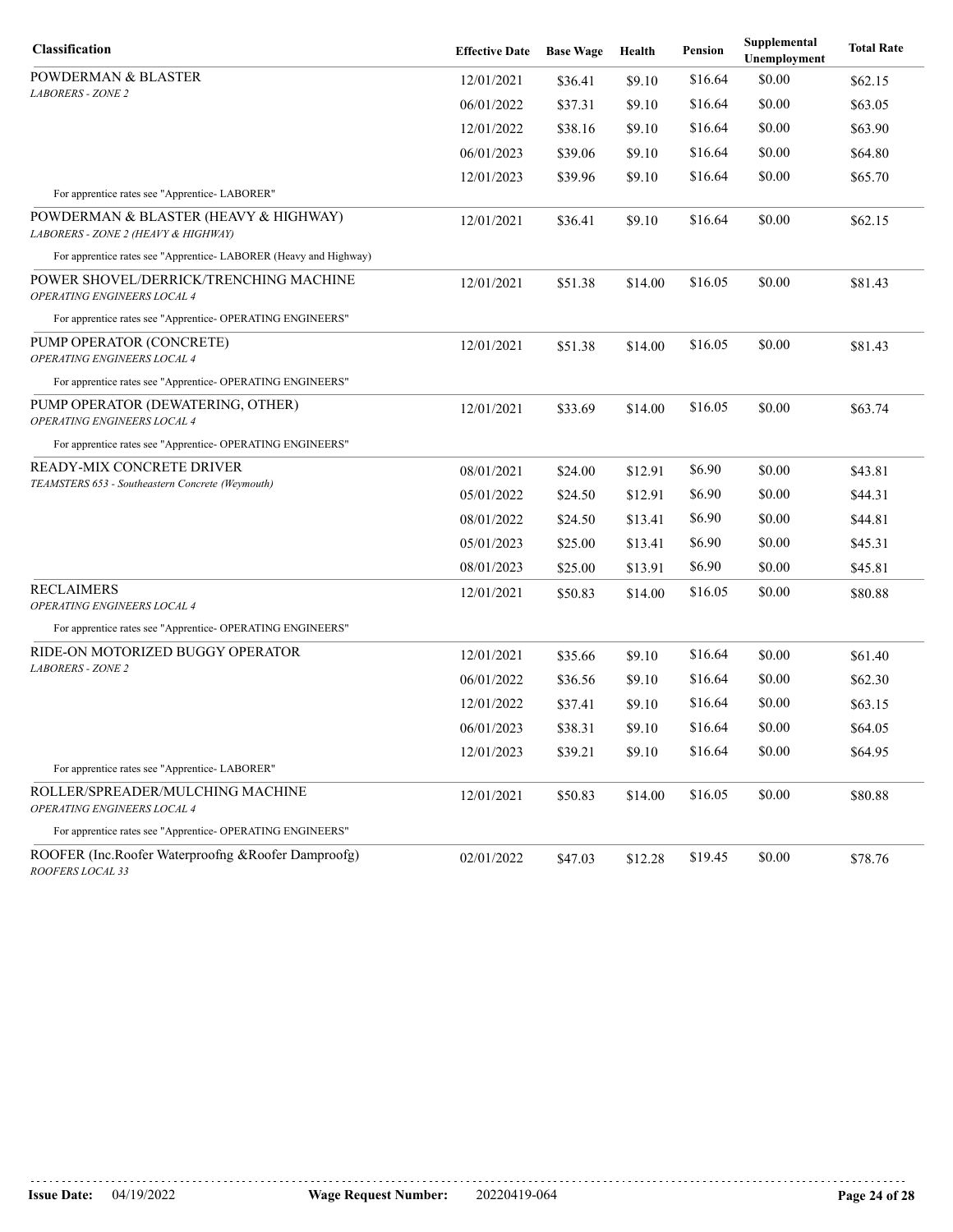|                                                      | ROOFER - Local 33<br>Apprentice -<br>02/01/2022<br><b>Effective Date -</b><br>Supplemental |                                                                                                                     |         |         |              |        |                   |  |  |
|------------------------------------------------------|--------------------------------------------------------------------------------------------|---------------------------------------------------------------------------------------------------------------------|---------|---------|--------------|--------|-------------------|--|--|
| Step                                                 | percent                                                                                    | Apprentice Base Wage Health                                                                                         |         | Pension | Unemployment |        | <b>Total Rate</b> |  |  |
|                                                      | 50                                                                                         | \$23.52                                                                                                             | \$12.28 | \$5.21  | \$0.00       |        | \$41.01           |  |  |
| 2                                                    | 60                                                                                         | \$28.22                                                                                                             | \$12.28 | \$19.45 | \$0.00       |        | \$59.95           |  |  |
| 3                                                    | 65                                                                                         | \$30.57                                                                                                             | \$12.28 | \$19.45 | \$0.00       |        | \$62.30           |  |  |
| 4                                                    | 75                                                                                         | \$35.27                                                                                                             | \$12.28 | \$19.45 | \$0.00       |        | \$67.00           |  |  |
| 5                                                    | 85                                                                                         | \$39.98                                                                                                             | \$12.28 | \$19.45 | \$0.00       |        | \$71.71           |  |  |
|                                                      | Step 1 is 2000 hrs.; Steps 2-5 are 1000 hrs.                                               | Notes: ** 1:5, 2:6-10, the 1:10; Reroofing: 1:4, then 1:1<br>(Hot Pitch Mechanics' receive \$1.00 hr. above ROOFER) |         |         |              |        |                   |  |  |
|                                                      | <b>Apprentice to Journeyworker Ratio:**</b>                                                |                                                                                                                     |         |         |              |        |                   |  |  |
| ROOFERS LOCAL 33                                     | ROOFER SLATE / TILE / PRECAST CONCRETE                                                     | 02/01/2022                                                                                                          | \$47.28 | \$12.28 | \$19.45      | \$0.00 | \$79.01           |  |  |
| For apprentice rates see "Apprentice-ROOFER"         |                                                                                            |                                                                                                                     |         |         |              |        |                   |  |  |
| SHEETMETAL WORKER<br>SHEETMETAL WORKERS LOCAL 17 - B |                                                                                            | 04/01/2022                                                                                                          | \$37.41 | \$13.95 | \$17.85      | \$2.08 | \$71.29           |  |  |

|                                       |                | <b>Effective Date -</b> | 04/01/2022                                   |                             |         |         | Supplemental |        |                   |
|---------------------------------------|----------------|-------------------------|----------------------------------------------|-----------------------------|---------|---------|--------------|--------|-------------------|
|                                       | Step           | percent                 |                                              | Apprentice Base Wage Health |         | Pension | Unemployment |        | <b>Total Rate</b> |
|                                       | $\mathbf{1}$   | 40                      |                                              | \$14.96                     | \$13.95 | \$4.10  | \$1.02       |        | \$34.03           |
|                                       | $\overline{c}$ | 45                      |                                              | \$16.83                     | \$13.95 | \$4.61  | \$1.09       |        | \$36.48           |
|                                       | 3              | 50                      |                                              | \$18.71                     | \$13.95 | \$11.26 | \$1.35       |        | \$45.27           |
|                                       | 4              | 55                      |                                              | \$20.58                     | \$13.95 | \$11.26 | \$1.41       |        | \$47.20           |
|                                       | 5              | 60                      |                                              | \$22.45                     | \$13.95 | \$14.60 | \$1.53       |        | \$52.53           |
|                                       | 6              | 65                      |                                              | \$24.32                     | \$13.95 | \$14.88 | \$1.59       |        | \$54.74           |
|                                       | 7              | 70                      |                                              | \$26.19                     | \$13.95 | \$15.16 | \$1.66       |        | \$56.96           |
|                                       | 8              | 75                      |                                              | \$28.06                     | \$13.95 | \$15.44 | \$1.72       |        | \$59.17           |
|                                       | 9              | 80                      |                                              | \$29.93                     | \$13.95 | \$15.72 | \$1.79       |        | \$61.39           |
|                                       | 10             | 85                      |                                              | \$31.80                     | \$13.95 | \$15.57 | \$1.85       |        | \$63.17           |
|                                       | Notes:         |                         |                                              |                             |         |         |              |        |                   |
|                                       |                |                         | <b>Apprentice to Journeyworker Ratio:1:3</b> |                             |         |         |              |        |                   |
| TEAMSTERS JOINT COUNCIL NO. 10 ZONE B |                |                         | SPECIALIZED EARTH MOVING EQUIP < 35 TONS     | 12/01/2021                  | \$36.24 | \$13.41 | \$16.01      | \$0.00 | \$65.66           |
| TEAMSTERS JOINT COUNCIL NO. 10 ZONE B |                |                         | SPECIALIZED EARTH MOVING EQUIP > 35 TONS     | 12/01/2021                  | \$36.53 | \$13.41 | \$16.01      | \$0.00 | \$65.95           |

### **Apprentice -** *SHEET METAL WORKER - Local 17-B*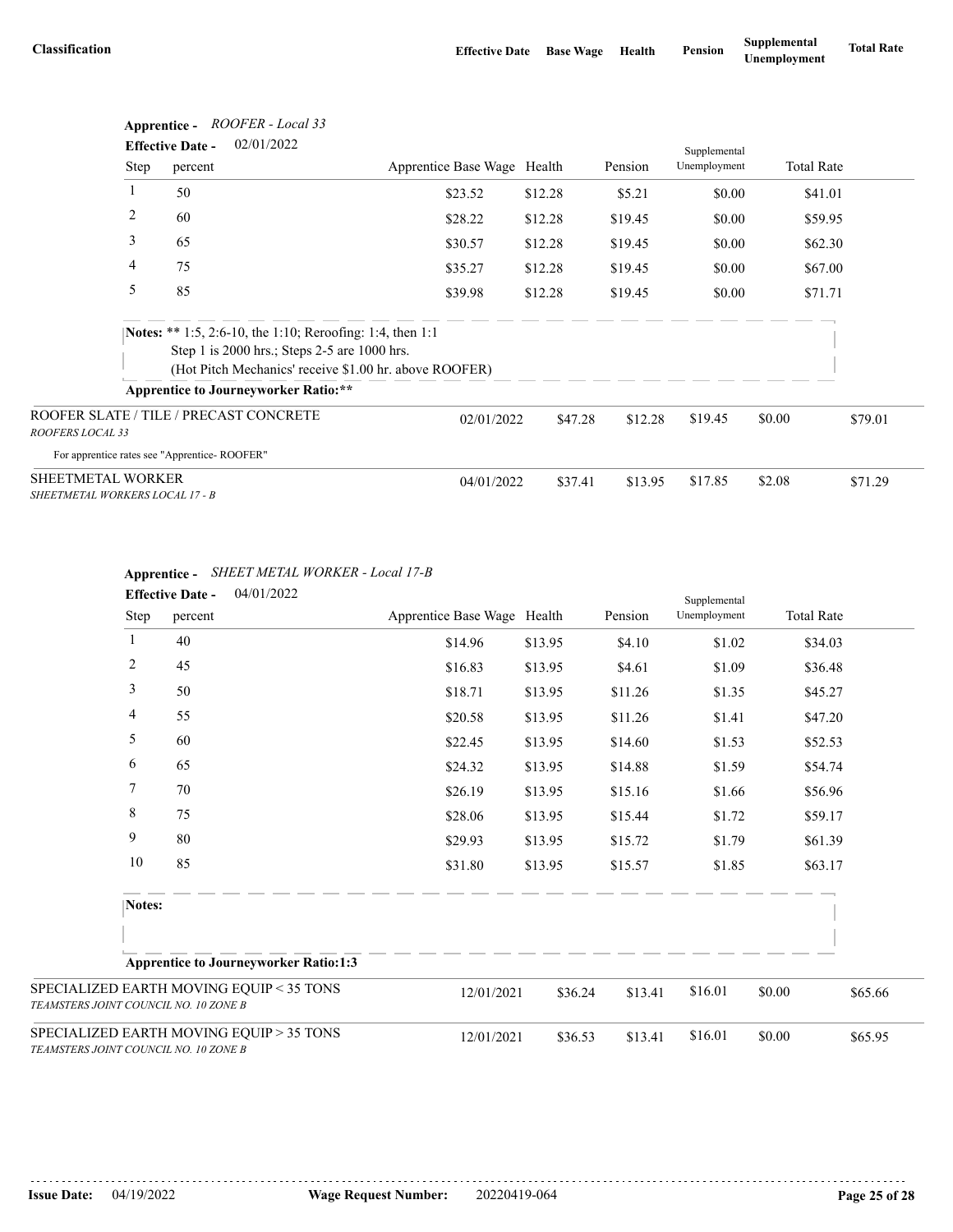| Classification                                   | <b>Effective Date</b> | <b>Base Wage</b> | Health  | <b>Pension</b> | Supplemental<br><b>Unemployment</b> | <b>Total Rate</b> |
|--------------------------------------------------|-----------------------|------------------|---------|----------------|-------------------------------------|-------------------|
| SPRINKLER FITTER                                 | 03/01/2022            | \$57.92          | \$10.44 | \$22.10        | \$0.00                              | \$90.46           |
| SPRINKLER FITTERS LOCAL 550 - (Section B) Zone 2 | 10/01/2022            | \$59.45          | \$10.44 | \$22.10        | \$0.00                              | \$91.99           |
|                                                  | 03/01/2023            | \$60.98          | \$10.44 | \$22.10        | \$0.00                              | \$93.52           |
|                                                  | 10/01/2023            | \$62.56          | \$10.44 | \$22.10        | \$0.00                              | \$95.10           |
|                                                  | 03/01/2024            | \$64.18          | \$10.44 | \$22.10        | \$0.00                              | \$96.72           |
|                                                  | 10/01/2024            | \$65.80          | \$10.44 | \$22.10        | \$0.00                              | \$98.34           |
|                                                  | 03/01/2025            | \$67.42          | \$10.44 | \$22.10        | \$0.00                              | \$99.96           |
|                                                  |                       |                  |         |                |                                     |                   |

### **Apprentice -** *SPRINKLER FITTER - Local 550 (Section B) Zone 2*

| 03/01/2022<br><b>Effective Date -</b><br>Supplemental |         |                             |         |         |              |                   |  |  |  |  |
|-------------------------------------------------------|---------|-----------------------------|---------|---------|--------------|-------------------|--|--|--|--|
| Step                                                  | percent | Apprentice Base Wage Health |         | Pension | Unemployment | <b>Total Rate</b> |  |  |  |  |
| 1                                                     | 35      | \$20.27                     | \$10.44 | \$12.35 | \$0.00       | \$43.06           |  |  |  |  |
| 2                                                     | 40      | \$23.17                     | \$10.44 | \$13.10 | \$0.00       | \$46.71           |  |  |  |  |
| 3                                                     | 45      | \$26.06                     | \$10.44 | \$13.85 | \$0.00       | \$50.35           |  |  |  |  |
| $\overline{4}$                                        | 50      | \$28.96                     | \$10.44 | \$14.60 | \$0.00       | \$54.00           |  |  |  |  |
| 5                                                     | 55      | \$31.86                     | \$10.44 | \$15.35 | \$0.00       | \$57.65           |  |  |  |  |
| 6                                                     | 60      | \$34.75                     | \$10.44 | \$16.10 | \$0.00       | \$61.29           |  |  |  |  |
| $7\phantom{.0}$                                       | 65      | \$37.65                     | \$10.44 | \$16.85 | \$0.00       | \$64.94           |  |  |  |  |
| 8                                                     | 70      | \$40.54                     | \$10.44 | \$17.60 | \$0.00       | \$68.58           |  |  |  |  |
| 9                                                     | 75      | \$43.44                     | \$10.44 | \$18.35 | \$0.00       | \$72.23           |  |  |  |  |
| 10                                                    | 80      | \$46.34                     | \$10.44 | \$19.10 | \$0.00       | \$75.88           |  |  |  |  |

|                                                             |      | 10/01/2022<br><b>Effective Date -</b>                                                                   |                             |         |         | Supplemental |        |                   |
|-------------------------------------------------------------|------|---------------------------------------------------------------------------------------------------------|-----------------------------|---------|---------|--------------|--------|-------------------|
|                                                             | Step | percent                                                                                                 | Apprentice Base Wage Health |         | Pension | Unemployment |        | <b>Total Rate</b> |
|                                                             | 1    | 35                                                                                                      | \$20.81                     | \$10.44 | \$12.35 | \$0.00       |        | \$43.60           |
|                                                             | 2    | 40                                                                                                      | \$23.78                     | \$10.44 | \$13.10 | \$0.00       |        | \$47.32           |
|                                                             | 3    | 45                                                                                                      | \$26.75                     | \$10.44 | \$13.85 | \$0.00       |        | \$51.04           |
|                                                             | 4    | 50                                                                                                      | \$29.73                     | \$10.44 | \$14.60 | \$0.00       |        | \$54.77           |
|                                                             | 5    | 55                                                                                                      | \$32.70                     | \$10.44 | \$15.35 | \$0.00       |        | \$58.49           |
|                                                             | 6    | 60                                                                                                      | \$35.67                     | \$10.44 | \$16.10 | \$0.00       |        | \$62.21           |
|                                                             | 7    | 65                                                                                                      | \$38.64                     | \$10.44 | \$16.85 | \$0.00       |        | \$65.93           |
|                                                             | 8    | 70                                                                                                      | \$41.62                     | \$10.44 | \$17.60 | \$0.00       |        | \$69.66           |
|                                                             | 9    | 75                                                                                                      | \$44.59                     | \$10.44 | \$18.35 | \$0.00       |        | \$73.38           |
|                                                             | 10   | 80                                                                                                      | \$47.56                     | \$10.44 | \$19.10 | \$0.00       |        | \$77.10           |
|                                                             |      | <b>Notes:</b> Apprentice entered prior 9/30/10:<br>40/45/50/55/60/65/70/75/80/85<br>Steps are 850 hours |                             |         |         |              |        |                   |
|                                                             |      | <b>Apprentice to Journeyworker Ratio:1:3</b>                                                            |                             |         |         |              |        |                   |
| <b>STEAM BOILER OPERATOR</b><br>OPERATING ENGINEERS LOCAL 4 |      |                                                                                                         | 12/01/2021                  | \$50.83 | \$14.00 | \$16.05      | \$0.00 | \$80.88           |
|                                                             |      | For apprentice rates see "Apprentice- OPERATING ENGINEERS"                                              |                             |         |         |              |        |                   |
| OPERATING ENGINEERS LOCAL 4                                 |      | TAMPERS, SELF-PROPELLED OR TRACTOR DRAWN                                                                | 12/01/2021                  | \$50.83 | \$14.00 | \$16.05      | \$0.00 | \$80.88           |
|                                                             |      | For apprentice rates see "Apprentice- OPERATING ENGINEERS"                                              |                             |         |         |              |        |                   |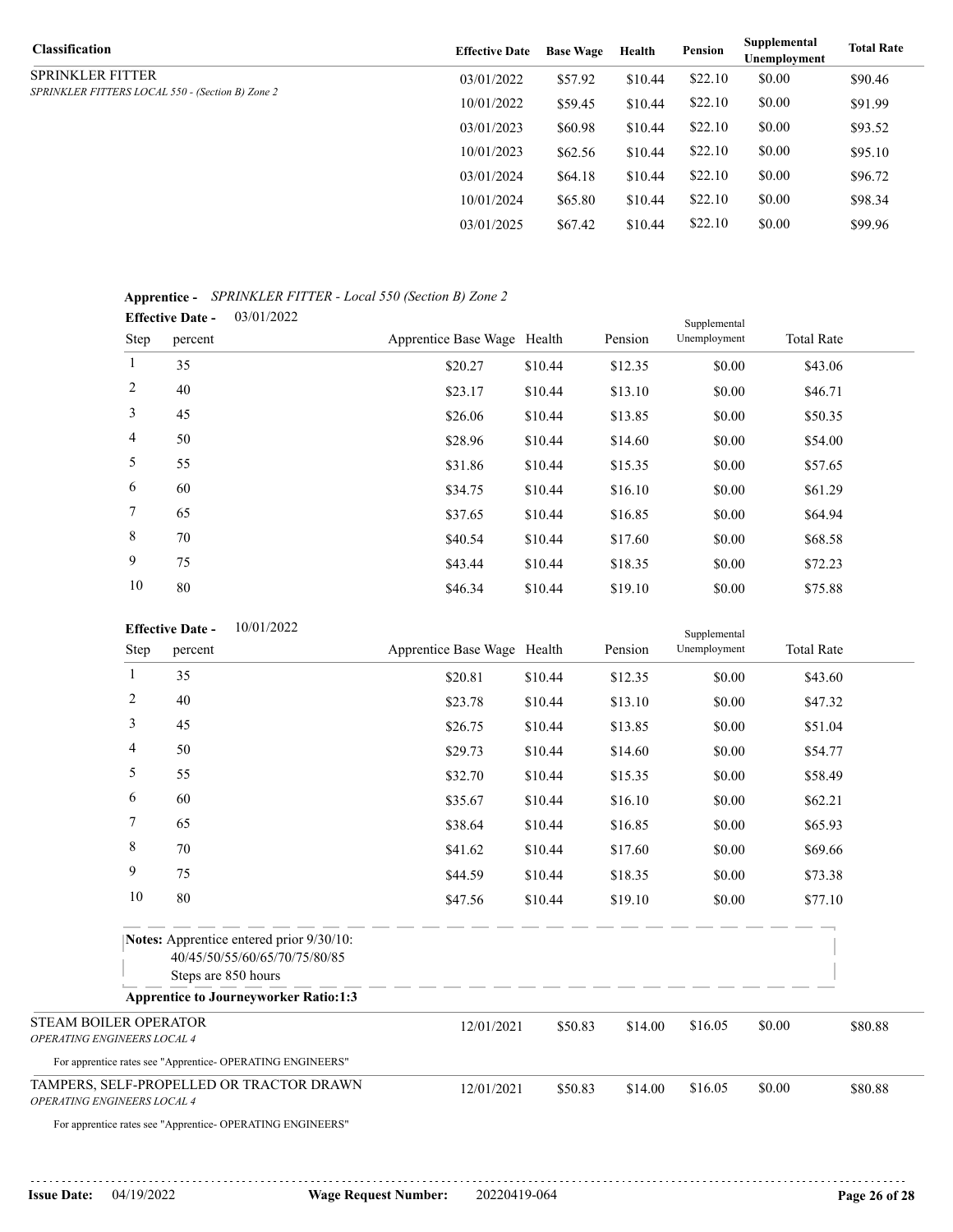| <b>Classification</b>         | <b>Effective Date</b> | <b>Base Wage</b> | Health  | Pension | Supplemental<br>Unemplovment | <b>Total Rate</b> |
|-------------------------------|-----------------------|------------------|---------|---------|------------------------------|-------------------|
| TELECOMMUNICATION TECHNICIAN  | 09/01/2021            | \$37.63          | \$11.25 | \$13.17 | \$0.00                       | \$62.05           |
| <i>ELECTRICIANS LOCAL 223</i> | 09/01/2022            | \$38.16          | \$11.25 | \$13.31 | \$0.00                       | \$62.72           |
|                               | 09/01/2023            | \$39.40          | \$11.50 | \$13.91 | \$0.00                       | \$64.81           |
|                               | 09/01/2024            | \$40.69          | \$11.75 | \$14.53 | \$0.00                       | \$66.97           |

# **Apprentice -** *TELECOMMUNICATION TECHNICIAN - Local 223*

|                                     | 09/01/2021<br><b>Effective Date -</b>           |                                                                                |        |                    | Supplemental |                   |         |
|-------------------------------------|-------------------------------------------------|--------------------------------------------------------------------------------|--------|--------------------|--------------|-------------------|---------|
| <b>Step</b>                         | percent                                         | Apprentice Base Wage Health                                                    |        | Pension            | Unemployment | <b>Total Rate</b> |         |
|                                     | $\mathbf{0}$                                    | \$0.00                                                                         | \$0.00 | \$0.00             | \$0.00       | \$0.00            |         |
|                                     | <b>Notes:</b> See Electrician Apprentice Wages  |                                                                                |        |                    |              |                   |         |
|                                     |                                                 | Telecom Apprentice Wages shall be the same as the Electrician Apprentice Wages |        |                    |              |                   |         |
|                                     | <b>Apprentice to Journeyworker Ratio:2:3***</b> |                                                                                |        |                    |              |                   |         |
| <b>TERRAZZO FINISHERS</b>           |                                                 | 02/01/2022                                                                     |        | \$11.39<br>\$56.09 | \$22.34      | \$0.00            | \$89.82 |
| BRICKLAYERS LOCAL 3 - MARBLE & TILE |                                                 |                                                                                |        |                    |              |                   |         |

|                                                                       | 02/01/2022<br><b>Effective Date -</b>                      |                             |         |         | Supplemental |        |                   |
|-----------------------------------------------------------------------|------------------------------------------------------------|-----------------------------|---------|---------|--------------|--------|-------------------|
| Step                                                                  | percent                                                    | Apprentice Base Wage Health |         | Pension | Unemployment |        | <b>Total Rate</b> |
| 1                                                                     | 50                                                         | \$28.05                     | \$11.39 | \$22.34 | \$0.00       |        | \$61.78           |
| 2                                                                     | 60                                                         | \$33.65                     | \$11.39 | \$22.34 | \$0.00       |        | \$67.38           |
| 3                                                                     | 70                                                         | \$39.26                     | \$11.39 | \$22.34 | \$0.00       |        | \$72.99           |
| 4                                                                     | 80                                                         | \$44.87                     | \$11.39 | \$22.34 | \$0.00       |        | \$78.60           |
| 5                                                                     | 90                                                         | \$50.48                     | \$11.39 | \$22.34 | \$0.00       |        | \$84.21           |
| Notes:                                                                |                                                            |                             |         |         |              |        |                   |
|                                                                       |                                                            |                             |         |         |              |        |                   |
|                                                                       | <b>Apprentice to Journeyworker Ratio:1:3</b>               |                             |         |         |              |        |                   |
| <b>TEST BORING DRILLER</b><br><b>LABORERS - FOUNDATION AND MARINE</b> |                                                            | 12/01/2021                  | \$42.58 | \$9.10  | \$17.72      | \$0.00 | \$69.40           |
|                                                                       | For apprentice rates see "Apprentice- LABORER"             |                             |         |         |              |        |                   |
| TEST BORING DRILLER HELPER<br><b>LABORERS - FOUNDATION AND MARINE</b> |                                                            | 12/01/2021                  | \$41.30 | \$9.10  | \$17.72      | \$0.00 | \$68.12           |
|                                                                       | For apprentice rates see "Apprentice- LABORER"             |                             |         |         |              |        |                   |
| <b>TEST BORING LABORER</b><br><b>LABORERS - FOUNDATION AND MARINE</b> |                                                            | 12/01/2021                  | \$41.18 | \$9.10  | \$17.72      | \$0.00 | \$68.00           |
|                                                                       | For apprentice rates see "Apprentice-LABORER"              |                             |         |         |              |        |                   |
| OPERATING ENGINEERS LOCAL 4                                           | TRACTORS/PORTABLE STEAM GENERATORS                         | 12/01/2021                  | \$50.83 | \$14.00 | \$16.05      | \$0.00 | \$80.88           |
|                                                                       | For apprentice rates see "Apprentice- OPERATING ENGINEERS" |                             |         |         |              |        |                   |
| TEAMSTERS JOINT COUNCIL NO. 10 ZONE B                                 | TRAILERS FOR EARTH MOVING EQUIPMENT                        | 12/01/2021                  | \$36.82 | \$13.41 | \$16.01      | \$0.00 | \$66.24           |
| TUNNEL WORK - COMPRESSED AIR<br>LABORERS (COMPRESSED AIR)             |                                                            | 12/01/2021                  | \$53.41 | \$9.10  | \$18.17      | \$0.00 | \$80.68           |
|                                                                       | For apprentice rates see "Apprentice-LABORER"              |                             |         |         |              |        |                   |